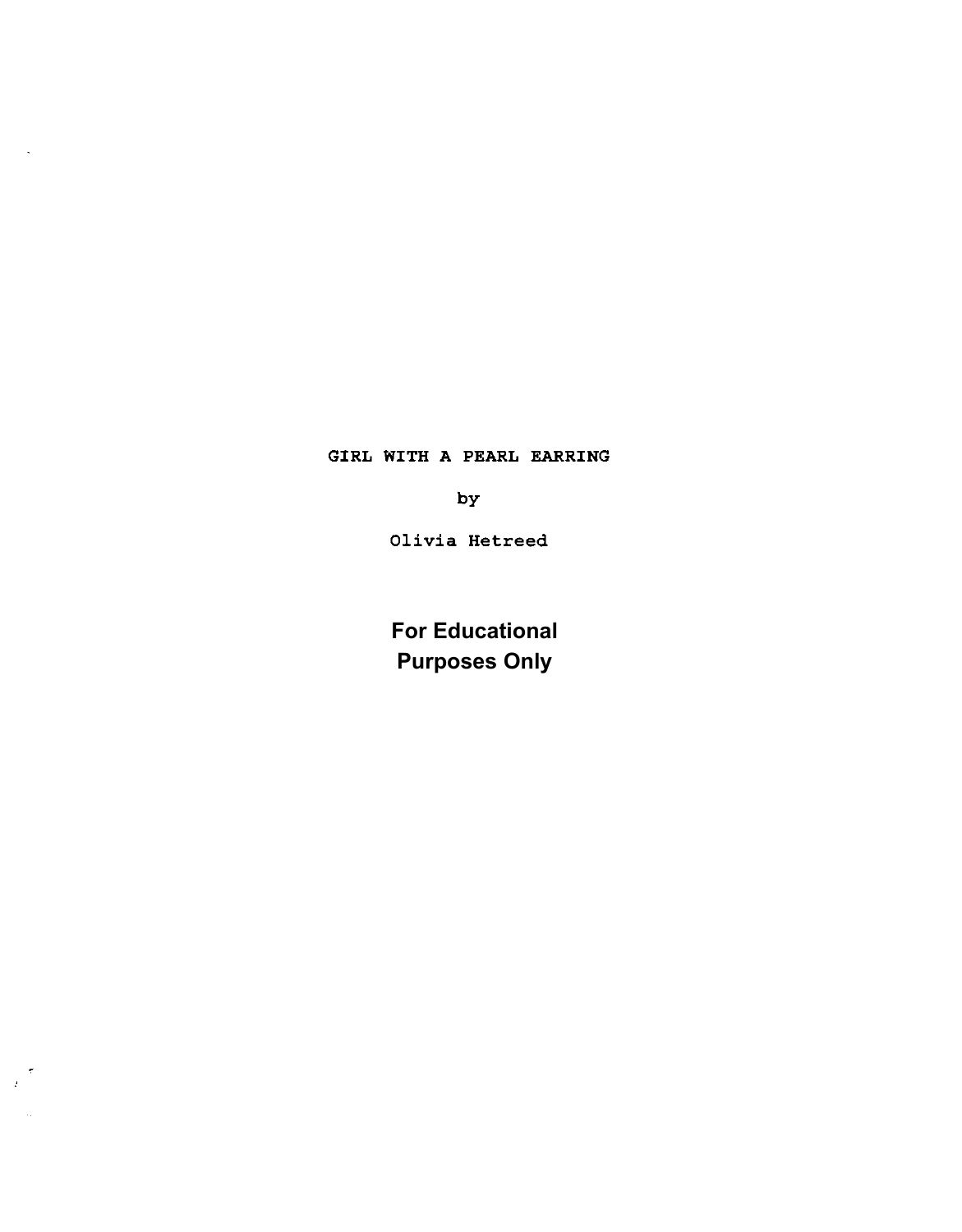## INT. GRIET'S HOUSE DAY

A bare white wall. Sunlight falls softly through an open window.

Sounds from outside; water-lap against stone; a woman calls a greeting; wooden clogs on cobbles.

The plaster is roughly finished. There are blue grey shadows, a fuzz of brown dust, pale cream highlights.

Inside the house quiet noises; the swish of a scrubbing brush on stone; a rocking chair creaking to and fro; a knife chopping.

CLOSE ON: A kitchen knife, sharp-edged, pitted black, slices through white-green onion rings, juice flecking the blade. Slivers of onion pile up on a dark wood chopping board, tiny threads of yellow-green in the white. Reflected for a moment before the blade sweeps them away.

## EXT. VERMEER HOUSE DAY

A handsome Dutch town house, red-brick, three storeys high.

The front door opens and a MAN and WOMAN come out. His clothes are dark and fine, his face half-hidden by a wide hat. She is ripely pregnant, her belly large against the swathes of her fine velvet dress. She leans on his arm for support, but still leads the way.

CAPTION OVER: DELFT 1664

EXT. DELFT STREETS DAY

As they walk through the prosperous town they are greeted and bowed to: people of consequence. He nods, she smiles and waves to acquaintances, blonde curls dancing.

INT. GRIET'S HOUSE DAY

Splitting a red cabbage, exposing the white veins between dark purple leaves. A GIRL'S hand, small and deft, places the cabbage by the onion.

EXT. GATES NEAR BRIDGE DAY

The couple cross a bridge over the canal, turn into narrower streets, poorer houses tightly-packed. WOMEN in white caps and aprons over dark clothes look up from scrubbing front door steps, WORKING MEN raise their hats. He still nods, she ignores them.

A BOY (FRANS) leans on the bridge, watching from under a mop of blond curls. The moment they are gone he is off  $-$  racing down the street, cutting through an alleyway to get ahead of them.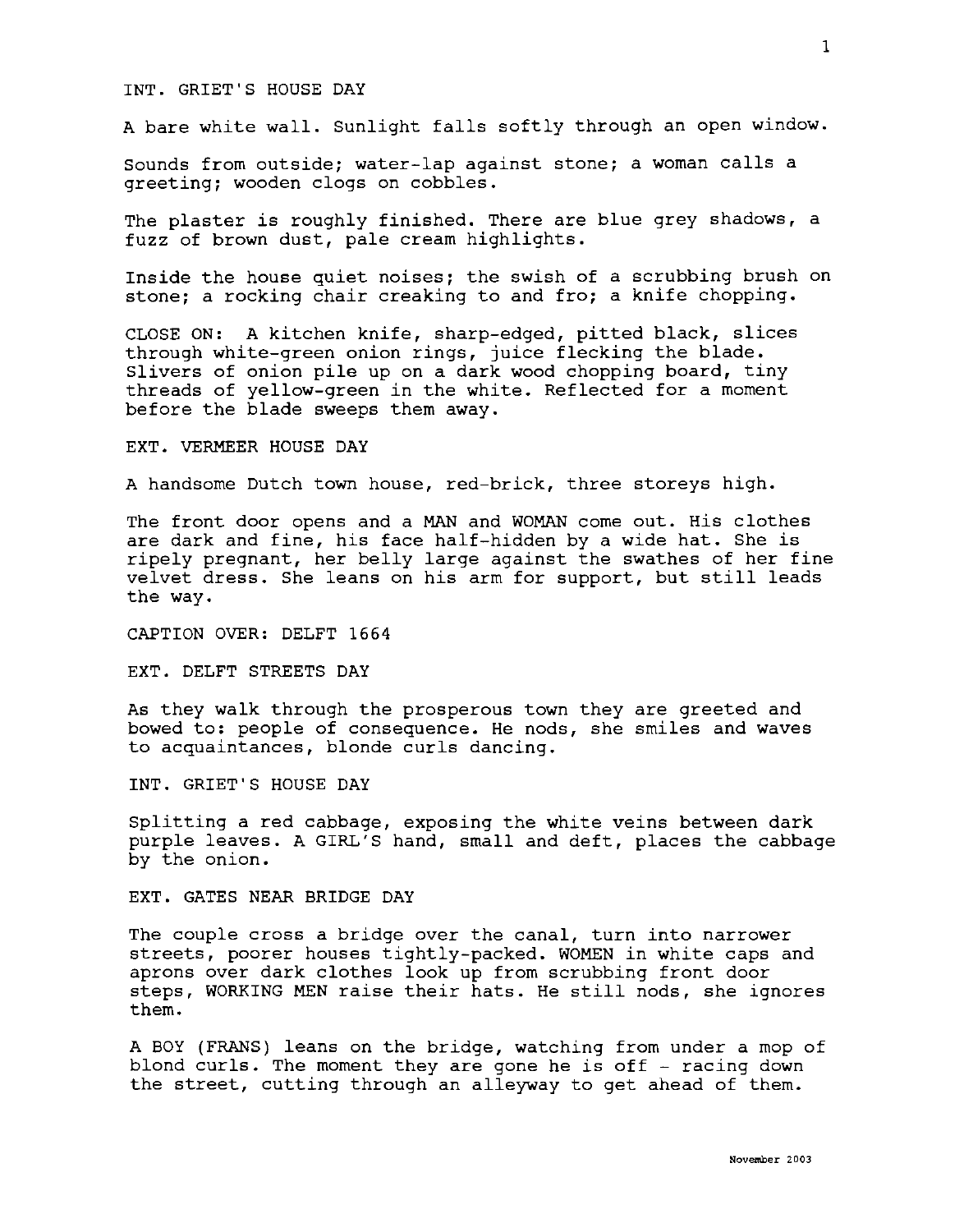In the kitchen his sister, GRIET, reacts to the sound of the  $*$ door; eyes wide, lips parted. Anticipation, uncertainty, even fear. A look we will come to recognise.

Mother!

GRIET pulls the stiff folds of her white cap further forward round her face, resumes her work. She is slight, a young girl but with a sureness to her movements which seems older. Her clothes are as plain and severe as the narrow Calvinist room, the fresh-cut vegetables the only stroke of colour. She slides carrots onto the dish, absorbed in the pattern she is creating.

FRANS (O/S)

Her MOTHER comes hurrying into the room in her starched best clothes. A brief, irritated glance at the dish.

MOTHER

Leave that.

GRIET puts down the knife carefully.

INT. STAIRS/ATTIC DAY

GRIET hurries up narrow stairs to a room under the eaves, so low even she must stoop. Only a shaft of light penetrates the room. In the darkest corner a MAN hunches in a rocking chair.

GRIET

Father.

GRIET squats in front of him. We see his hand is badly disfigured, fingers twisted into a claw, skin taut and shiny pink in places, otherwise ridged and gnarled.

GRIET (CONT'D)

The Guild Master...

He nods, face in shadow. This is an expected event.

There is a silent understanding between them. GRIET places his best black jacket on the bed, guides his hand with her spread fingers.

After a moment he stops her, instead he searches with fumbling fingers on a shelf by the bed. There are several tiles propped there, blue figures on white. He feels for one in particular.

A girl and boy, hand in hand. The unmistakable line of GRIET'S cap, FRANS flinging an arm joyfully in the air.

He presses it into GRIET'S hands, a gesture of regret and apology.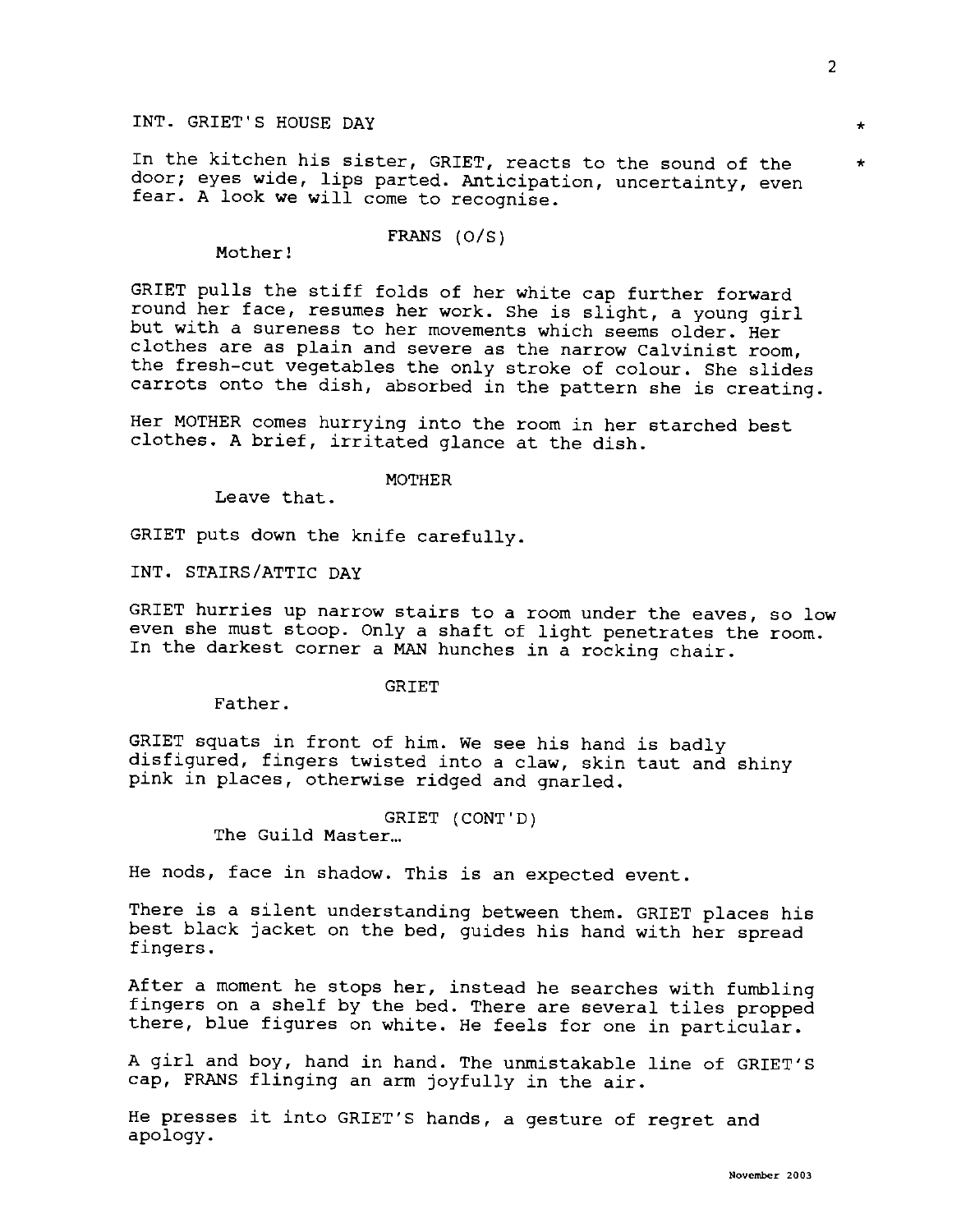# EXT. GRIET'S HOUSE DAY

The handsome couple stop at a small house. Now they have arrived the WOMAN hesitates, suddenly nervous. Her HUSBAND tidies a strand of her hair then knocks at the door.

## INT. ATTIC DAY

From below the WOMAN'S VOICE; over-loud, her heels clattering on the tiled floor.

GRIET'S FATHER lifts his head - the first full sight of his face, taut and twisted, as if it had been melted and re-set, the eyes scarred and blind. Recent, terrible injuries. GRIET tries to ease on his coat.

> GRIET'S FATHER I cannot... (meet him).

## INT. KITCHEN DAY

Griet runs into position, cheeks flushed, and is once more chopping the vegetables as her MOTHER leads in the visitors.

## MOTHER

This is Griet.

The MAN and WOMAN step down into the kitchen, crowding the narrow space. GRIET looks to her MOTHER for guidance, carries on with her work, head bent.

The woman, CATHARINA, talks fast, distractedly, her hands forever moving, twisting the blonde curls on her neck.

#### CATHARINA

She's very small. You think she is strong enough? We can't have a girl who is always worn out and complaining. My mother is worried about her age. And she's never worked outside the home before.

CATHARINA seems too large for the room, too opulent, a pearlinlaid crucifix dangles heavily between her breasts.

> MOTHER She is strong. A good girl and willing.

CATHARINA All things considered I suppose it must do but there will have to be a trial. How long should it be, husband?

He isn't listening, gazing abstractedly at the wall. CATHARINA hurries on.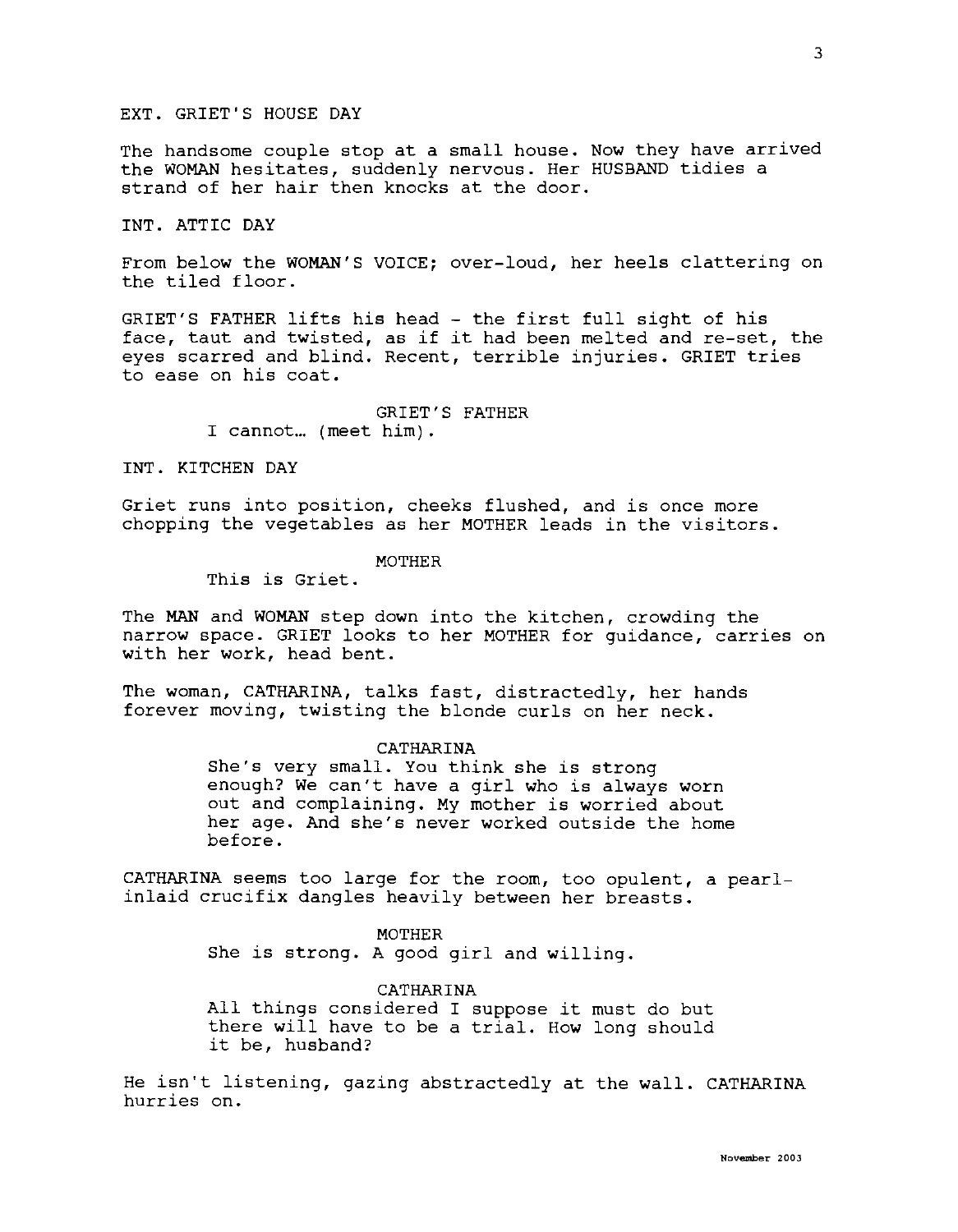I don't know, I can't have someone in the house who won't pull her weight. As it is I hardly... (can make ends meet.) There are all the children to think of too. My husband is Guild Master but we are under no obligation to do this. No obligation at all.

#### **MOTHER**

(Stony) She works hard.

CATHARINA twists her necklace round her fingers. Maybe she went too far.

#### CATHARINA

I mean to say we are sorry for your husband's misfortune. It was a fire?

MOTHER The kiln exploded. Two men died. He was spared.

CATHARINA crosses herself.

# CATHARINA

Deo gratias.

GRIET'S MOTHER stiffens at the Papist words. Uncomfortable silence.

> MOTHER (At last) Aye, God be thanked.

# CATHARINA

(Brightly) Well, shall we say a month and if she proves satisfactory- (I will keep her on.)

MAN

What are you doing, Griet?

The MAN'S voice cuts across his wife's. GRIET looks up, startled. He is staring at the vegetables she has arranged in swathes of colour on the dish. GRIET hesitates. Her MOTHER glares at her.

> GRIET Cutting vegetables for soup, sir.

MAN Why did you lay them out like that?

His quietness is intense, his cool grey eyes hold hers.

GRIET

I- I- Ready for the soup, sir.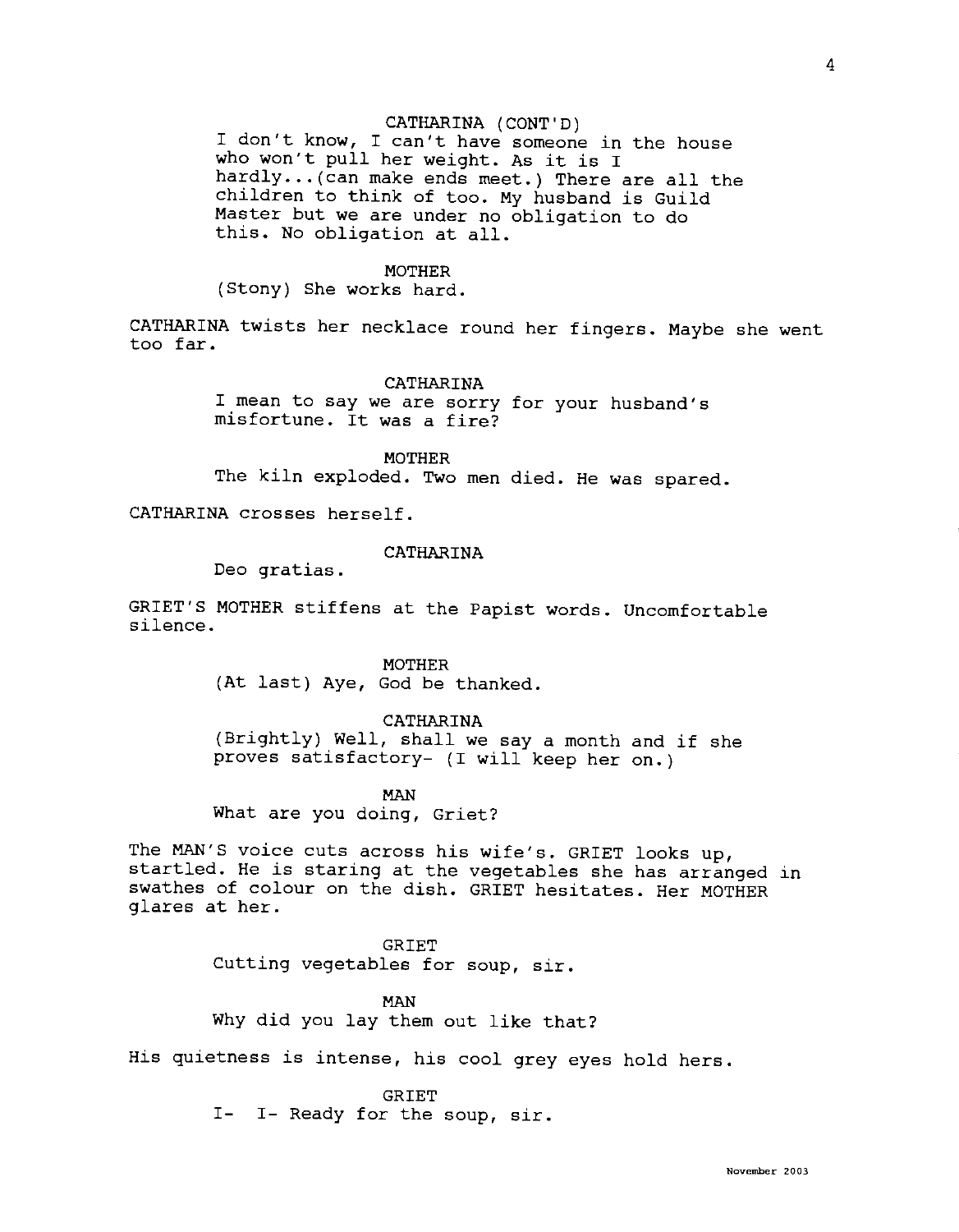CATHARINA snorts. GRIET is thrown; he has intruded into her private world. Instinctively she pulls her cap forward.

> MAN (Gently) Is that the order they go in the pot?

> > GRIET

No, sir.

The MAN makes a small impatient gesture, her answers aren't what he wants. Her MOTHER is silently urging her.

He picks up a piece of onion and turnip.

MAN You have separated the whites. And the carrot and cabbage?

GRIET The colours fight each other.

## MAN

Ah.

His eyebrows go up, a small smile. GRIET finds she is very pleased to have pleased him.

> CATHARINA Is that how you spend your time - arranging vegetables?

> > GRIET

(Alarmed) Oh no. Not at all.

The **MAN** drops the shreds of onion and turnip, deliberately careless. GRIET'S fingers move to rearrange them but she controls herself. The **MAN** is still watching.

> **MAN**  She might clean my studio.

His casual words are shocking to his wife. She gasps and turns; too quickly, the heavy belly off-balance. The kitchen knife spins off the table and clatters on the ground.

> MAN (CONT'D) Catharina! (Quietly) Be careful.

GRIET bends to pick up the knife, crouching at his feet, her face inches from the rich trim of his cloak.

> **GRIET** Excuse me, Master Vermeer.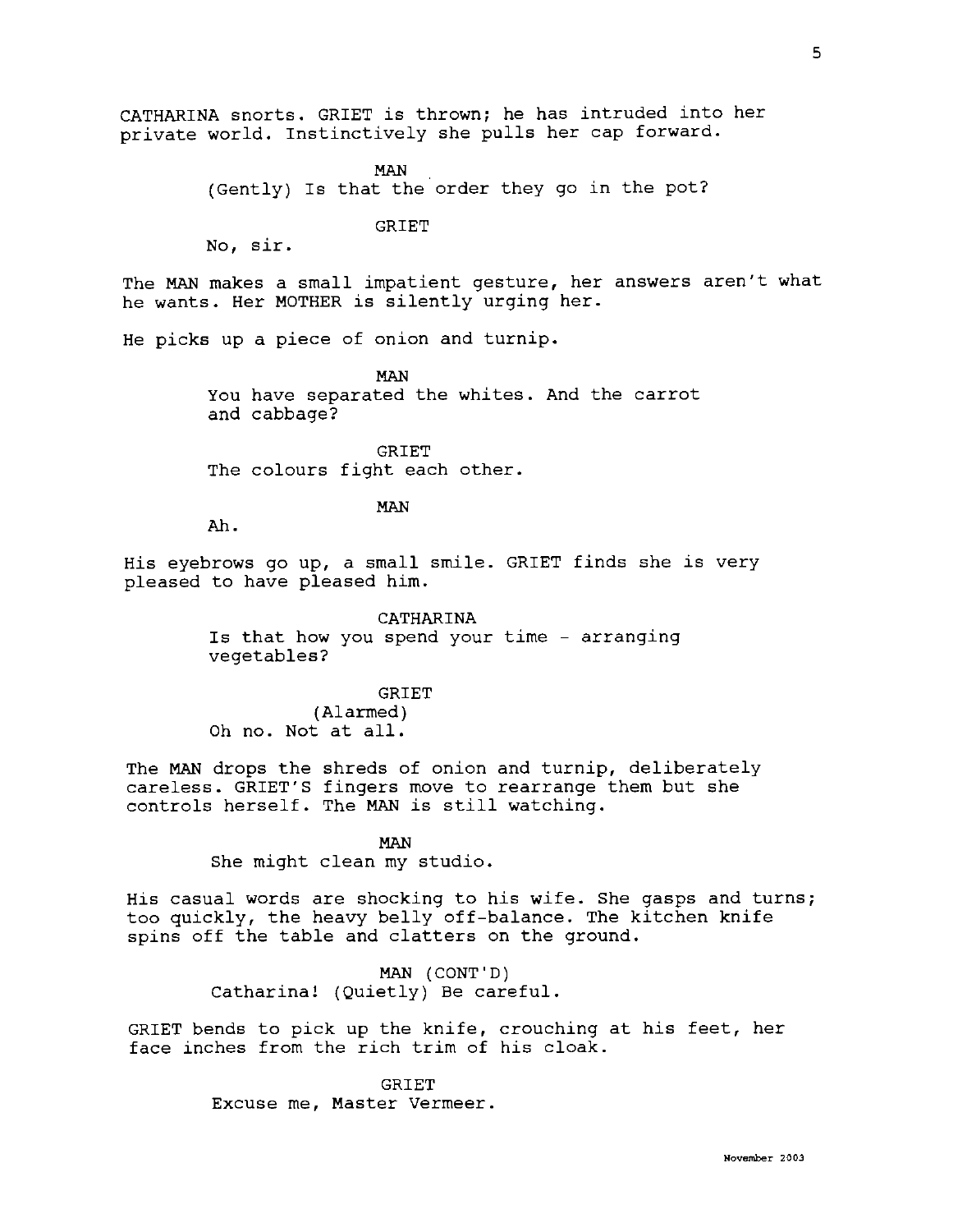# INT. BEDROOM DAWN

In the half dark GRIET neatly folds a chemise, two starched aprons, a woollen shawl, her prayer book. FRANS pretends to sleep as she tiptoes out.

# INT. KITCHEN DAWN

GRIET'S MOTHER pulls oat cakes from the griddle and burns her hand. The only clue to her heartbreak.

GRIET holds a wet rag to the burn. A rare moment of contact. Recovering herself GRIET'S MOTHER folds the oat cakes into a clean muslin.

## MOTHER

The food may be strange to your stomach.

How can she begin to tell her daughter all she needs to know?

MOTHER (CONT'D) Keep clear of their Catholic prayers. Or if you must be with them when they pray, stop your ears.

GRIET nods dutifully. Her MOTHER hesitates then reaches to the back of the mantelpiece and brings down a tin box, the family treasure chest. It contains some silver coins, a few legal papers and a tortoiseshell comb, prettily decorated but old.

# MOTHER (CONT'D)

Had it from my mother, the day I was married. I never thought our family would come to this. (A beat) I hear the Master is a good man. She doesn't know her own mind - someone should've stood up to her before now. She'd work you to death and not even notice.

A silence. Abruptly she thrusts the comb and cakes at GRIET.

MOTHER (CONT'D)

Go on then.

EXT. DELFT MARKET SQUARE DAY

GRIET crosses the empty central square, at one end the grand façade of the Town Hall, at the other the vast brick bulk of the New Church. A few stall holders are setting up.

At the brick star in the middle of the square GRIET hesitates. She adjusts the bundle under her arm, squares her shoulders, heads across the square into the unknown. She looks small and lonely in the huge space.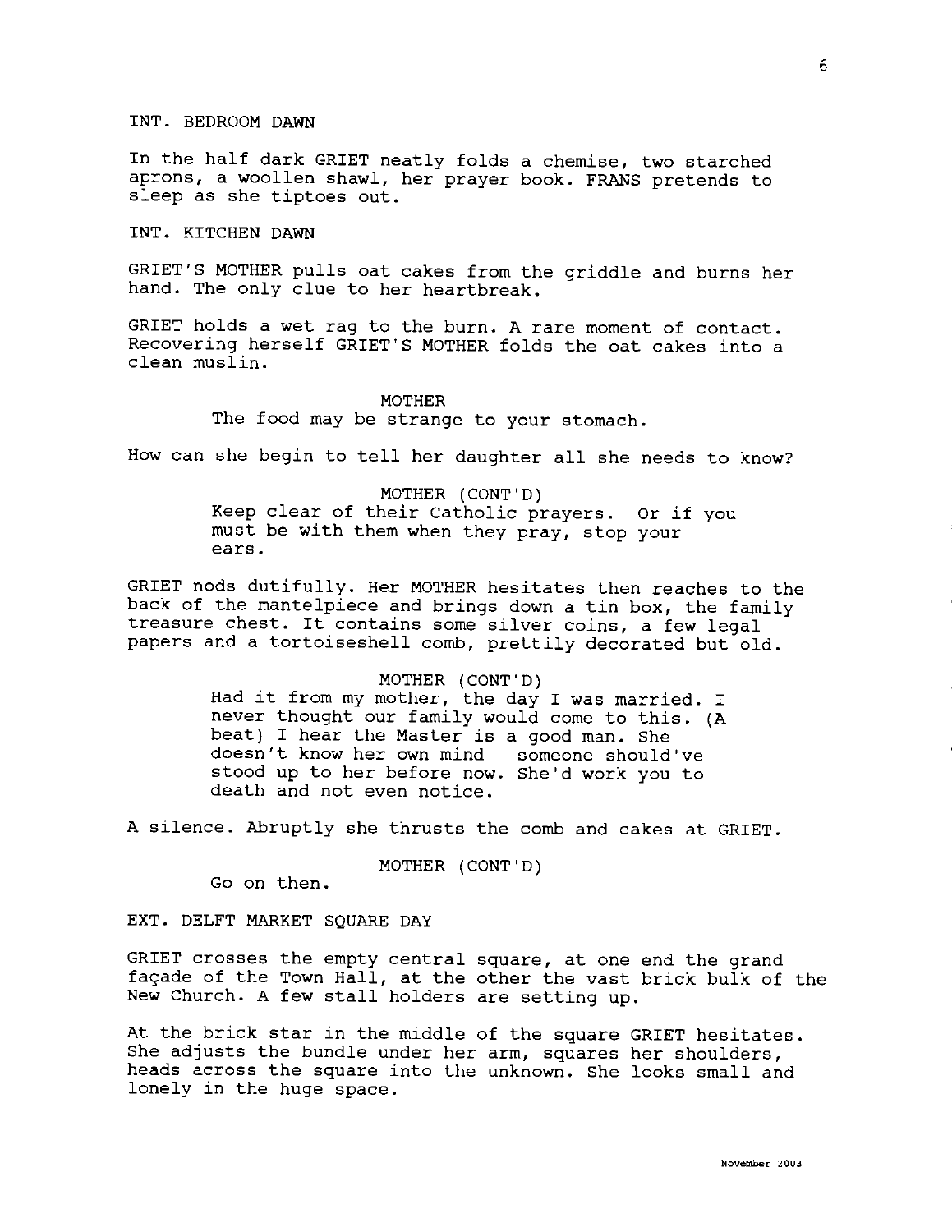# EXT. STREET DAY

GRIET walks along an unfamiliar street.

EXT. VERMEER HOUSE, OUDE LANGENDIJCK DAY

On a bench outside sit four well-dressed GIRLS, one with a BABY BOY on her lap. Four pairs of watchful eyes assessing her in silence. The oldest, MAERTGE (pronounced Mertha) holds a cockle shell and pipe-stem. The youngest(LISBETH), clutching a rag doll, pulls at MAERTGE'S sleeve impatiently.

After a moment the next oldest, CORNELIA, a thin, quick child with bright red hair snatches them and blows a stream of bubbles. They float upwards, glistening in the sunshine.

> CORNELIA Tell Tanneke the new maid is here.

After a moment MAERTGE decides this is the right thing to do. The little ones run after her. GRIET and CORNELIA are left alone. CORNELIA eyes GRIET, smirking at her heavy clothing and clumsy shoes.

EXT. COURTYARD DAY

TANNEKE, the stolid servant of the house, leads the way, talking as she goes.

> TANNEKE Young Mistress is out this morning. I'm to show you round.

She sniffs, as if to say this is not a proper part of her duties. Her face is red from the stove, cheeks pocked.

She indicates the water pump as she leads the way up the steps.

TANNEKE (CONT'D) Water for the table.

INT. WASHING KITCHEN DAY

The **WASHING** KITCHEN has a big copper cauldron set over a fire. There is a large heap of soiled laundry.

> TANNEKE Take water from the canal for laundry, it's clean enough this side of town. Soda, coppers, boiler, sand and soap.

The middle of the room is full of sheets drying, carelessly arranged. Surreptitiously GRIET straightens the nearest sheet.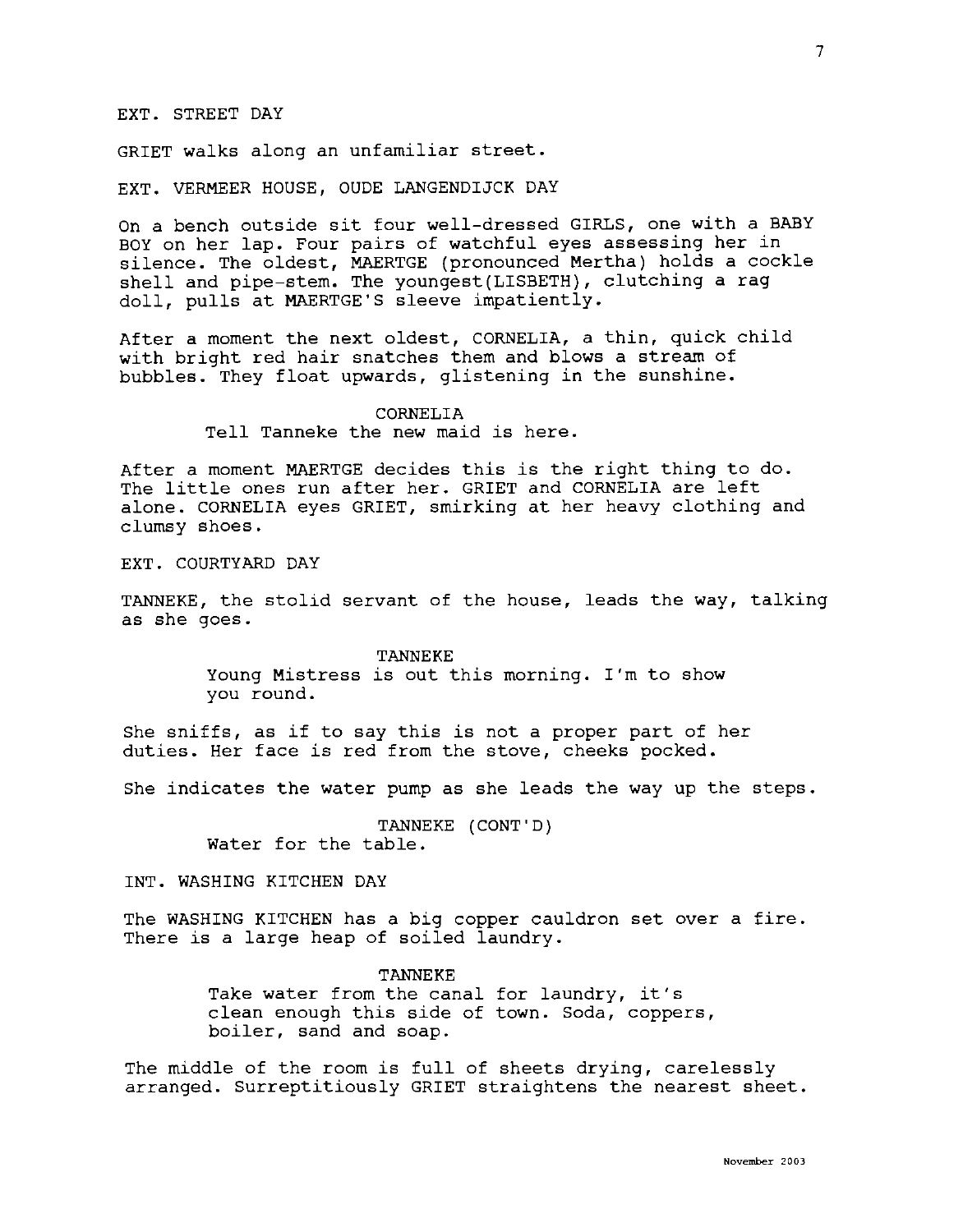## TANNEKE (CONT'D)

Linen goes out to bleach in the sun. In here in bad weather. Flat irons, linen press, pressing table. Cooking kitchen...

She sweeps on down the steps.

## INT. COOKING KITCHEN DAY

TANNEKE'S stronghold, dominated by the big cooking fire. Pots and pans, none too clean, hang on the walls. TANNEKE carelessly throws some onion skins in the grate.

### TANNEKE

You're to help serve and clear. Buy fish and meat from the Market when Young Mistress don't want to - and that's often enough.

She curves a hand out beyond her own substantial belly.

# TANNEKE (CONT'D) You'll take your meals with me and the children. Pewter and silver, needs polishing every week.

She pulls on a rope and pulley to open a trapdoor down to the cellar.

> TANNEKE (CONT'D) That's your sleeping place. Scour the pots and pans. Fetch in the milk and butter.

No time to pause as TANNEKE leads the way through to another room.

INT. GREAT HALL DAY

There are paintings hung thickly on every wall. GRIET is distracted by the dazzling variety of colour and images. Glancing up SHE SEES CORNELIA watching from the upstairs balcony. TANNEKE rattles off instructions.

#### TANNEKE

Dust and polish the woodwork, beat the carpets, trim the candlewicks. Floor scrubbed morning and night. Young Mistress and Master sleep and have company here.

The furniture is solid and intricately carved, the heavy curtains round the marriage bed richly brocaded. But dirty laundry, children's shoes and toys lie scattered on the floor, disorderly and profuse, the opposite of GRIET'S clean, bare home.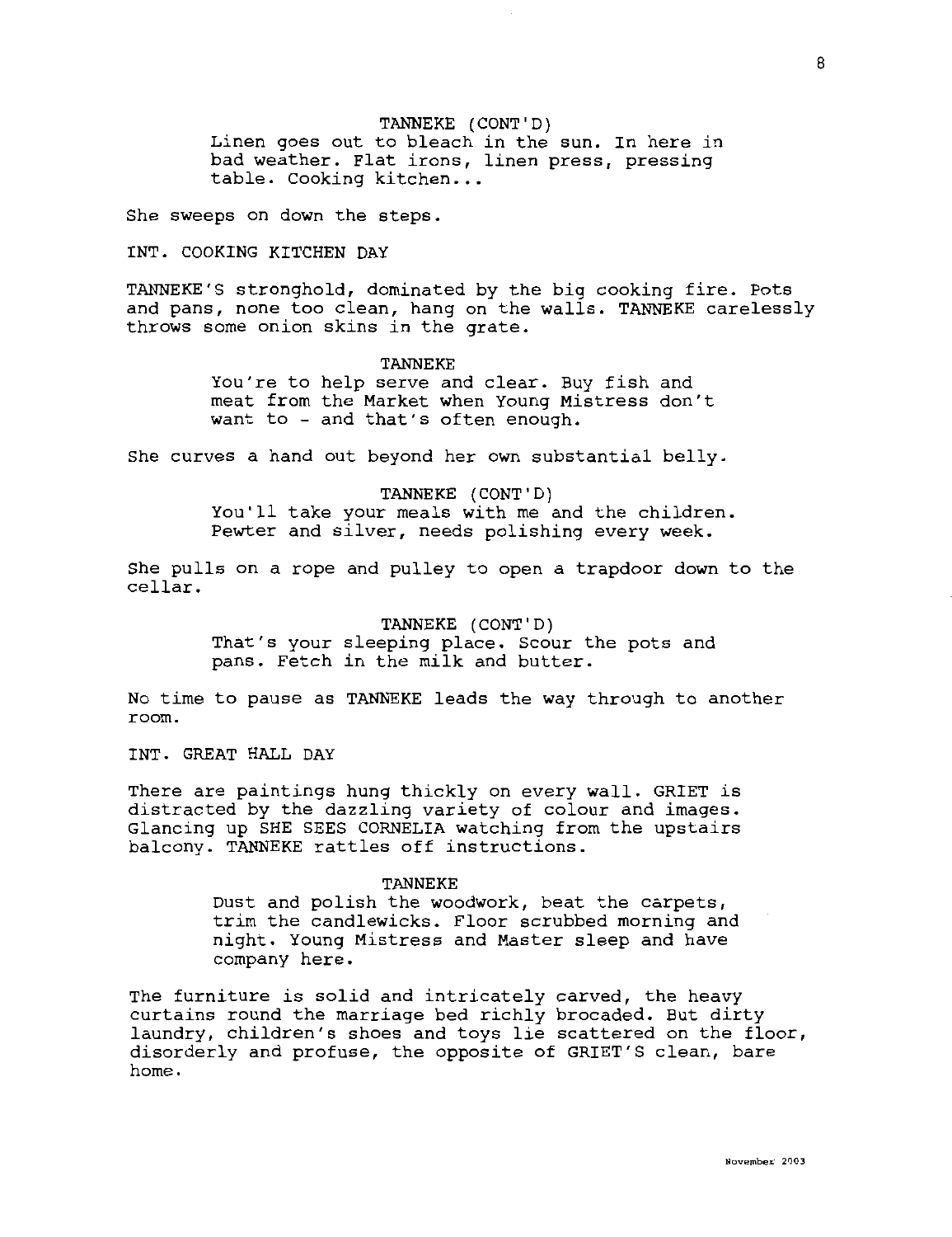TANNEKE (CONT'D) Air the bedding, wash and press the sheets and linen, heat water for Young Mistress to bathe, empty the pots.

TANNEKE stands with hands on hips, out of breath. Her apron is grey and soiled with grease spots, her fingers reddened from work. CORNELIA comes and leans on TANNEKE, catlike in her temporary affection.

> GRIET Have you been doing all this yourself, Tanneke? The cooking and cleaning and washing?

The right words. TANNEKE puffs with grim pride.

TANNEKE

Nobody but. Would've put paid to a scrawny creature like you - day in, day out. On top of all the errands bar the Draper and 'Pothec'ry.

She looks around with proprietorial pride.

TANNEKE (CONT'D) (Kinder) You'll get used to it.

CORNELIA notices GRIET staring at the paintings.

CORNELIA

Do you like them?

CORNELIA is looking up at her, alert and interested. GRIET smiles back.

> GRIET Did your father do all these?

CORNELIA laughs scornfully.

CORNELIA

No! He just sells them. All his paintings go straight away.

GRIET feels stupid, as she was meant to, but TANNEKE is already bustling out of the room, GRIET must hurry after.

TANNEKE

This way.

INT. GREAT HALL/MARIA THINS ROOM DAY

TANNEKE opens the door to a smaller but finely furnished room. She allows GRIET to glimpse inside.

\*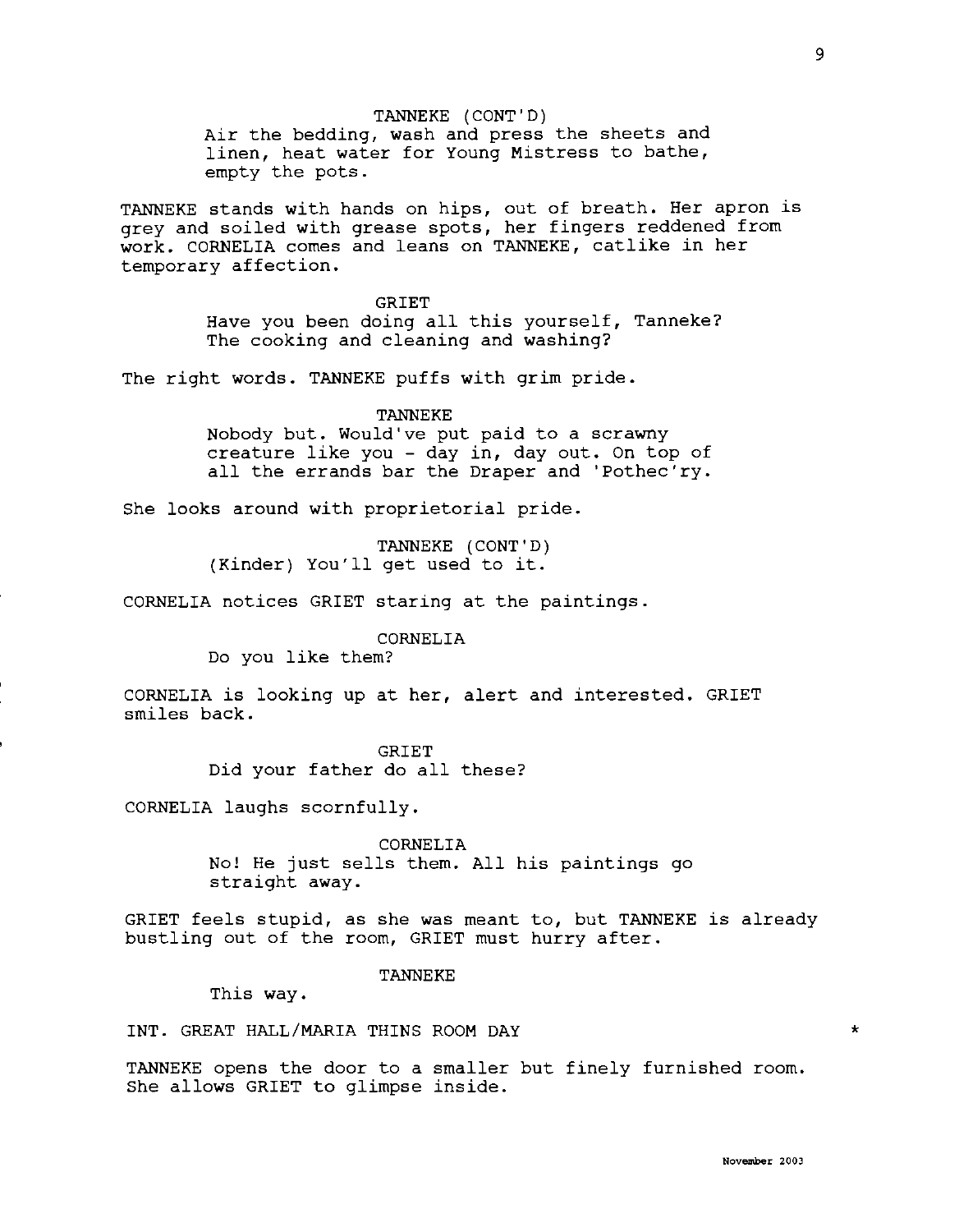TANNEKE

My Mistress, Maria Thins has this room. 'Tis her owns the house - not her daughter, for all her fine airs.

GRIET has an impression-of gaudy Catholic paintings, fine velvet and a prie-Dieu.

INT. STAIRS TO STUDIO DAY

GRIET follows Tanneke's broad back up the stairs. TANNEKE points towards the door at the end of the corridor. In spite of herself she is frightened, her voice a whisper.

> TANNEKE You're to clean in there.

As GRIET takes a step in that direction.

TANNEKE (CONT'D) (scandalised) Not now! He's painting.

INT. CELLAR NIGHT

Carrying a night light, GRIET goes carefully down the ladder into the cellar. The glint of bottles and jars, a broken footstool, a child's wooden top, the paint dim under layers of dust.

A sleeping place with a mattress, bolster and blanket has been made on a low wooden shelf. GRIET arranges her few possessions neatly: the prayer book and comb, her best lace collar, chemises and aprons, her father's tile. Wearily she kneels to pray. Her hands are already red and raw from all the work. She is about to take off her cap when she stops, uneasy. She looks around the dark room, shadows flickering in the candlelight. Suddenly she sees a face, ghostly white.

It is a Pieta; Mary holding the dead body of Christ, the Virgin's face hollow-eyed with grief, an arm raised in wild despair.

GRIET looks at it uneasily. Then with a quick decisive movement she takes her spare apron and drapes it over the painting. Blows out her candle. Only the faintest glimmer of light comes from the open trapdoor.

In the dark she can hear noises from the household, the MASTER'S low voice and laughter. She curls up into a ball.

INT. WASHING KITCHEN - DAY

With an effort GRIET heaves up a full pitcher of water and tips it into the washing copper. A fire blazes under the copper and GRIET wipes the sweat from her eyes.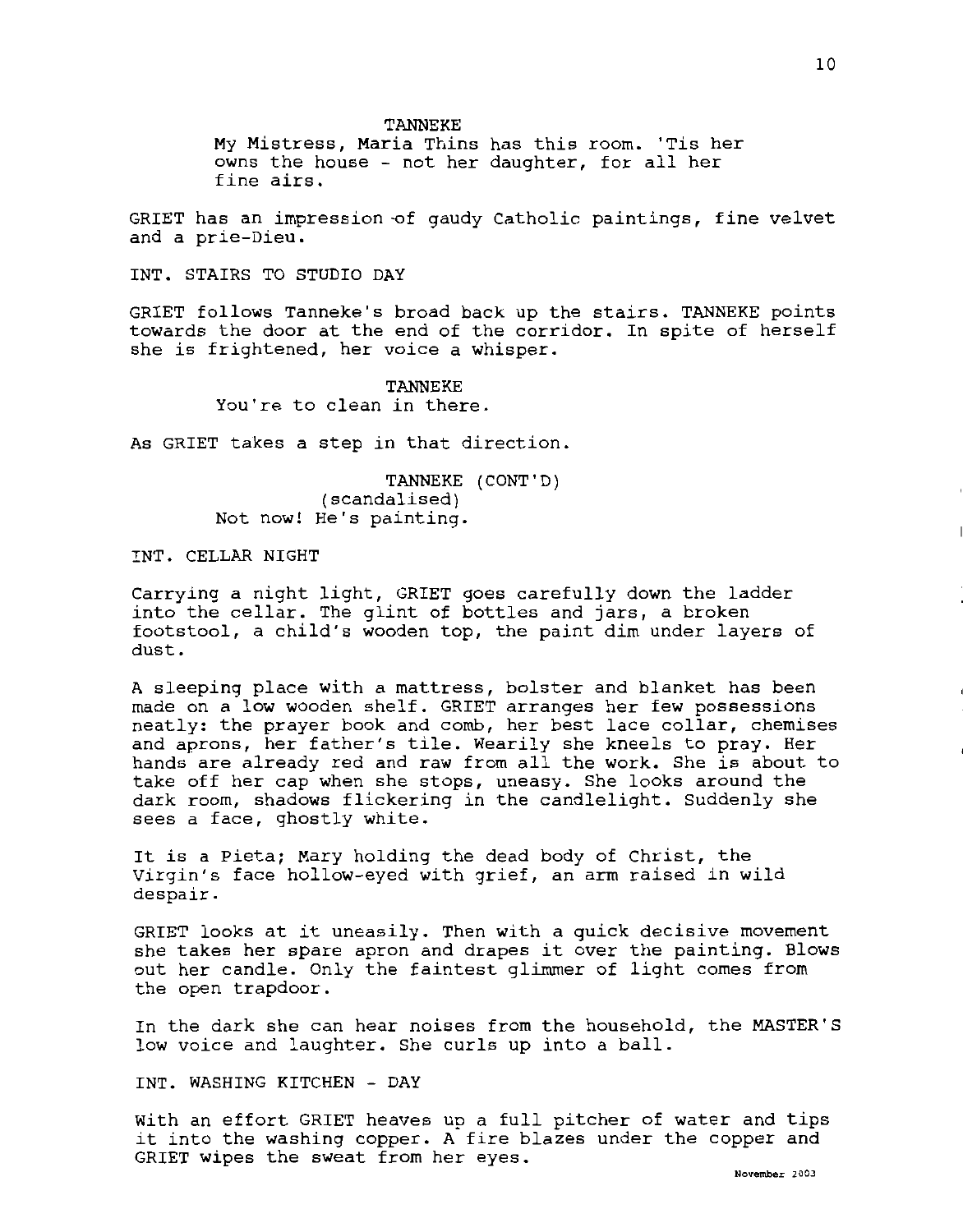GRIET scrubs at soiled linen on a washboard. There are wet sheets hanging up, a huge pile still to do. Her fingers are raw from the washing soda and hot water.

CATHARINA comes out, moving slowly with the weight of her belly. Her chemise is already crumpled, she looks hot and tired, the blonde curls damp on her neck. She watches GRIET working. GRIET turns and dips a curtsey.

> GRIET Good Morning, Madam.

CATHARINA looks annoyed.

CATHARINA Don't speak till you're spoken to.

But she seems exhausted by this, continues to stand there absently, one hand on her belly, the other nervously jangling the household keys which hang at her hip. GRIET takes a man's shirt from the laundry basket. CATHARINA makes an effort.

> CATHARINA (CONT'D) Tanneke showed you what needs to be done? The laundry and so on.

She has barely more experience of this situation than GRIET.

GRIET Yes, Madam. The shopping when you want. {A beat) And the studio...

CATHARINA'S face tightens instantly.

CATHARINA This is only a trial, nothing is settled yet.

INT. HOUSE/GROUND FLOOR DAY

GRIET follows CATHARINA through the house, carrying a mop, cloths and bucket. CORNELIA darts up the stairs ahead of GRIET.

INT. CORRIDOR OUTSIDE STUDIO DAY

Outside the STUDIO CATHARINA stops, catching her breath. GRIET waits in silence. CATHARINA stares at the closed door. CORNELIA tugs at her skirts.

CATHARINA

Cornelia, go down.

But when CORNELIA ignores her CATHARINA makes no further effort. She seems trapped, helpless. A finger twists and twists in her hair.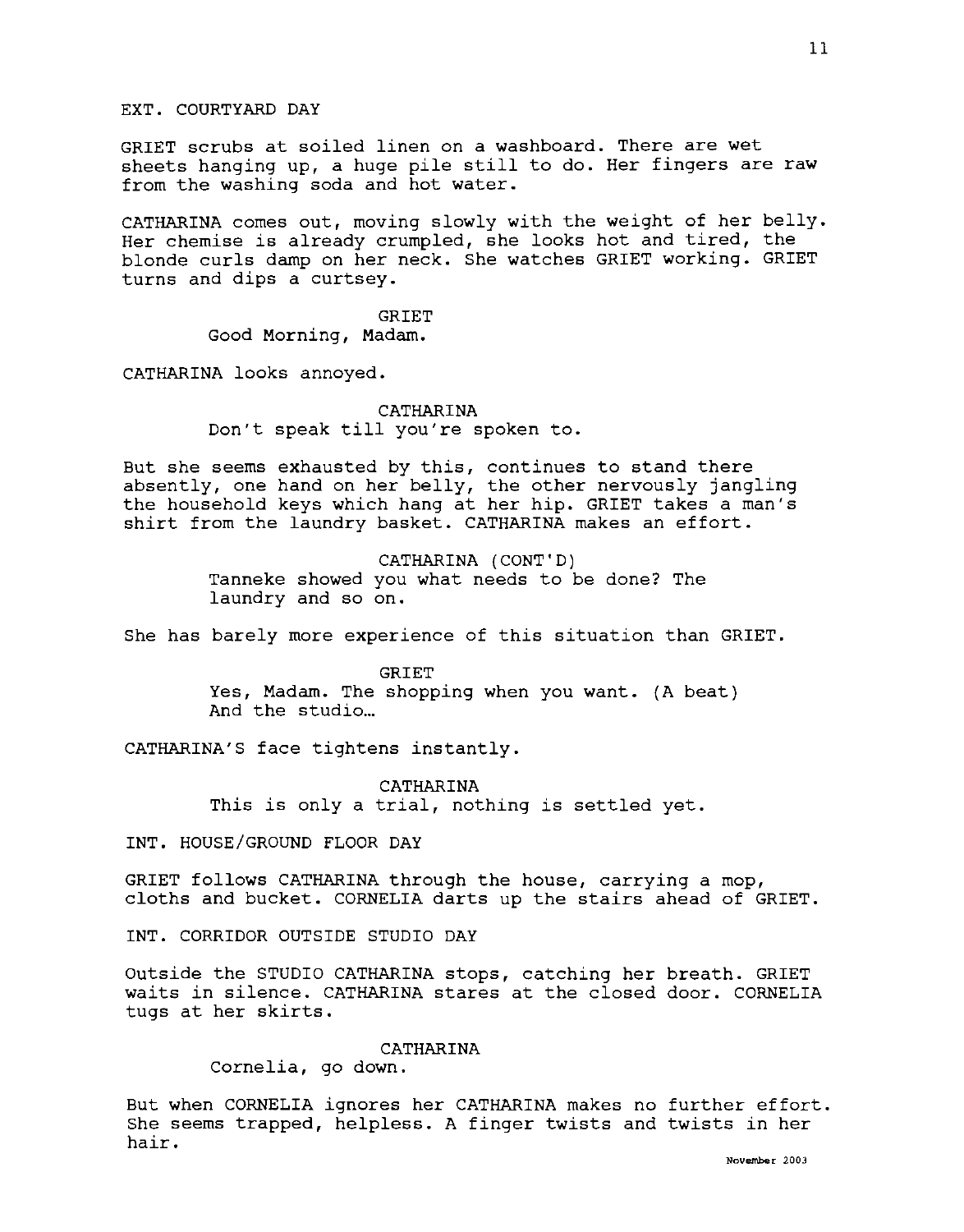CATHARINA (CONT'D) I... My husband... You are to clean in there. (A beat) Go in. Go in!

Hesitantly GRIET sidles past them and opens the door. Inside is a heavy curtain she must push aside. CORNELIA tries to follow but CATHARINA grabs her back as if from the edge of a cliff.

#### INT. STUDIO DAY

Now GRIET is inside, looking out. CATHARINA is stuck in the doorway, holding back the curtain, CORNELIA glowering at her side.

#### CATHARINA

You must disturb nothing, leave all just as it is.

Griet holds her mop and pail in the middle of the room, not wanting to start while CATHARINA watches.

> CATHARINA (CONT'D) Well, open the shutters. You can't work in the dark.

GRIET moves from window to window pulling open the heavy wooden shutters, sunlight floods into the room. Downstairs the BABY starts crying, CATHARINA pushes her curls back impatiently.

> CATHARINA (CONT'D) He must not be disturbed. (A beat) It's important.

With these words, almost a plea, CATHARINA closes the door.

Left alone GRIET looks round the STUDIO. It is large and uncluttered, unlike the rest of the house. Clean palettes and brushes laid neatly on a table, a tall cupboard, a half-open door through into a storeroom.

In one corner a table covered with a blue cloth, an open letter, the tools of a lady's toilette laid out in careful disarray. A wooden lay figure (artist's dummy) draped in a bright yellow satin jacket. The picture setting.

Very carefully, anchoring her hand on the corner of the table, GRIET lifts the letter, dusts the cloth underneath and replaces it. She uses her fingers as she did with her father's clothes, moving along methodically, fixing, lifting and cleaning.

A sudden flash of movement alarms her. Then she realises it is a mirror, fixed on the wall above the table. She stares at herself. The light from the window makes her skin glow; she looks beautiful, transfigured. She turns away, embarrassed.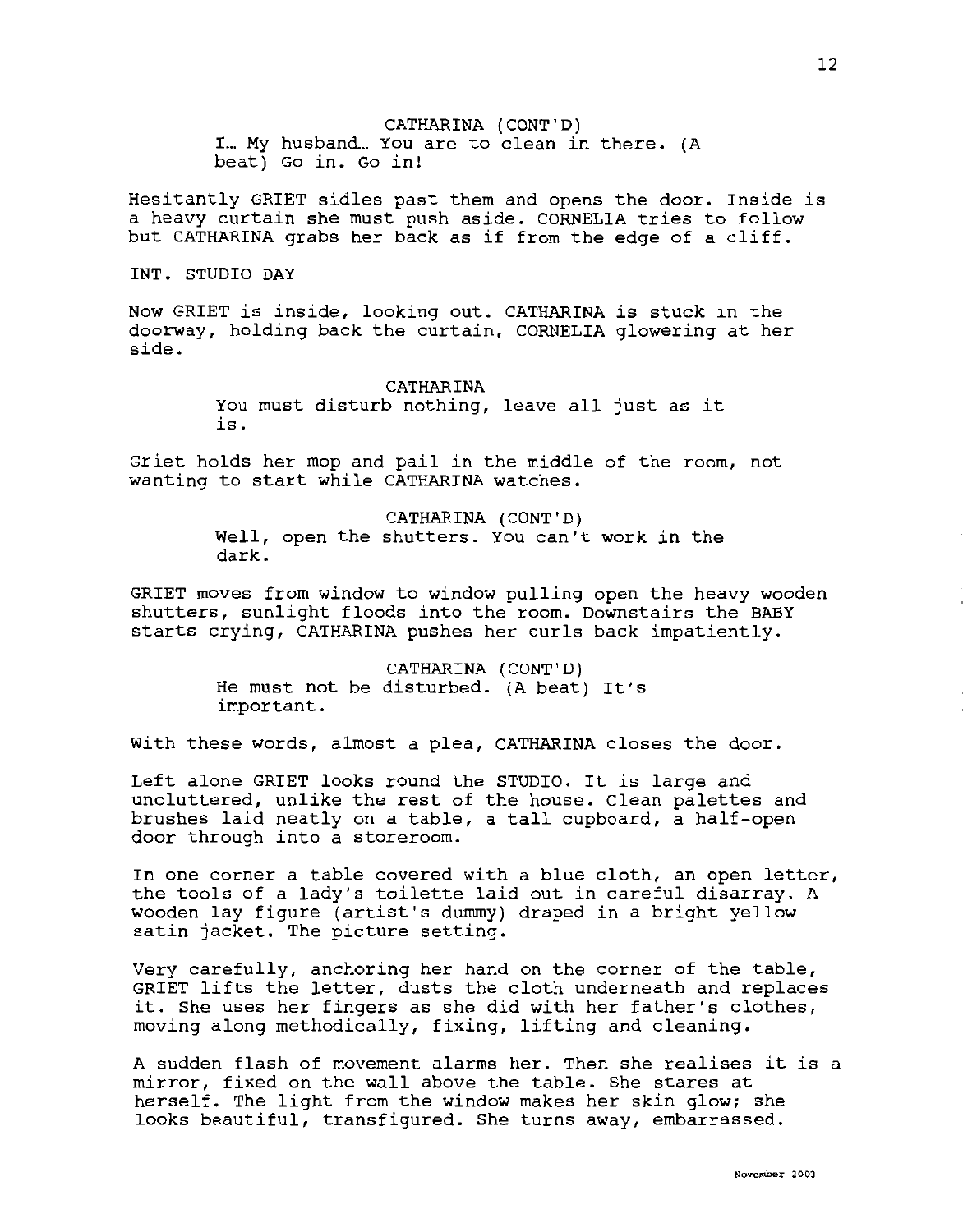She avoids the painting for as long as she can. It is not large. But at last she has to look.

*A woman stands gazing into the mirror as Griet did, transfixed, her pearl necklace forgotten in her hands. The light falls softly on her profile and on the objects littering the table in artful disarray. Her yellow satin mantle seems* to *glow.* 

GRIET stares, eyes wide in wonder. A chuckle.

GRIET swings round to find a LADY watching her from the doorway. She wears a stiff-bodiced black dress encrusted with shiny beadwork and a wide white collar. Under her starched cap her eyes are shrewd and amused.

Instinctively GRIET pulls her own cap forward. MARIA THINS chuckles again, puffs on a pipe she is holding in tobaccostained fingers.

> MARIA THINS That's right, girl. You keep it to yourself in this house.

In spite of herself GRIET looks back at the picture.

MARIA THINS (CONT'D) You're not the first to forget your manners in front of his paintings.

GRIET curtseys, a mumbled "Madam".

MARIA THINS (CONT'D) Master Van Ruijven's wife.

MARIA THINS rakes the room with sharp eyes, gathering information.

MARIA THINS (CONT'D)

It's like enough - though I never saw so much in her.

GRIET looks from the painting to the setting. Although the objects lie on the table in the same way, the map on the wall and the window are almost the same, the effect is not.

> **GRIET** It's all... different. More...

MARIA THINS nods her head, then sighs.

MARIA THINS Should have asked more for it too. Do you think it finished?

GRIET studies the painting. It certainly looks finished. MARIA THINS laughs harshly.

**November 2003**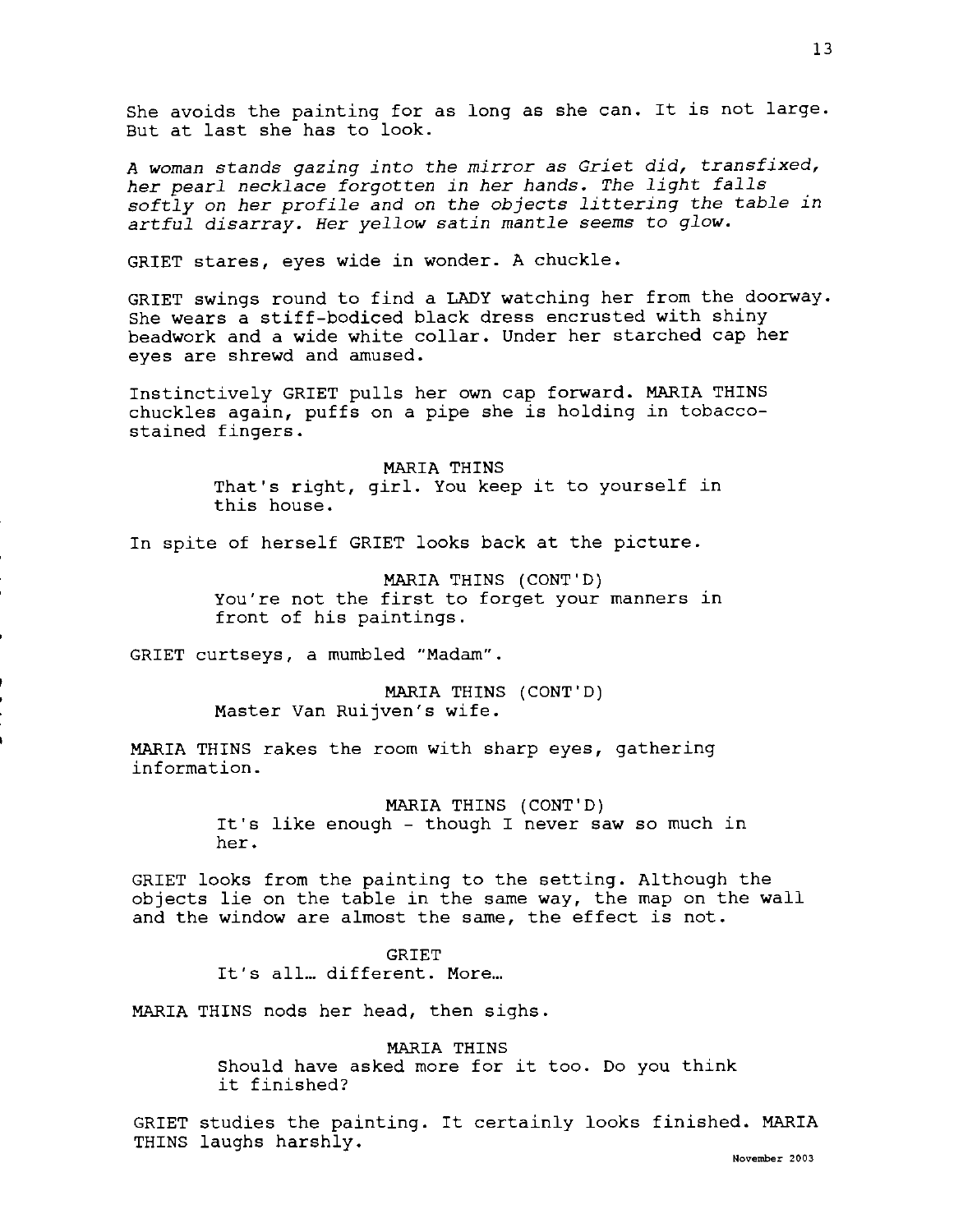MARIA THINS (CONT'D) Three months already. Another three before he's satisfied, no doubt.

GRIET'S eyes widen in surprise. Suddenly MARIA THINS is angry.

MARIA THINS (CONT'D) Get along, girl. You're not paid to stand gawping all day.

GRIET hurriedly gathers up her cleaning things.

EXT. COURTYARD DAY

The courtyard is hung with white sheets, drying in the sun. GRIET is cleaning silverware, her hands and apron are black with tarnish, the cups and bowls beside her sparkle. She makes reflections dance across the walls for the children (also blackhanded) to run after.

The GIRLS laugh and squeal, the BABY gurgles and tumbles after them.

CORNELIA is quickest, her red-gold hair brilliant in the sunshine. She leaps after the will-o-wisp of light.

CORNELIA

I'll catch it!

GRIET too is fascinated by the light, white flame across the white cloth, pale orange on the red brickwork, dazzling at the window.

Through the glass she catches a movement in the room above, the light flickers over the MASTER'S face.

GRIET lets the bowl drop from her hand, confused. She wants to pull her cap forward but her hands are dirty. The girls fall silent at once, CORNELIA glares.

CORNELIA (CONT'D)

You made us!

GRIET crouches to pick up the bowl. When she dares look up again the window is empty. The girls have disappeared.

> GRIET (Whispering) Lisbeth? Aleydis?

Giggles from amongst the sheets. GRIET searches among the linen to find LISBETH and ALEYDIS happily making filthy hand prints on the clean sheets.

GRIET (CONT'D)

Stop that!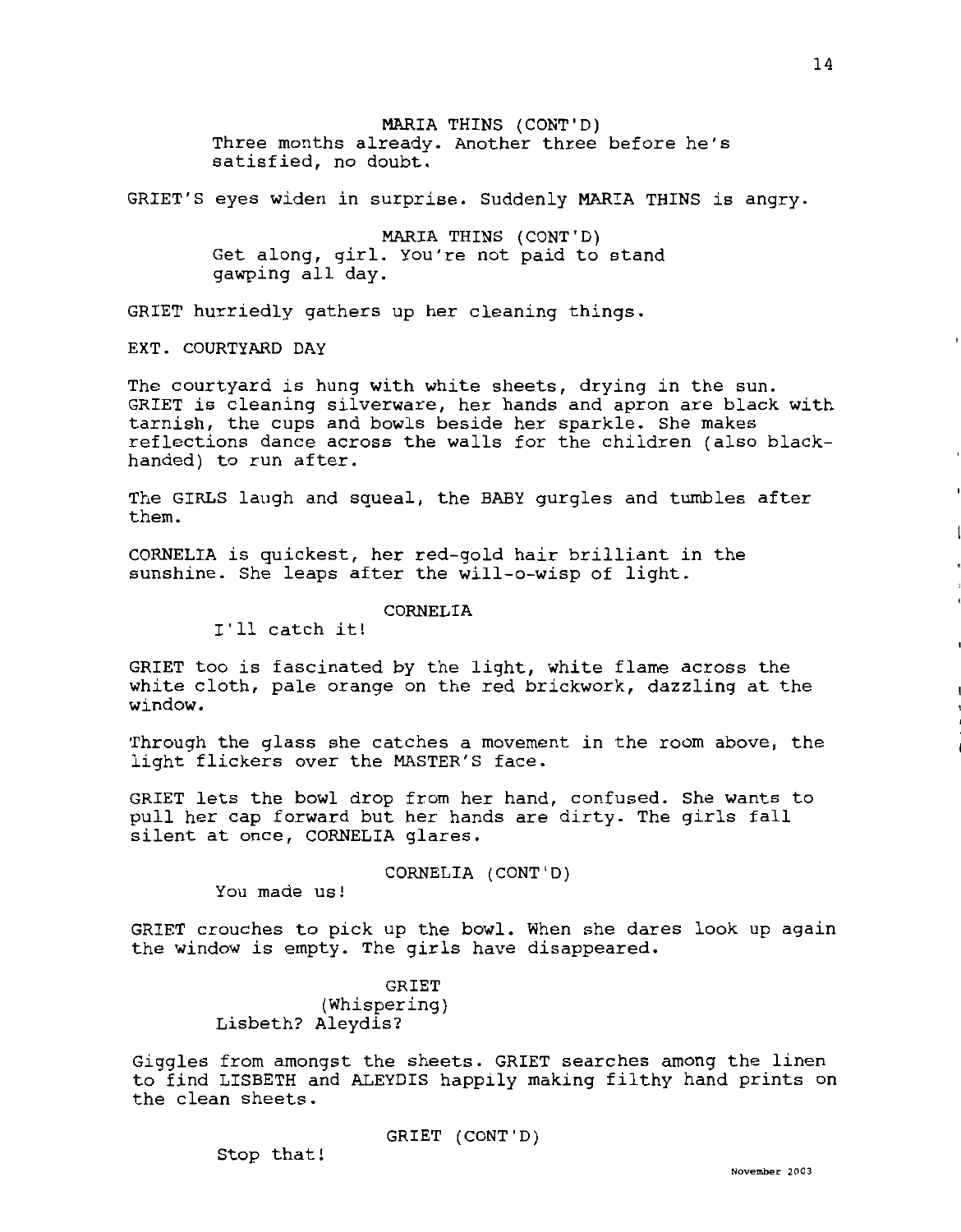Seeing GRIET'S face ALEYDIS stops at once, old enough to know better. LISBETH still thinks it's a game. GRIET pulls aside another sheet to reveal CORNELIA. The sheet is smeared with grime.

## CORNELIA

It's dirty now.

CORNELIA makes another hand print and laughs. In response GRIET slaps her, sharp on the cheek, a black smirch over the red. CORNELIA'S eyes widen in shock but she doesn't cry.

EXT. MEAT MARKET - DAY

MAERTGE and CORNELIA accompany TANNEKE and GRIET towards the grand façade of the MEAT MARKET; stone ox heads over the classical entrances.

**INT.** MEAT MARKET DAY

The Meat Market is bustling with housewives and maids buying meat. Porters carry bloody carcasses along the sawdust-strewn aisles. TANNEKE leads the way importantly to one of the smartest stalls, where the meat has been laid out with gruesome wit: a wreath of kidneys round a calf's head, a flower in its hairy ear. PAUL, the BUTCHER, watches them coming with a shrewd smile.

> PAUL What have you got for me, Tanneke?

> > TANNEKE

Paul. This is Griet, the new maid. She will fetch the meat now.

With an effort GRIET looks away from the jaunty calf.

PAUL So Griet, what takes your fancy? Nothing's too good for this family.

PAUL winks at her. He is a handsome man with greying fair hair and a broad, cheerful face. GRIET hesitates, looks to TANNEKE. TANNEKE counts off the order on her stubby fingers.

TANNEKE

**An ox** tongue and a dozen chops.

PAUL

In the book again?

TANNEKE nods curtly, she hates this conversation. PAUL laughs, holds out the slab of tongue to MAERTGE and CORNELIA.

> PAUL (CONT'D) What d'you think girls? Best tongue in Delft, eh?

> > **November 2003**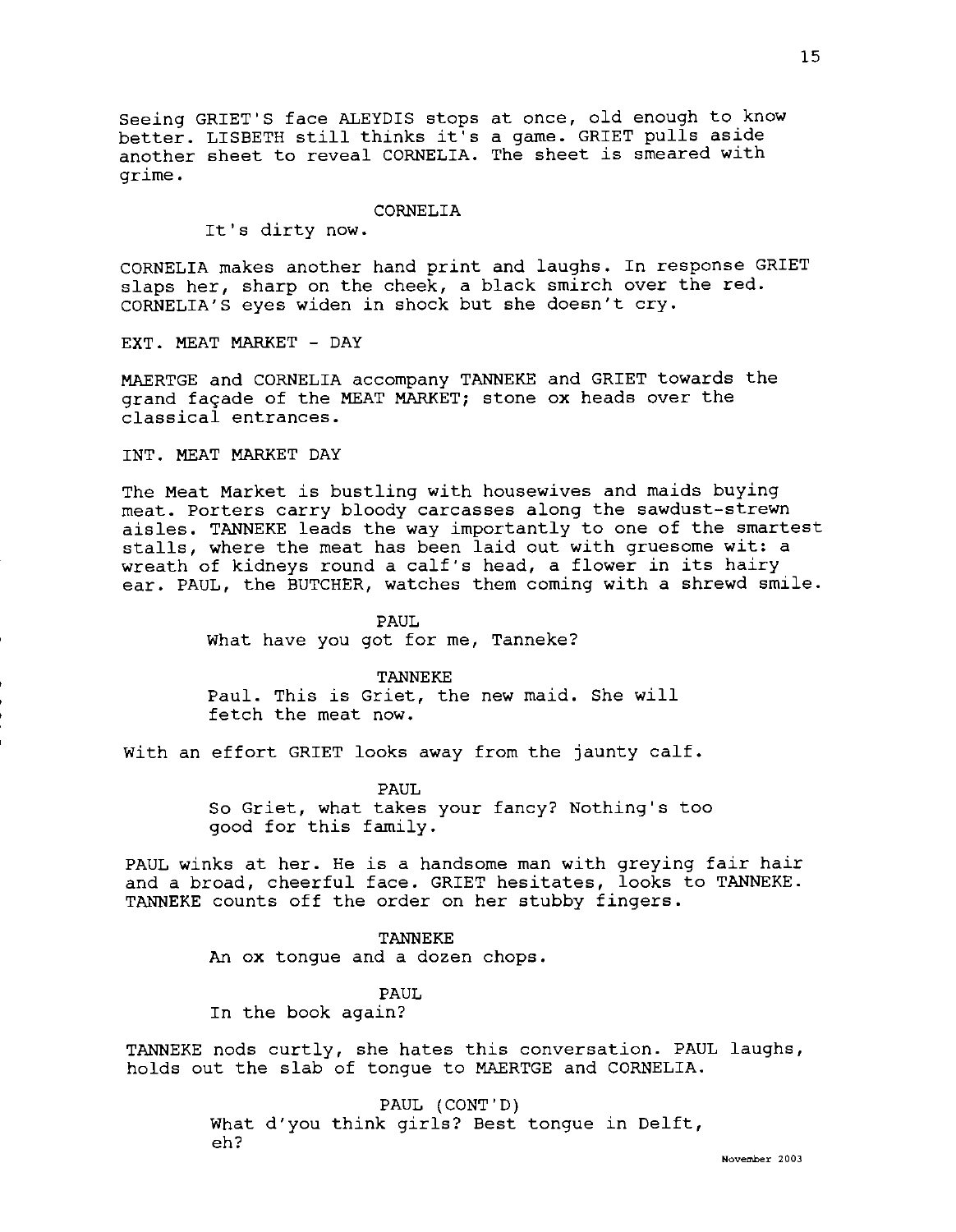He sticks his own tongue out, MAERTGE and CORNELIA giggle. GRIET looks at the chops going into her pail, pulls one out, holds and sniffs it.

**GRIET** 

This is not fresh. The Mistress wont like it.

The butcher looks at her in surprise, TANNEKE goes red. GRIET holds the meat out stubbornly. A long moment then PAUL smiles broadly.

PAUL

Pieter!

A young man comes over, wiping his hands on his apron. He is tall and broad-shouldered like his father, with golden curls, an easy smile. GRIET blushes and tightens her grip on the shopping pail as he looks at her then his father.

> PAUL (CONT'D) Get the parcel on the cart.

> > PIETER

But that's for... (Mistress Van der Velde.)

His father frowns. PIETER shrugs and brings over a parcel which PAUL unwraps and holds out to GRIET. She inspects the meat, nods curtly.

GRIET

That's better.

TANNEKE turns away crossly. Father and son exchange an amused, approving glance.

> PAUL We'll see you again, Griet.

INT. ENTRANCE HALL DAY

GRIET is sweeping the hall when she suddenly stops. Framed in the doorway she sees a MAN unloading a narrow wooden box. Plain and dark, like a child's coffin. VERMEER supervises from the stairs.

INT. STAIRS DAY

Carrying her cleaning things Griet cautiously goes into the studio.

INT. STUDIO DAY

The room is just as usual except that on a table, placed where the easel would normally stand, is the strange wooden box.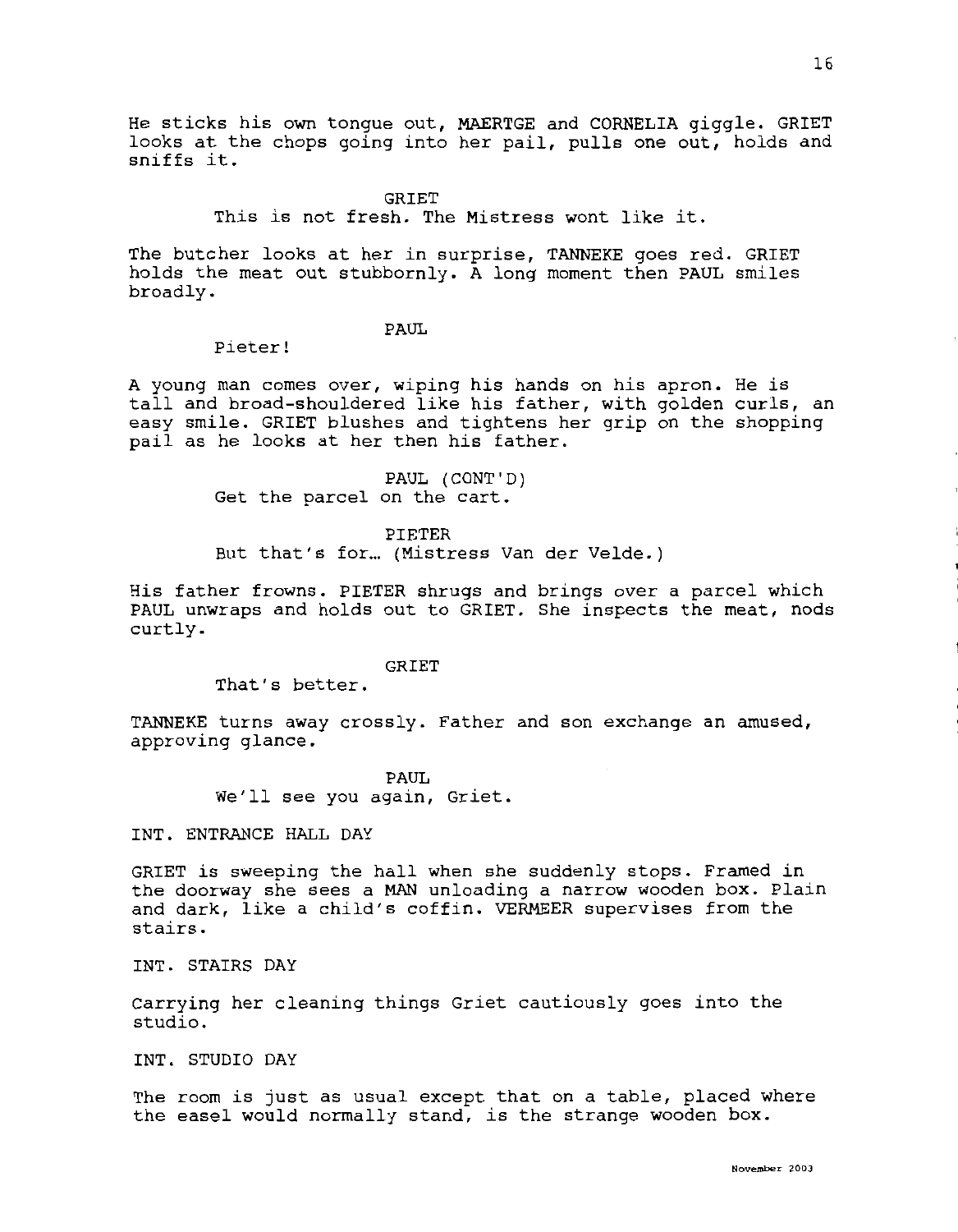GRIET begins her cleaning, but her curiosity is too strong for her. She goes over to the strange box, a faint pretence at cleaning it as she examines it.

> VERMEER (O.S.) You want to look into it?

GRIET jumps back guiltily at the disembodied voice. VERMEER laughs and swings down from a trapdoor in the attic.

# VERMEER (CONT'D)

A camera obscura.

The strange words mean nothing to GRIET but she is curious as he looks into the box, making adjustments. Satisfied, he steps back.

> VERMEER ( CONT ' D) Look into the glass.

GRIET moves jerkily forward and looks down at the glass plate inside the box. She sees nothing.

> VERMEER (CONT'D) Put this on. Over your head.

VERMEER takes his heavy cloak and gently drapes it over her, enveloping her in darkness. Like a jewel, an image is there in the dark, The painting, minute and perfect in glowing colours. Only the real woman is missing.

GRIET steps back in confusion, the robe falling to the floor. Her face is flushed, she drops to her knees grabbing at the cloak.

GRIET

I'm sorry, sir. I'll clean it straight away.

VERMEER takes it carelessly.

VERMEER Never mind that. What did you see?

Griet Swallows. His questions seems to be asking for more than mere facts.

# **GRIET**

I saw the setting.

He starts to fiddle with the box, adjusting angles. GRIET is fascinated.

GRIET (CONT'D)

But...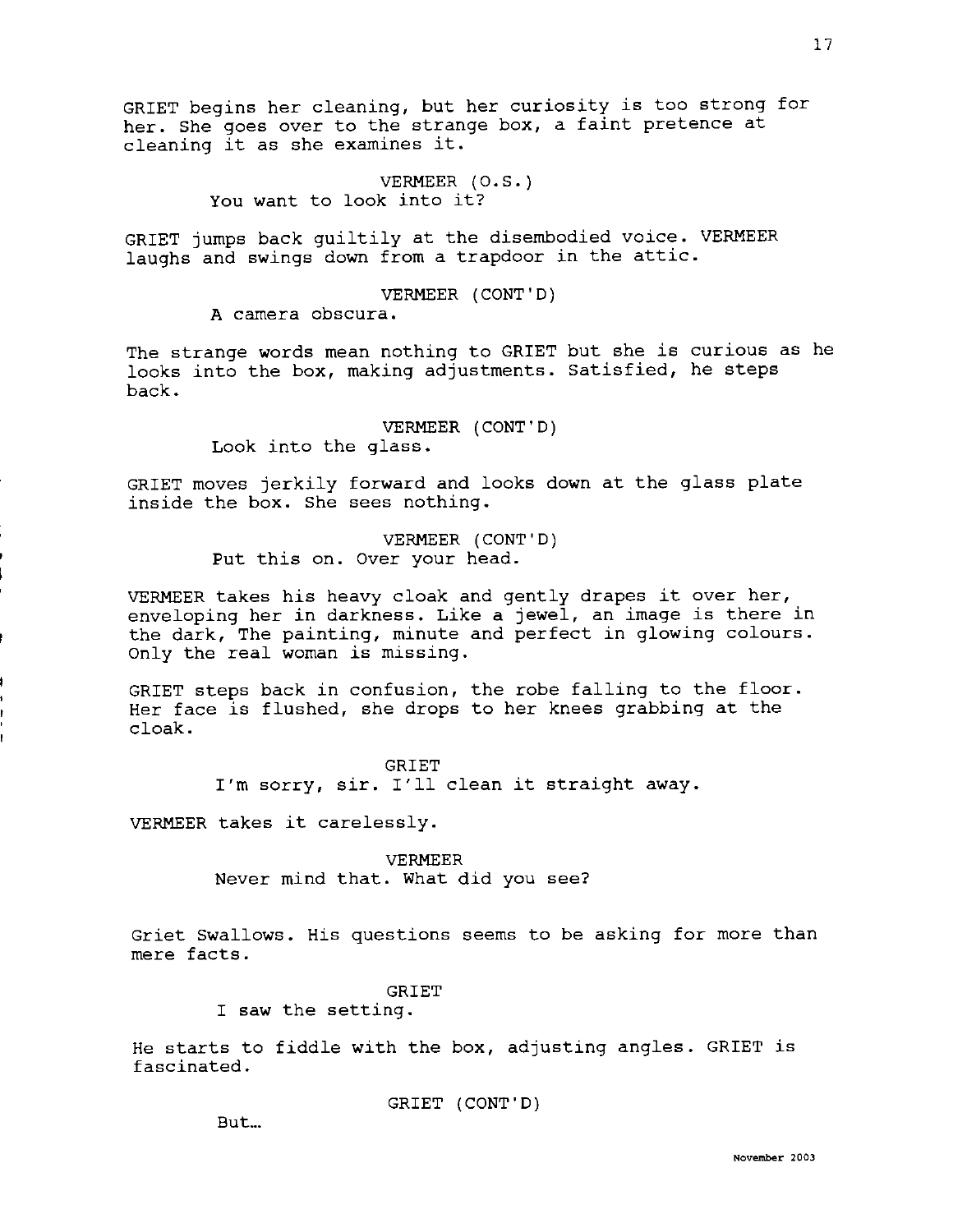VERMEER

Hmm?

GRIET How did it get in there?

VERMEER smiles. It is as though the sun is shining on her.

VERMEER I was amazed when I first saw it.

He beckons her forward to look into the box beside him.

VERMEER (CONT'D) Beams of reflected light from the corner pass through this lens and are bent onto the glass plate here.

GRIET strains to understand. With both of them leaning over the box the image can be faintly seen, a ghost. GRIET puts her fingers on the glass.

GRIET

Is it real?

VERMEER

It's an image - a picture made of light.

He starts to shut up the camera. GRIET is intrigued.

GRIET

Does the box show you what to paint?

VERMEER laughs, not unkindly.

VERMEER

It helps.

She frowns, confused. He is watching her now.

VERMEER (CONT'D) You clean the table, Griet. Why are the things set on it as they are?

GRIET For the lady. To look as if it were her dressing table.

VERMEER

More than that...

VERMEER moves impatiently, she wishes she knew the answer he wants. Suddenly he strides across the room and removes the silver bowl, stands the powder brush on its bristles. GRIET is startled; it's a kind of sacrilege to disturb the setting. **November** 2003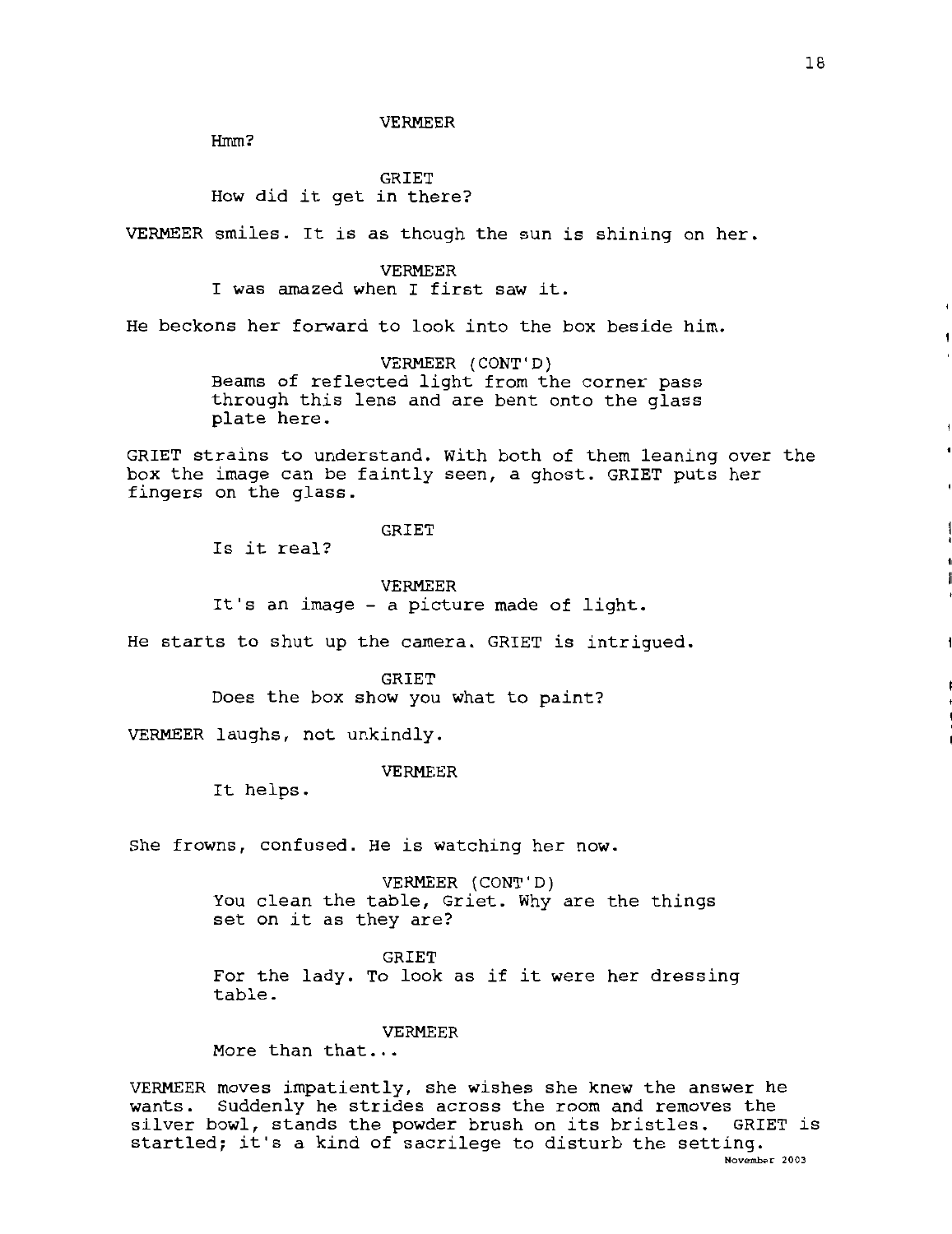## VERMEER (CONT'D)

Now, look again.

He holds the cloak over them both so that as they bend over the screen their faces are lit by the image on the glass. She is intensely conscious of his face next to hers, he is intent on what he sees. She makes herself concentrate. The image is there again, this time without the silver bowl at its centre.

## GRIET

## (hesitant)

It's darker. And the brush pokes up at the end.

A faint sound of approval from VERMEER.

## VERMEER

The line is broken... You can see.

INT. CELLAR NIGHT

GRIET wakes with a start. It is dark, a spill of light from the trapdoor above. Wild SHRIEKS fill the house.

GRIET tumbles up the steps, still tying her apron, to find TANNEKE in the kitchen, blowing on the fire, agitated.

#### TANNEKE

There you are. Fetch some water, will you. (Muttering) Blessed Mary, Mother of  $God...$ 

More SCREAMS from the Hall, MARIA THINS' calming voice.

TANNEKE (CONT'D) (hiding her fear) Six babies. Why does she have to make such a racket?

EXT. COURTYARD NIGHT

GRIET pumps water from the cistern, cold water splashing into the metal pans, not loud enough to drown CATHARINA'S groans.

INT. CELLAR NIGHT

GRIET hides on the steps, hands over her ears.

INT. GREAT HALL DAWN

The CHILDREN crowd around their MOTHER and the new BABY (a BOY) on the bed. CATHARINA is radiant, pink-cheeked and smiling. TANNEKE looks proud and pleased, holding up little JOHANNES to see his new brother. A PRIEST rattles through a blessing, a MIDWIFE clears away bloody cloths. GRIET brings wine, hesitates in the doorway.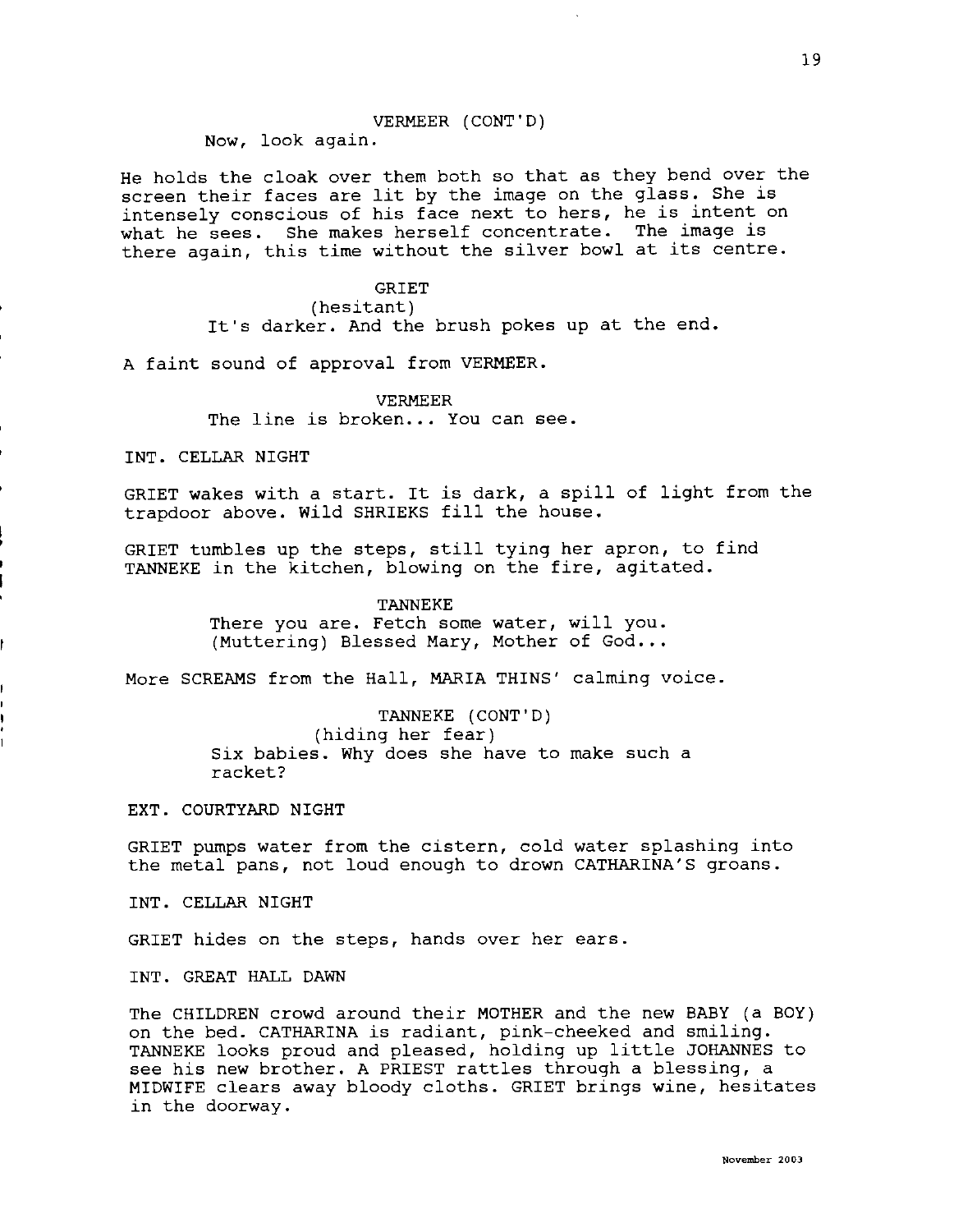#### MAERTGE

## Put it on, Papa! You must. There.

VERMEER crawls out from the embrace of his daughters. He is wearing a little velvet "paternity" cap decked with ribbons. His face is flushed, hair and clothes rumpled and messy.

MARIA THINS taps with her cane, startling GRIET, who stands aside at once. MARIA THINS watches her daughter and family, a wry smile. She has a folded note in her hand.

# MARIA THINS

Take this invitation to the house of your master's patron, Pieter van Ruijven.

EXT. VAN RUIJVEN'S HOUSE DAY

A boat ferries GRIET towards an imposing Renaissance mansion, one of the grandest houses in town.

VAN RUIJVEN'S business occupies the quayside, a prosperous commercial bustle. The boat noses into the boathouse.

INT. VAN RUIJVEN'S GREAT HALL DAY

VAN RUIJVEN reads the letter, holding it up to the light from the window. He is richly dressed, with longish dark hair and a moustache hiding a weak mouth and chin.

#### VAN RUIJVEN

So, finished at last. And the baby too. Jan's brood mare. Hot-tempered is she, your mistress? Hard to handle?

He looks up from the note and runs his eyes over GRIET, so blatantly lascivious that GRIET cannot stop herself from blushing. She pulls the points of her cap forward. VAN RUIJVEN laughs.

> VAN RUIJVEN (CONT'D) She wants an answer, you'll have to wait.

He goes over to a carved desk, finds a quill and paper. GRIET gazes around the Hall, far grander than Vermeer's with several Vermeer paintings among others on the walls.

> VAN RUIJVEN (CONT'D) A very pretty picture.

VAN RUIJVEN is eyeing her. GRIET looks down in silence. He pours wine from a porcelain jug.

> VAN RUIJVEN (CONT'D) Are you thirsty?

GRIET is shocked, tries to hide it. **We have a set of the Second Line Constant** 2003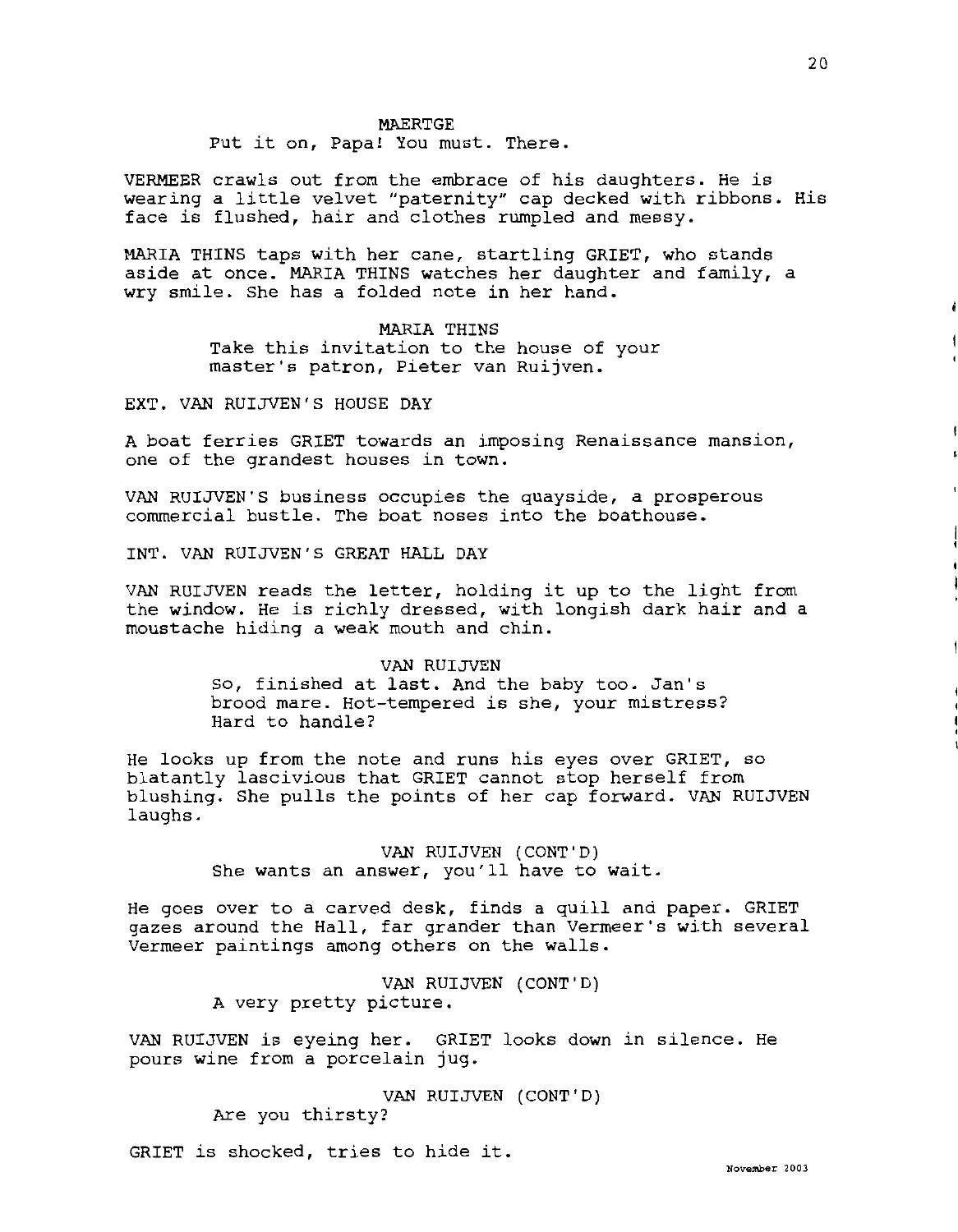## GRIET

No, sir.

## VAN RUIJVEN

I wouldn't tell.

He smiles conspiratorially.

#### GRIET

No, sir.

He drinks and wipes his moustache, glances at CATHARINA's note.

# VAN RUIJVEN

Hm, "Honoured guest". It was the old woman's idea to combine the birth feast and the viewing, no doubt. She's a tight fist.

He scrawls his reply and blots it as he talks.

# VAN RUIJVEN (CONT'D) I'm not turning out for small beer and biscuit,

tell her. This brat and I deserve a proper feast. It's time they made a show, let the world know their worth. You have very wide eyes. What do they call you?

## GRIET

Griet.

## VAN RUIJVEN

Your Master's a fine painter, Griet. Finest in Delft, though I shan't tell him so. He has painted me. Perhaps that will be my epitaph.

He laughs at his own joke; a rich, powerful man of the world. GRIET has never met anyone like him.

> VAN RUIJVEN (CONT'D) Come, take a look.

He draws back the curtain to reveal a painting by his desk. GRIET has to move a step or two closer to look at it, closer to him too.

*The painting, by Vermeer, is a drinking scene: in the foreground*  <sup>a</sup>*young woman in a gorgeous red dress (the WOMAN from the Tavern) smiles towards us, while* a *gentleman (VAN RUIJVEN) gives her* a *glass of wine. Behind them in* a *shadowy corner another man, head on hand, is bored or asleep.* 

#### VAN RUIJVEN (CONT'D)

Look at that dress, you can almost stroke the satin. And the wine winking through the glass. It stank mind you, sour as vinegar by the end of each day - I had to send out for more.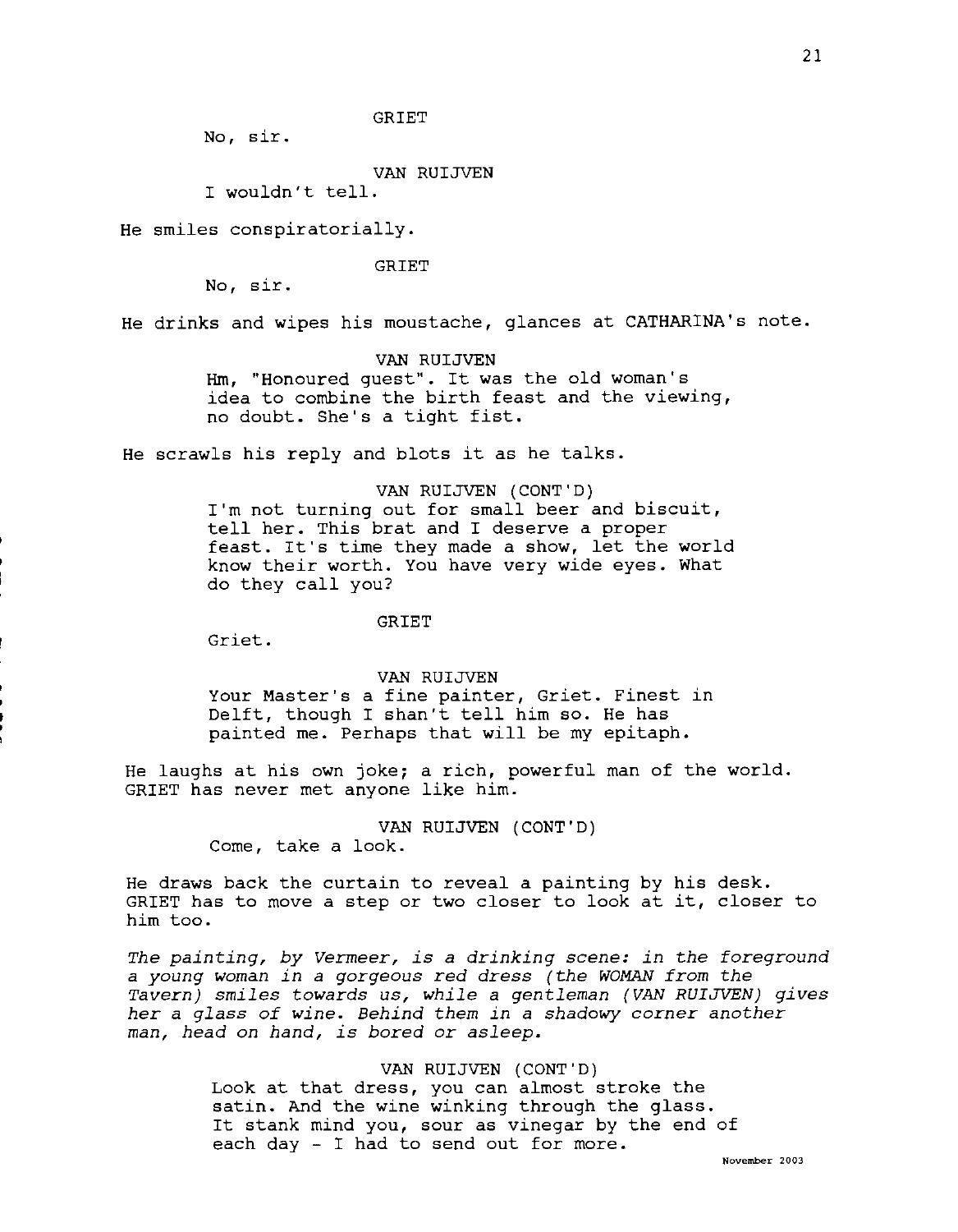VAN RUIJVEN (CONT'D) My back ached, her hand shook so much he had to put the napkin there to save the dress.

GRIET looks at the painting, drinking in the detail, fascinated. VAN RUIJVEN stands too close.

> VAN RUIJVEN (CONT'D) Can you see yourself in such finery, my dear? She loved it you know: lace and satin tight against her plump little bubbies, heavy silk on her thighs, the gentlemen looking at her. My God, she was happy.

> > VAN RUIJVEN (CONT'D) (Offering her wine again)

Sure?

VAN RUIJVEN leans towards her in conscious imitation of his painted self. She shakes her head.

> VAN RUIJVEN (CONT'D) It's a moral lesson, of course. There's Temperance in the window holding the reins; the peeled fruit, her silly smile, mouth gaping only one way things can end.

He is right by GRIET now. She takes a step back.

GRIET The letter for my Mistress?

VAN RUIJVEN drips scarlet sealing **wax** onto the back of the letter, presses his signet ring onto the molten blob.

> VAN RUIJVEN Take care, it is hot.

He holds out the note, so she must tug it from his plump, white fingers. Behind them the painting of VAN RUIJVEN and the GIRL.

> TANNEKE (V.O.) She thought she was somebody, all dressed up like a lady.

INT. COOKING KITCHEN DAY

The kitchen is full of smoke and steam as TANNEKE cooks, GRIET assisting her.

#### TANNEKE

Green as grass, mind you. Only worked there a few months before Master van Ruijven brought her over for the painting. Got her into his wife's finery, poured wine down her like he was forcing a goose, took her home the long way. Sure enough she was carrying his by-blow before the paint was dry.

22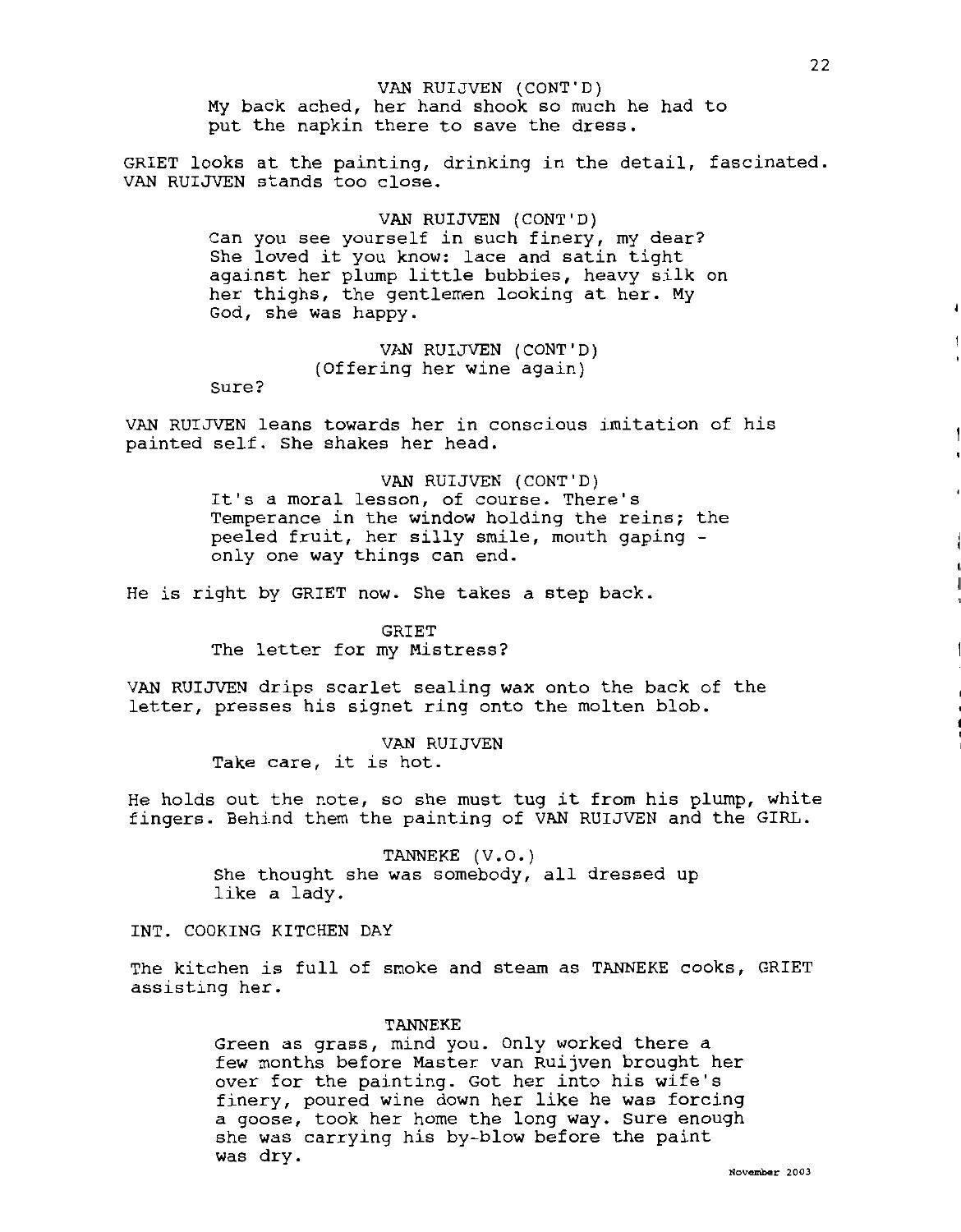She slams down the meat dish with a clang.

TANNEKE (CONT'D) He thinks we don't know how to celebrate a birth, does he?

INT. GREAT HALL DAY

LINEN, CROCKERY, CUTLERY, PEWTER are all whisked out of chests or cupboards: washed, scrubbed, polished, ironed.

EXT. HOUSE DAY

GRIET scours the front door step with furious energy.

INT. COOKING KITCHEN DAY

TANNEKE tips jellied meat out of a mould, puts it in the STOREROOM alongside rows of other delicacies

EXT. COURTYARD DAY

GRIET hangs laundry to dry, including a fine CHRISTENING ROBE.

EXT. HOUSE DAY

MEN bring in furniture and hangings, their muddy feet marking the door step. GRIET scrubs it again, her back aches.

INT. GREAT HALL DAY

MUSICIANS tuning their instruments: FIDDLE and DRUM and PIPES. CATHARINA plays a melody on the fiddle, the others follow.

INT. ENTRANCE HALL/MARIA THINS ROOM DAY

More deliveries: baskets of FLOWERS and GREENERY. MARIA THINS takes money from her cash box for the umpteenth time. She snaps it shut. BANG, BANG at the door.

INT. WASHING KITCHEN DAY

GRIET goes to answer the back door. Everything aches and the hand she puts up to the latch is cracked and bleeding.

EXT. COURTYARD DAY

PIETER the butcher grins at her. GRIET stares back blankly, stupid with tiredness.

> GRIET Why are you here?

PIETER laughs.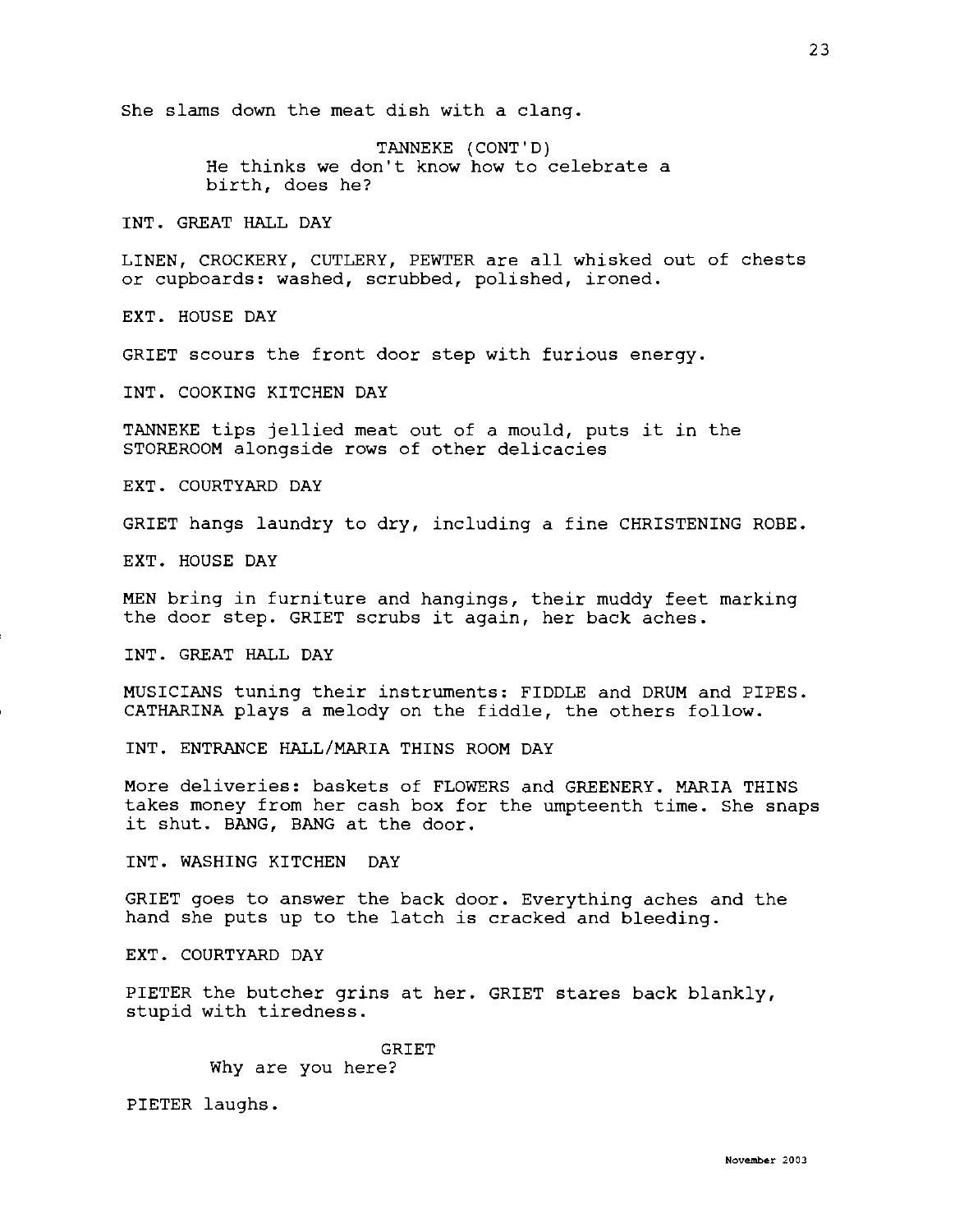PIETER

A nice greeting! When I brought the meat order just for you.

He gestures to a laden handcart behind him. GRIET hides her hands under her apron.

> **GRIET** Better carry it through.

PIETER Not even a smile for my pains?

**GRIET** 

Not today.

PIETER

Come on.

She shakes her head.

PIETER (CONT'D) I'll put it in the book, then? Owed by Griet one smile.

GRIET smiles at last but at that moment PIETER straightens up formally, his open face clouds, his hand automatically takes off his cap. GRIET turns and sees VERMEER watching from the dark interior, his grey eyes running past her to PIETER before he disappears inside. GRIET bites her lip.

EXT. HOUSE NIGHT

Lights blaze from the windows. Torches are set high on the wall to light the street. GUESTS arrive, the rustle of rich materials and glitter of jewels. Already the house is crowded, a bright thrum of voices over the MUSIC.

VAN RUIJVEN and his entourage arrive by boat.

EXT. COURTYARD - NIGHT

A pig spit-roasts in the backyard, a SMALL BOY sleepily turning the handle.

GRIET re-fills wine jugs from a barrel, carries them into the house.

INT. GREAT HALL NIGHT

The remains of a banquet are spread out on long trestle tables in the Hall, the fruit of TANNEKE'S labours - and of most of the bakers, pastry chefs and grocers of Delft. GRIET serves wine.

VERMEER sits at one end of the table, VAN RUIJVEN at the other with CATHARINA beside him.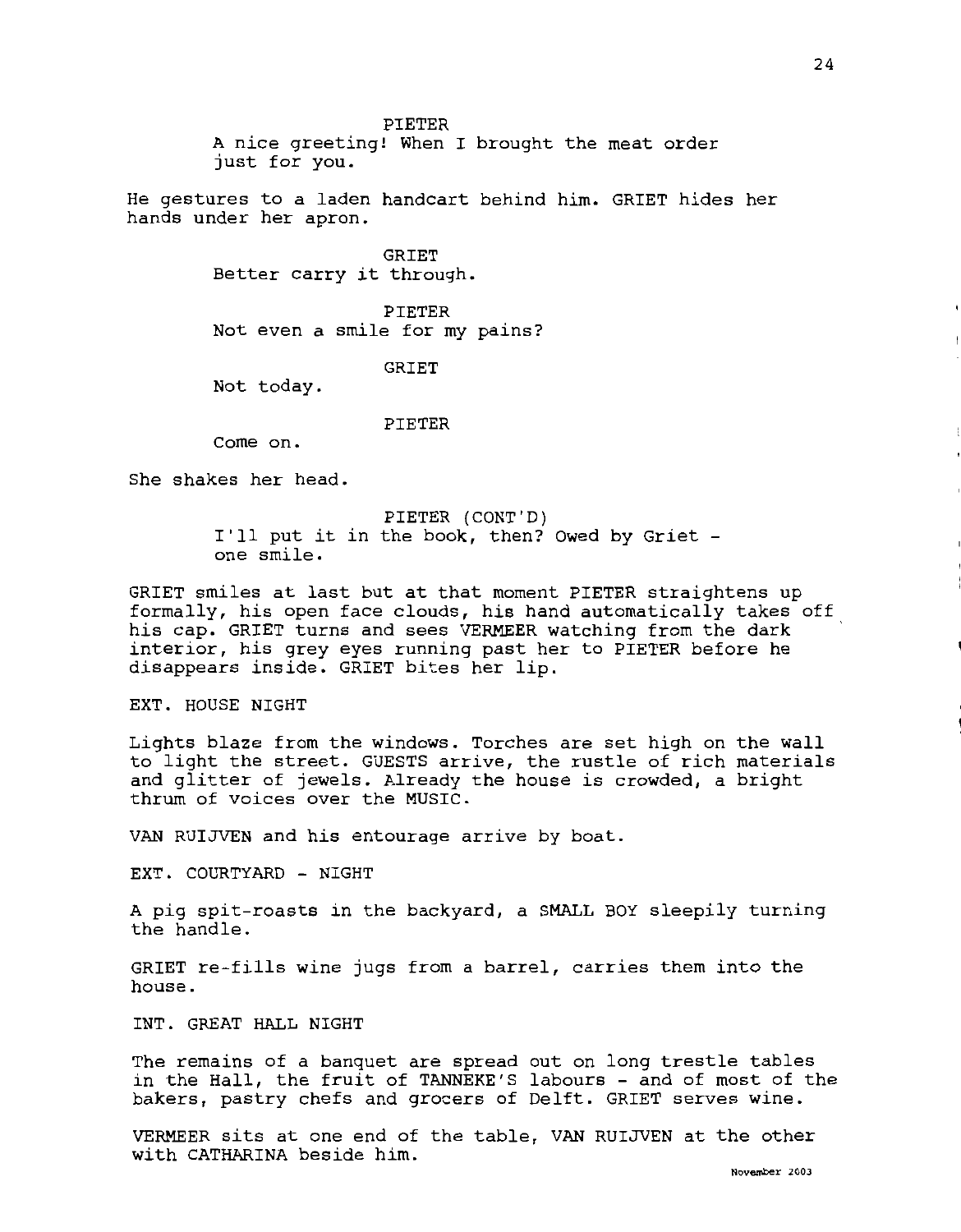She wears her green velvet dress, fat pearls gleam at her neck and ears, her blonde hair is piled high and held in place by beautiful tortoiseshell combs, inlaid with mother-of-pearl. She is still big from the pregnancy but there is a lightness about her now, her eyes darting this way and that, her laughter rising over the other voices, that makes it hard not to look at her.

The bundle that is the new BABY is passed from GUEST to GUEST along the table until he starts to yell in protest, when he is handed back, with much laughter, to his mother. CATHARINA coos over him gently, soothing him with a finger, but the WET-NURSE is standing by. Reluctantly she hands him over, the baby latches on greedily to the breast.

> VAN RUIJVEN Lucky whelp. Where's mine?

CATHARINA laughs bravely as he eyes her cleavage. MARIA THINS rises to her feet and taps a glass for quiet.

#### MARIA THINS

Friends and neighbours, our honoured guest Master Van Ruijven, Mistress Emilie. Not only are we gathered tonight to celebrate the safe delivery into this world, God be praised, of little Franciscus-

(Cheers and applause) Our thanks to you all for so many kind presents but also to rejoice at another birth: a new masterpiece from the hand of my son-in-law, Johannes Vermeer.

She pulls the cover from the finished painting, which is on an easel by the table. More applause, warm and genuine. No doubt that his talents are admired but VERMEER can only manage a tight formal smile of acknowledgement. VAN RUIJVEN gets to his feet and bows, taking the plaudits as his by right.

He walks this way and that before the painting, studying it with a great air of connoisseurship until the room falls quiet. His wife EMILIE VAN RUIJVEN (the subject of the painting), MARIA THINS and CATHARINA wait anxiously on his judgement. Only VERMEER sits still, shielding his painting hand with the other.

> VAN RUIJVEN Is this Indian yellow?

Vermeer nods.

# VAN RUIJVEN (CONT'D) Extracted from the urine of sacred cows fed only on mango leaves. You've glazed my wife in dried piss, eh?

General laughter.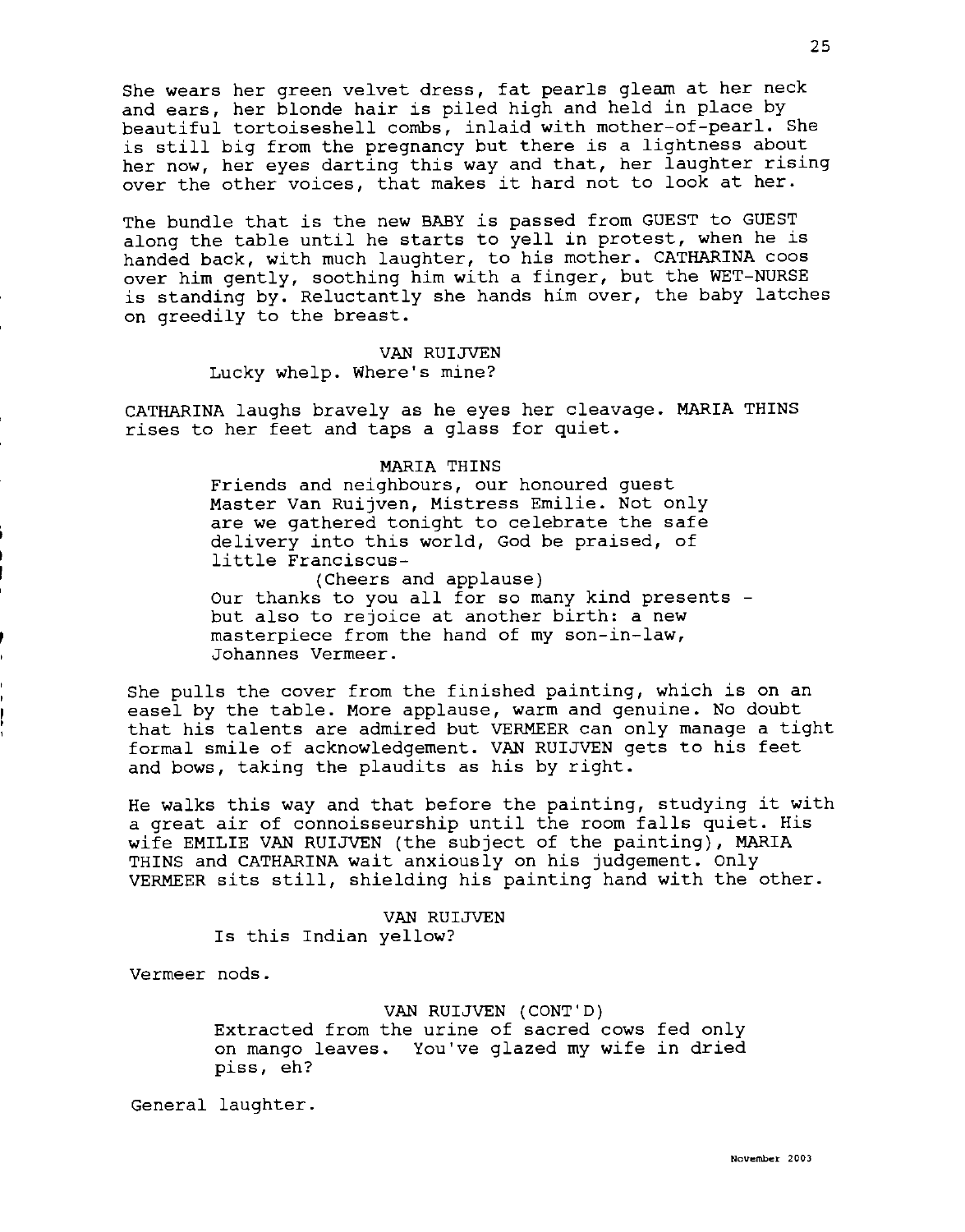#### VERMEER

It is the right colour.

CATHARINA flashes a look at her husband: Play the game. She motions GRIET to pour more wine.

## CATHARINA

(Smiling) I cannot bear the suspense a moment more, Master Van Ruijven. Pray tell us what you think.

VAN RUIJVEN takes a stance in front of the painting, authoritative, proprietorial.

#### VAN RUIJVEN

I like it better when the sitter looks out from a painting - takes one's eye, so to speak. Hmm

His sharp eyes flick over the worried faces of VERMEER'S womenfolk. He smiles graciously.

## VAN RUIJVEN (CONT'D)

Still, it is good. The colour and perspective true, the illusion perfect. Such skill lavished on my dear Emilie. Why it is almost as if she were thinking.

VAN RUIJVEN laughs. MARIA THINS leads more applause - of VAN RUIJVEN'S approval and discerning taste - as VAN RUIJVEN places a heavy purse on the table in front of CATHARINA. EMILIE sits passively - her husband is cruelly accurate - as GRIET pours wine for her.

# MARIA THINS

(Quickly)

And have you considered a subject for your next commission? We cannot expect you to give up Emilie for so long again.

VAN RUIJVEN

Considered - it's already in hand. Didn't I tell you? A coming fellow from Amsterdam.

A palpable shock of disappointment from CATHARINA and MARIA THINS. VAN RUIJVEN chats on, enjoying their discomfort.

VAN RUIJVEN (CONT'D)

Trained with Rembrandt Van Rijn, though who hasn't these days. A Merry Company by Candlelight, candlelight being his forte. I have business there at present so it suits me well. And he takes a deal more care of his sitters than some painters I could name. Fresh coffee and cakes aplenty, good company and no stinting the wine flask.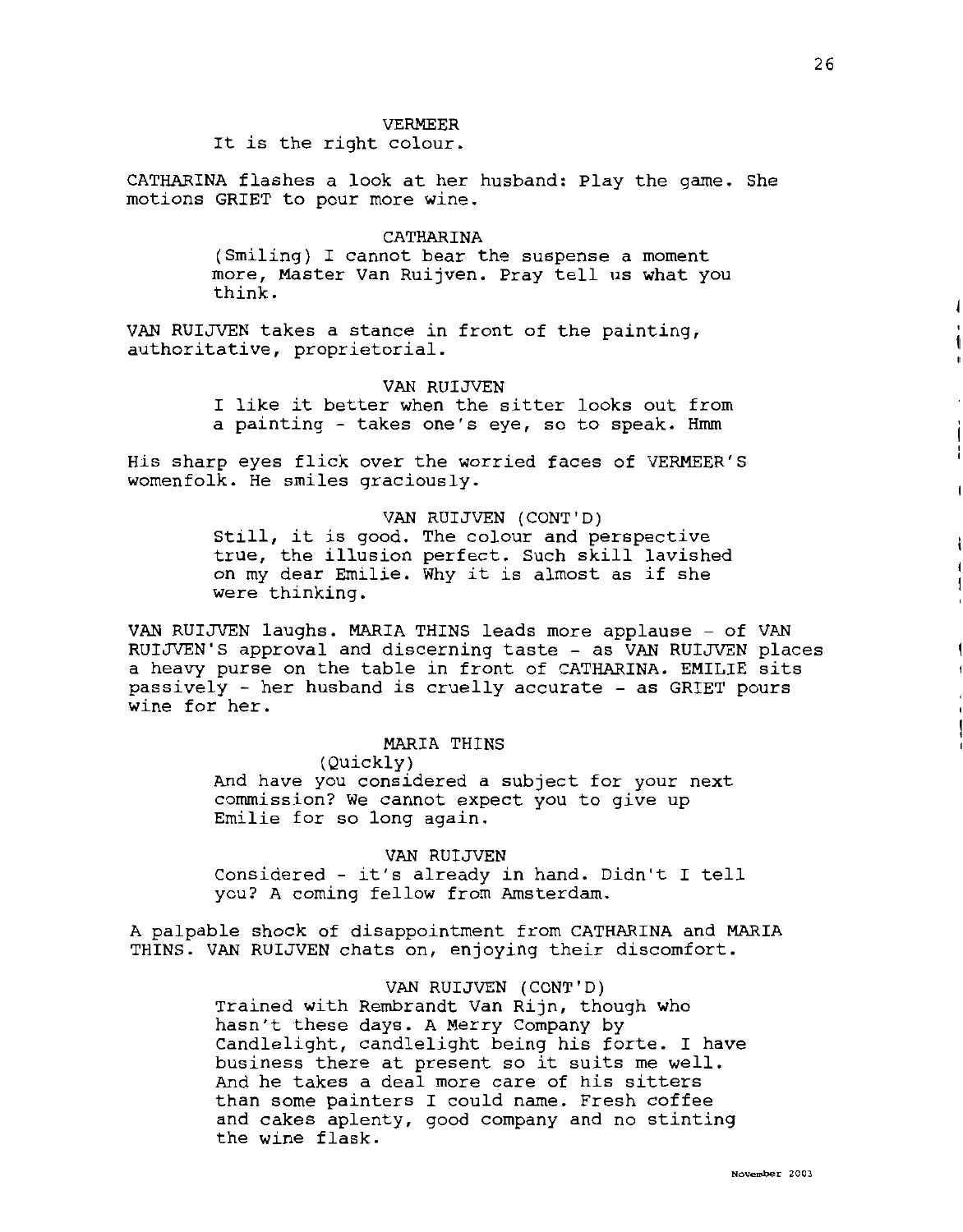MARIA THINS signals for GRIET to refill VAN RUIJVEN'S glass.

VAN RUIJVEN (CONT'D)

So, what will you daub next, Jan? Have you found inspiration up in that room of yours? Is there another patron in Delft with pockets as deep as mine?

An expectant silence. But there is no other patron and VAN RUIJVEN knows it. The silence grows awkward.

#### CATHARINA

For pity's sake you tell him, Master Van Ruijven. I swear I bring forth babies with less moaning than he the notion for a painting.

General laughter. VAN RUIJVEN stops GRIET, a hand on her arm and grins down the table at VERMEER.

> VAN RUIJVEN Here's what to paint.

VERMEER smiles politely.

## VAN RUIJVEN (CONT'D)

I'd keep her company of course, offer my advice.

## VERMEER

Griet. The wine.

VAN RUIJVEN lets her go.

#### VAN RUIJVEN

Look at her, man. How hard can it be to paint a pretty girl?

VERMEER glances at GRIET. GRIET is in turmoil; hating the attention yet hoping, in spite of herself, that he'll see something in her. But his eyes slide away.

## VERMEER

I have not found a subject.

CATHARINA struggles to put on a brave face.

CATHARINA Are you in this new painting, Emilie?

EMILIE opens her mouth, as if she might speak.

VAN RUIJVEN The company is not fit. Besides she likes to stay home.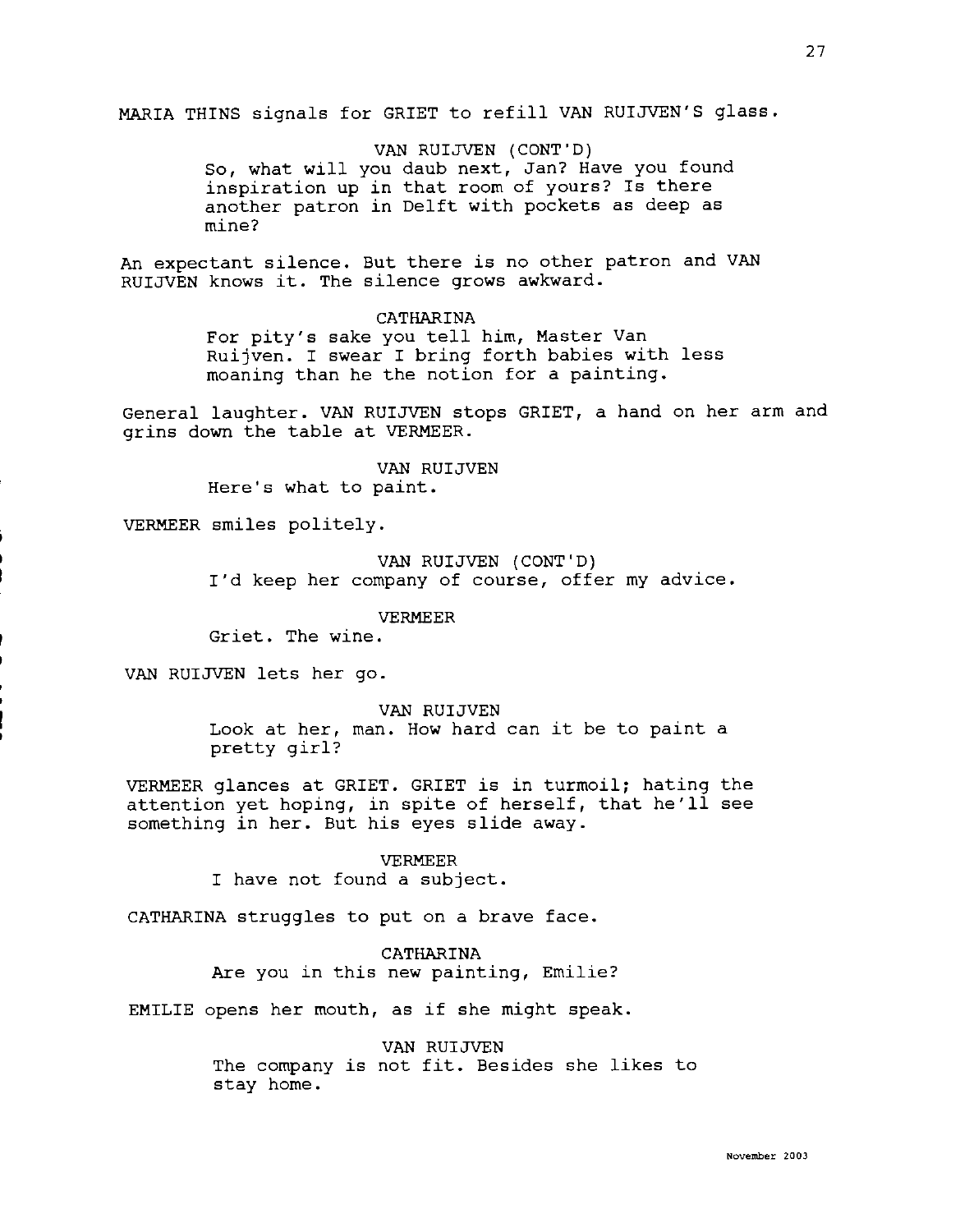Rain drives along the canal and splatters the window panes as GRIET hurriedly pulls them closed from within.

INT. MARIA THINS ROOM DAY

LISBETH and ALEYDIS stare glumly out of the window at the rain pouring down; they both have racking coughs. CORNELIA is clacking the pieces on a tric-trac board, MAERTGE is trying to amuse the toddler JOHANNES with pat-a-cake games. CATHARINA paces to and fro failing to soothe the BABY.

## CATHARINA Cornelia, stop that noise.

GRIET leaves quietly.

INT. STUDIO DAY

GRIET can still hear CORNELIA arguing with the others downstairs. The perpetual, thin wailing of the BABY. She closes the door, pulls the curtain across.

The STUDIO is bare and cold. Only one thing has changed. A new canvas sits blank on the easel.

EXT. VERMEER HOUSE DAY

GRIET carries her pitchers to the canal. A few doors down the street BAILIFFS are hauling furniture from a house. A SERVANT comes out after them, holding her apron to her face. TANNEKE has come to see what's going on.

## GRIET

What is it?

TANNEKE Bankrupt. Three ships lost in a month they say. The shame.

GRIET watches wide-eyed as more fine possessions are dragged out and loaded onto a barge.

An old GENTLEMAN and his white-haired WIFE come slowly out of the house. Stupefied by their misfortune. The OLD WOMAN tries to intervene to save some personal memento, a BAILIFF pushes her off roughly so she falls to the ground.

TANNEKE crosses herself, warding off evil.

TANNEKE (CONT'D) God save us all. Watch out for Young Mistress she hates to hear of money troubles. She'll turn spiteful at this, you mark my words.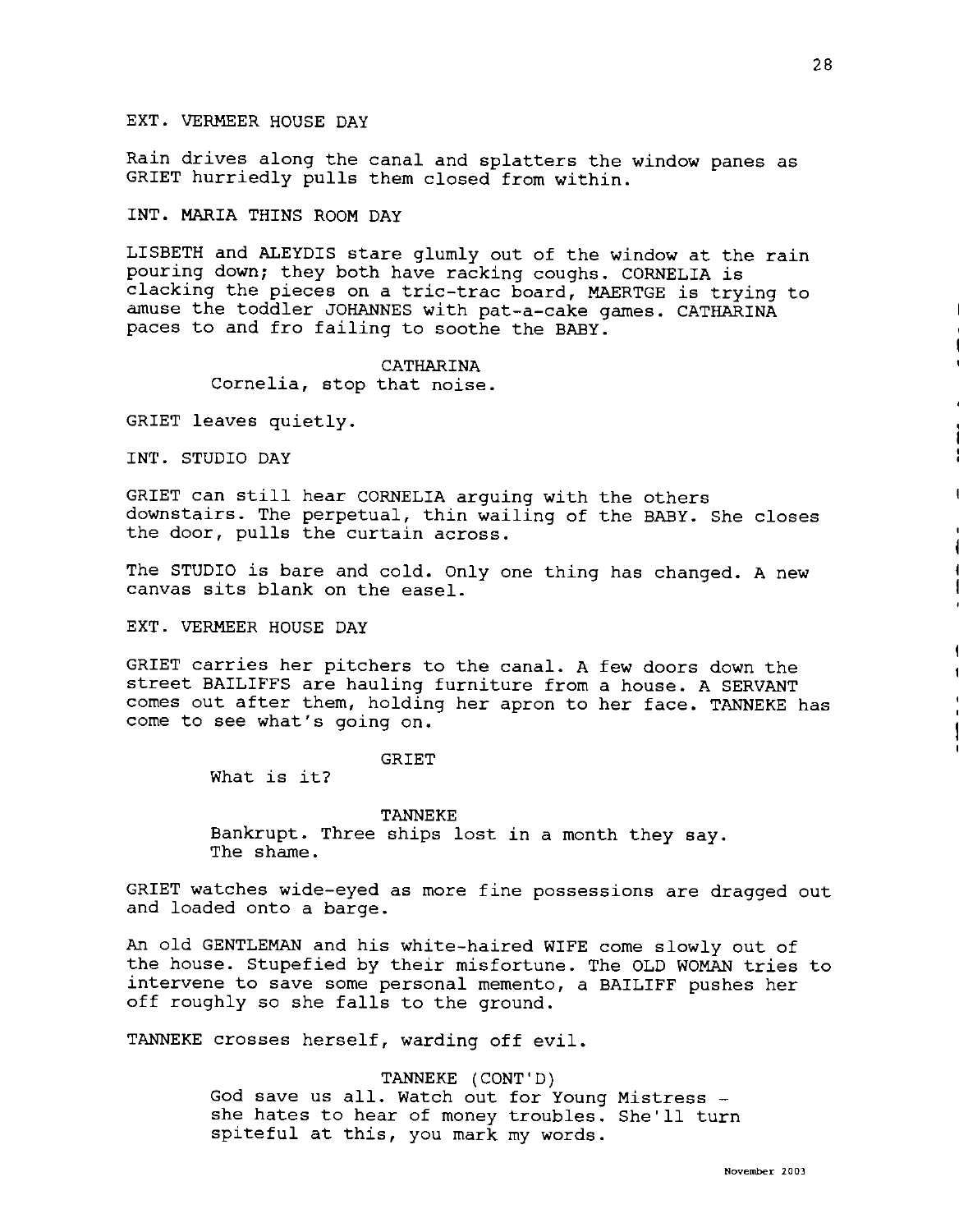## INT. COOKING KITCHEN EVENING

TANNEKE, GRIET and the CHILDREN are eating their supper in apprehensive silence. The front door opens and shuts.

At once CATHARINA'S VOICE rises in complaint, a string of shrill accusations.

INT. COOKING KITCHEN - NIGHT

It's late and the two servants sit by the fire.

# TANNEKE

One year it got so bad they had to sell some of her jewels.

TANNEKE rolls her eyes in delicious horror at the memory.

# TANNEKE (CONT'D)

Phew! You can imagine how that pleased her. She went off like a thunderclap, crashing all over the house - I kept my head down I can tell you. Smashed half the china off the dresser, even went to spoil one of his precious paintings. Well, he's a temper on him too, for all he's so quiet. She's never set so much as a foot in the studio from that day to this.

GRIET listens, open-mouthed.

INT. COOKING KITCHEN/CORRIDOR NIGHT

The household has gone to bed. GRIET lingers by the dying embers of the kitchen fire. When she hears the door she gets up.

VERMEER comes in quietly, his cloak wrapped around him against the freezing night. His eyes meet GRIET'S for a moment before she looks down and he goes upstairs.

INT. MARIA THINS ROOM DAY

GRIET in her best lace collar. MARIA THINS counts out small coins into her hand. Far off a church bell ringing, then another.

# MARIA THINS Off to tell them all about us, eh.

EXT. GATES NEAR BRIDGE - DAY

GRIET returns through the gates and over the bridge to the poorer quarter. Home.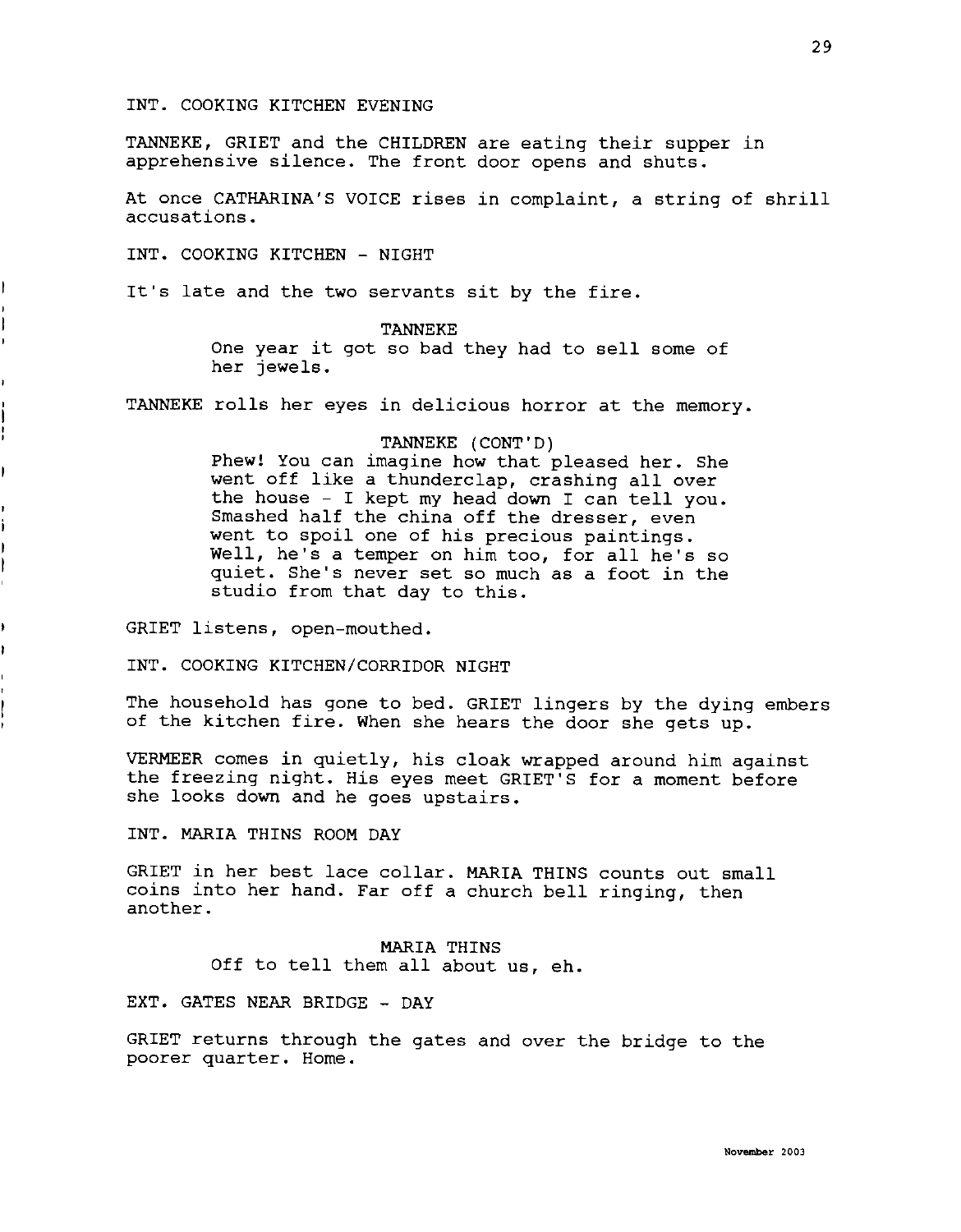GRIET kneels beside FRANS between her FATHER and MOTHER. Their church is a modest place.

GRIET'S FATHER holds GRIET'S hand, caressing the callused, cracked fingers.

A movement in the doorway. She looks up and sees PIETER.

EXT. CHURCH DAY

The family and PIETER outside the church.

GRIET Father, Mother. This is Pieter, our butcher's son. The family's butcher.

PIETER Sir, Mistress. I am glad to meet you.

He pauses politely but none of the family are able to take up the conversation. He smiles encouragingly.

> PIETER (CONT'D) I've lived in Delft all my life and not seen the half of it. So I thought to visit every church in the City and find the best.

MOTHER And how do you like ours?

PIETER Very well. So well I may stop my search here - if you'll let me, Mistress.

He addresses himself entirely to GRIET'S MOTHER, who is charmed by his good looks and good manners.

> MOTHER {Laughing) By all means. Will you walk with us a little, Pieter? (They walk a few steps) So, a butcher. That's a good trade.

PIETER Griet is the hardest to please of all our customers.

MOTHER Aye, she gets that from me.

GRIET is annoyed at the knowing smile that passes between her MOTHER and PIETER. FRANS elbows her.

\* \*

\*

\*

 $\overline{1}$ 

\*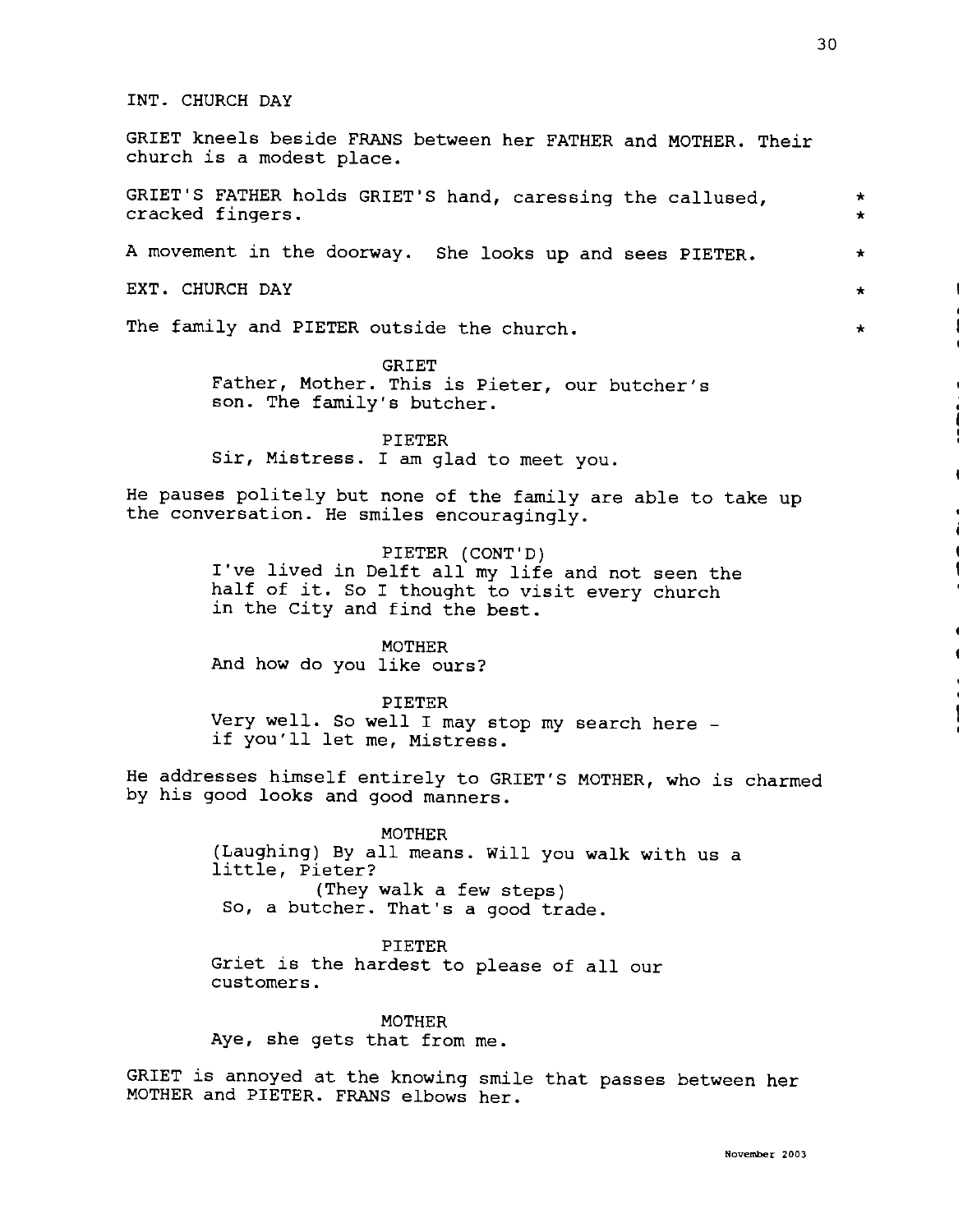She whisks her husband and son away, leaving GRIET facing a grinning PIETER.

> PIETER Ah, Griet. Where's that smile you owe me, when I've been so clever as to track you down.

GRIET refuses to be impressed.

GRIET

You had nothing better to do.

The GOSSIPS are watching them, a handsome young man is not going to pass unnoticed. GRIET takes the arm he offers, holds her head up as she walks away.

EXT. CANAL DAY

Walking by the canal. There are other courting couples - for that's what they must be - prayer books under their arms, going home slowly. PIETER skims a stone. It bounces and bounces down the flat water, far beyond what seems possible. PIETER laughs, turning back to GRIET, arms wide.

PIETER

My lucky day.

GRIET'S arms are folded but she cannot resist answering his smile with her own.

INT. STUDIO DAY

GRIET looks round the empty studio, wanting to do something. The stretched canvas is as blank as before, the room bleak. She pulls back the last shutter, mottled cold light on the wall.

INT. MARIA THINS ROOM DAY

GRIET finds CATHARINA with her mother by the fire, heads together, talking in low voices. CATHARINA glares at GRIET, annoyed at the interruption.

CATHARINA

What is it?

GRIET About the studio, Mistress.

CATHARINA

Yes?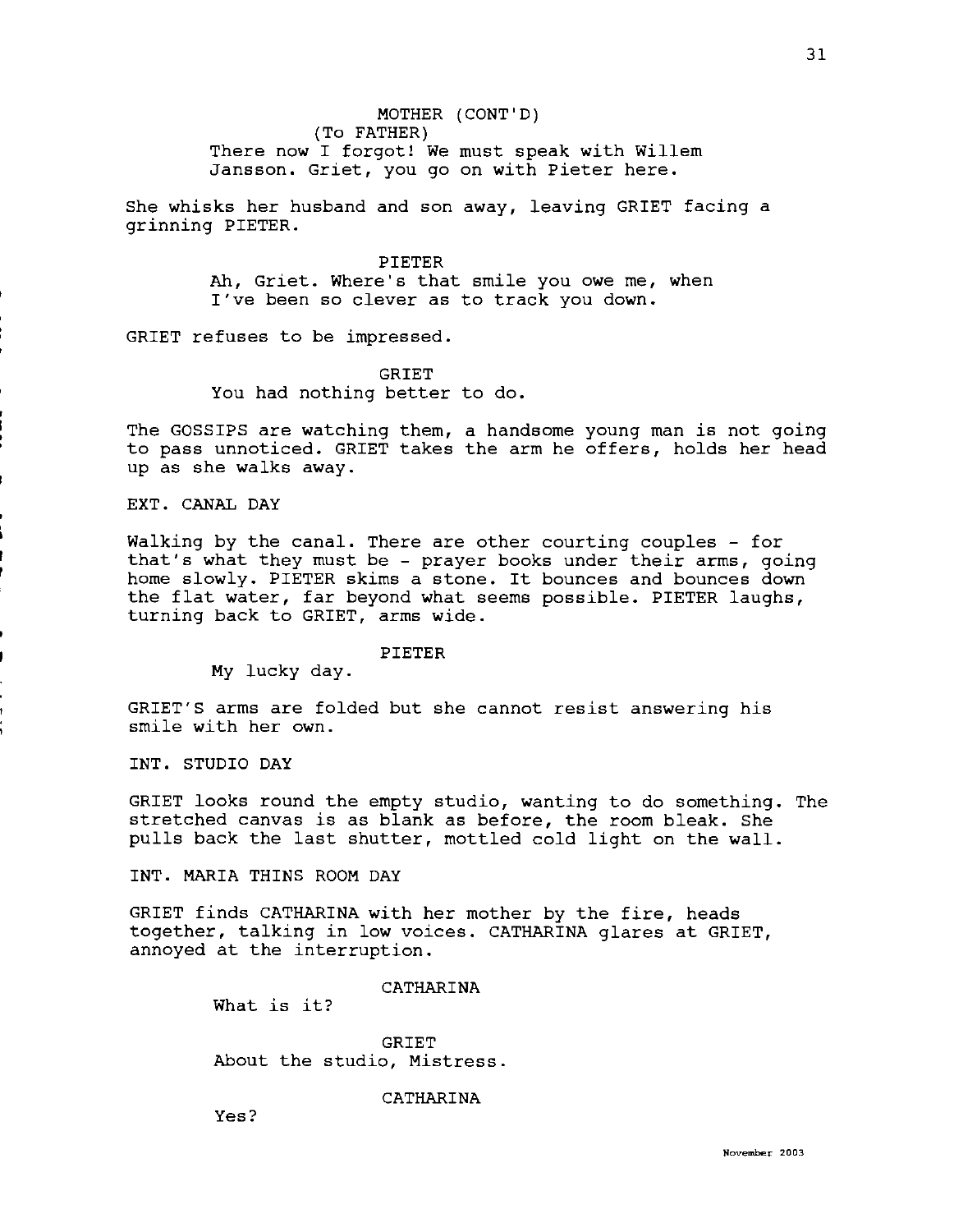CATHARINA rocks the baby's cradle, to show she is not being idle.

> **GRIET** Should I clean the windows?

CATHARINA rolls her eyes.

CATHARINA

You don't need to ask me such stuff.

**GRIET** 

Only it may change the light.

CATHARINA pauses, considering this. MARIA THINS smiles wryly. CATHARINA notices.

> CATHARINA (Sharply) Of course wash them.

INT. STUDIO DAY

Hard at work GRIET wrings out her cloth in a basin of water and wipes the windows. There are patterns of coloured glass, the light stains her fingers as she works; pale blue, rose pink. The same look of absorbed pleasure as when she cut the vegetables.

She is startled when she turns to rinse the rag and sees VERMEER standing stock still in the doorway.

> GRIET I'm sorry sir, I-

#### VERMEER

Stay as you were.

GRIET stands still, the rag in her hands. That small impatient gesture of his hand.

> VERMEER (CONT'D) Just now. At the window.

Awkwardly GRIET tries to go back to wiping the window. He points at the rag.

VERMEER (CONT'D)

Drop it.

She lets it fall. Dirty water splatters on the clean floor. After a moment she pushes the rag under her skirt with one foot. Looks at her left hand again. A sudden laugh of delight from VERMEER.

VERMEER (CONT'D)

You can go.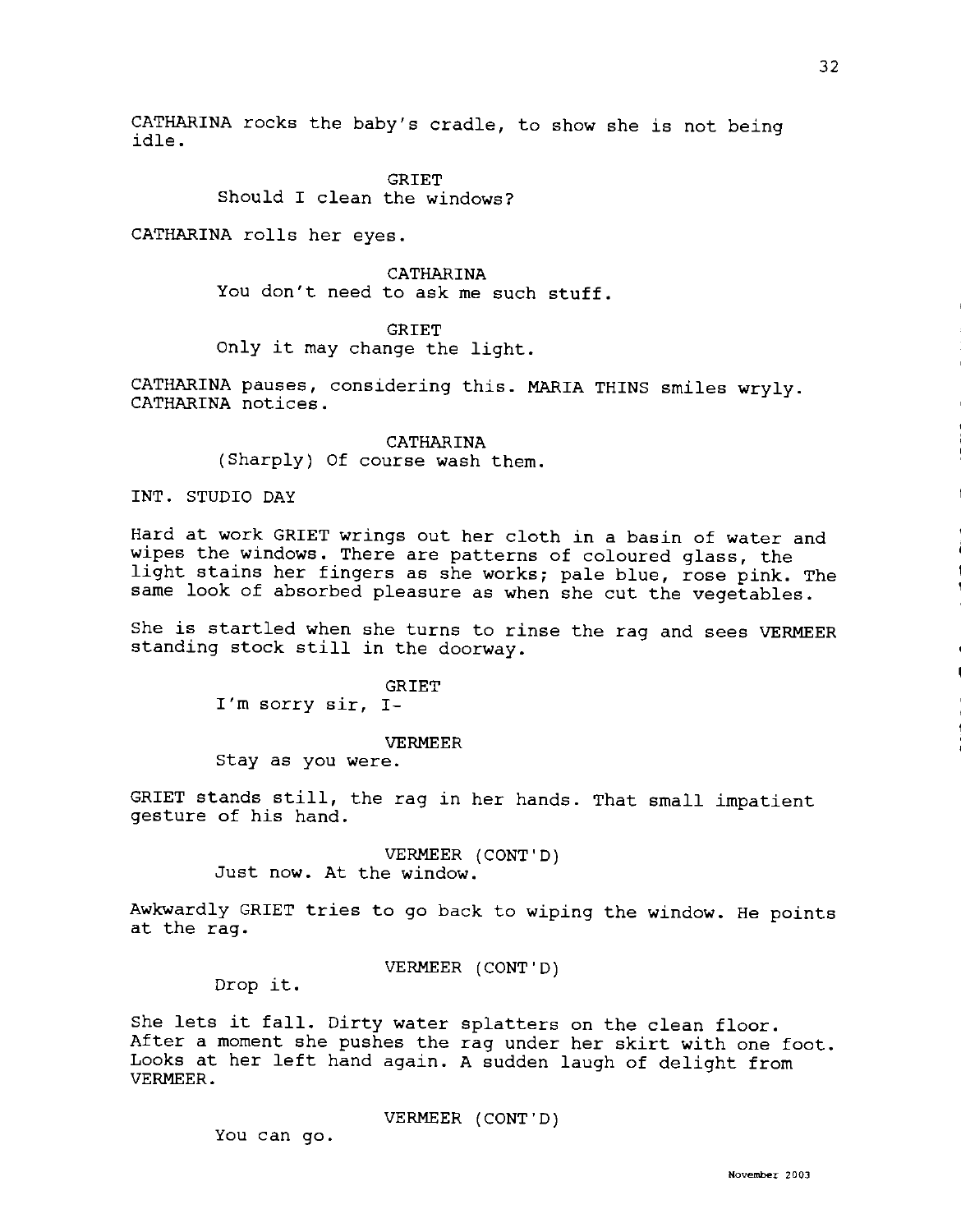## EXT. COURTYARD DAY

GRIET takes down laundry, frozen stiff into scarecrow shapes. From inside the thin keening of the BABY stops for a moment. GRIET breathes in relief, vapour curling from her lips. The BABY starts again, GRIET tenses. CATHARINA calls her.

# INT. GREAT HALL DAY

It is gloomy in the big room even with candles lit. A small fire burns in the wide grate. The BABY grizzles fretfully, refusing to feed from the WET-NURSE.

CATHARINA is at her desk but she looks exhausted, nerves frayed. She frowns at GRIET as if she can't remember why she is here.

# GRIET

You called me?

Something in the appearance of the maid; her scrupulous neatness, her starched white cap, her blatant youth, is deeply galling to CATHARINA.

#### CATHARINA

The child needs a draught. (To herself) My mother will not be content till one of them dies from her meanness. (To GRIET) You will go to the apothecary.

An errand CATHARINA always reserves for herself.

GRIET

Me, Madam?

#### CATHARINA

I suppose I should do everything! But I have to stay with the baby and besides it's cold and I believe I am falling sick too. (Impatiently) I will write what to ask for.

CATHARINA pushes aside loose papers to make space. Some fall to the ground and GRIET hurries to pick them up. Columns of figures, accounts, bills: CATHARINA snatches them back.

CATHARINA (CONT'D)

Can you read?

GRIET hesitates, her head dipping under the cap.

GRIET

I can follow my prayer book.

CATHARINA smiles. Starts to write; a big, bold hand, dipping the quill fast and splashing drops of black ink across the paper. She sands and folds the paper with a flourish.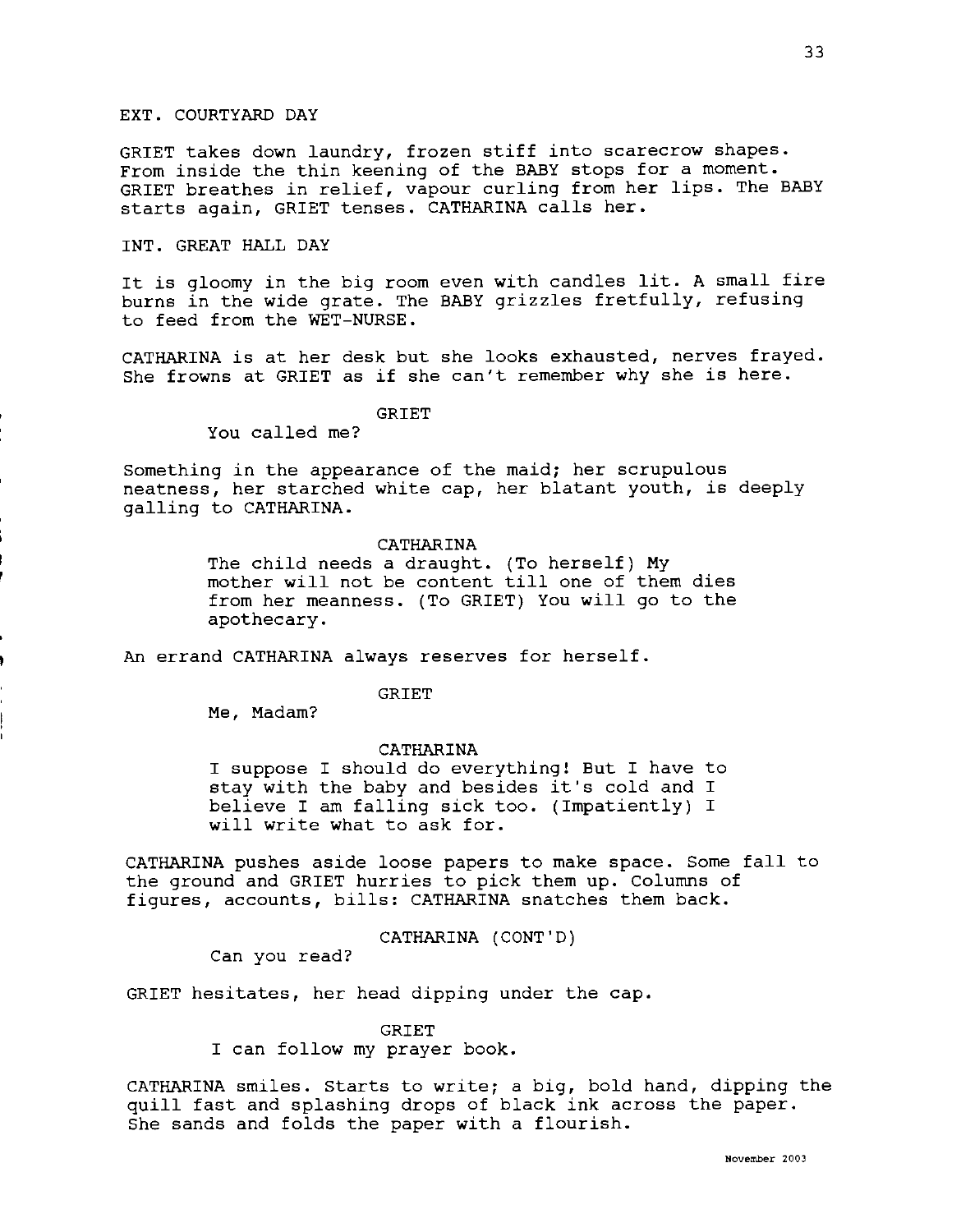## CATHARINA

Coltsfoot elixir, hyssop and elderflower. Enough for both boys. You will need...

She looks through the desk for money. Finds only a few coins.

CATHARINA (CONT'D) (agitated) No, no, that's not it! To go on the Master's account.

She hands the note to GRIET, flushed with indignation.

INT. WASHING KITCHEN DAY

Anywhere away from a fireside is bitterly cold. GRIET shivers as she puts on her wooden pattens, wraps her rough woollen shawl tighter round her shoulders. The room darkens.

## VERMEER

Griet.

She spins round. VERMEER has followed her in to the narrow space. He puts a hand out, as one might to calm a frightened animal, then lets it fall.

GRIET

Sir?

#### VERMEER

It's very cold.

She waits, tense at the sudden strangeness.

VERMEER (CONT'D) Will you get something for me too?

VERMEER hands her a scrap of paper.

VERMEER (CONT'D) Some colours. He knows.

**GRIET** On your account, sir?

VERMEER is taken aback for a moment.

VERMEER Yes. My wife need not know.

The exchange feels conspiratorial, guilty, reinforced by the dark and narrow space. He touches the edge of her shawl.

> VERMEER (CONT'D) (Vaguely) This is too thin. I have a cloak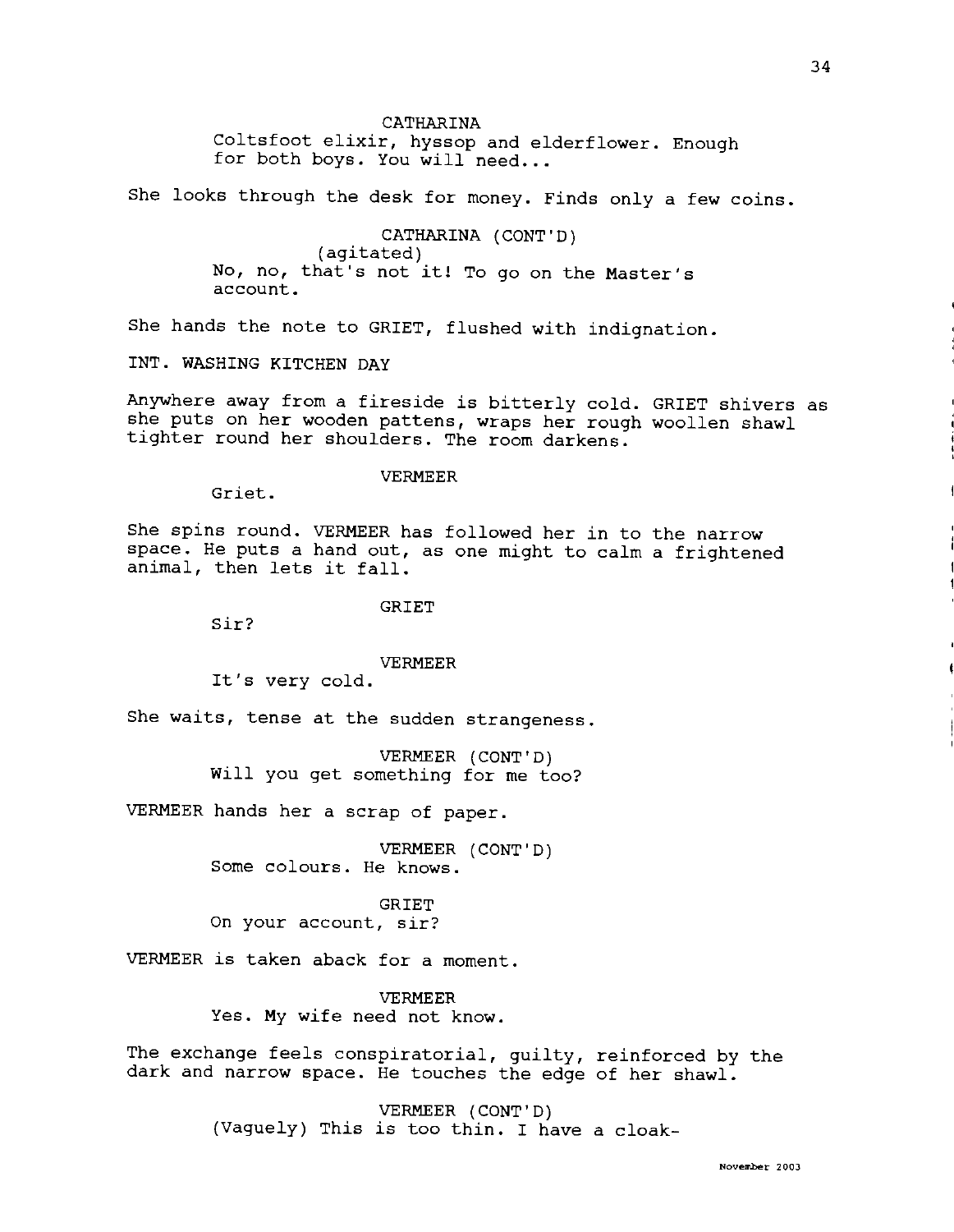Can I come?

VERMEER shakes his head, coming out of the moment. He turns abruptly and pushes past CORNELIA who is peering inquisitively. GRIET tucks the paper into her shawl quickly, but not fast enough to avoid CORNELIA'S sharp eyes.

CORNELIA (O/S)

**GRIET** No. It's too cold.

## CORNELIA

What's that?

GRIET bites her lip.

GRIET I have to get medicines for your brother. You don't want to get sick too.

But the evasion - the lie - hangs between them. CORNELIA'S eyes narrow, cat-like, accusing.

> CORNELIA You better hurry. We had a brother that died.

EXT. DELFT STREETS DAY

A single skater pushes a sled-barrow down the frozen canal, hunched against the biting wind. GRIET hurries along deserted streets.

INT. APOTHECARY'S DAY

Three steps down into the gloom of the apothecary's shop. GRIET shakes the snow off her shawl and looks around: the first time she has ever been in such a place.

All around the walls glass bottles and jars are filled with dark liquids or packed with dried herbs. A desiccated lizard dangles in mid-air. The atmosphere is smoky from a grumbling peat fire.

#### APOTHECARY

#### Well?

GRIET is startled. Peering into the corner by the fire she sees a tiny old man, as brown and wrinkled as one of his remedies. He is watching her curiously.

> GRIET My Mistress, Catharina Bolnes, sent me. The baby is sick.

She brings out the note and the old man scans it quickly and starts getting down different jars and bottles, weighing out herbs in his scales. **Now here**  $\frac{1}{2003}$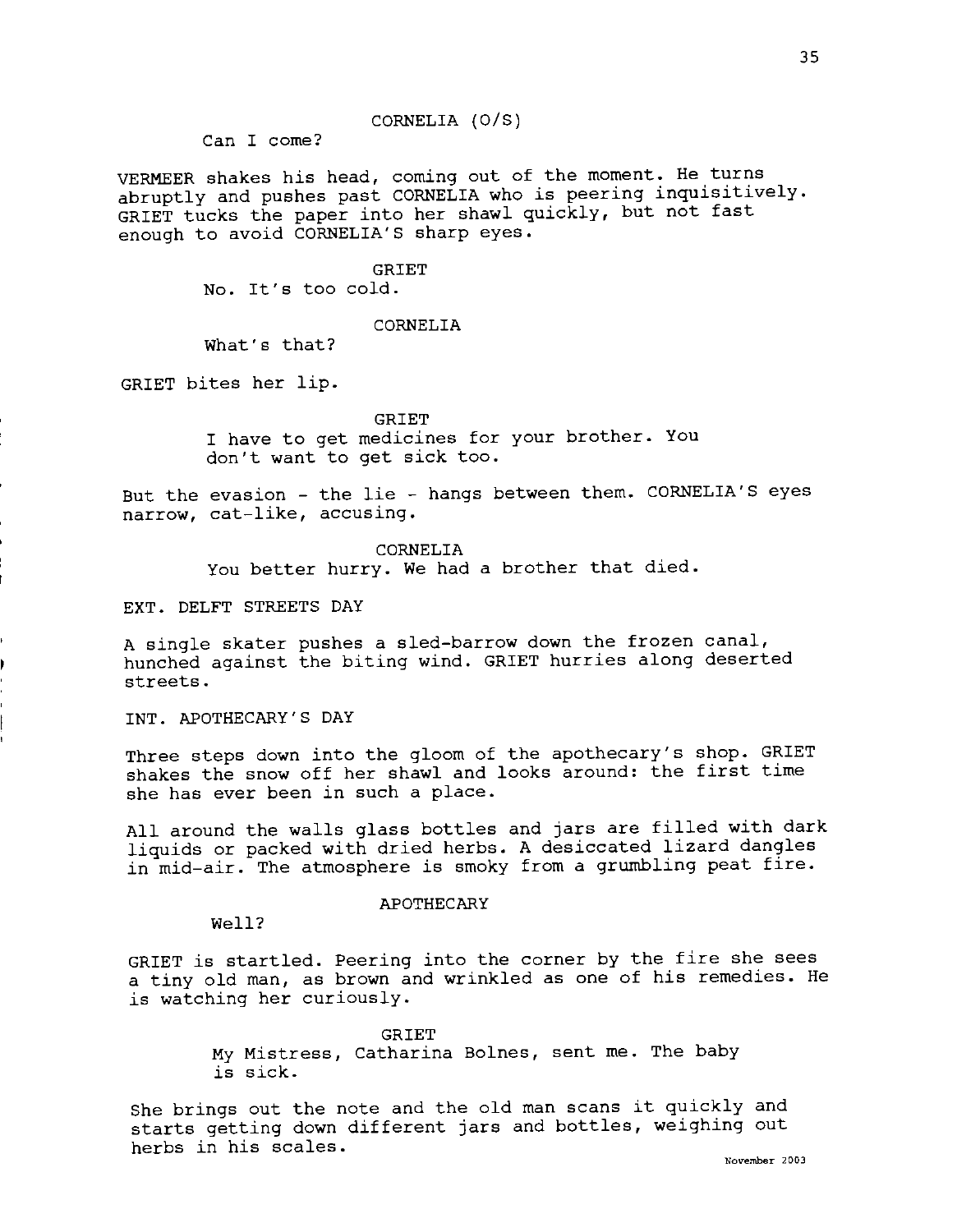You must be the new maid. She spoke of you, I guessed you were pretty. Is she expecting again, that she sent you? This weather, eh.

GRIET watches his quick hands working, crushing and mixing the dried leaves.

> APOTHECARY (CONT'D) Cold cures where it don't kill.

The APOTHECARY ties up the packages neatly.

APOTHECARY (CONT'D) There. My best regards to your Mistress. And Master Van der Meer.

GRIET reaches into her shawl and pulls out his paper.

GRIET

The Master...

The APOTHECARY opens it and finds VERMEER'S instructions. He frowns at GRIET.

APOTHECARY

He always gets this himself.

GRIET meets his eyes, blank to their prying.

GRIET

The weather.

APOTHECARY

Hm.

With another suspicious look at her he climbs a ladder to a high cupboard and unlocks it with a key chained to his belt. Clearly the pigments are the most precious things in his shop. He takes out dark glass jars, sealed with **wax,** stands them on the counter.

> APOTHECARY (CONT'D) **<sup>A</sup>**year's wages couldn't buy you these.

GRIET stares at the mysterious raw materials of magic.

APOTHECARY (CONT'D) (approving) He wants the very best, it's all that matters to him.

EXT. VERMEER HOUSE DAY

Bitter cold weather, the wind whips snow flurries along the frozen canals. Even so, one window is open up in the studio. **November 2003**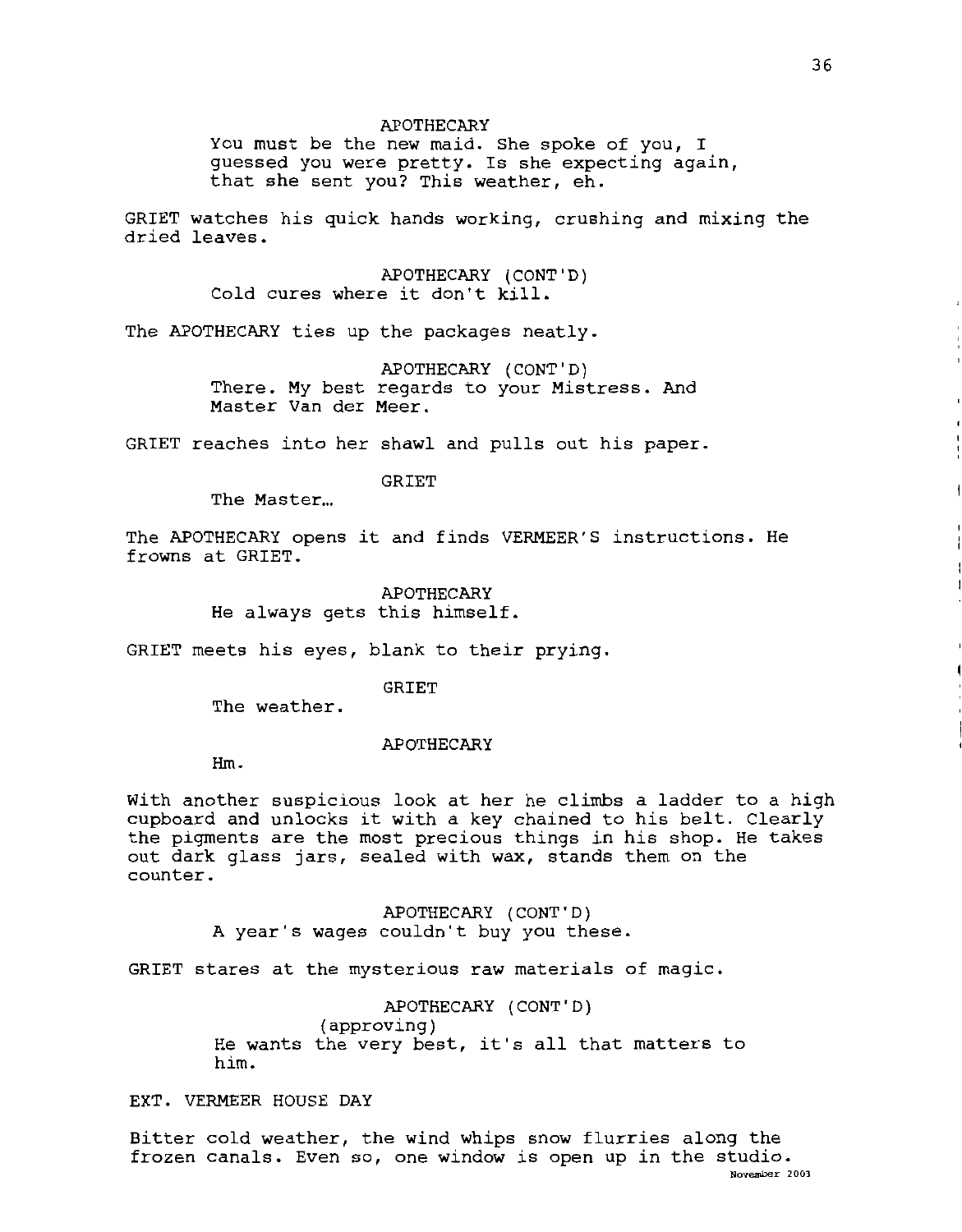# INT. STUDIO DAY

At first we see only over the model's shoulder; VERMEER painting, his face rapt with concentration. Moving round the camera reveals one of CATHARINA'S bodices, blue striped with yellow, then GRIET'S white cap. But the model is not GRIET.

Another GIRL, pale and thin, stands in the same pose, encased asexually in CATHARINA'S clothes.

INT. ENTRANCE HALL EVENING

GRIET is mopping the floor on hands and knees when MARIA THINS' black cane pins down her cloth. GRIET looks up, startled. The old woman studies her, a thin smile.

> MARIA THINS He's started a new painting. But you know that.

> > GRIET

Yes, Madam.

MARIA THINS is watching her sharply.

MARIA THINS There's no buyer, he wont even let me see it. But he's working again... It usually takes longer.

CORNELIA runs in through the front door, dirty footprints on the clean floor.

> CORNELIA Grandmother, Aleydis won't give me-

MARIA THINS cuffs her sharply.

MARIA THINS See what you've done, silly child! Now Griet must do it over.

CORNELIA scowls at GRIET. MARIA THINS softens.

MARIA THINS (CONT'D) There, poppet, get along and don't sulk.

**INT.** CELLAR NIGHT

Going to bed GRIET sees that her things have been disturbed. Her tile has been deliberately broken in half, she and Frans split either side of the jagged edge. She is very upset.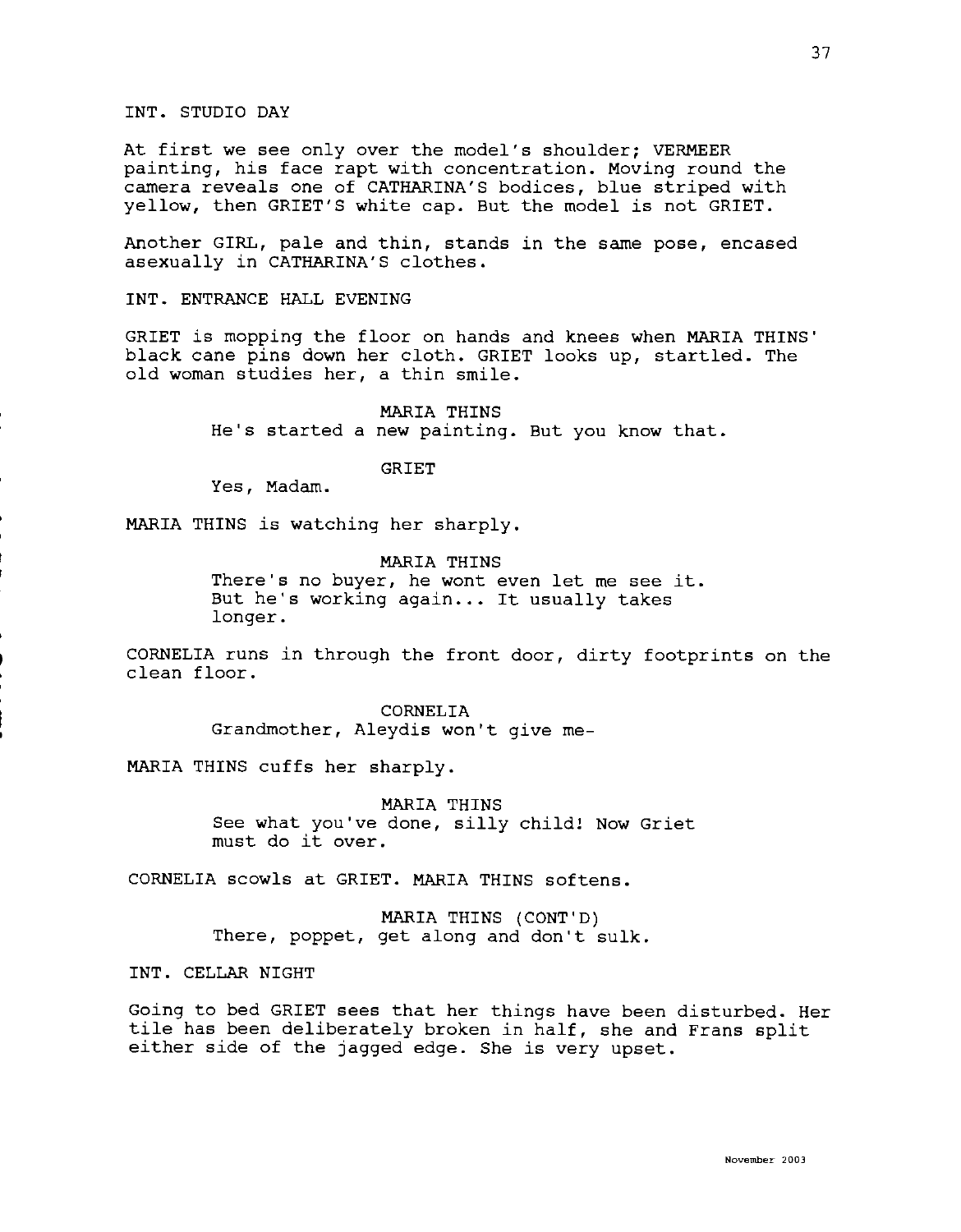# INT. MARIA THINS ROOM DAY

While the other girls bend diligently over their cushions and bobbins CORNELIA teases a kitten with the dangling threads of her lace work. GRIET, with a pile of mending before her, tries to concentrate. The kitten's claws snag in the delicate threads. CORNELIA laughs.

## GRIET

You'll spoil it.

## CORNELIA

I don't care.

She gets up, letting the cushion fall on the floor, pins and bobbins scattering.

## GRIET

Pick it up.

### CORNELIA

No.

The other CHILDREN are watching round-eyed. Gentle MAERTGE tries to make peace.

## MAERTGE

(Pleading) Cornelia.

CORNELIA sneers at GRIET.

CORNELIA You don't tell me what to do. You're only a servant.

GRIET gets up angrily and CORNELIA, scared and excited, hides behind the furniture.

> CORNELIA (CONT'D) Go away! Leave me alone! I didn't do anything.

CATHARINA comes hurrying in, the BABY asleep in her arms. CORNELIA runs to her, clings to her skirts as if for protection.

# CATHARINA

What's the matter?

There is no answer, except CORNELIA'S plaintive snivels. CATHARINA pets her distractedly but the BABY has woken and starts crying again. CATHARINA glares at GRIET.

> CATHARINA (CONT'D) What's wrong with you? Be off about your work.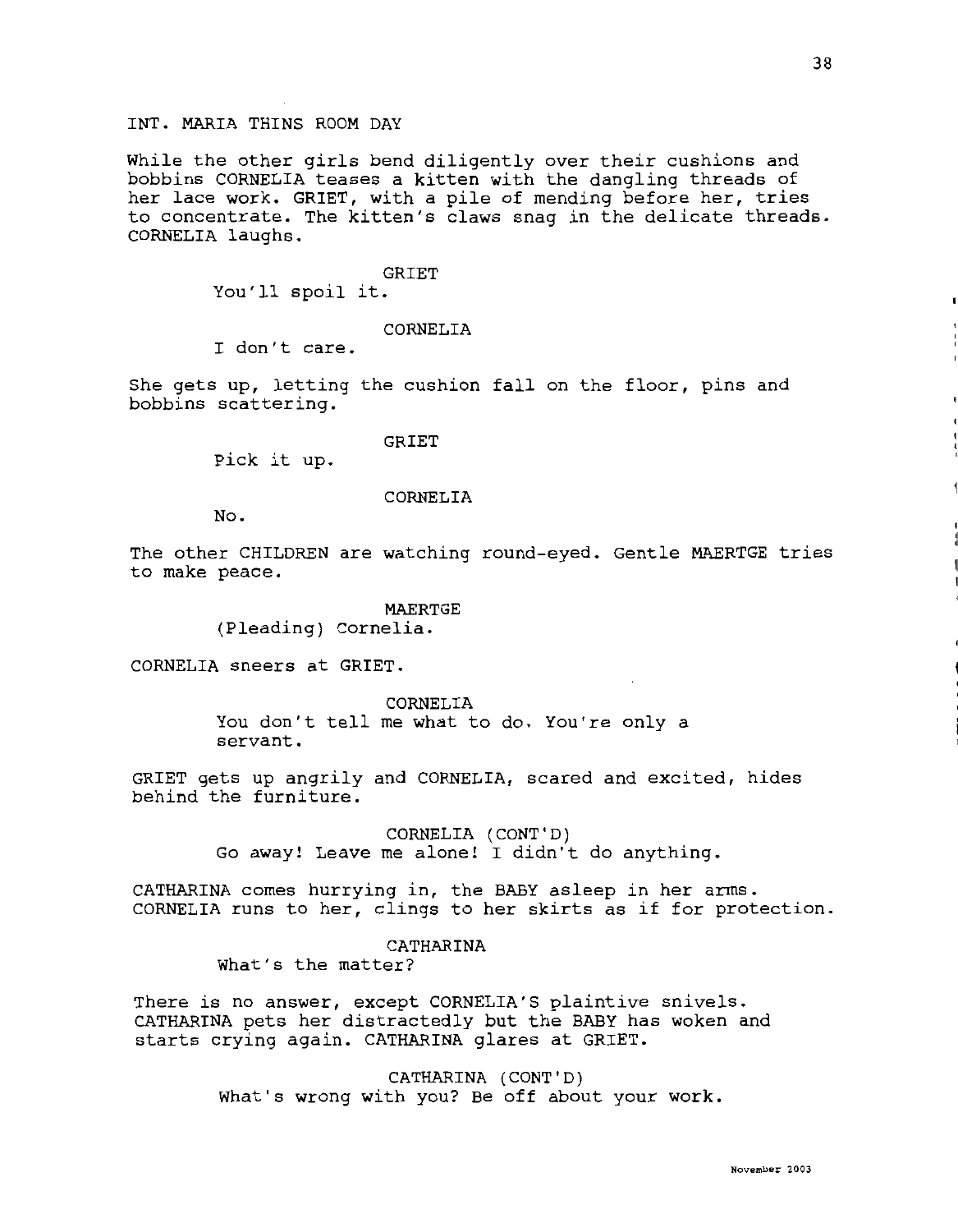GRIET sees with relief that the STUDIO door is open. She steps inside and leans against it, shutting out the hostile world, the noise and clatter of everyday life. It is not till she is three steps into the room that she realises VERMEER is there, silent and still on his painting stool.

GRIET

I'm sorry, sir.

He waves her into silence, concentrated on his painting.

## VERMEER

Stay.

GRIET waits awkwardly in the middle of the room.

VERMEER (CONT'D) The lead-white needs re-filling from the cupboard.

GRIET opens the door revealing jars, pouches and pots of different pigments. She takes one of the larger pots and measures out white paste into the small dish on the table.

VERMEER seems to pay no more attention to her. She stands and watches, enthralled, as he mixes and thins the paint on the palette, making marks with a sure hand.

GRIET stares at the chilly MODEL standing uncomfortably at the window, trying to see what he sees. She looks back at the table and then, seized by an inspiration, she goes quietly to the cupboard. She looks through the jars until she sees the one she wants.

VERMEER comes over to the mixing table to re-fill his palette with white. He sees the other colour.

> VERMEER (CONT'D) I didn't ask for blue.

GRIET Her skirt. I thought-

VERMEER (Cold outrage) Put it away.

He turns back to the easel. She is left at the table holding the little pot of blue.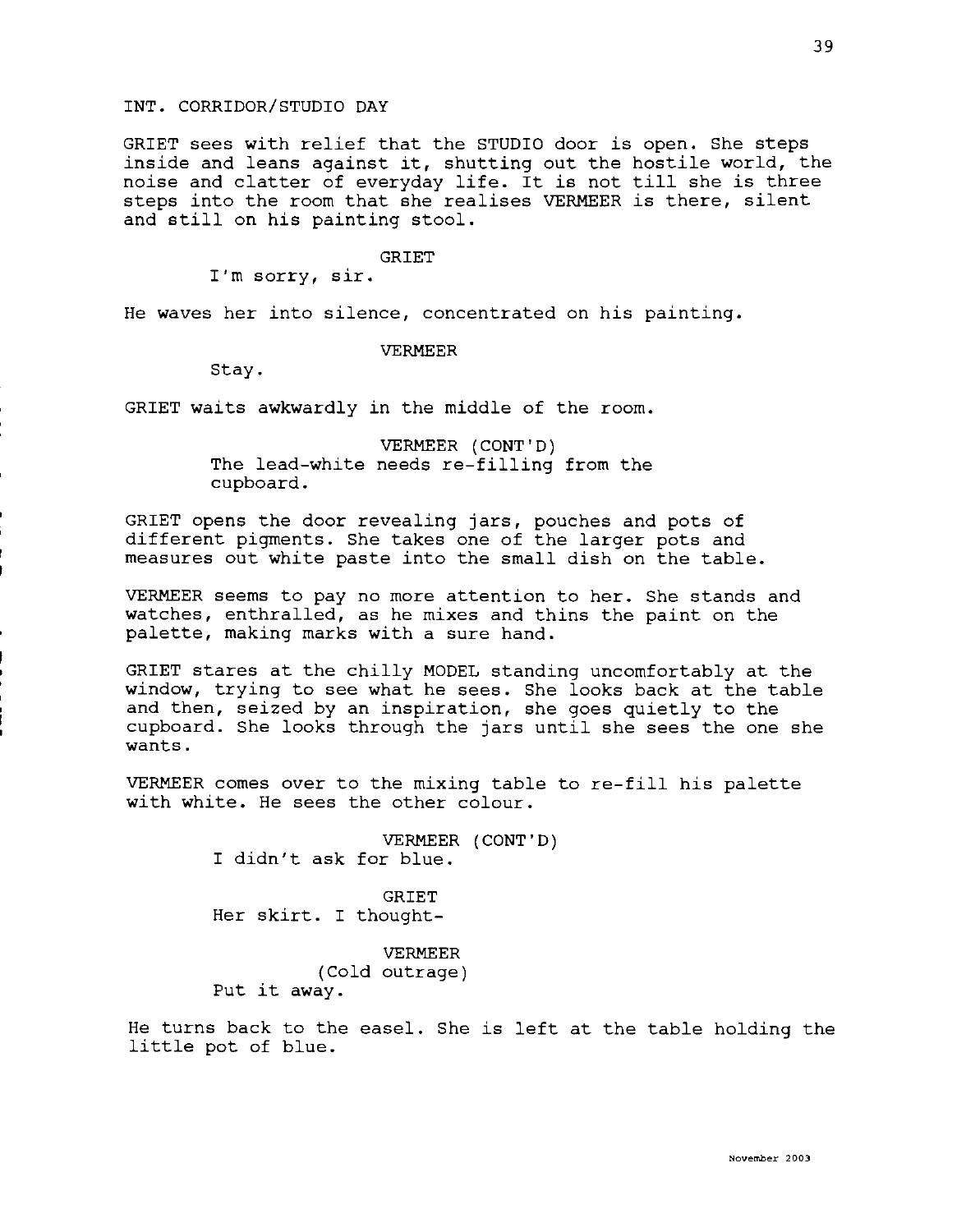EXT. CANAL DAY

GRIET walks along a parapet, at the end PIETER must jump her down. They are in a corner sheltered by a bridge. He keeps hold of her waist, slides one hand up to her neck.

# PIETER

(Tender) Griet.

He moves closer, she tries to push him **away,** he laces his fingers through hers. She focuses on his hand: dried blood caked at the base of the nails. He smiles at her, starts to lift one side of her cap.

> PIETER (CONT'D) Let me see your hair.

She pulls the cap down, he tugs it up again, laughing.

PIETER (CONT'D) What colour is it?

She pushes him off.

**GRIET** (Lying)

Brown.

PIETER Straight or curly?

GRIET

(A beat) Neither.

PIETER

Long? Very long?

He tries to pull off the cap again. She beats at his arms in deadly earnest.

**GRIET** 

No!

He sees she is serious, lets his hands drop. She straightens her cap in silence.

> PIETER It was only a game.

GRIET Mother will expect me home.

PIETER grins.

PIETER She knows where you are.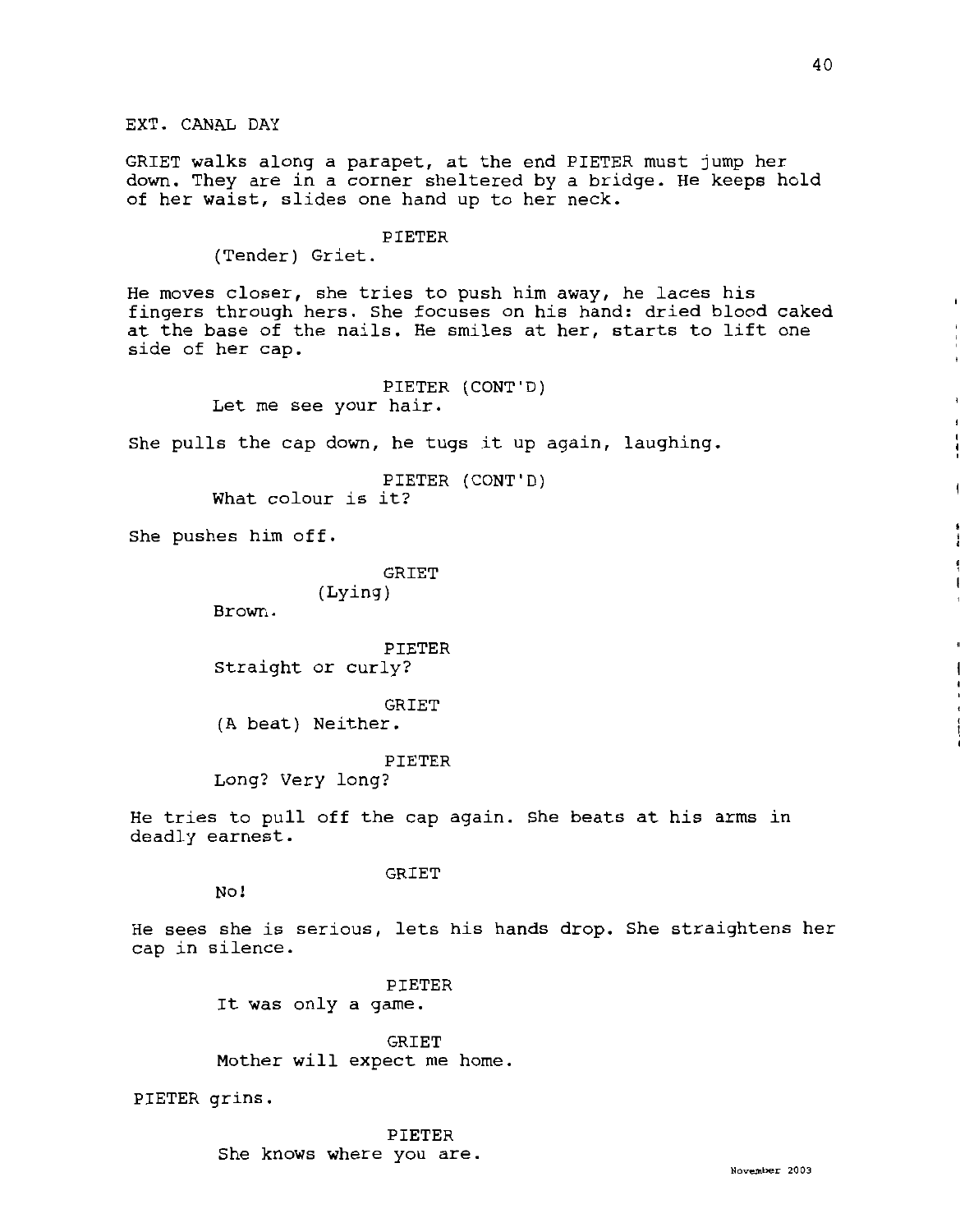GRIET shoots him a look of fury, outraged at the truth and shame of it.

INT. STUDIO DAY

GRIET cleans the picture setting, buffing the silver jug, her reflection distorted in the gleaming metal. She compares the setting to the painting. Areas are blocked in dark colours: the jug and bowl are red-brown, the girl's skirt is black. Dull, dead colours.

# VERMEER

Griet.

VERMEER is behind her, his dark reflection overwhelming hers in the jug. He can't apologise, turns instinctively to the painting for support.

> VERMEER (CONT'D) Were you looking at it?

GRIET nods.

VERMEER (CONT'D)

Well?

GRIET hesitates, then blurts out her confusion.

GRIET

I don't understand. Nothing is the right colour.

## VERMEER

Like the blue skirt? This is the base colour, it gives the tone, the shadow and light. When it's dry I glaze over with blue, but thinly so the black shows through.

VERMEER walks to the window and opens it wide.

VERMEER (CONT'D) Look, Griet. Look at the clouds.

She steps to the window, he moves aside but still close enough to feel the warmth of his body. She stares intently at the puffy clouds and blue sky.

> VERMEER (CONT'D) What colour are they?

She frowns, it must be some kind of trick. Wants to speak but dare not. That impatient gesture.

GRIET

White?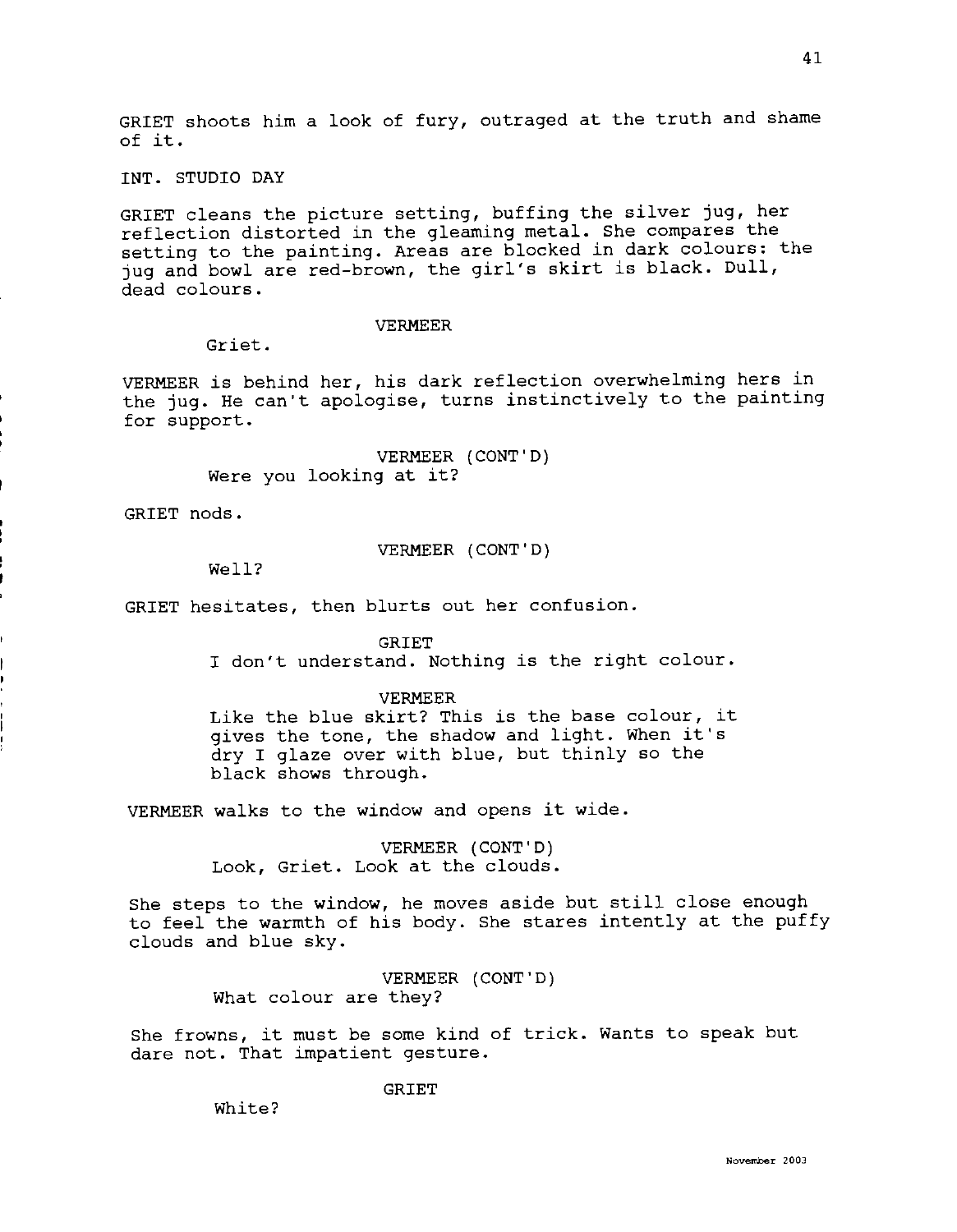\*

She knows it was the wrong thing to say and can see he is about to dismiss her.

> GRIET (CONT'D) No, not white. There are colours in the clouds. Blue, yellow, grey....

He smiles.

VERMEER Yes. Now you understand.

She doesn't, but she doesn't want to admit it. She steals a glance at him, his sombre face aglow.

> VERMEER (CONT'D) Forget how the world is meant to be. Only look beneath. In the shadows.

Words frustrate him.

VERMEER (CONT'D) (A command) Look, Griet.

INT. COOKING KITCHEN DAY

GRIET stares out of the high kitchen window at scudding clouds, a pewter jug forgotten in her hands.

> TANNEKE Thinking about your butcher boy?

She laughs, not unkindly, as GRIET blushes and goes back to polishing the jug.

EXT. DELFT STREETS/APOTHECARY'S SHOP - DAY

GRIET slips away from the Market stalls down the alley to the Apothecary's shop.

INT. STAIRS DAY

GRIET creeps up the stairs and slides through the studio door.

INT. STUDIO DAY

VERMEER is sitting, massaging his painting hand as he stares at the painting, no brush or palette to be seen.

> GRIET (at length)

Sir?

She holds out the little packages from the apothecary. He looks back at the drab reds and browns of his painting, already seeing what will be there.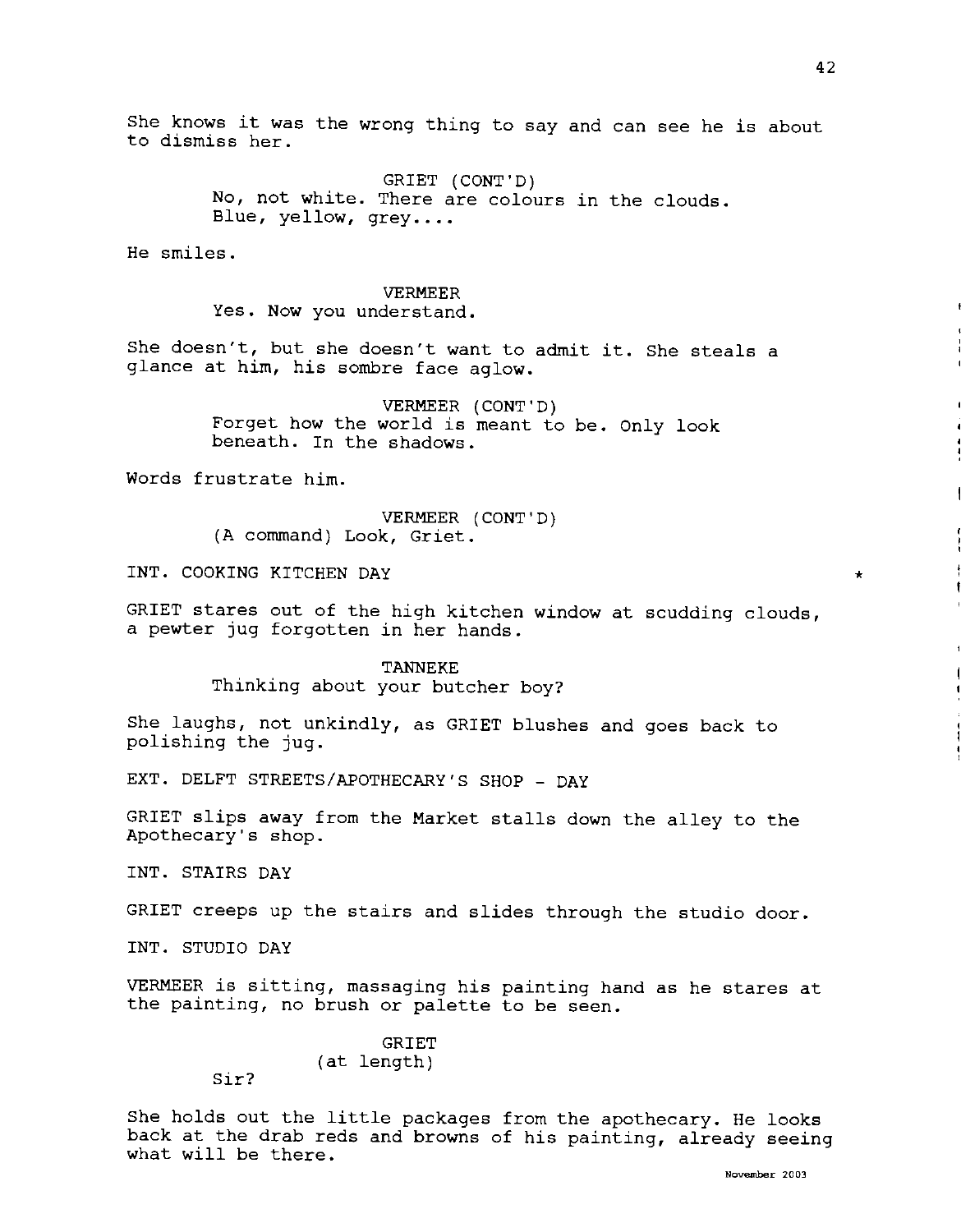VERMEER

Did you get the lapis?

GRIET finds a small lump of blackish stone (lapis lazuli).

VERMEER (CONT'D) For the skirt. (An afterthought) You can mix the colours.

GRIET is excited, but also fearful.

GRIET

**Mix** the colours?

He is already pulling open his painting cupboard, taking out scallop shells, a wide copper bowl.

> GRIET (CONT'D) Sir, I haven't time. All the chores-

> > VERMEER

Make time.

GRIET In here, sir? With you?

VERMEER makes his impatient gesture, then realises what she is saying.

> VERMEER No, no. Upstairs. Come.

In a corner of the studio is a wooden ladder leading up. VERMEER climbs up swiftly, leaving GRIET alone. Hesitating a moment she picks up the bowl and dishes and clambers after him.

INT. ATTIC DAY

A bare, bright room. The only furniture is a heavy table with a stone top, dipped in the centre and a cupboard with many small drawers.

VERMEER lays out the pigments with deft, delicate fingers. Dark powders and unpromising lumps of ore.

> VERMEER Cochineal...cinnabar...indigo...burnt umber... Lapis lazuli.

He hangs over them with the helpless love of the obsessive. GRIET watches in fascination.

He fishes narrow strips - "buckles" - of lead from a jar of brown liquid. They are furred with white powder which he scrapes into a dish.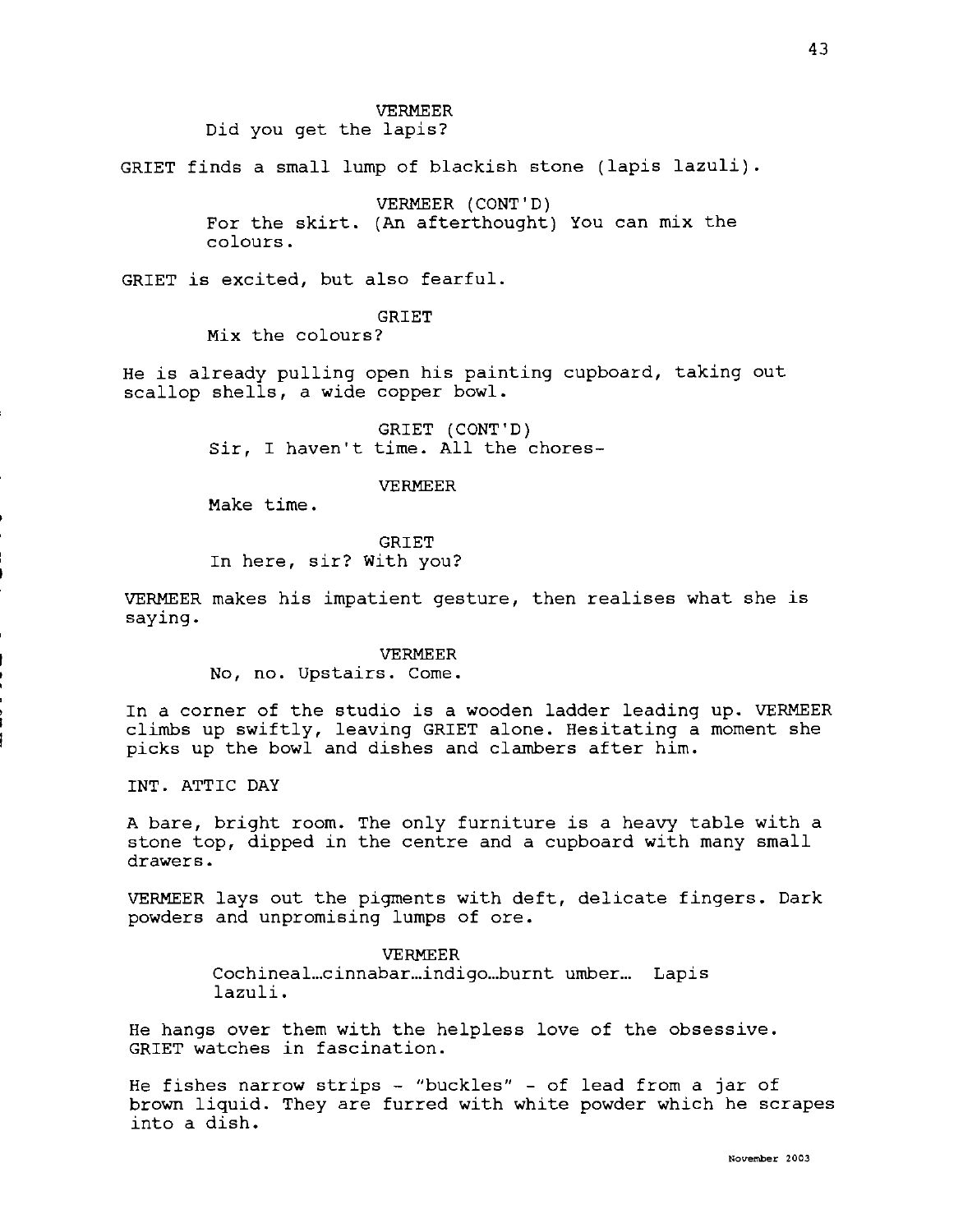# VERMEER (CONT'D)

Lead-white.

A dark mash of grape skins and pips is spooned into the copper bowl.

> VERMEER (CONT'D) This will make verdigris.

From one of the packages he takes little black sticks.

VERMEER (CONT'D) Bone black. You grind it with the muller, like this.

He takes a smooth egg-shape stone from the table, puts a piece of charred bone into the dip and quickly grinds it to a fine powder. Deftly he spoons it into a shell.

VERMEER (CONT'D)

Now, you try.

He puts another piece of bone in the hollow. GRIET picks up the muller and tries to do as he did. She finds it awkward, the stone slips in her hand, the bone flakes out of the hollow. VERMEER watches her intently.

> VERMEER (CONT'D) Twist from the shoulder.

He puts his hand over hers.

At the shock of his touch she freezes, her breath and his loud in the silence. His white hand on hers, outlined against the black powder. The seconds stretch. She recoils abruptly and the muller skids from her grasp across the table.

INT. COOKING KITCHEN/CORRIDOR NIGHT

GRIET sneaks through the house in the blue-grey before dawn. Through the room where TANNEKE and the WET NURSE are snoring. The BABY starts to cry and the WET NURSE stumbles out of bed to the HALL, TANNEKE moans at her. GRIET shrinks into the shadows as the disturbance spreads among the sleepers all around her.

INT. STAIRS -NIGHT

She climbs the stairs. Stops outside the studio door and feels above the frame for a hidden key.

INT. ATTIC DAWN

GRIET grinds and refines colours, sieving the ground dust through a muslin, absorbed in her work.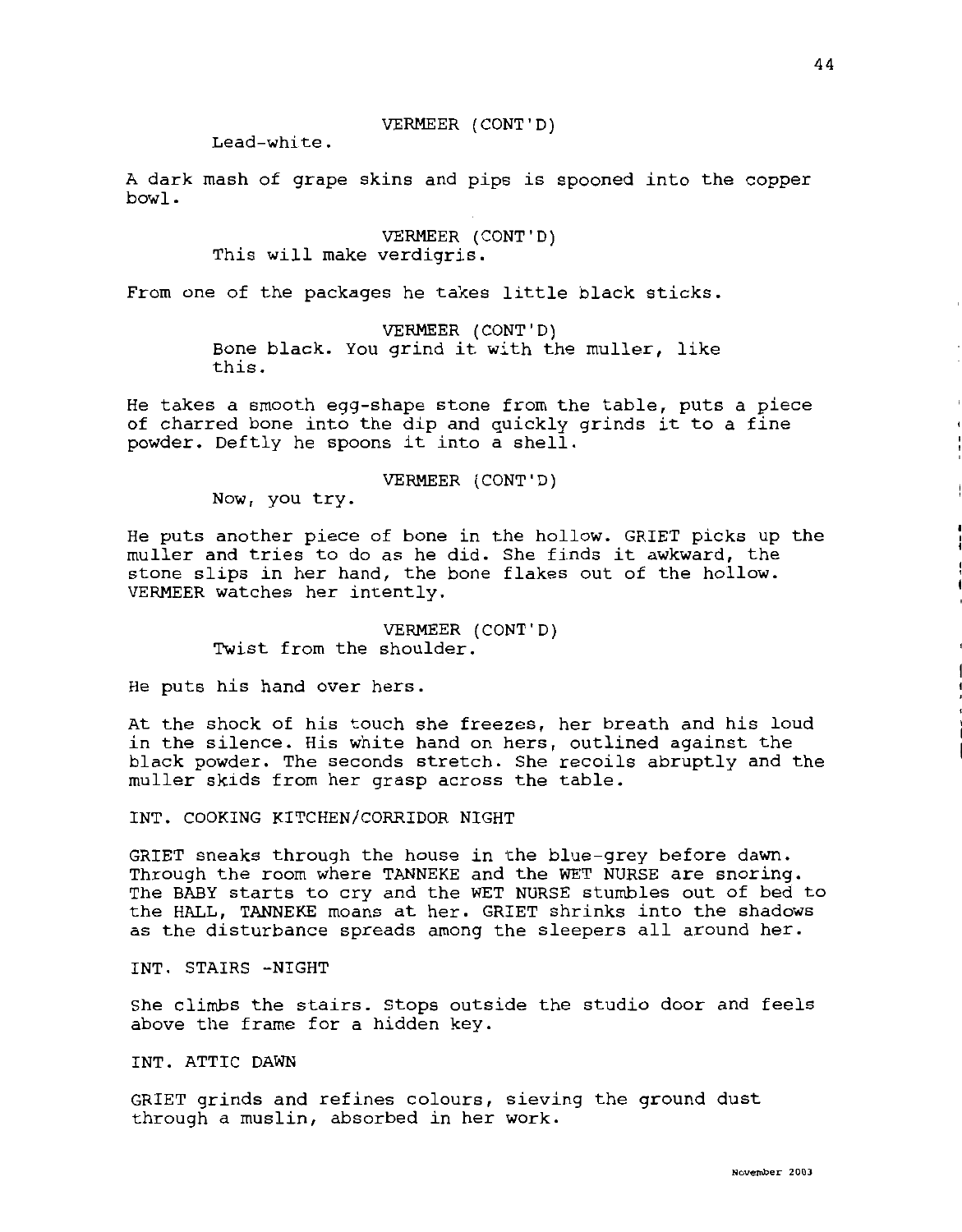GRIET helps TANNEKE fold sheets into the linen cupboard. TANNEKE yawns theatrically.

#### TANNEKE

Lord, I'm that tired I can barely stand.

CATHARINA is preparing to go out, she is in high spirits. Her jewel box is open and she wears a wide white linen collar to protect her rich yellow mantle from her face powder. The girls are hanging around her, CORNELIA trying on her necklaces.

## CATHARINA

Be careful, pigeon.

#### TANNEKE

How much longer is the wet nurse to be with us, Mistress?

CATHARINA doesn't look round from the mirror.

CATHARINA

I don't know. A month or so. Cornelia, no! Not my pearls.

CORNELIA puts back a heavy pearl necklace, takes an inlaid tortoiseshell comb from the jewel box. MAERTGE smoothes her mother's elaborately dressed hair, helping to pat the curls into place round her forehead.

TANNEKE sighs again.

# TANNEKE

A month! Or more!

CATHARINA dangles a bright chain over the BABY'S crib fondly, laughing as his fat fingers grab for it.

# CATHARINA

Ah, ah, greedy! {To TANNEKE) Franciscus is taking his rusk now but he still needs milk. Why? What is it to you?

# TANNEKE

Oh nothing. She's eating us out of house and home for a start...

CATHARINA She must eat well - for the baby.

## TANNEKE

All I'm saying is, I can't cook twice as much and have no sleep at all. It's more than a body can stand, to be woken all hours by her coming and going.

45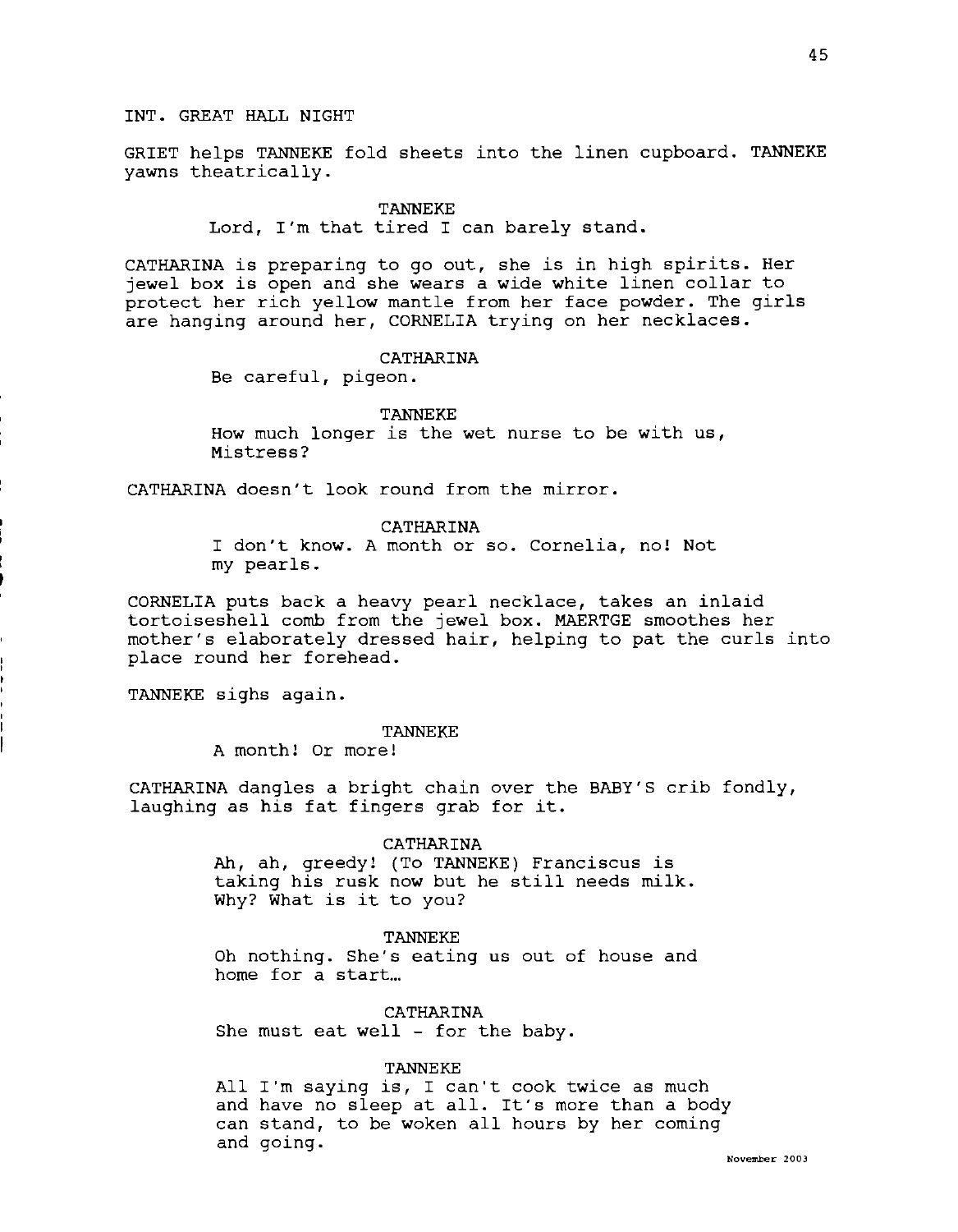CATHARINA holds up her pearl earrings and approves herself with a smile.

> CATHARINA Tell her to be quiet then.

TANNEKE If I could move back to the cellar...

**CATHARINA**  Well, you can't. Griet has your place.

GRIET continues to fold linen quietly, hearing the unreasonable tone in CATHARINA'S voice at her name.

VERMEER kneels on the black and white tiles playing stones with little JOHANNES. Now he looks up.

> VERMEER Why not move Tanneke back?

The WOMEN all look at him in astonishment. He is not one for domestic detail. He throws the stones again, seeming unconcerned.

# VERMEER (CONT'D)

Put a mattress in the attic for Griet. Tanneke can sleep soundly and Griet may clean the studio before she comes down in the morning.

CATHARINA, GRIET and TANNEKE take in the implications of this warily. He smiles wide-eyed, like Cornelia bent on mischief.

VERMEER (CONT'D)

Well?

Catharina plays for time, takes her necklace back from CORNELIA to put in her jewel box.

> **CATHARINA My** jewels! You always have my jewels up there to paint. She...

VERMEER comes to her, offering a key like a love token.

VERMEER

You lock up at night, open it in the morning.

He puts the key in her hand, CATHARINA weighs it up. She wants this key, this control, but... She glances over at GRIET surreptitiously. GRIET is frozen, waiting for her fate to be decided.

CATHARINA adds the key to the bunch at her waist.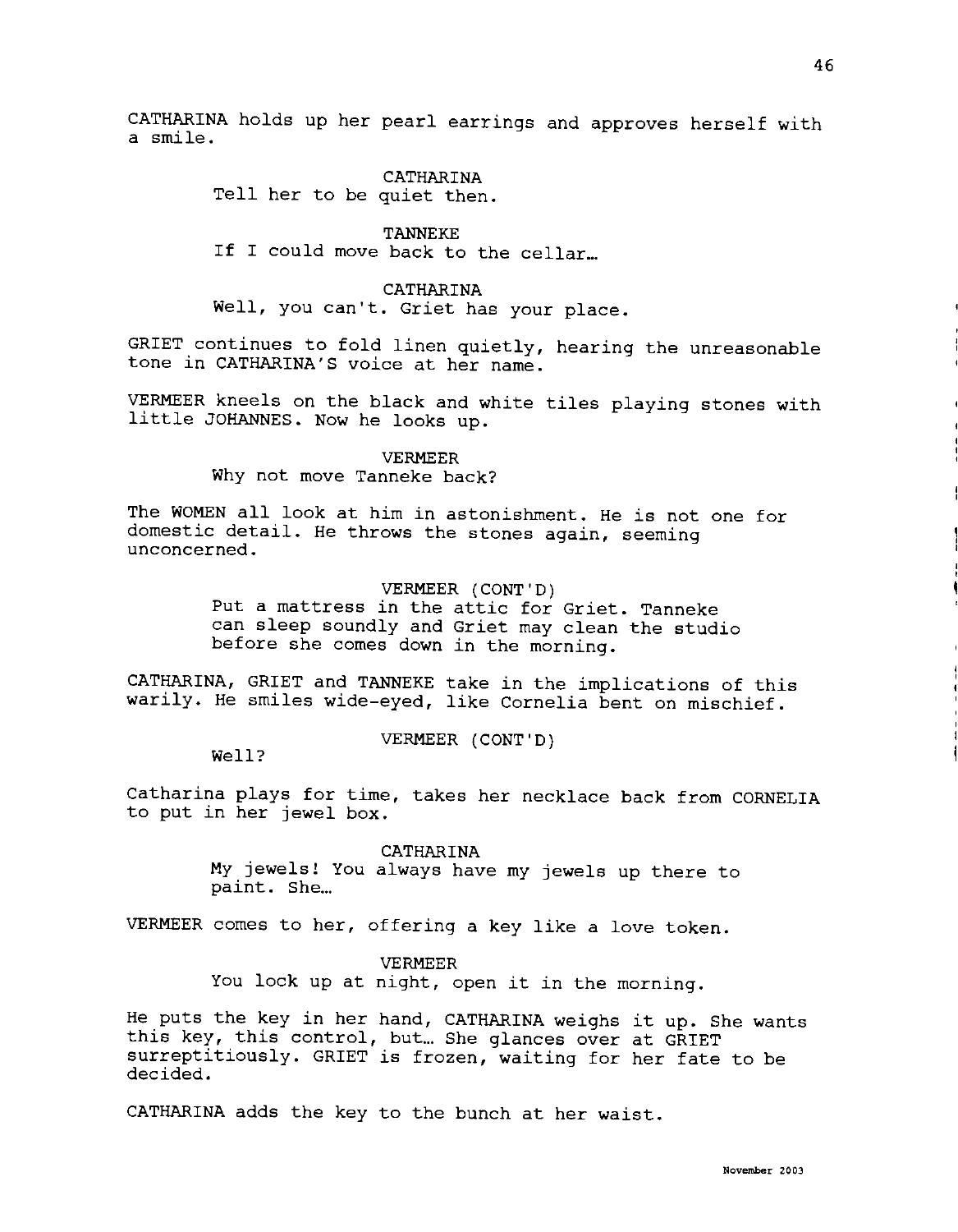# CATHARINA There. Are you satisfied, Tanneke?

TANNEKE throws GRIET a sour look, feeling the girl has somehow come out better than her.

TANNEKE

(Sulkily) Yes, Mistress.

VERMEER touches CATHARINA'S linen collar.

VERMEER What is this? You've never worn it before.

CATHARINA (Laughing) Only every time I go out. It catches the powder.

## VERMEER

Hmm.

He is looking at her with his painter's eye, runs a hand over her cheek and jaw, watching the shadows.

> VERMEER (CONT'D) That's good. May I have it?

Tugging at the bow already. His fingers caress her neck. CATHARINA pushes him away cheerfully.

> CATHARINA No, Jan! We shall be late. Again.

INT. ATTIC DAY

GRIET wakes early. The sun is streaming through the attic skylight, church bells ringing over the town. A wonderful sense of freedom after the dark cellar.

She lays out her few precious things on a beam, puts her prayer book by the trapdoor.

She strains a pigment left to soak overnight, takes off her "painting" apron before climbing down to the studio.

INT. STUDIO DAY

The room is spotlessly clean and tidy. GRIET inspects the painting.

The girl's clothes and the objects all have their true colours now: the blue skirt shadowed with black; red just visible under the multiplicity of reflected colours in the bowl.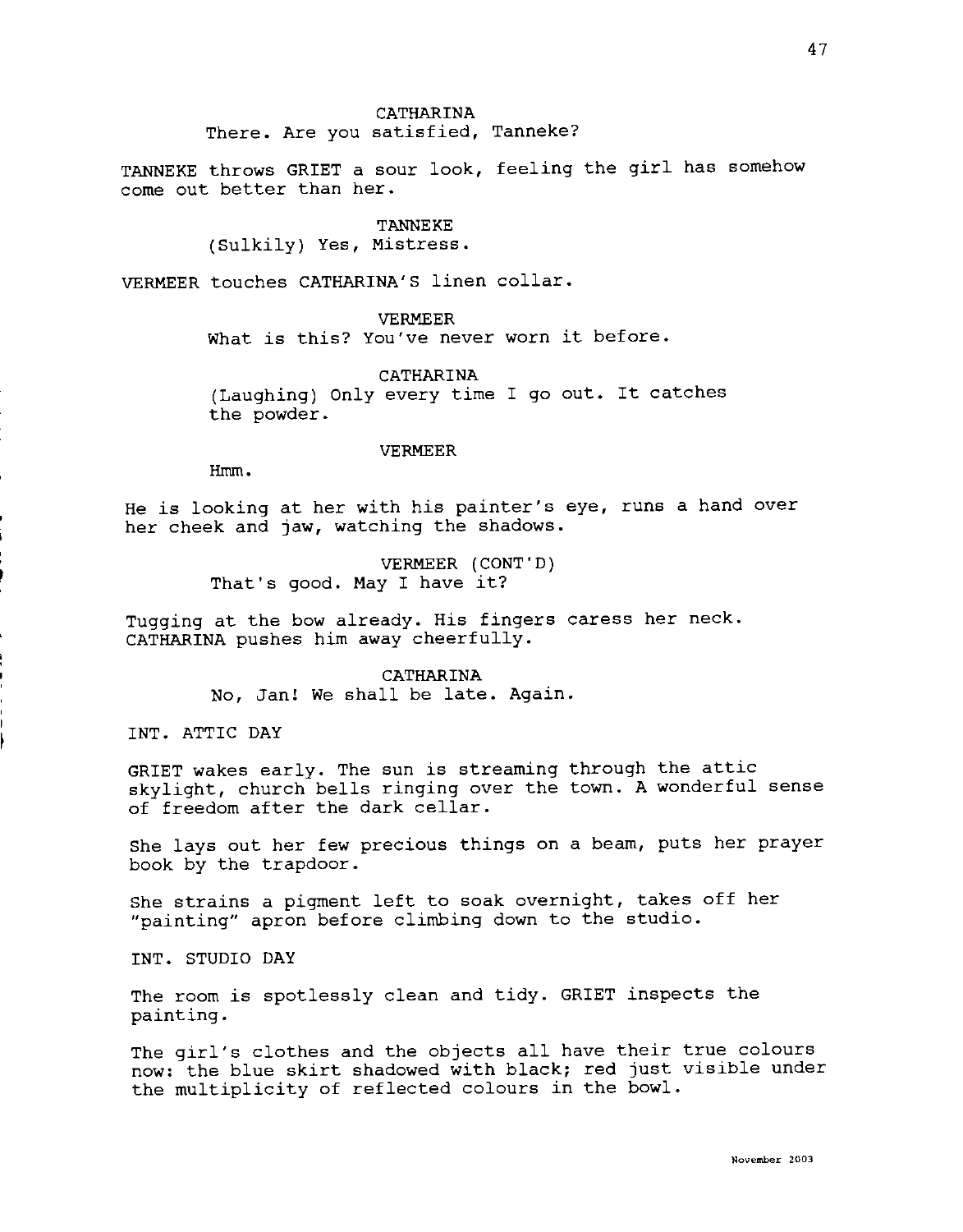The girl in the painting wears not only GRIET'S cap, cowling her face, but the wide white collar CATHARINA wore to powder herself. The effect is nun-like, a physical and spiritual separation from the body. A chair fills the foreground, adding depth to the composition.

GRIET frowns. Something is not right. She blocks different parts with her hands.

INT. STAIRS DAY

CATHARINA unlocks the door, the great bunch of keys jangling and knocking her hand. GRIET is waiting inside, eyes down. CATHARINA stands aside for her to leave, the girl goes by her without looking up, a murmur of acknowledgement.

CATHARINA looks into the empty studio, craning her neck to see something significant in the bare room.

INT. ATTIC DAY

GRIET is grinding pigment, her action now as smooth and easy as VERMEER'S, a quiet trance-like state. Interrupted by MEN'S VOICES.

> **MAN** (O/S) You might get your own and save my back.

GRIET freezes. They are coming into the STUDIO. Below her noises of moving furniture, a grunt as the MEN lift something heavy.

> VERMEER (O/S) Maria Thins suspects it a distraction.

MAN (O/S) From painting? How could a painter ignore such an invent-

VERMEER (O/S)

From finishing.

They laugh. GRIET peers down into the STUDIO.

GRIET'S POV

VERMEER holds one end of the camera obscura, the MAN (VAN LEEUWENHOEK) the other. An extension, obviously home-made, has been put on one end and they are struggling to fit the whole contraption safely on the table.

INT. STUDIO DAY

VAN LEEUWENHOEK talks at top speed, ideas bursting out without time to catch his breath.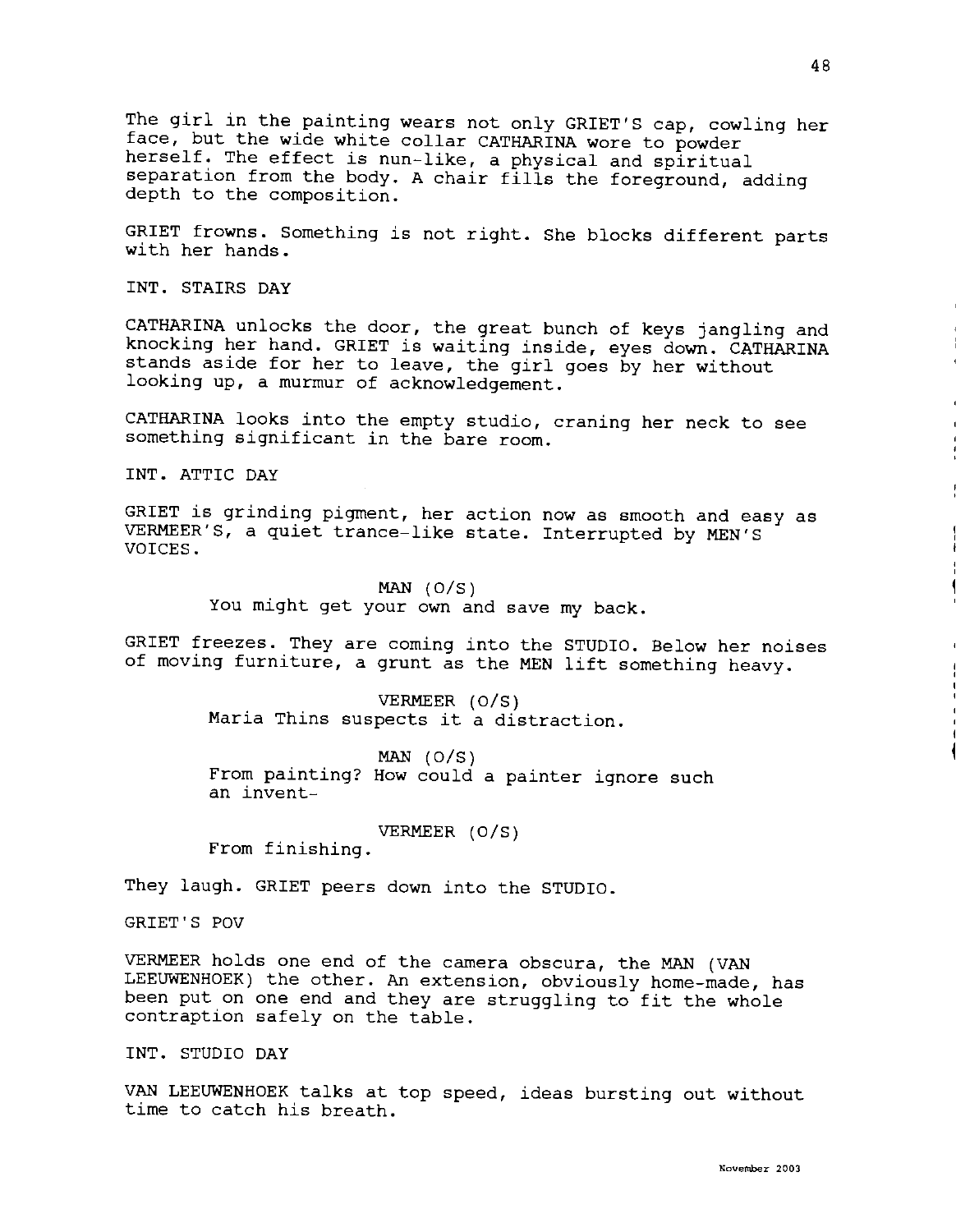# VAN LEEUWENHOEK

Did I tell you I ground a perfect lens last week? The very smallest distortion at one edge. Careful - I was awake a great part of the night at this; the new lens is not so well-secured as I wanted.

They lift the box but as they do so VAN LEEUWENHOEK catches sight of GRIET watching from the attic. He gasps and drops his end of the camera obscura with a crash.

> VAN LEEUWENHOEK (CONT'D) Aah! There's a girl in your attic.

## VERMEER

The lens is off.

GRIET hides.

VAN LEEUWENHOEK Confound it, the whole thing is out of true. What's she doing up there?

He starts disassembling the camera obscura as he talks.

## VERMEER

Can you set it right?

## VAN LEEUWENHOEK

Hmm.. I don't know... You see the bracket .•. no,no I believe it is only a little bent...if I... Hold that steady, yes, there it goes ... I know who she is! Catharina complained at length - a brace of customers waiting - at the strain of running so large a household. I thought she was bragging.

## VERMEER

Come down, Griet. (to VAN LEEUWENHOEK) If you kept your shop in better order you wouldn't have to listen to so much talk

## VAN LEEUWENHOEK

It's the talk fills my shop - and with sickness in the town that's no small matter. I am not the only draper in Delft selling fine silk in five weights but I am the only one willing and able to converse on any subject under God's sun.

## VERMEER (CONT'D)

(drily) Hold forth.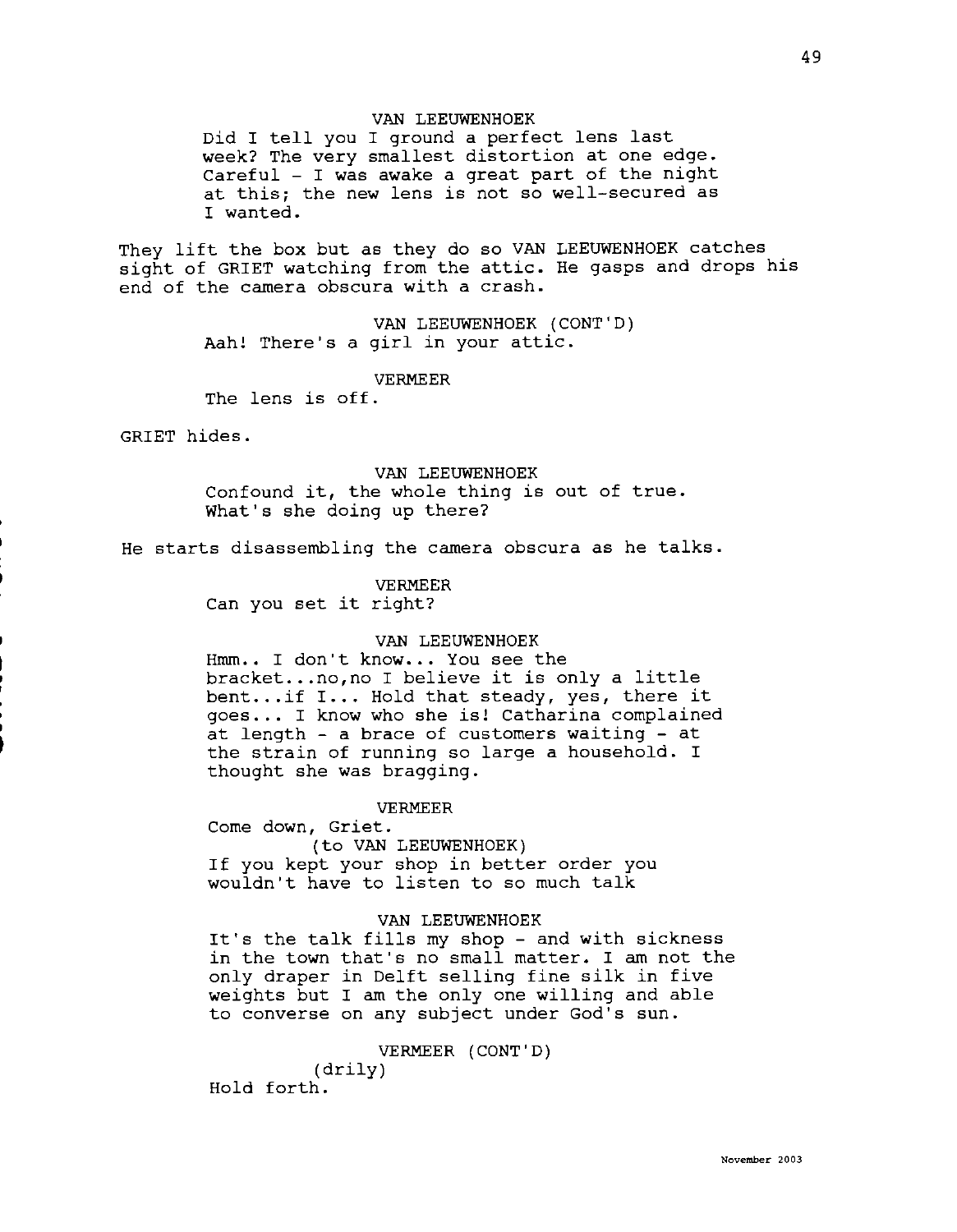## VAN LEEUWENHOEK

So Griet, now we are on the level - Antony Van Leeuwenhoek, your servant - What were you doing in the attic? Spying for Mother Thins?

GRIET hesitates, this is her secret with VERMEER. But something in VAN LEEUWENHOEK'S face gives her confidence.

# GRIET

Grinding pigments, sir.

## VAN LEEUWENHOEK

Griet the Assistant, eh? What next? Have you taken a pupil at last? You won't teach me.

## VERMEER

You have no aptitude. She can stand in if it's working. Over there.

Uncertainly GRIET takes up the pose of the model at the window.

The two MEN burrow under VERMEER'S cloak to see the image. They look more than a little absurd, a sort of lumpy pantomime horse.

> VAN LEEUWENHOEK A little more, stop, the other way, more more... there. D'you see the diffraction- ow, my foot.

GRIET'S lips curl upwards.

## VERMEER

Stop that, Griet.

GRIET tries to look solemn.

VERMEER (CONT'D) (Sharply) Don't think. You're spoiling the picture.

GRIET struggles to obey. VAN LEEUWENHOEK emerges from under the cloak, laughing.

> VAN LEEUWENHOEK You're a tyrant. Tell her next she may not breathe, your blessed picture doesn't. (Looking at the painting) What does it mean? Who is she?

GRIET holds her breath. VERMEER straightens up, turns away.

VERMEER (CONT'D) No one. A vision I had.

They move away, leaving GRIET in the painting corner.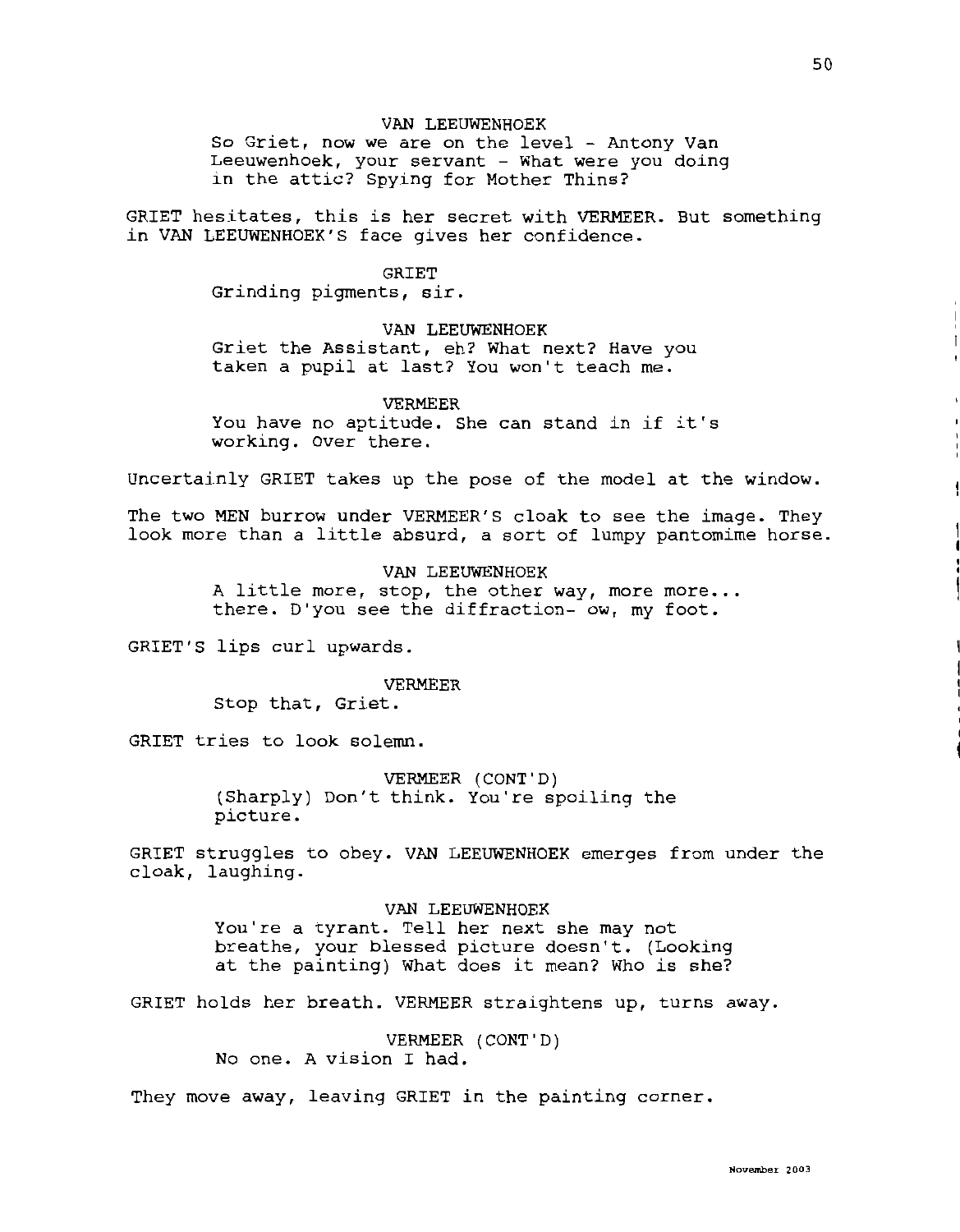## VAN LEEUWENHOEK

Why isn't Van Ruijven buying it? His pockets are deep enough surely, even if he never pays a bill till the next quarter but one. Did you quarrel?

## VERMEER

He chooses a painter who offers wine and company.

## VAN LEEUWENHOEK

Are you being stiff-necked, Jan? He's visited by every notable in the country - still waiting for my invitation - and your pictures are the pride of his collection.

# VERMEER

He has good taste.

VAN LEEUWENHOEK laughs.

## VAN LEEUWENHOEK

It isn't modesty holds you back! Make it up with him for God's sake.

#### VERMEER

It's not that he tells me what to paint and how; I know to sup with the Devil I must take a long spoon. No, it's why he wants them.

# VAN LEEUWENHOEK lowers his voice.

VAN LEEUWENHOEK That business with the maid? You're only a painter, Jan, not his confessor.

#### VERMEER

You know he offered to lend me more money?

VAN LEEUWENHOEK

Well, if you need some maybe I could-

## VERMEER

It's not the money. He's greedy. The paintings aren't enough. He would be my Master.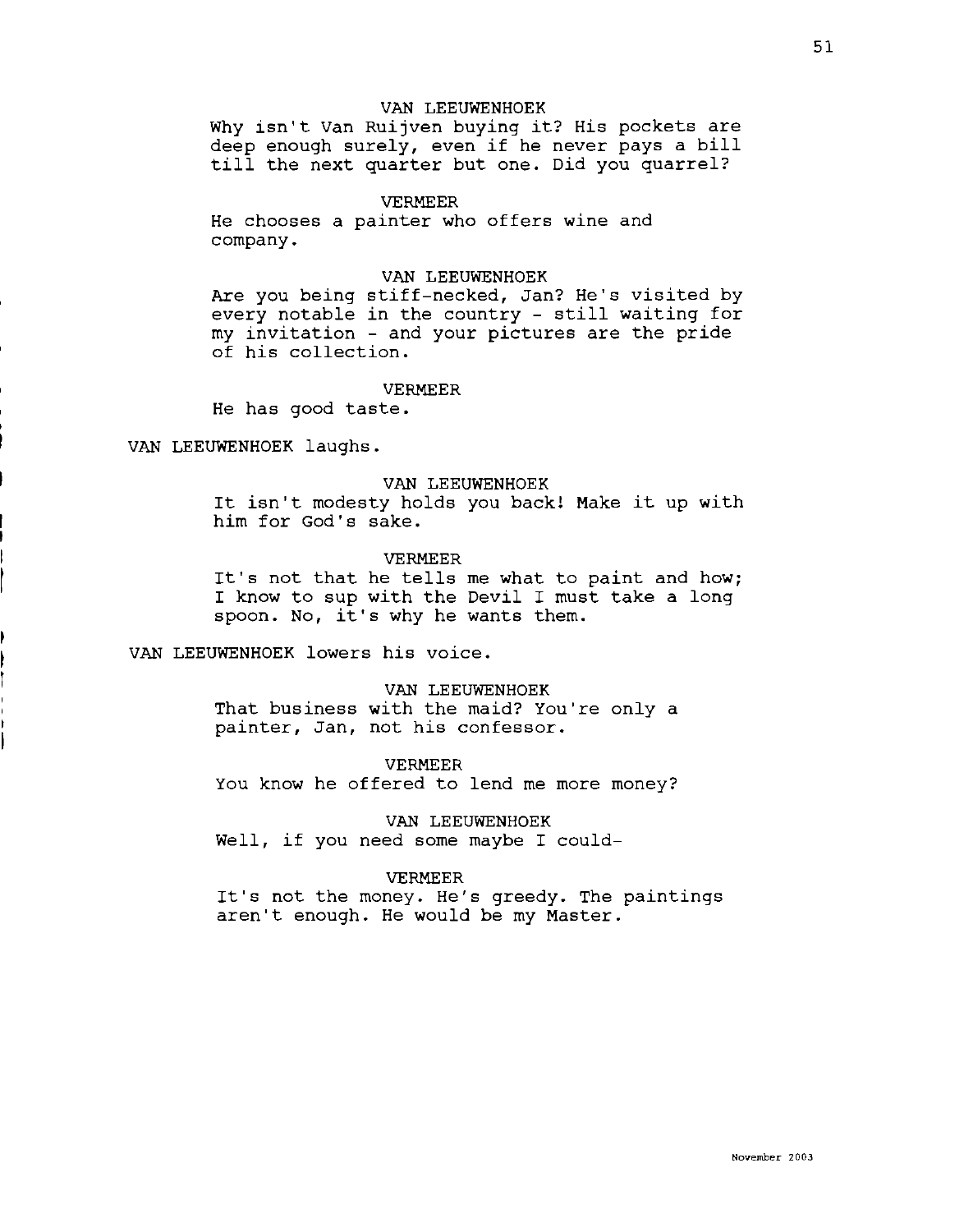VAN LEEUWENHOEK He's used to having his way and you cross him, that's-

The door opens abruptly and MARIA THINS stands there.

MARIA THINS It's true then. You are here.

VAN LEEUWENHOEK Mistress Thins. You look well. I have the black satin-

MARIA THINS ignores him, turns angrily on her son-in-law.

MARIA THINS You told me you were painting today.

VERMEER cradles his painting hand.

VERMEER

I am. I was.

She is too annoyed to be able to speak to him, switches back to VAN LEEUWENHOEK.

MARIA THINS

Anthony, it's time you were on your way and pray God you never have the burden of a family to interrupt your interesting notions.

VAN LEEUWENHOEK bows to her.

VAN LEEUWENHOEK Your servant, Mistress. Good Day Jan. Griet.

MARIA THINS looks thunderstruck as she realises GRIET, still in the painting pose, has witnessed this scene.

> MARIA THINS What the Devil is she- Downstairs, girl. At once.

GRIET hurries to leave. MARIA THINS turns to VERMEER again.

MARIA THINS (CONT'D) (Hissing) Joannis, in the Name of Christ - think! You are not the only one in this house with eyes.

EXT. COURTYARD - EVENING

It is the end of the day. TANNEKE sits on a bench trying to light a pipe. GRIET takes down the last of the laundry. CORNELIA and MAERTGE are practising dance steps.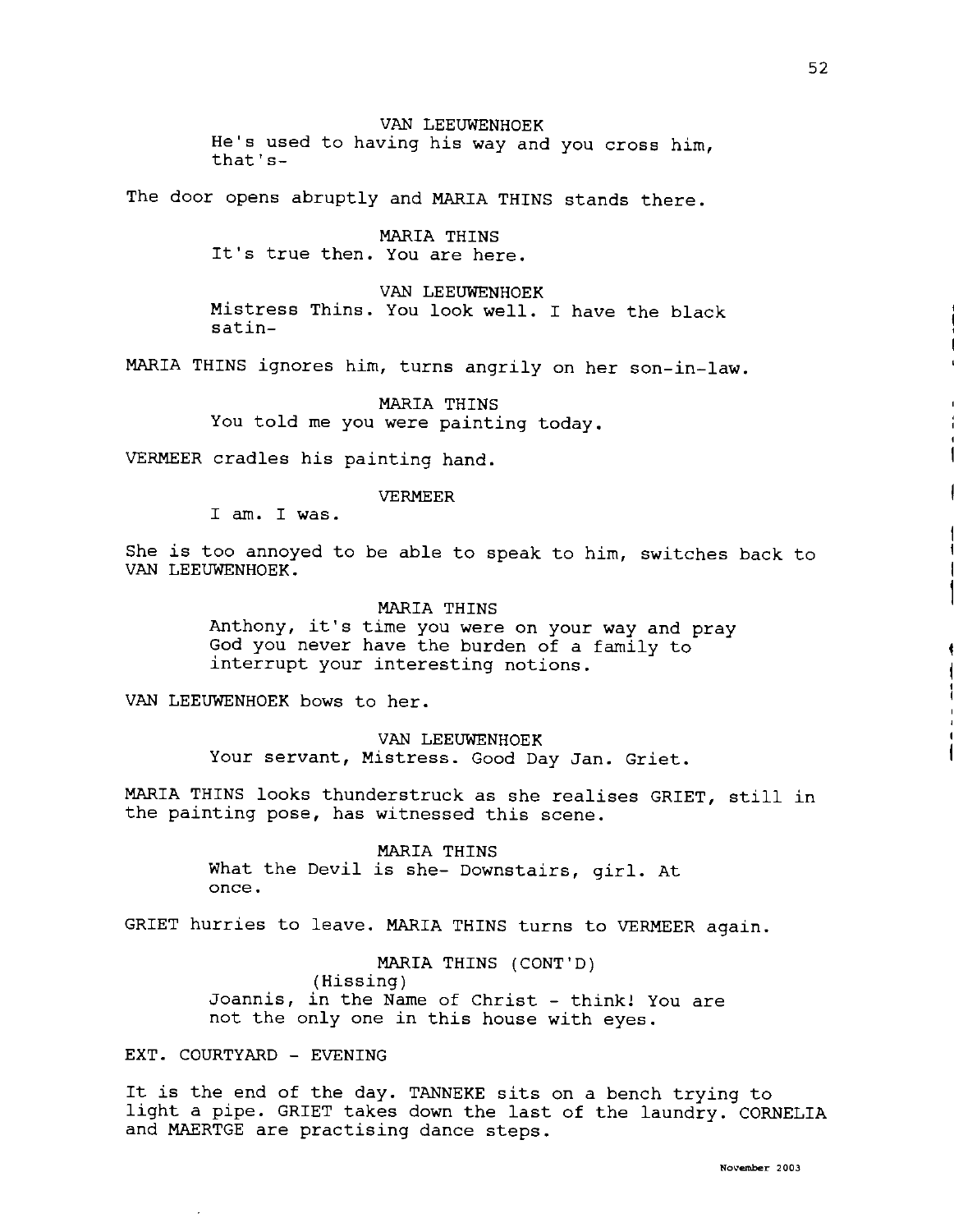TANNEKE

No need for the Fish Market tomorrow, Mistress wants eggs.

She puffs at the pipe, drawing out the moment. Looks over at the two girls.

> TANNEKE (CONT'D) (lowered voice) No, she cannot abide the smell when she's with child.

GRIET, arms full of baby clothes, can't hide her surprise.

# GRIET

So soon?

TANNEKE is delighted to be first with bad news.

TANNEKE As if there weren't enough mouths to feed already. But what can you do?

She looks up to the lit studio window significantly.

TANNEKE (CONT'D)

Men!

GRIET doesn't want to hear this.

GRIET Did you never want children, Tanneke? Your own family.

TANNEKE Dunno. Maybe I will, one day.

Again GRIET is taken aback. TANNEKE laughs.

TANNEKE (CONT'D) How old did you think I was, then?

Wisely GRIET doesn't attempt to guess. If she did she might say forty.

> TANNEKE (CONT'D) Started with Old Mistress when I was fourteen. (Counting on her fingers) Year before Maertge was born. What's that, then?

CORNELIA (Promptly, she must have been listening all along) Twenty eight.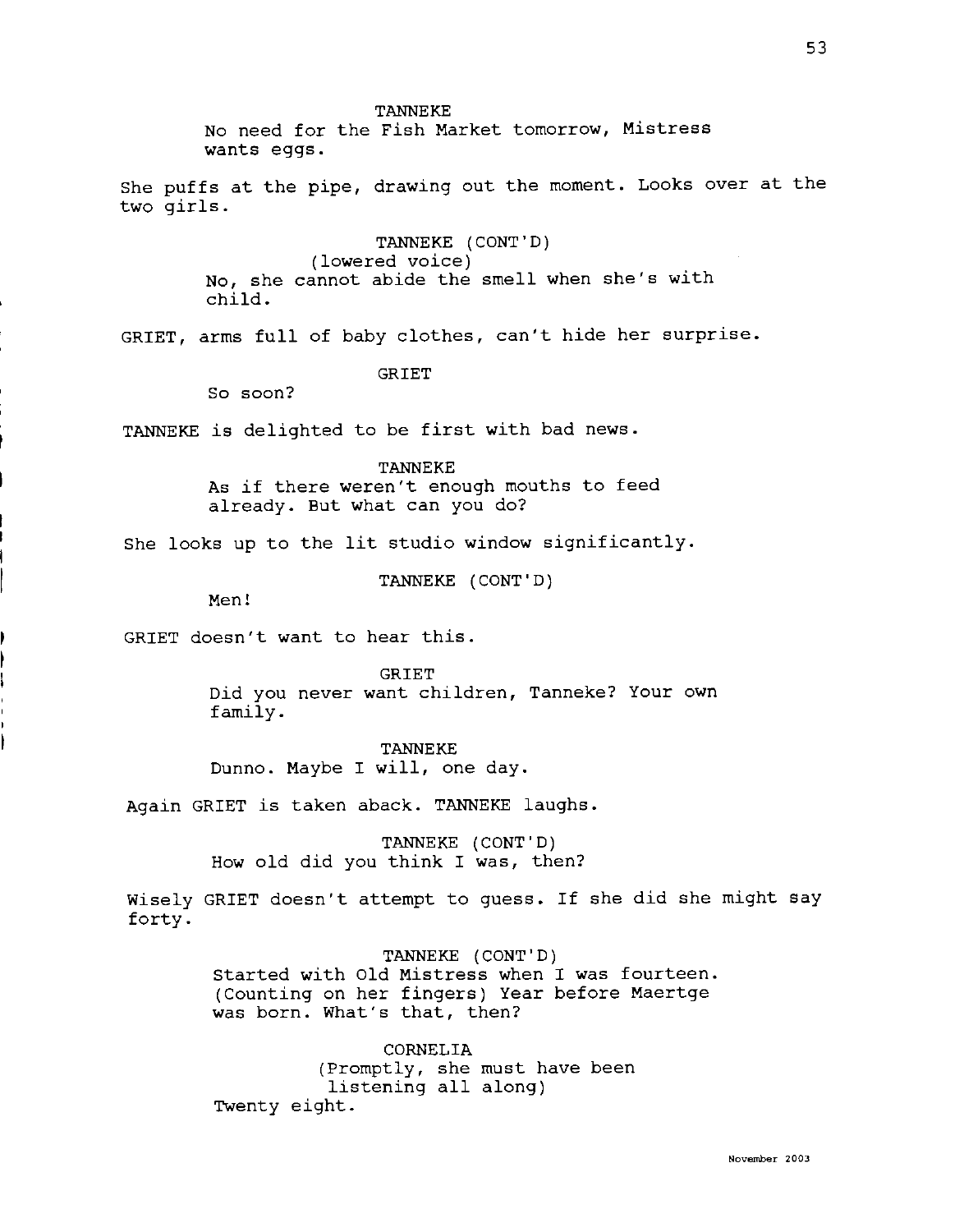## TANNEKE

Twenty eight. There you are.

GRIET is horrified but TANNEKE examines her beefy forearms and broad girth with some satisfaction.

> TANNEKE (CONT'D) It's the work does it. Few more years, you'll thicken up.

INT. COOKING KITCHEN/GREAT HALL NIGHT

GRIET must pass through the Great Hall to get to bed but dare not interrupt the scene before her.

CATHARINA sits at the delicate keyboard of a spinet, all her fretful energy released in the music, her hands floating over the notes.

VERMEER leans forward to turn the page for her, inhaling her scent. His hand caresses her bare shoulder. A deeply sensual, intimate moment.

GRIET sinks back in the shadows.

EXT. CANALSIDE - EVENING

GRIET playfully runs away from PIETER. He catches her and kisses her.

INT. STUDIO DAY

GRIET lays out colours for the day with absolute certainty and precision, glancing at the painting to be sure of what is needed.

She stops short, circles the easel, looking from different angles.

Very carefully and deliberately she drags the heavy lion-headed chair out of the foreground of the setting.

She looks at what she's done, astonished by her own boldness.

The key turns in the lock, she hurries to the door, breathless.

Instead of CATHARINA, CORNELIA is at the door, holding the heavy bunch of keys with pride. She eyes GRIET intently, taking advantage of her surprise.

> CORNELIA (Accusing) What were you doing?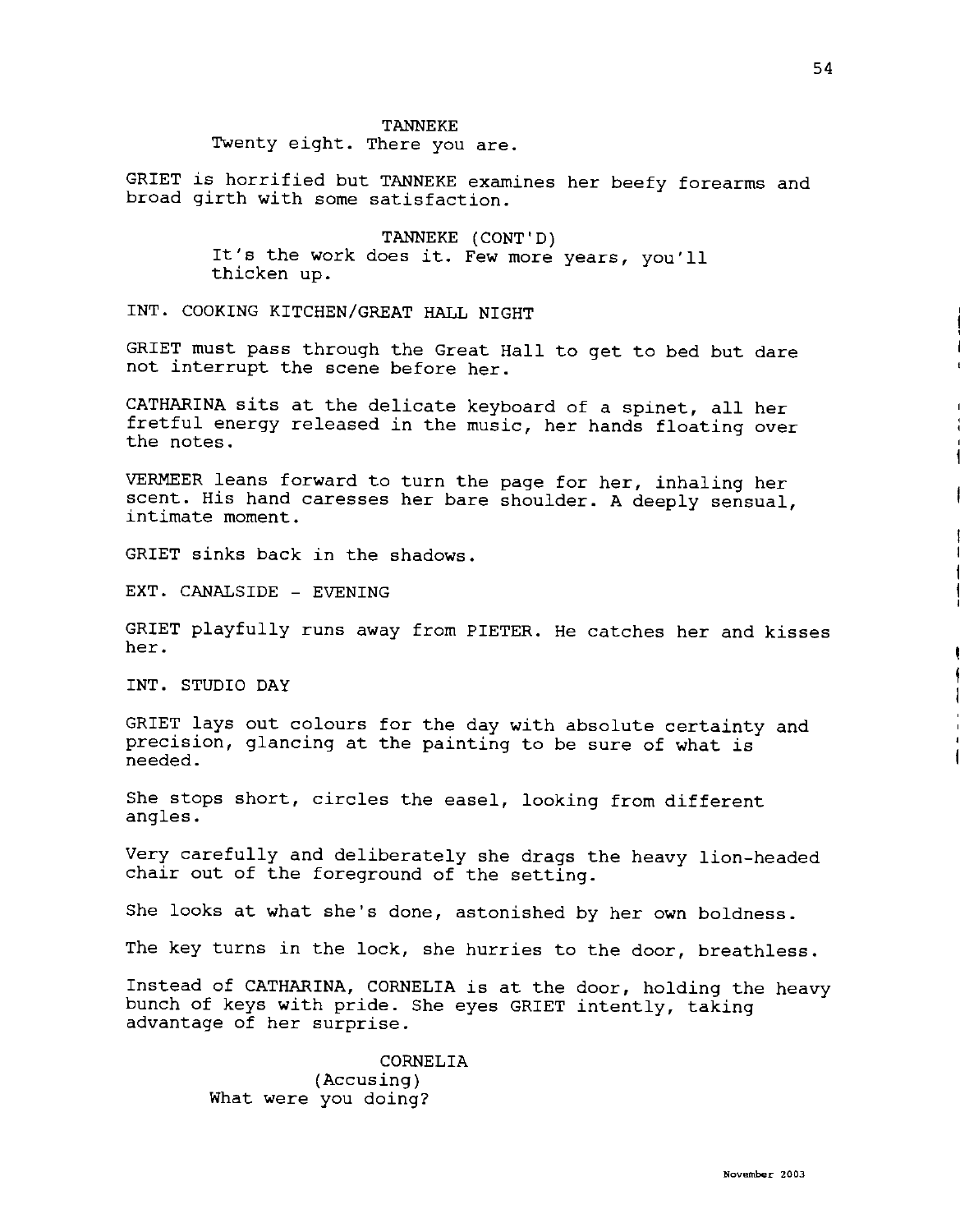GRIET is wrong-footed, tries to keep calm.

GRIET Where's your mother?

CORNELIA is peering into the studio over GRIET'S shoulder.

CORNELIA She has a headache. You're to mind the little ones this morning.

EXT. HOUSE DAY

GRIET sits on the bench in the sunshine with baby FRANCISCUS on her knee. LISBETH and ALEYDIS are playing with their dolls, CORNELIA interfering in their game. MAERTGE is sewing.

VERMEER comes down the street, CORNELIA and LISBETH run to meet him. He goes into the house without looking at GRIET. She waits, tense.

INT. HOUSE NIGHT

GRIET carries her candle through the darkened house and upstairs. She stands outside the studio door, hardly daring to go in.

INT. STUDIO NIGHT

The room is neat and empty. No sign of work, the window closed, the cupboard locked. GRIET holds up her candle to see the painting. He has made her change, painted out the chair. GRIET stares, exultant, at what she has done.

INT. ATTIC DAY

GRIET and VERMEER are at work preparing colours; GRIET grinding bone black, VERMEER kneading a paste of precious blue lapis lazuli. VERMEER clears his throat.

## VERMEER

Why did you move the chair?

GRIET pauses, not uncertain, but wanting to say rightly what she means.

> GRIET When you took the map from the painting of Mistress Van Ruijven - it was better.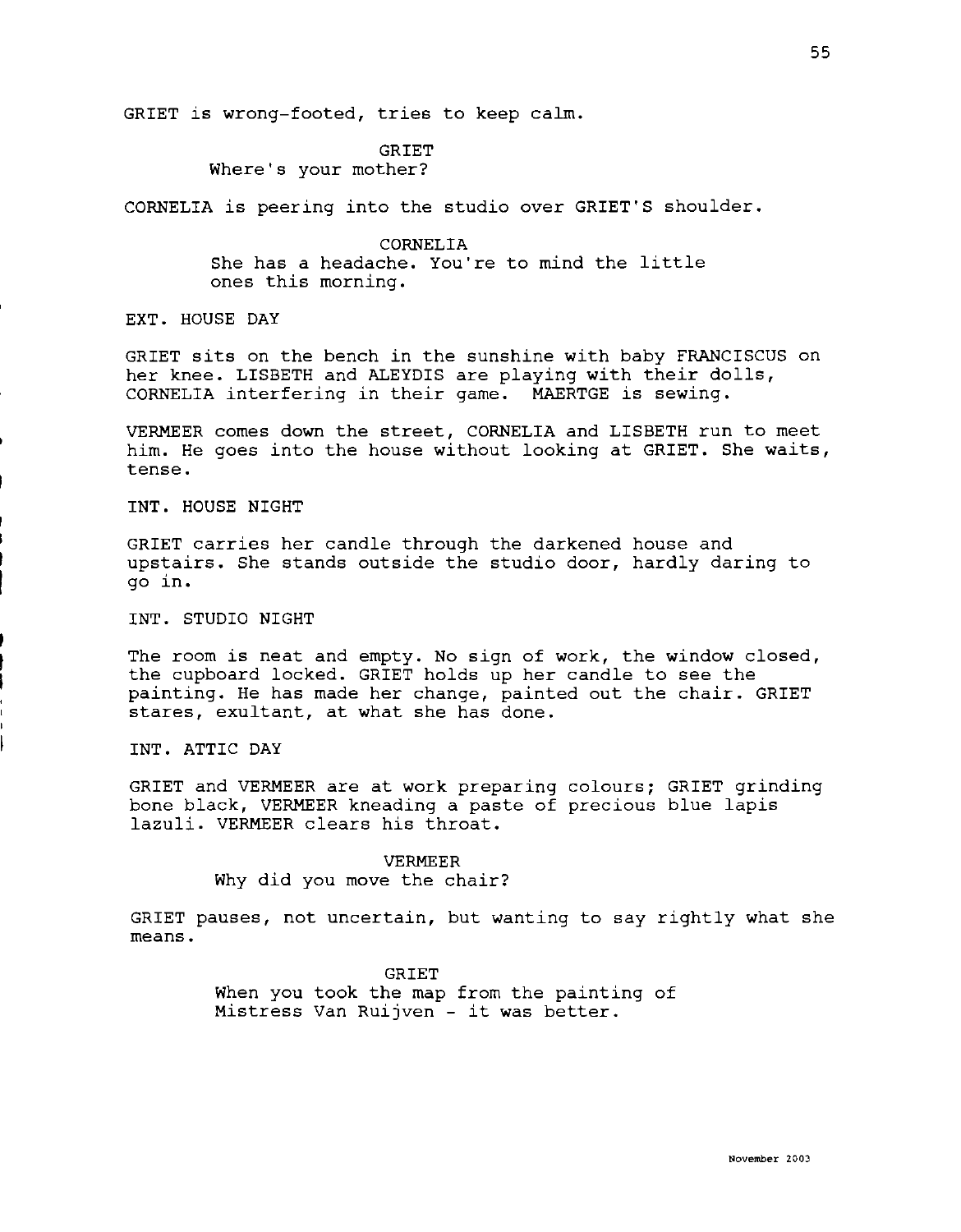She puts down the muller, thinking it through carefully.

GRIET (CONT'D) The clear space below her arm, it balances the wall above now. She is not trapped.

She has finished and looks up at him for his reaction but he stands still and silent for a long time. At last he starts working again, GRIET picks up her muller too. Almost at once he stops.

## VERMEER

so. I never thought to learn from a maid.

They are both very still, their hands next to each other by the bright pigments. His beautiful long, white fingers, so close to hers they can feel each other's warmth.

Then suddenly a clatter of footsteps and voices below: MARTA THIN'S voice, a warning tone.

> MARIA THINS Griet, are you up there?

INT. STUDIO DAY

VERMEER climbs down the ladder. MARIA THINS is at the door, her eyes flick anxiously up to the ATTIC.

CATHARINA fumes behind her, infuriated at her exclusion, her hair half-dressed.

> CATHARINA One of my tortoiseshell combs is gone.

It is an accusation not a statement.

VERMEER stands at the window, looking out. GRIET reads disaster in MARIA THINS' scowl. CATHARINA's eyes rest on a smear of scarlet madder on GRIET's arm. She draws herself up with fierce dignity. She is totally vindicated.

> CATHARINA (CONT'D) Perhaps now I will be listened to in my own home. She's nothing but trouble.

She sweeps her skirt round to go downstairs, MARIA THINS close behind, her clever, soothing words for once pass unheeded. CORNELIA'S face at the door, a brief triumphant smirk before she follows them. Suddenly GRIET understands.

GRIET and VERMEER are left alone in the studio. A painful silence, punctuated by the WOMEN'S VOICES from below.

VERMEER turns abruptly and crosses the room, not meeting her eyes. As he reaches the door: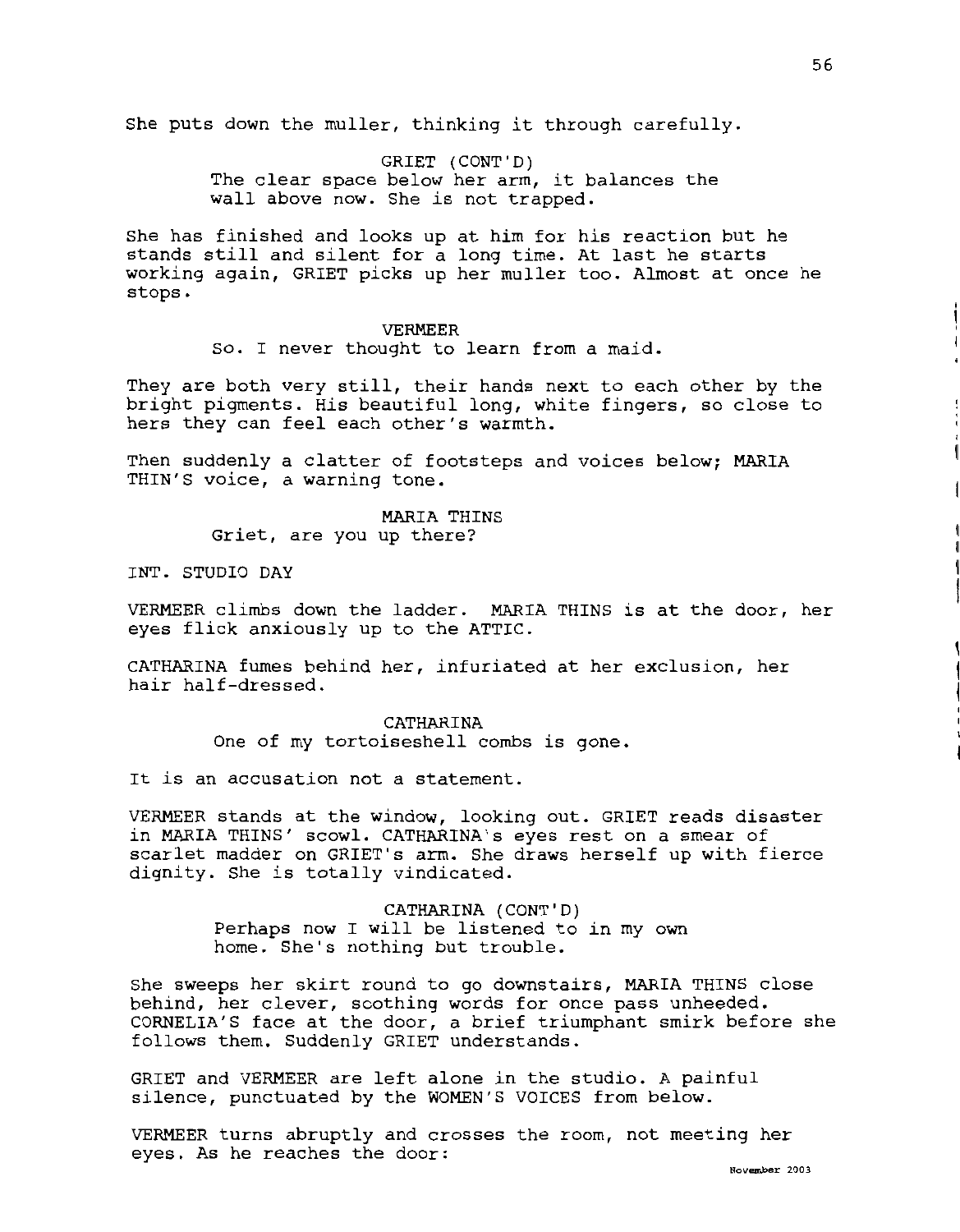**GRIET** Master. I did not do it.

He hesitates, back turned.

GRIET (CONT'D) (A whisper) Help me.

On his face, frozen in dismay.

INT. HOUSE DAY

The whole house in uproar: CATHARINA furious, CORNELIA crying, TANNEKE red-faced with indignation.

VERMEER goes from room to room, pulling back bed covers, sweeping stuff off shelves, the WOMEN squawking behind him like hens.

He finds GRIET'S tortoiseshell comb under CORNELIA'S mattress.

#### VERMEER

Cornelia!

INT. MARIA THINS ROOM DAY

It is MARIA THINS who takes up her cane while CATHARINA turns away weeping. CORNELIA'S face is white and defiant, her grey eyes like stone.

INT. GREAT HALL DAY

VERMEER and MARIA THINS sit at the oak table while CATHARINA paces to and fro, kicking her skirts out of her way. There is something a little unhinged, disturbing, about her anger, the way it controls her body, jerks her this way and that.

GRIET and TANNEKE stand and face the family, but CATHARINA acts as if GRIET weren't in the room.

## CATHARINA

She's dishonest. Always sneaking around, skiving her work.

GRIET looks towards VERMEER, hoping he will explain, defend her. He is studying his boots. MARIA THINS glares at her warningly.

> CATHARINA (CONT'D) Tanneke has complained of it. Creeping upstairs all day long.

She bumps against the table in her anger, thumps it with her open hand. VERMEER half-reaches out to her. She stops abruptly, she might be going to hit him. MARIA THINS decides to take charge.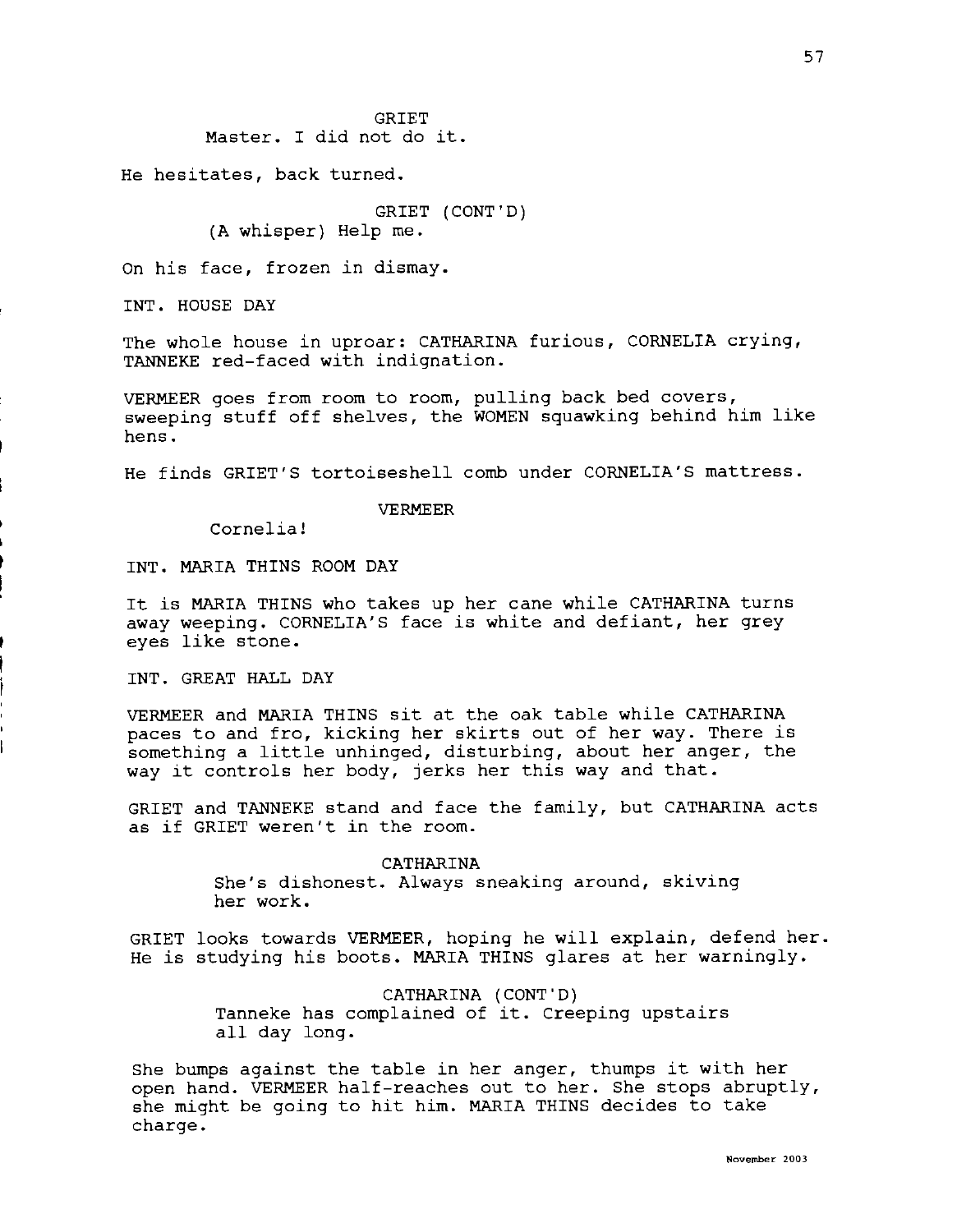MARIA THINS **My** daughter is right. There has been too much sneaking about.

Her tone includes her son-in-law in the charge.

**CATHARINA (A** fresh outburst) I only took her out of charity. If I'd thought-

MARIA THINS cuts her off.

**MARIA THINS** 

With another child due we need the extra help.

CATHARINA is quelled for the moment.

MARIA THINS (CONT'D) Griet, fit in all your duties and do not slack or it will be the worse for you.

Her eyes are dark and beady, calculating, holding them all in her grasp.

> MARIA THINS (CONT'D) I shall invite Master Van Ruijven. Joannis must have a new commission. And it will have to be a big one, several figures.

VERMEER cradles his painting hand in the other protectively, but he neither speaks nor looks at any of them. **MARIA** THINS claps her hands, dismissing them all.

> MARIA THINS (CONT'D) Now back to work.

INT. MARIA THINS ROOM DAY

CATHARINA is very nervous, she brushes the GIRLS' hair, ignoring their protests.

GRIET helps MAERTGE into her first grown-up dress, of which she is shyly proud. MAERTGE will never be a beauty but dressed up, her hair curled and ribboned, she begins to look like a lady: only a couple of years younger than GRIET but already her life set on an utterly different course.

CATHARINA sees them together - the mousy, richly-dressed girl, the linen-capped maid who effortlessly eclipses her - and her mouth tightens.

> CATHARINA Maertge! Come here.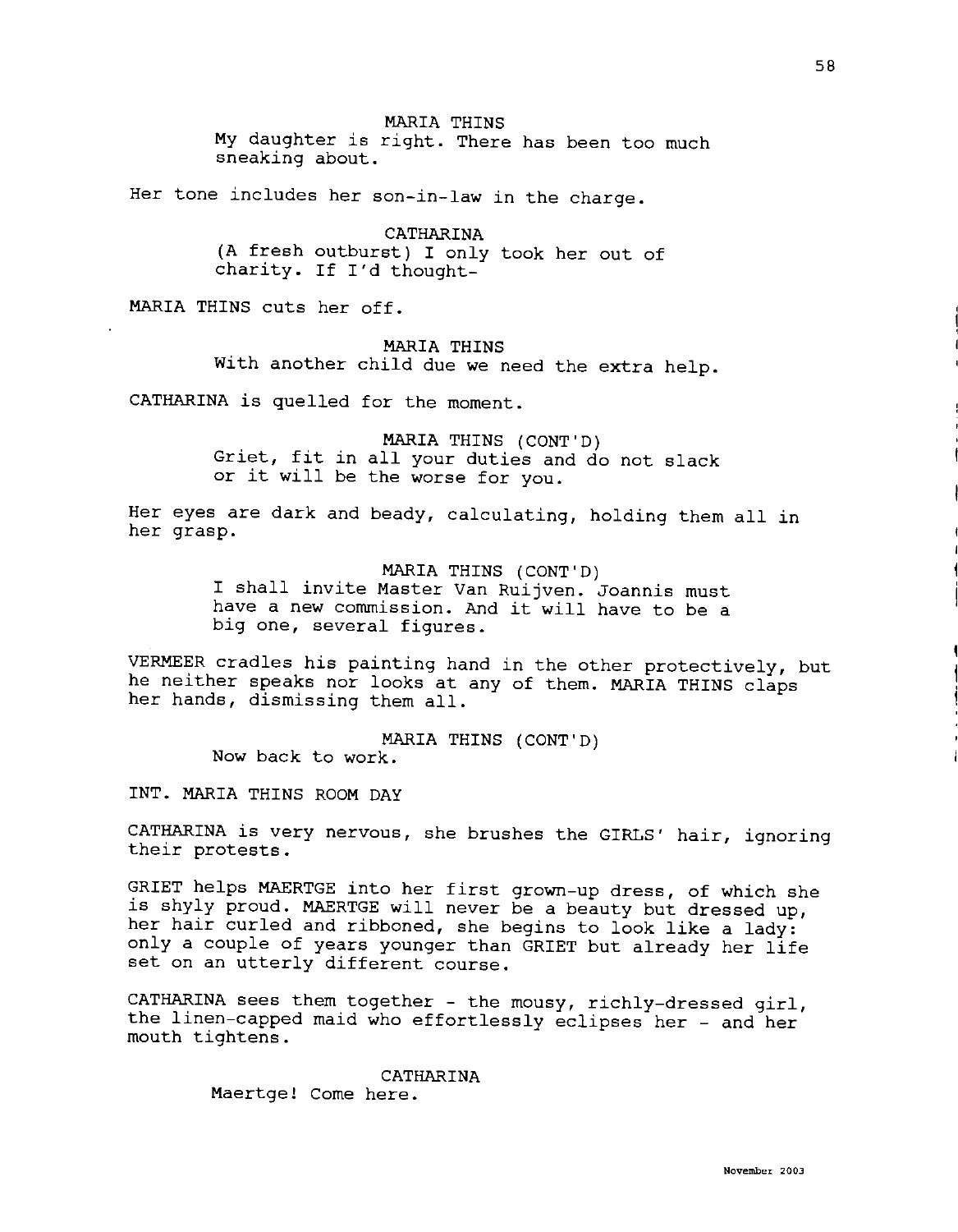Obediently MAERTGE goes to her MOTHER. CATHARINA'S hands are still busy taming CORNELIA'S hair, she can think of nothing to keep MAERTGE with her.

> CATHARINA (CONT'D) Don't gawk your head like that, child. It's ugly.

MAERTGE droops instantly. CORNELIA pokes her tongue out at her sister, winces as CATHARINA tugs at her hair.

NOISE from outside, the guests arriving. They all run to look out of the window.

EXT. VERMEER HOUSE DAY - THEIR P.O.V.

VAN RUIJVEN, with his wife and daughter, arrives at the house in grand style on their barge. Their clothes are even richer, his voice booms louder than before. VERMEER, stepping forward to greet him, looks shabby in comparison.

INT. GREAT HALL DAY

As the honoured guests VAN RUIJVEN sits at one end of the table, his WIFE EMILIE on VERMEER'S right. VAN RUIJVEN meets CATHARINA'S eye with a lascivious grin.

> VAN RUIJVEN I swear you get lovelier every time I see you, Catharina. Do you paint yourself?

He laughs again, then licks a finger and rubs it on CATHARINA'S cheek, examines it for signs of make-up. As an afterthought licks it again, as if he had dipped it in honey. CATHARINA smiles at him, a woman of the world.

> CATHARINA One painter in the house is enough. Raising my children is all my pride.

VAN RUIJVEN Ah, little Maertge. Filling out nicely, isn't she?

MAERTGE, sitting between her MOTHER and FATHER, quails at his attention, ears burning red.

> VAN RUIJVEN (CONT'D) All those girls, eh. Lads swarming round 'em like flies before long. If I were a few years younger...

GRIET serves EMILIE VAN RUIJVEN, as calm and silent as her painting.

MARIA THINS turns to VAN RUIJVEN with a smile.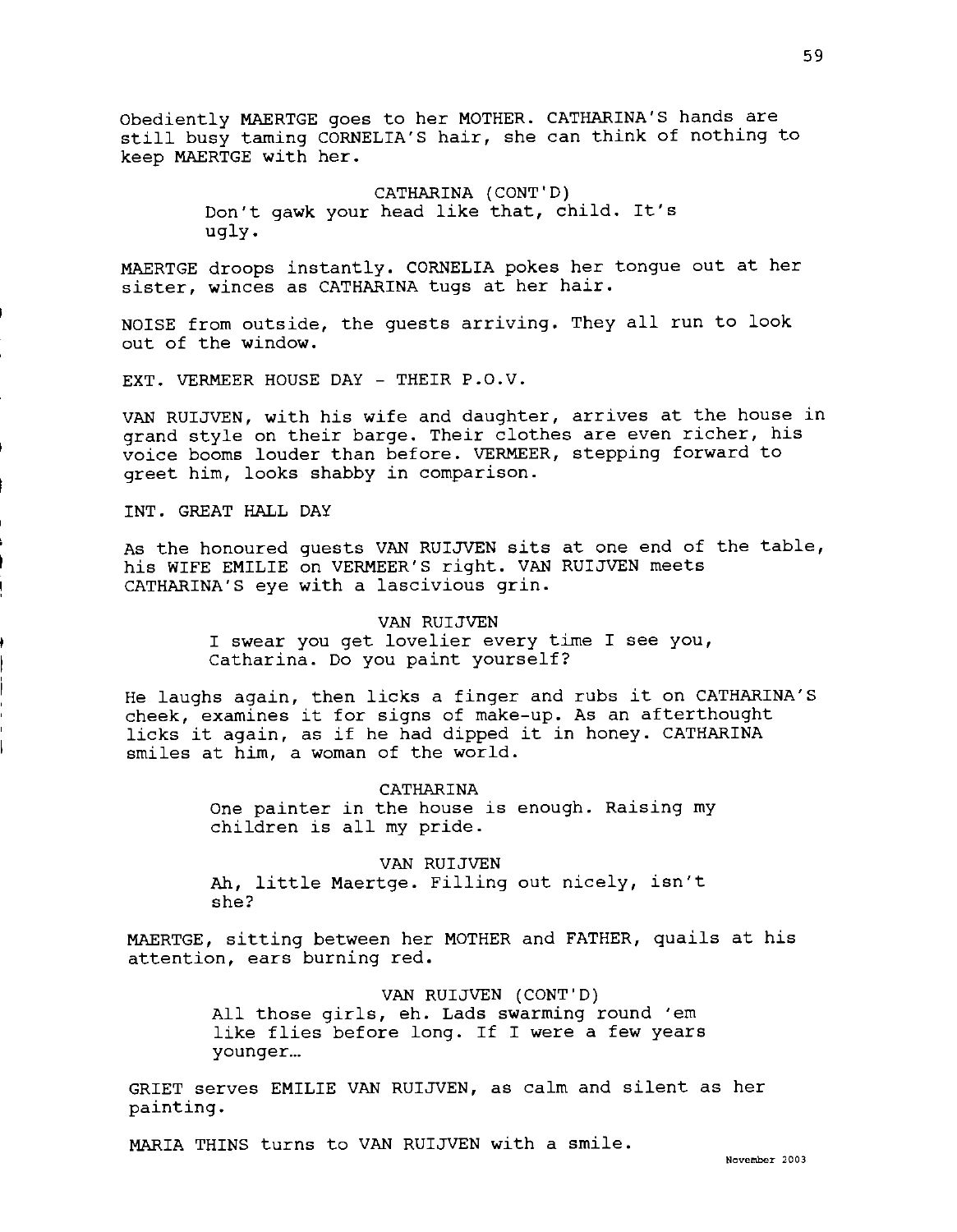# MARIA THINS

A connoisseur in everything, Master Van Ruijven. But you should be faithful to one mistress above all others.

VAN RUIJVEN is intrigued.

## MARIA THINS (CONT'D)

Art. Your name will surely be famed as one of the great patrons, the Maecenas of Delft. With your exquisite taste, your subtle understanding of allegory and allusion-

VAN RUIJVEN laughs, head back.

# VAN RUIJVEN

Damn, you could sell sour milk to cows, woman. What do you want now?

MARIA THINS straightens the delicate white lace on her cuff.

# MARIA THINS

A group painting. A family portrait perhaps...

She glances at VERMEER, knowing he won't like this. He concentrates on helping MAERTGE.

> MARIA THINS (CONT'D) Yourself and Emilie. Your lovely daughter too.

No sign of interest from VAN RUIJVEN. MARIA THINS pushes further.

MARIA THINS (CONT'D)

Or a Merry Company. Wine and a good meal on the table; a still life with your friends all about. (A beat) Music and dancing.

# VAN RUIJVEN

Better, better.

GRIET serves MARIA THINS. CATHARINA puts a hand on VAN RUIJVEN'S arm.

# CATHARINA

It will have to be a Slow Measure if he paints it.<br>it.

VAN RUIJVEN leans closer to her, shamelessly ogling her cleavage,

> VAN RUIJVEN That's the only dance I know.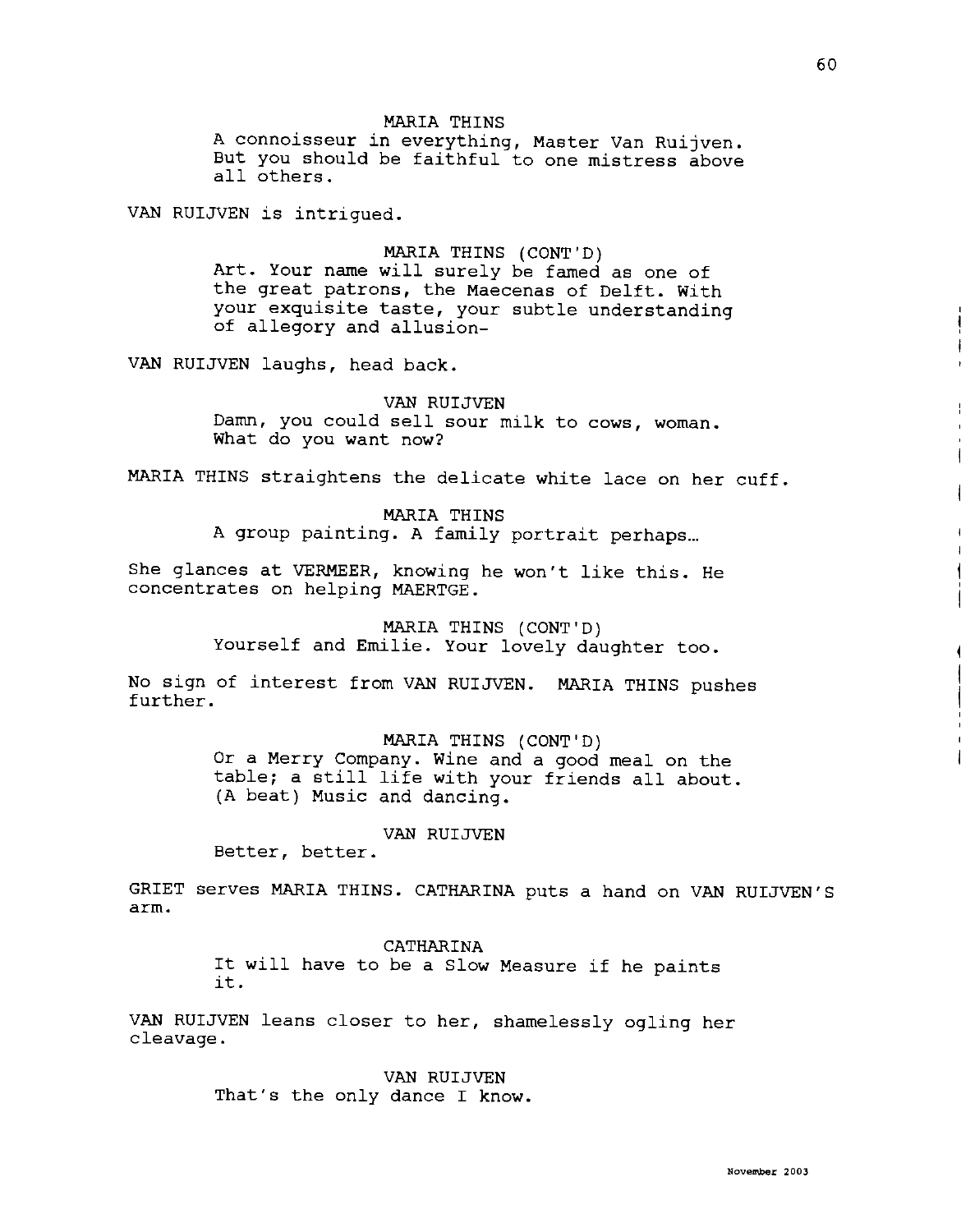They giggle together like smutty children. GRIET goes round to serve VAN RUIJVEN, head down, shoulders hunched, trying to be invisible.

## VAN RUIJVEN (CONT'D)

There's truth in what you say, Maria, larded in with all those sweet words. It so happens your son-in-law is a damn fine painter, as good as any Amsterdam fellow I'd say-

He breaks off to take a mouthful of meat.

VAN RUIJVEN (CONT'D)

Ah, that's good. Fat Tanneke learnt to cook at last. What I mean is, I'll swallow your bait, the big picture, several figures, a Merry Company. But not a family portrait...

VAN RUIJVEN (CONT'D) If I'm to put up with all those tedious hours of sitting I need something to rest my eyes on. I want her in the painting.

He reaches back with one arm and grabs GRIET, pulling her forward. VERMEER is on his feet. CATHARINA shrieks, VAN RUIJVEN releases his grip, still smiling. His sharp eyes are on VERMEER as he sinks back into his chair, the reaction noted.

MARIA THINS licks her lips, eyes darting from one end of the table to the other. VERMEER runs one fingertip round his wineglass till it sings.

> VAN RUIJVEN (CONT'D) A tavern scene, why not? That would make a change for you. Griet could serve me.

GRIET glances at CATHARINA, who is leaning forward, cheeks flushed, eyes burning, ready to explode in fury. VAN RUIJVEN stuffs another lump of meat in his mouth, enjoying himself.

> VAN RUIJVEN (CONT'D) So, what do you say? Can I have her?

INT. MEAT MARKET DAY

GRIET waits to be served. A fly crawls slowly over the meat. A huddle of WOMEN nudge and stare. GRIET looks away, mortified. There is no sign of PIETER. PAUL leans over to her.

> PAUL There's been talk of you.

GRIET flushes, her face tight.

GRIET I've done nothing to be talked of.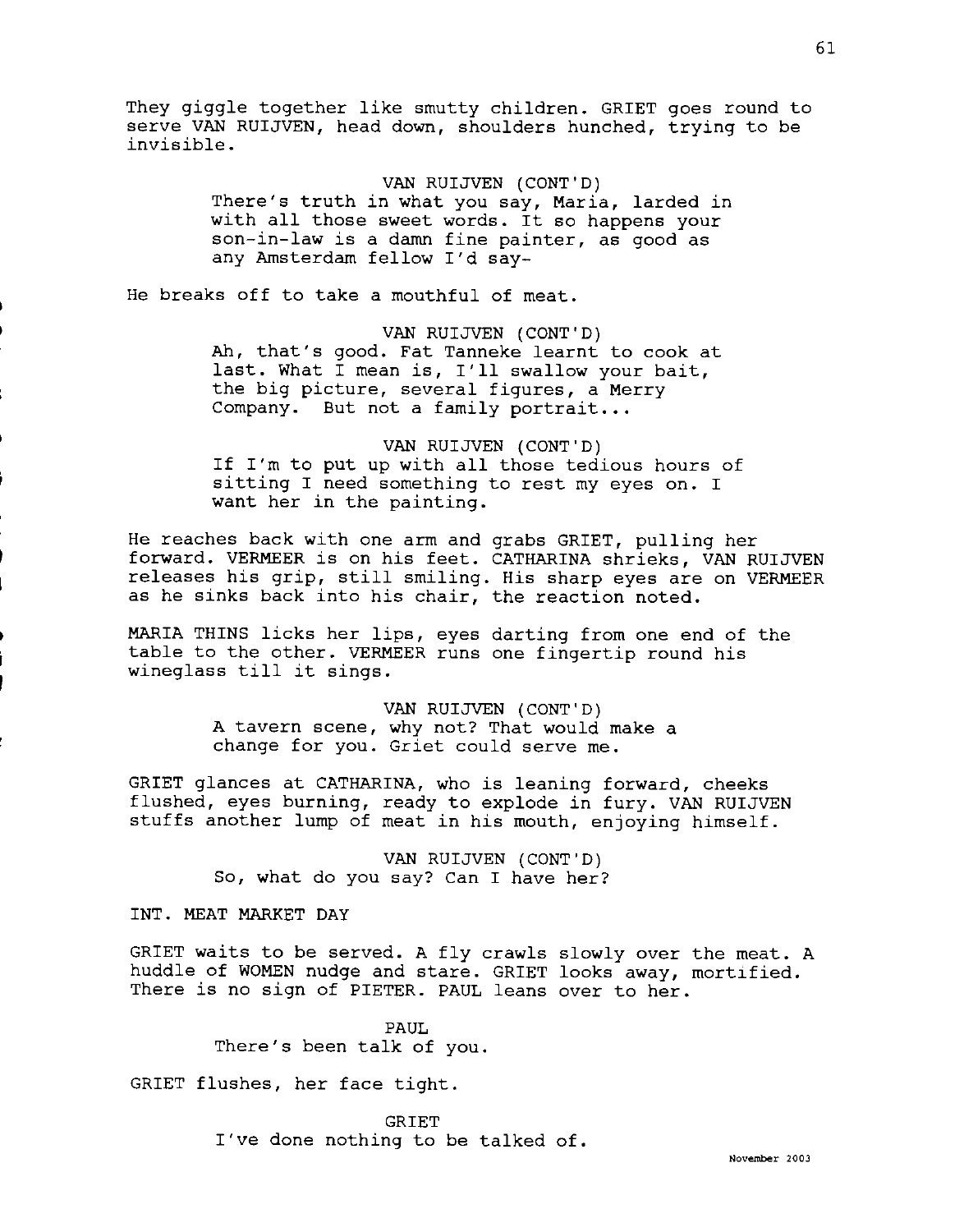PAUL

Van Ruijven's cook. Says you're to be painted with her master. You'll have heard about him and the maid that was painted before.

Agitated, GRIET stuffs the meat in the shopping pail.

GRIET You shouldn't believe gossip.

PAUL laughs.

PAUL

Oh, I don't. Not the half of it. (A beat) I'll tell Pieter you asked after him.

EXT. DELFT STREETS DAY

GRIET hurries back through the crowds, the girls trotting to keep up.

# PIETER

Griet! Wait!

PIETER hurries along the street after them. He has a carcass on one shoulder, his apron is smeared with blood. Passers-by look round in surprise.

PIETER arrives, breathless. Props the carcass on stiff hind legs.

> PIETER (CONT'D) Did you hear what-

> > GRIET

I heard.

He waits for her denial.

PIETER No smoke without fire, they say.

GRIET Is that what you think?

PIETER No. I... You' re only a maid. What can you do?

GRIET bites her lip.

GRIET I must get back. Tanneke...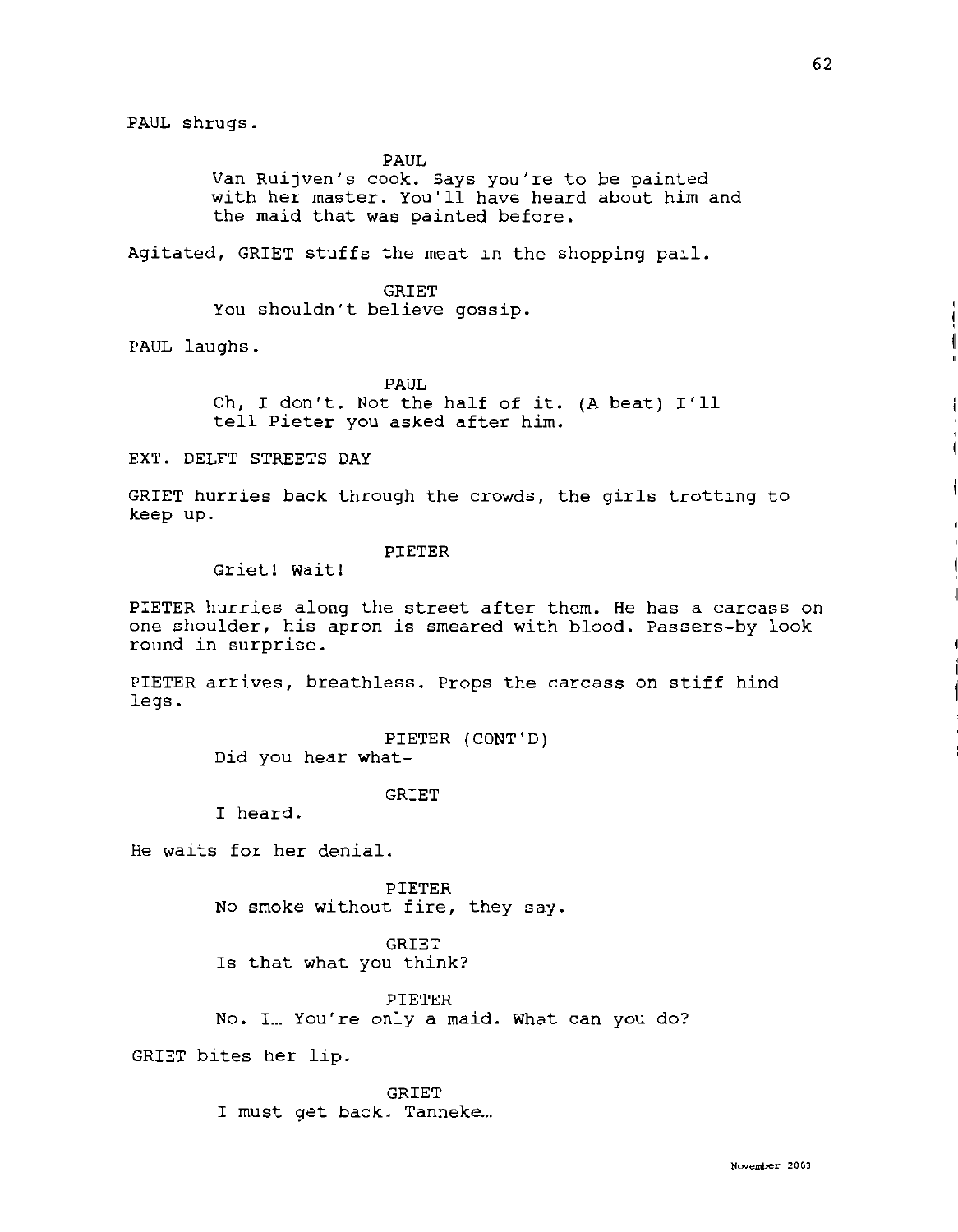She starts walking again, the GIRLS beside her. PIETER shoulders the carcass and comes after them.

> PIETER Griet! Don't walk away. Listen to me.

MAERTGE holds GRIET'S hand possessively, CORNELIA glares at him. He comes closer, lowers his voice to a murmur.

> PIETER (CONT'D) Remember who you are, Griet. Don't get caught up in his world.

She turns on him angrily.

GRIET You listen to me, Pieter the Butcher. I am only a maid but I will never give in to Master van Ruijven.

PIETER I don't speak of van Ruijven.

EXT. VERMEER HOUSE - DAY

GRIET hurries back to the house. Too late she sees VERMEER and VAN RUIJVEN talking by the canal and turns away.

> VAN RUIJVEN Hey, you. Girl. Griet. Come here!

GRIET turns slowly. VAN RUIJVEN comes up to meet her, VERMEER following reluctantly.

> VAN RUIJVEN (CONT'D) Where were you today, Griet? I missed you.

VAN RUIJVEN smiles sideways at VERMEER, winks at GRIET.

VAN RUIJVEN (CONT'D) We both did. I tried to keep him amused but all I got for my pains was my face to the wall.

He leans close, confiding.

VAN RUIJVEN (CONT'D) I hear you've been of great use to your Master, pretty Griet. All that grinding and stirring, eh.

VAN RUIJVEN is delighted at the effect of his jibes on GRIET and VERMEER.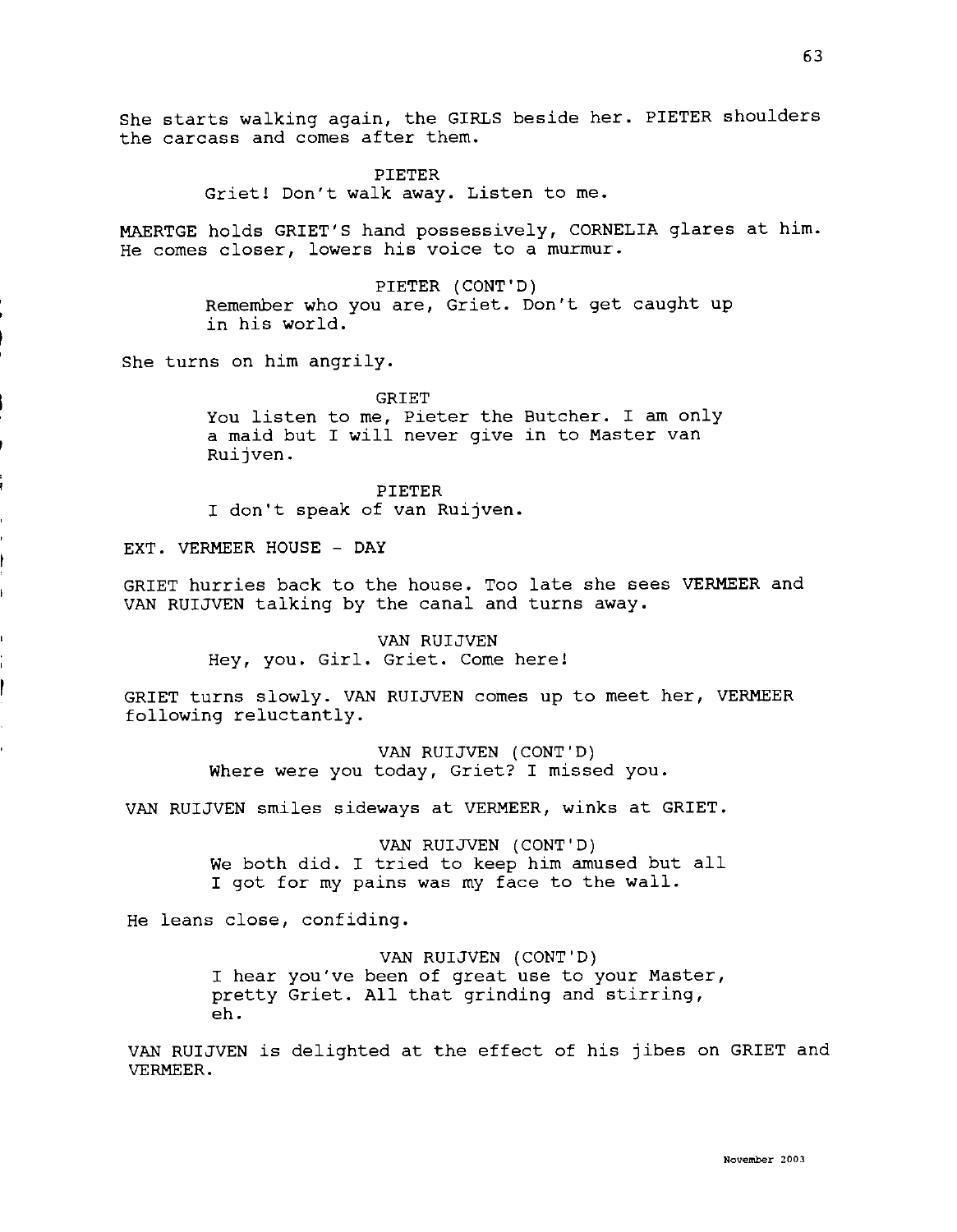# VAN RUIJVEN (CONT'D)

Master and Maid - there's a tune we all know. And you can practise it together, now we've made our bargain, eh Jan. You won't forget, will you?

VERMEER shakes his head stiffly, like a puppet. EMILIE VAN RUIJVEN and a teenage DAUGHTER come up behind them.

#### VAN RUIJVEN (CONT'D)

Good. You'll want to make a start on that before we come again.

VAN RUIJVEN tucks his wife's arm into his. GRIET looks up at her MASTER. His grey eyes slide past hers and away. He is angry. She hurries into the house.

INT. STUDIO DAY

GRIET sweeps the studio; orange peel and crumbs mark VAN RUIJVEN'S place among the chairs and instruments. The key turns in the lock but it is not CATHARINA. VERMEER stands in the doorway as if he too were unable, or unwilling, to come into the STUDIO.

## VERMEER

Griet.

He gestures to the painting corner.

Two tapestry-covered chairs have been arranged around the harpsichord, a lute on one, a bass viol propped against the wall. VERMEER busies himself at the table. GRIET looks at the paintings on the wall, both taken from downstairs.

One is a landscape, trees and an open road into the distance. The other is of a man and two women. The man is buying the young one's favours from the old, he already has an arm round her. [The Procuress, Dirk van Baburen]

VERMEER clears his throat and GRIET looks round, full of foreboding, waiting for her instructions. But none come. He simply sits and stares at her. And stares. His face wears a familiar abstracted expression. Her eyes slowly fill with tears. He is going to paint her.

She looks bleakly at the musical instruments lying around her.

GRIET What should  $I...$  (pretend to play)?

VERMEER frowns.

## VERMEER

No! I have already begun the group painting. You are not to sit with Master Van Ruijven. That much is agreed.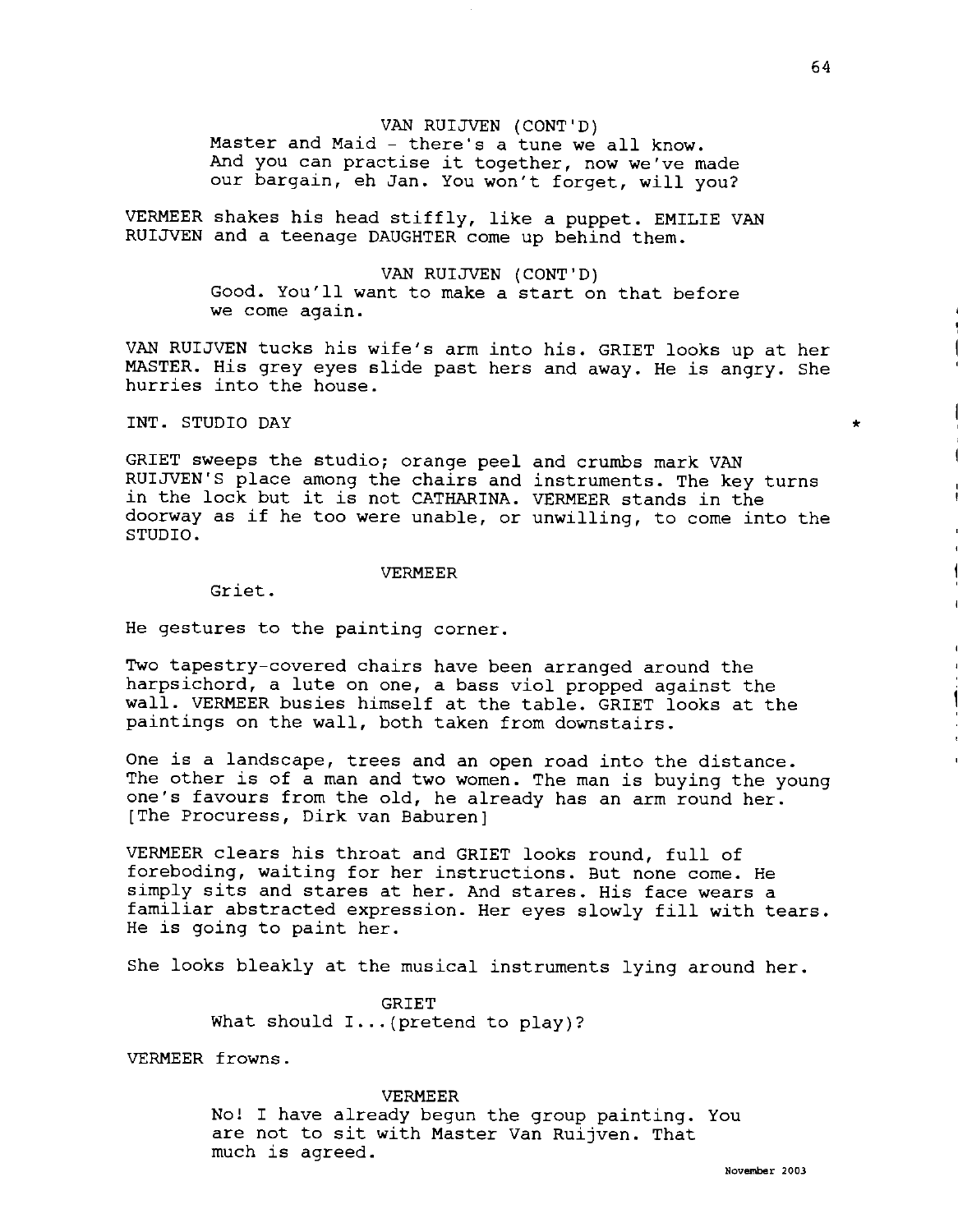The tears that threatened before now spill down her cheeks.

GRIET

Thank you, sir.

VERMEER stands up abruptly, profoundly ill at ease.

VERMEER I am to paint you alone.

INT. **MARIA** THINS ROOM DAY

**MARIA** THINS **My** daughter must not hear of this 'other' painting.

MARIA THINS counts out coins while GRIET waits with the shopping pail.

> MARIA THINS (CONT'D) In her condition...

GRIET looks down at the coins in her hands.

**GRIET** Ma'am. What of Master van Ruijven...

MARIA THINS fingers the handle of her cane.

MARIA THINS It is to hang in his private cabinet, with a curtain over.

Gimlet eyes on GRIET to see how she takes this.

She turns to go back up her private staircase.

MARIA THINS (CONT'D) He's no fool, mind you. And he won't be taken for one, so don't think otherwise. You're a fly in his web.(To herself) We all are. Joannis should have gone about it another way.

EXT. CANAL EVENING

GRIET'S sombre face reflected for a moment before the pitcher breaks the surface.

EXT. HOUSE EVENING

Carrying the pitcher in she meets VERMEER returning home, his cloak wrapped round him. He holds the door open. As she passes he murmurs in her ear.

> VERMEER Tomorrow morning.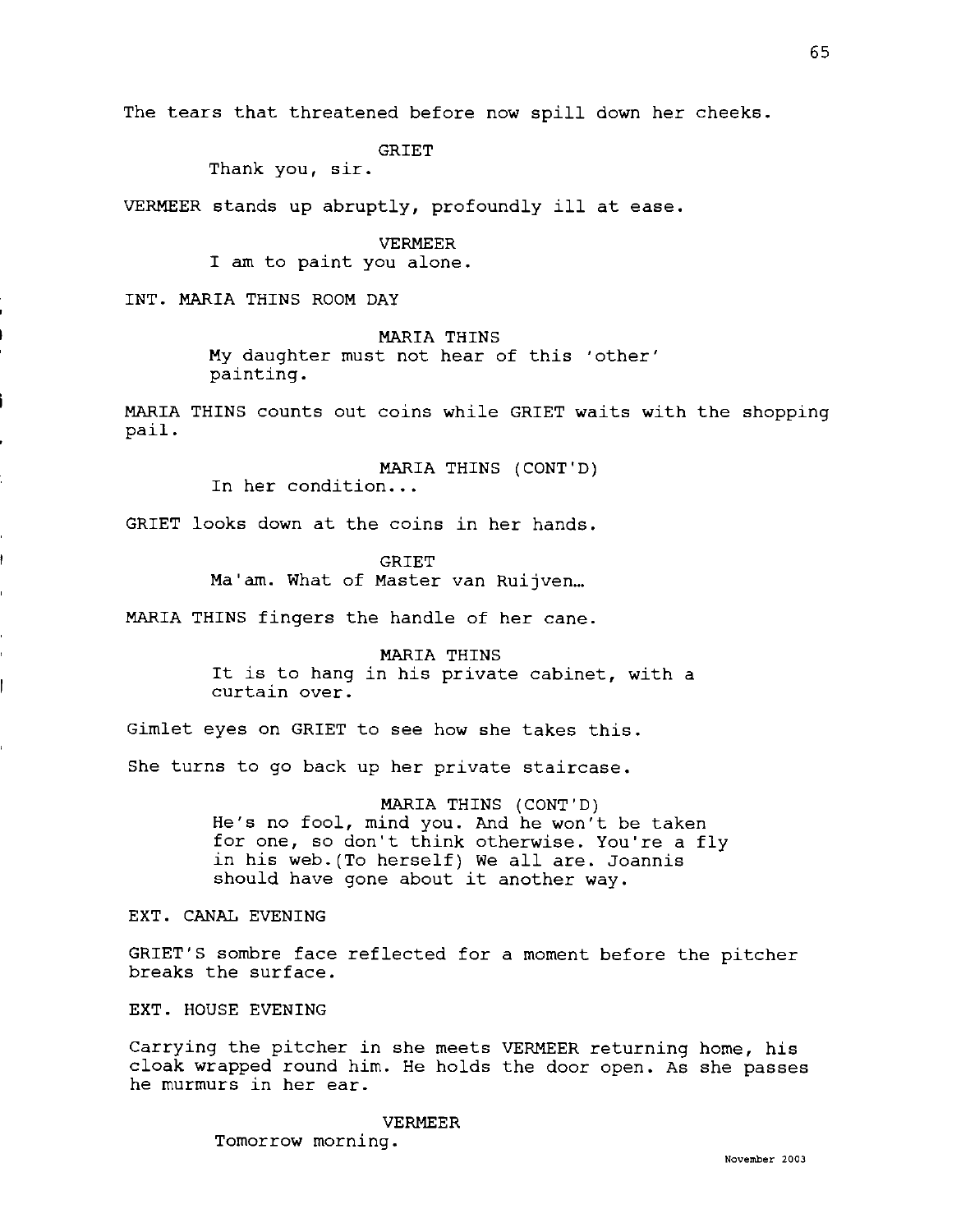She hesitates for a moment, heart racing. She can feel his eyes on her, the warmth of his body.

> **GRIET** I cannot. I have work...

# VERMEER

Find a way.

He moves on into the house.

INT. STUDIO DAY

# VERMEER

Look out of the window. Down at the table. Away.

He frowns. It isn't working.

Surrounding GRIET are all the "props" familiar from the paintings - The silver bowl and jug, the studded box, powder brush, an open book. CATHARINA'S yellow bodice hangs on a chair. GRIET is hedged in by things. VERMEER pulls things away, drags a different table carpet into place, pushes a chair across, frantically building walls between himself and her. GRIET watches.

> **GRIET** (Bravely) These are ladies' things.

> > VERMEER

You want me to paint you with a mop in your hands?

He is closing shutters: slam, slam. The studio grows darker and darker.

## **GRIET**

No, sir.

VERMEER (Gentler) No. I don't know... (A beat) Perhaps the costume. What if...

He reaches for the yellow mantle. GRIET plucks up courage.

**GRIET** I cannot wear her clothes.

# VERMEER

{A beat) No.

He looks at her across the table.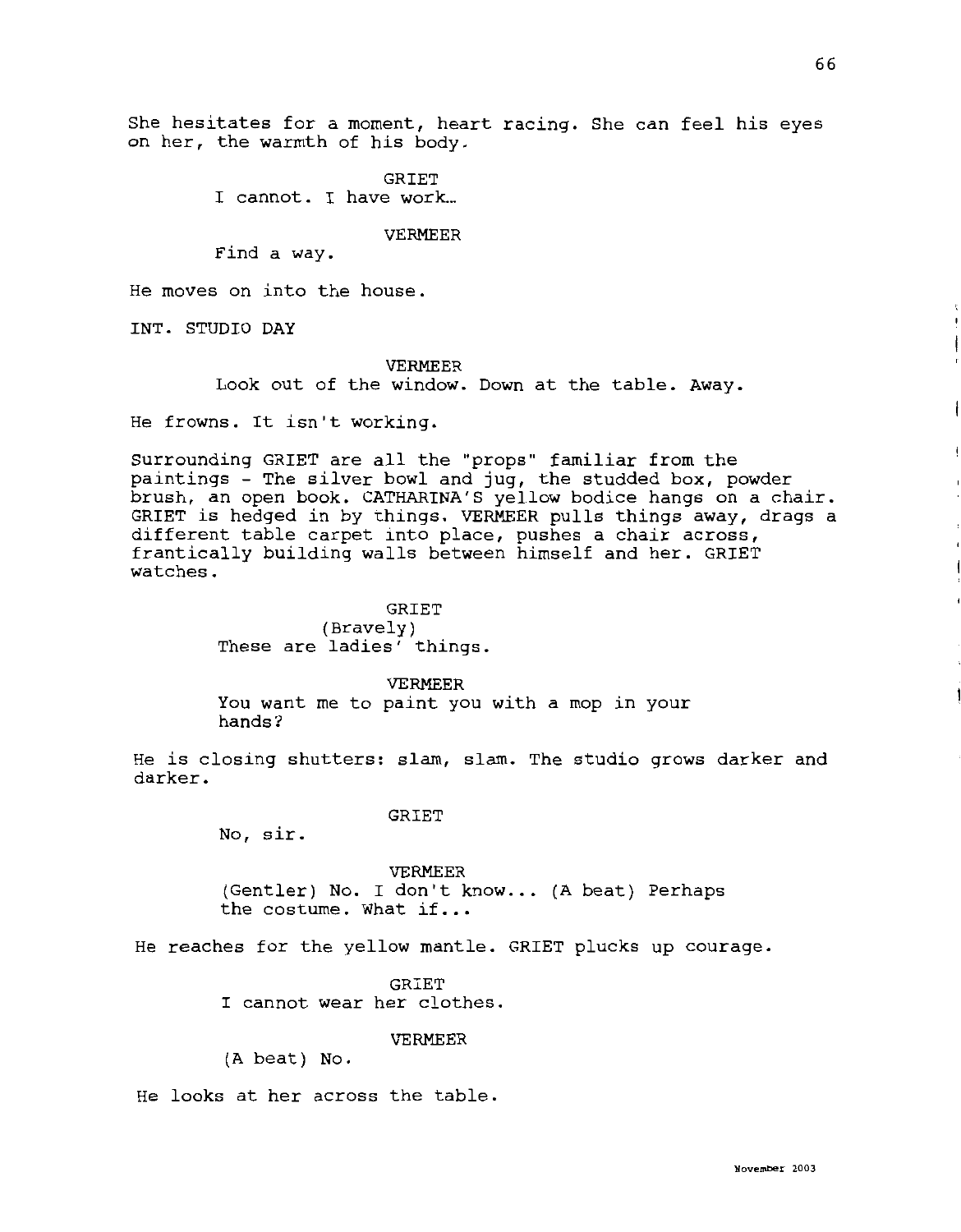VERMEER (CONT'D) I am not to paint you as a maid. Or a lady. What then?

GRIET doesn't answer. VERMEER keeps looking. Suddenly he starts pulling everything away, chair, table, bowls and boxes, all swept away. Until there is nothing between them, she stands alone, in the last patch of light.

> VERMEER (CONT'D) There. I will paint you as I first saw you. Not a maid. You.

CLOSE ON: VERMEER'S broad brush painting the first shadow in the bottom corner, bone black and burnt umber. Powerful strokes obliterating the pale ground.

INT. GREAT HALL EVENING

GRIET reaches up on tiptoe to get a dish, white arm and neck at full stretch. CATHARINA sees her husband staring, spellbound.

# CATHARINA

Jan. My necklace.

She holds up the ribbons of her necklace for him to tie. Looks at him in the mirror as he does so; a seductive smile, an oh-socasual adjustment of her bodice to reveal more of her magnificent bosom. Quite unaware he ties the ribbons and walks out.

> VERMEER I'll be in the studio till dinner.

MARIA THINS watches from the fireplace, puffing silently on her pipe. CATHARINA sees GRIET in the background of her reflection.

> CATHARINA (Acid) Haven't you finished yet

INT. STUDIO DAY

VERMEER mixes lead-white with crimson lake: pale and butterysoft under his palette knife. His hand drizzling in more linseed oil, the paint grows richer and creamier.

The brush poised to paint. VERMEER looks over to GRIET by the window, looking out. Clears his throat.

VERMEER

Look at me. Turn your head, not your shoulders.

She adjusts her position, seated, looking over her left shoulder, the light falling on her right cheek. Face enclosed by her cap, her mouth shut. She stares at the floor.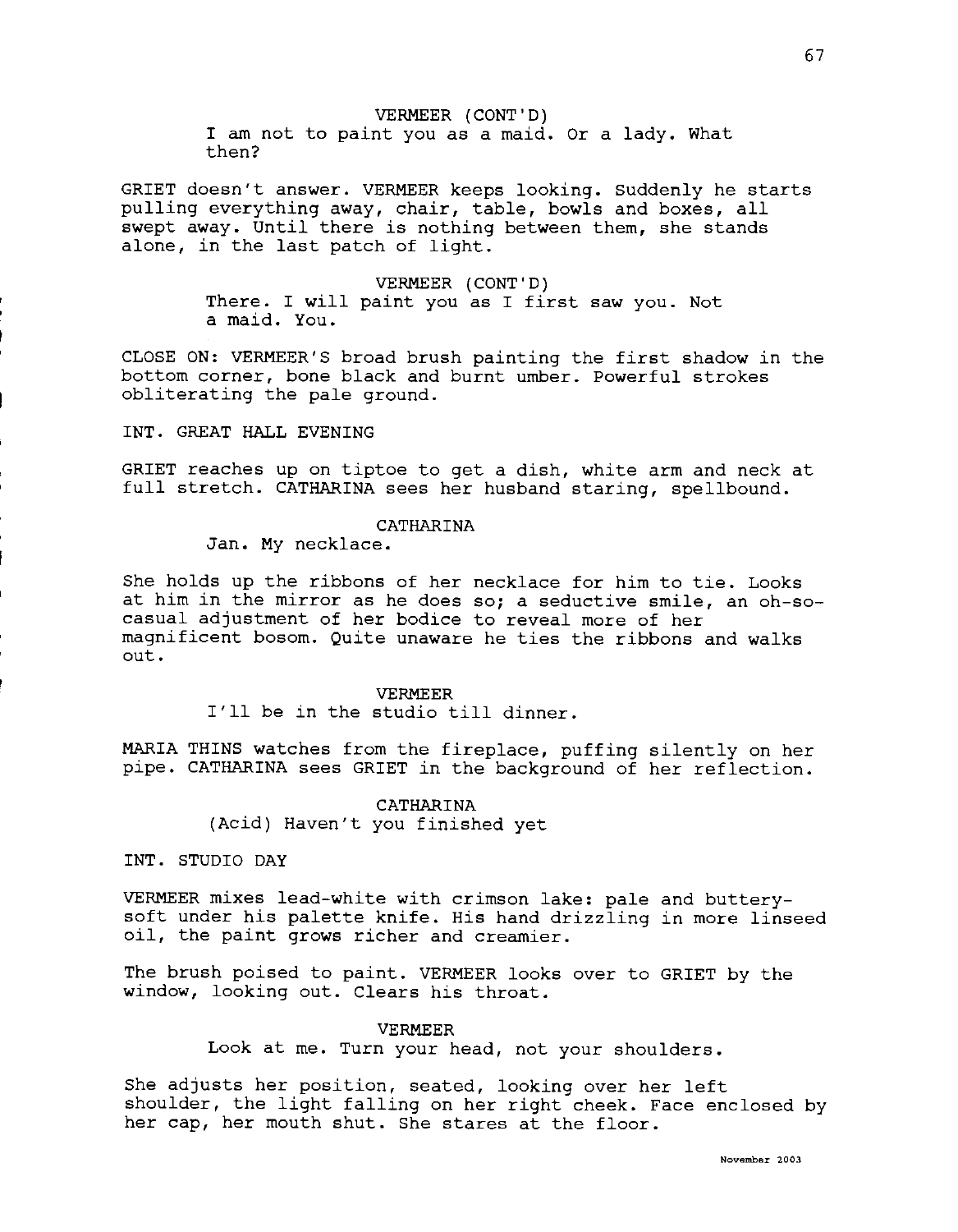# VERMEER (CONT'D)

Look at me.

Slowly she raises her eyes to meet his but can't hold his gaze. The brush still poised.

VERMEER (CONT'D)

Look at me.

Her eyes waver and meet his again. His brush blanks out the downcast eyes *in* the painting. He lets out a sigh, almost a shudder of pleasure.

VERMEER'S face, intent, alight. His whole being involved *in* the act of painting: nothing else *in* the world.

The brush on the palette, stroking the canvas. Now that he has it, there is nothing tentative about his painting.

The shadow of GRIET'S eyebrow, the intersection of curves across and down. VERMEER'S eyes drinking *in* every detail.

INT. VERMEER'S STUDIO - LATER

VERMEER is working on the cheek.

VERMEER The point of your cap. Fold it back.

GRIET pushes the long point back onto her shoulder, revealing her jaw and cheek. She swallows, feeling exposed. Her lips are pressed tight. Her eyes waver and meet his again.

> VERMEER (CONT'D) I never sat so close before.

> GRIET How long have I been here, sir?

He changes brushes, continues to paint.

## VERMEER

It doesn't matter.

GRIET strains to hold her twisted pose. VERMEER is staring at her again.

VERMEER (CONT'D)

Take off your cap.

GRIET reaches up then stops, her hand protective on the white linen.

> GRIET No, sir. I cannot.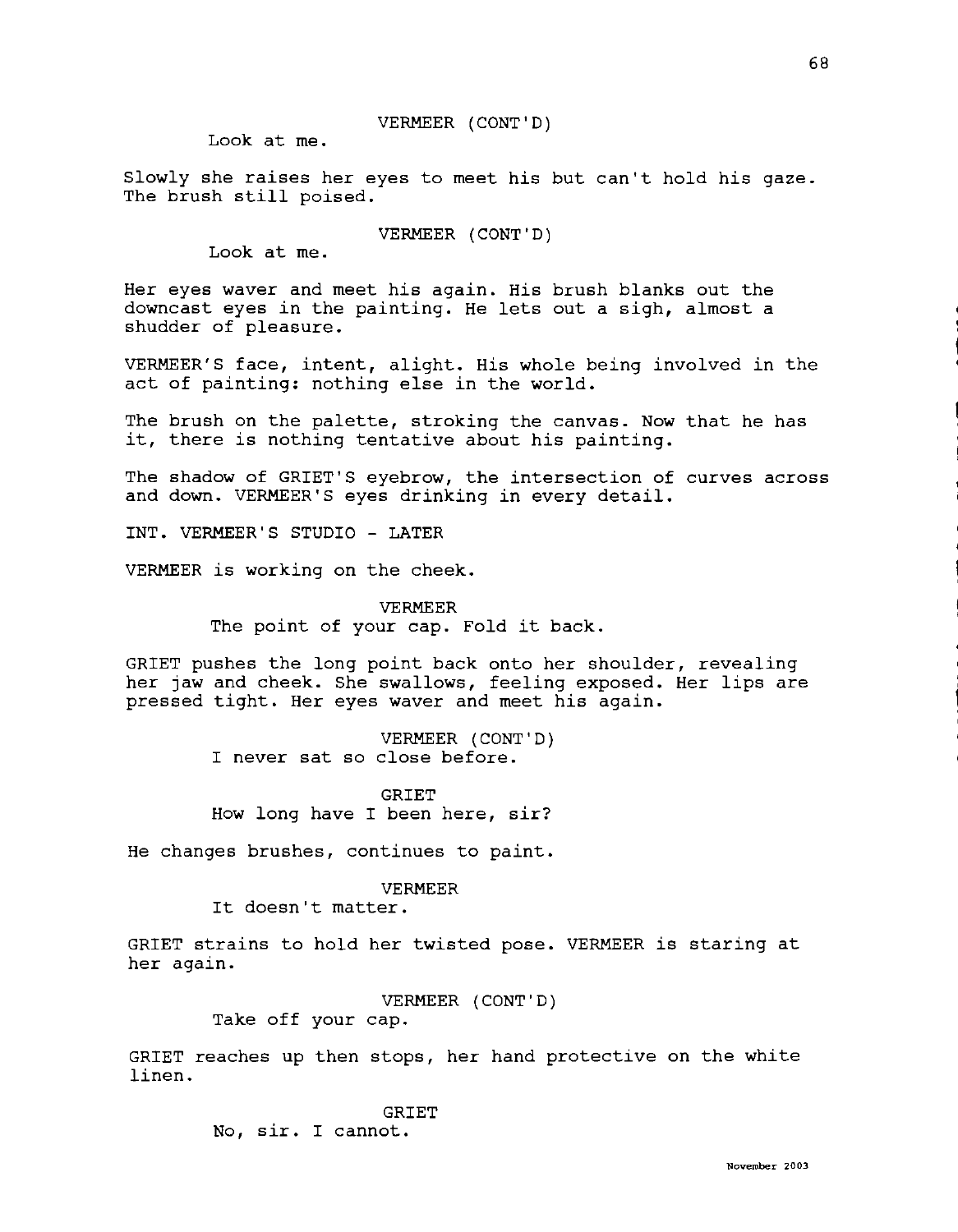### VERMEER

Cannot?

GRIET drops her head.

In the painting behind her: The young woman, bare-headed, leans back in surrender, while the client and Madam, heads covered, press forward on her.

# GRIET

Will not.

## VERMEER

I need to see your face, the cap covers too much. There's some cloth in the storeroom.

GRIET goes into the little storeroom. There is no catch on the door, no need for one.

INT. STOREROOM DAY

There is a trunk of clothes in the corner; props for use in the paintings; cloths to cover the table; gentlemen's sashes; the trimmings from CATHARINA'S rich velvet gown. GRIET finds some strips of cloth and lays them in front of her.

She reaches up and unties her cap, releases an unruly mane of blonde hair.

She lifts one of the cloths to wrap round her hair, looks into the mirror. Sees a movement and turns to find him standing in the doorway.

Looking at her. Not at GRIET the Maid, but at her. The real, secret GRIET. Desire holding him transfixed in the doorway.

She returns his gaze, her hair tumbled round her face, lips parted, bold, liberated, naked.

The CHILDREN'S VOICES from downstairs. VERMEER backs away.

INT. GREAT HALL DAY

GRIET folds clothes into the tall wardrobe. The stiff blue bodice worn by the girl in the Pitcher painting. The yellow satin mantle, trimmed with fur.

CATHARINA sits by the fire with VAN RUIJVEN. MAERTGE and CORNELIA are working on an embroidery frame, though CORNELIA is far more interested in the conversation.

> VAN RUIJVEN Emilie enjoys sitting, God knows why. If only he'd let one do something else.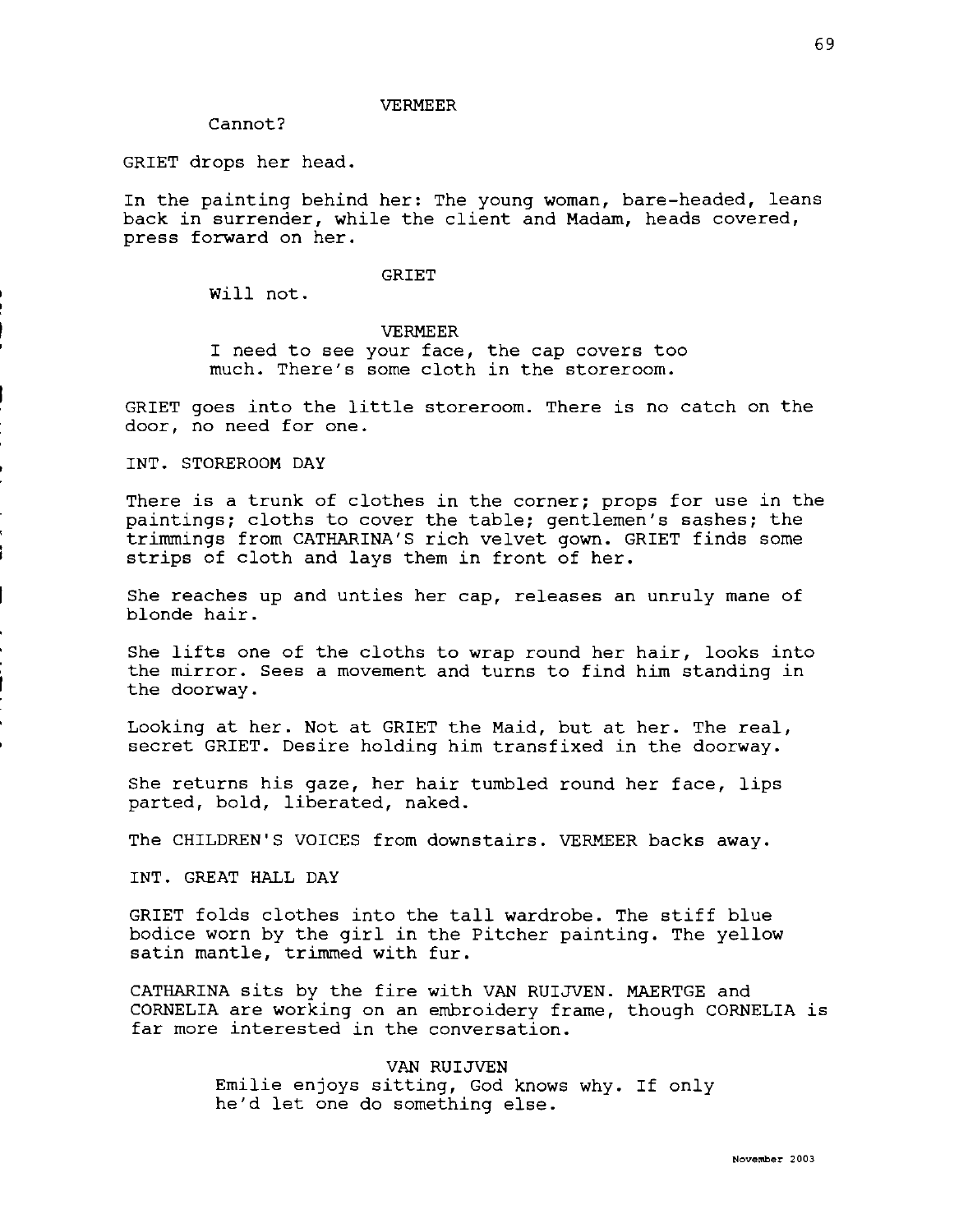CATHARINA offers him the sewing on her lap. He pretends a few dainty stitches, hands it back laughing.

> VAN RUIJVEN (CONT'D) But you agree, or you'd be up there getting painted all the time. Why not, with such a goodlooking wife?

CATHARINA falters, upset.

# CATHARINA

I have the household to run, you know. I can't be forever up and down.

# VAN RUIJVEN

There you are - "Life goes on". I mean God knows I admire the paintings, extravagantly - Christ, I pay enough for them - but I am flesh and blood, I must feed my grosser parts.

CATHARINA glances at the girls, wondering if she should send them out. They are bent studiously over their frame. GRIET stays dead still behind the wardrobe door.

> VAN RUIJVEN (CONT'D) Not to deny I may be consoled in a painting for what I cannot have in the flesh. Hunger is the best sauce, eh.

GRIET presses her face against the cool, starched linen.

VAN RUIJVEN (CONT'D) If I had you against my private wall, for instance, painted by your artful husband, I could take pleasure at will in your charms and he none the wiser.

CATHARINA laughs as best she can.

CATHARINA I never think painting so lively as when you speak of it.

VAN RUIJVEN takes a long draught of wine.

VAN RUIJVEN You know I've a mind to go up and surprise him sometime - in the act.

CATHARINA But you said yourself it's very dull.

## VAN RUIJVEN

Oh, not with Emilie. When he's alone with some young beauty.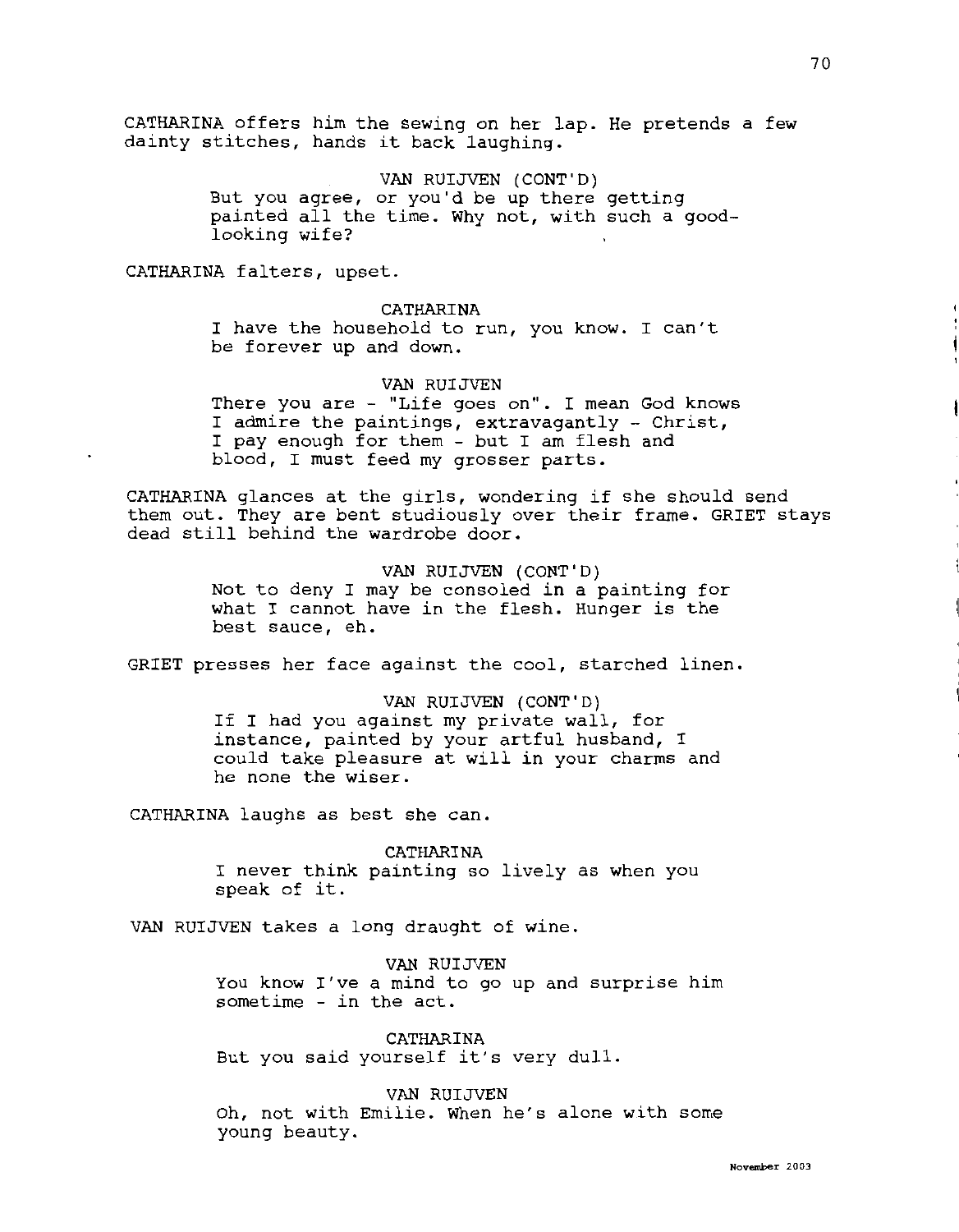VAN RUIJVEN (CONT'D)

You must have noticed how he never bothers with old women. Only young and pretty ones. On their own.

He helps himself to another glass of wine. CATHARINA does her best to ignore his meaning.

## CATHARINA

You'll have to wait then. He makes only one painting at a time, though my mother has often pressed him otherwise.

# VAN RUIJVEN

(Smug) Indeed?

GRIET listens in terror.

# **CATHARINA**

He claims he cannot hold two in his head, though when I consider all I must manage with the house and children...

VAN RUIJVEN secretly gives CORNELIA a sip of wine. She screws her face up in disgust.

CORNELIA

I like it.

VAN RUIJVEN gives her a squeeze.

VAN RUIJVEN

That's my girl.

They giggle and whisper together, both looking over at GRIET. CATHARINA looks up and catches CORNELIA taking another sip. She is shocked, though she tries to laugh it off.

> CATHARINA Master Van Ruijven, what are you doing?

INT. STUDIO DAY

VAN LEEUWENHOEK gazes quizzically at GRIET'S strange turban-like head gear.

> VAN LEEUWENHOEK What is she meant to be?

VERMEER It is Griet's invention. Ask her.

VAN LEEUWENHOEK is struck by the casual intimacy of this. GRIET is trembling with the strain of holding her twisted pose. VERMEER scowls at the painting.

> VAN LEEUWENHOEK Whatever it is, it becomes you, Griet.

**November 2003**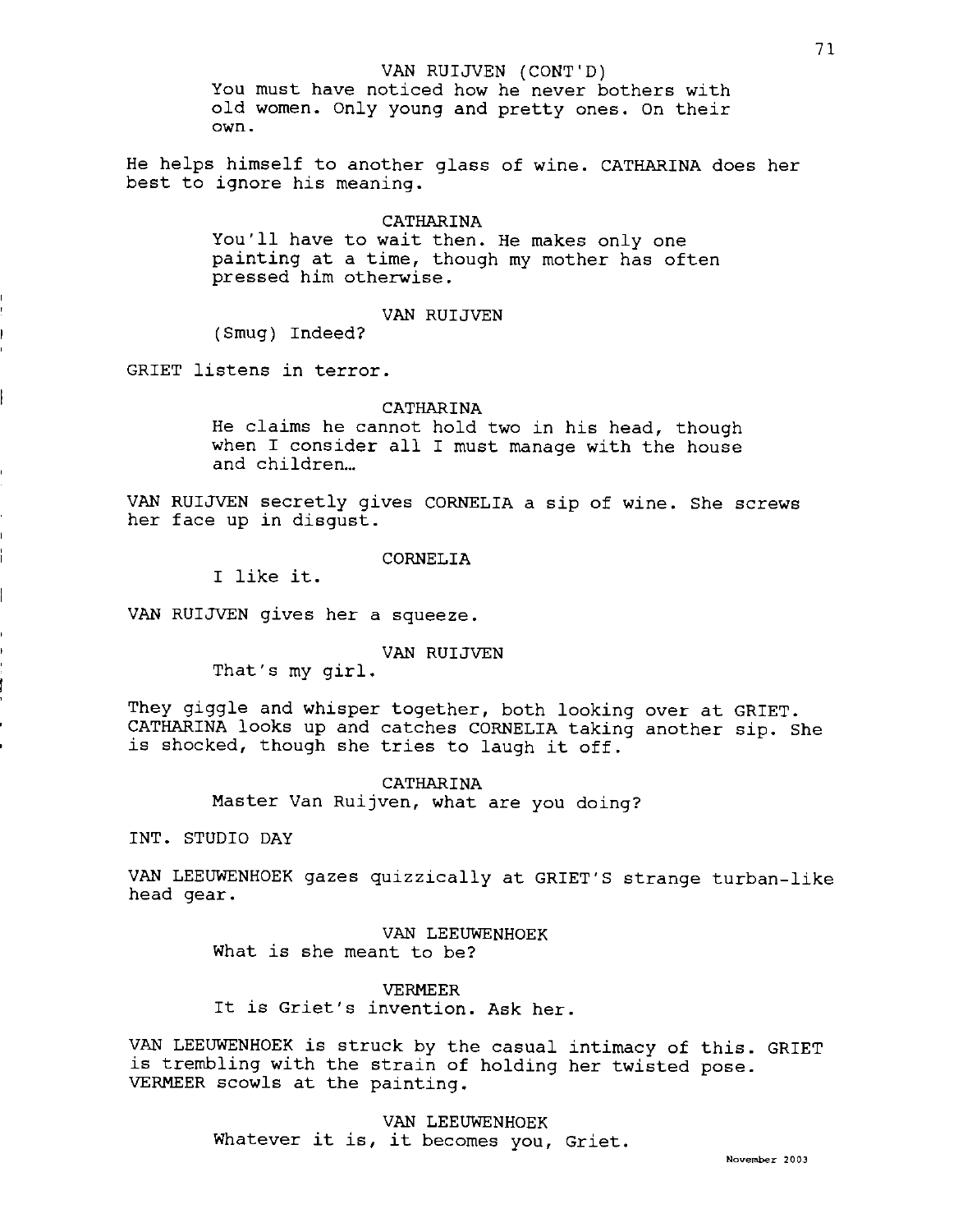VAN LEEUWENHOEK wants to break the tension that thickens around the two of them.

> VAN LEEUWENHOEK (CONT'D) Jan, did I tell you of the meeting tomorrow? Optics and lenses. You should speak on painting.

> > VERMEER

I have nothing to say.

## VAN LEEUWENHOEK

The camera obscura then. You know more about light than anyone.

## VERMEER

I know? Every painting I start again at the beginning, I'll never know.

VERMEER stabs a brush angrily towards a canvas propped on the table - the Concert painting.

## VERMEER (CONT'D)

There's what happens when one pays heed to theory. A one-point perspective of nothing.

A myriad of chalk lines going this way and that. Small blocks of colour dotted disjointedly over the canvas.

> VAN LEEUWENHOEK It's promising. Do you have the small lens? I want to show it at the meeting.

## VERMEER

I'll fetch it.

VERMEER goes out. VAN LEEUWENHOEK turns back to GRIET.

VAN LEEUWENHOEK Rest a minute, why don't you?

Gratefully GRIET moves. VAN LEEUWENHOEK looks at her painting. He is startled by what he sees. [We, like GRIET, do not see the painting] His eyes flick from her to the painting and back.

> VAN LEEUWENHOEK (CONT'D) What is this? Not his usual manner. Not at all. (A beat) It's for Master Van Ruijven, is that so? Mistress Thins will be pleased.

He hesitates, needing to warn her, wanting to be fair.

VAN LEEUWENHOEK (CONT'D) Hmm. You do see his interest in you is partly because Master Van Ruijven... How should I put this?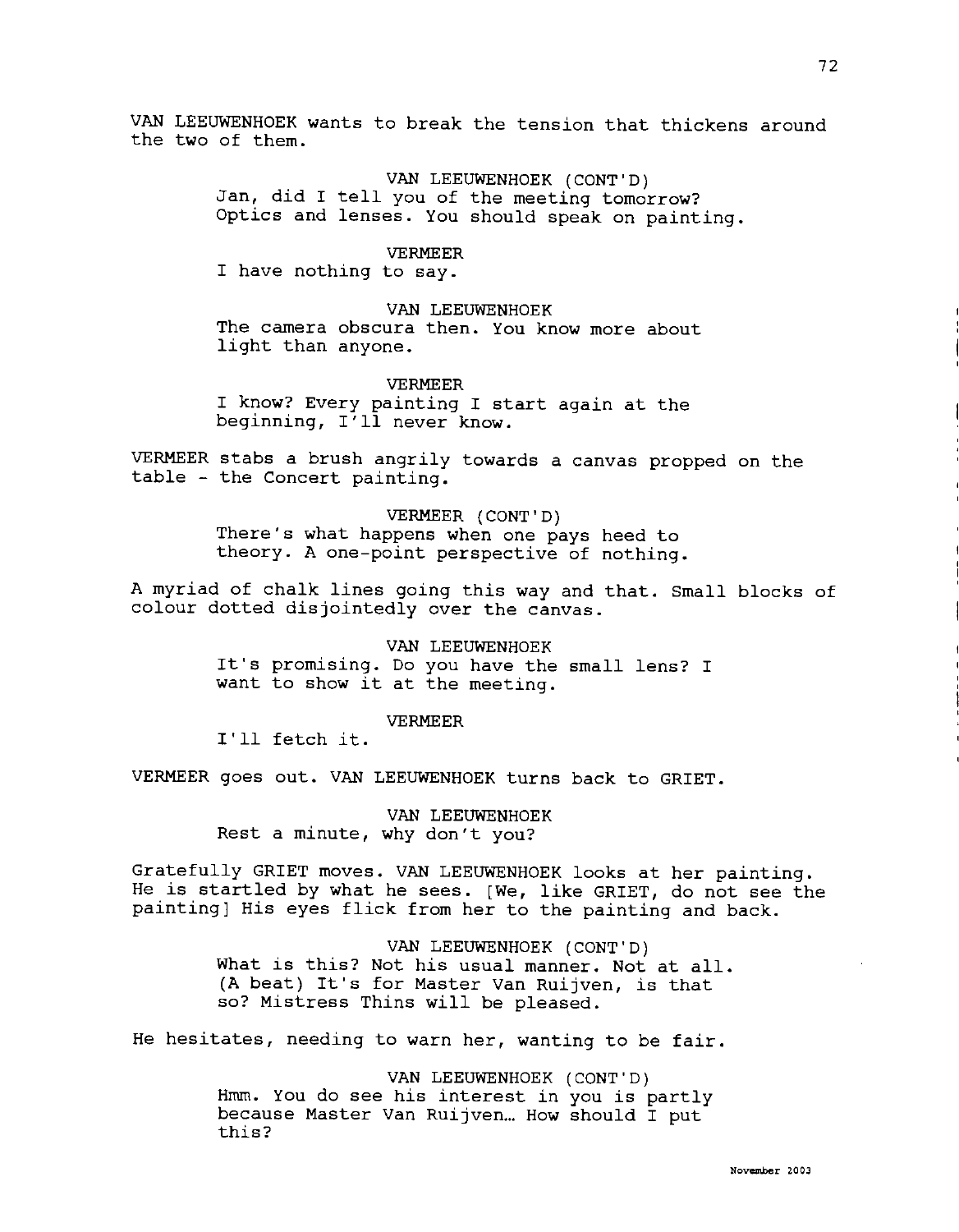GRIET frowns. He examines the painting again.

VAN LEEUWENHOEK (CONT'D) He sees things as he wants them to be, perfected by him. Everything serves the painting, everything. He doesn't think of the consequences. You must.

He looks at GRIET, his eyes kindly, concerned.

VAN LEEUWENHOEK (CONT'D) There's no bridge across this water. You understand me, Griet?

GRIET dips her head, but the head dress doesn't hide her face. She looks up again.

> GRIET I do not think he would hurt me, Sir.

> VAN LEEUWENHOEK (Gently) How much do you know of men?

INT. COOKING KITCHEN DAY

GRIET chops vegetables. A moment of reflection before she sweeps the pattern into the pot.

INT. STUDIO DAY

GRIET, utterly still in her pose, almost as if she were the painting. There is now a black drape behind her.

VERMEER sits at the easel, dissatisfied. Tries one brush after another, stands and stares at her, goes back to the painting.

VERMEER

Open your mouth.

GRIET

Sir?

VERMEER

Open your mouth.

GRIET is horrified. But what can she do? She licks her lips and opens them.

> VERMEER (CONT'D) Lick your lips. Again.

INT. GREAT HALL NIGHT

GRIET brings in a wine jug and glasses. Only MARIA THINS looks up, sharp-eyed.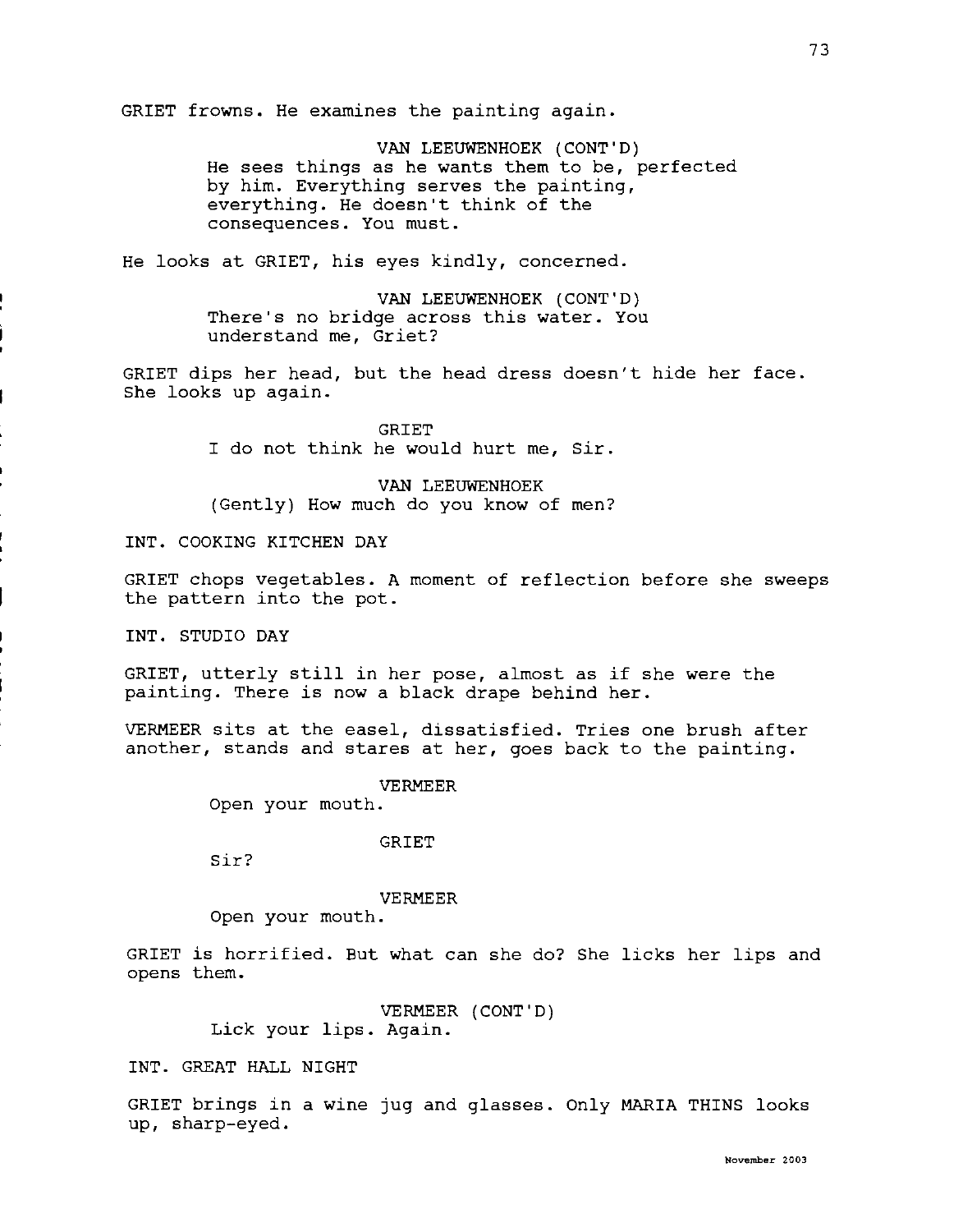VERMEER is going through CATHARINA'S jewel box, searching for something. CATHARINA moves slowly, easing herself off the bed, already heavy with the new baby.

CATHARINA

Jan, please.

He brings over the box, settles on a low stool and massages her feet between his hands.

CATHARINA is dressed in her fine velvet. She stifles a yawn.

CATHARINA (CONT'D)

I am so tired.

GRIET pours their wine, sets it in front of them.

VERMEER

Wear these.

He holds out her big pearl earrings, glossy white drops nesting in his hand. CATHARINA smiles, delighted by this attention.

> VERMEER (CONT'D) I must be there. The City Fathers have asked...<br>There might be a commission... (Seeing the earrings) Ah... good. Look, Griet.

CATHARINA swings round.

VERMEER (CONT'D) That point of light in the shadow of the neck, leading the eye.

CATHARINA

Jan!

GRIET'S eyes meet VERMEER'S. She sees that he has found what he needs. That he is pitiless. MARIA THINS sees it too.

INT. STUDIO DAY

VERMEER is arranging the setting of The Concert. The Concert painting, half-covered, has progressed considerably. GRIET hurries in.

> GRIET Sir. Do not ask this of me.

He knows exactly what she's talking about.

VERMEER

It is needed.

GRIET My ears are not pierced.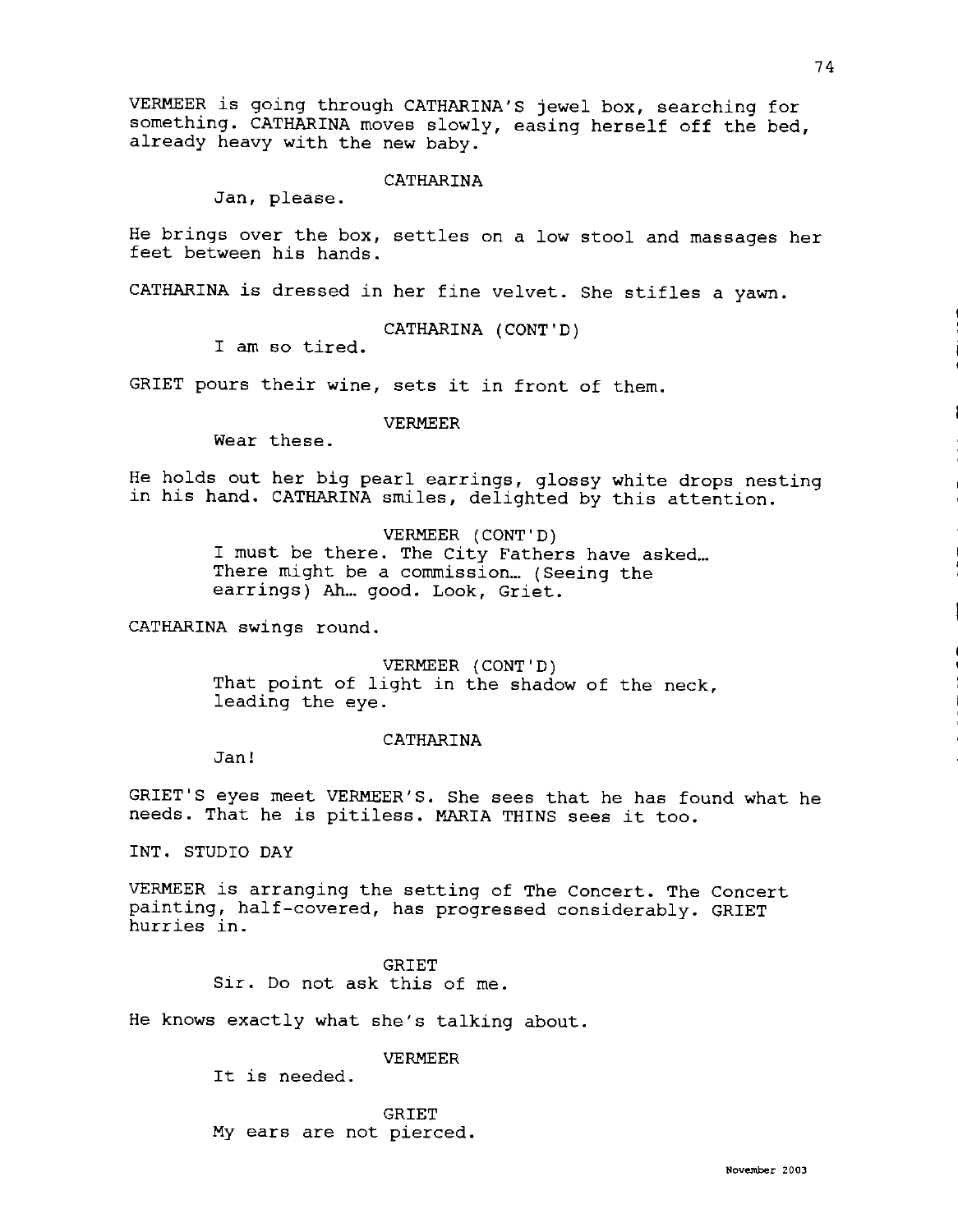He laughs at such a mundane excuse. But GRIET isn't laughing, she is angry.

> GRIET (CONT'D) I've done everything you wanted.

VERMEER The composition - it's not balanced.

GRIE

(Stubbornly) Sometimes you paint without a model.

VERMEER

You want me to imagine how the earring would look?

She wont give in.

**GRIET** She will find out.

Nor will he.

VERMEER This has to be, Griet. See for yourself.

He insists that she look as he uncovers her painting. GRIET covers her mouth in horror. WE SEE only her reaction.

> GRIET (A whisper) Oh. You looked inside me.

EXT. DELFT STREETS DUSK

GRIET hurries along, her shawl pulled tight round her shoulders, head down.

INT. APOTHECARY'S DUSK

The APOTHECARY smiles when he sees it is her.

APOTHECARY Well then. What will it be today? I set aside some lapis-

### GRIET

It's- it's for me.

The APOTHECARY'S expression changes. He is sharp-eyed, he can see trouble in her face. His quick fingers continue to shred dried leaves into a leather apron.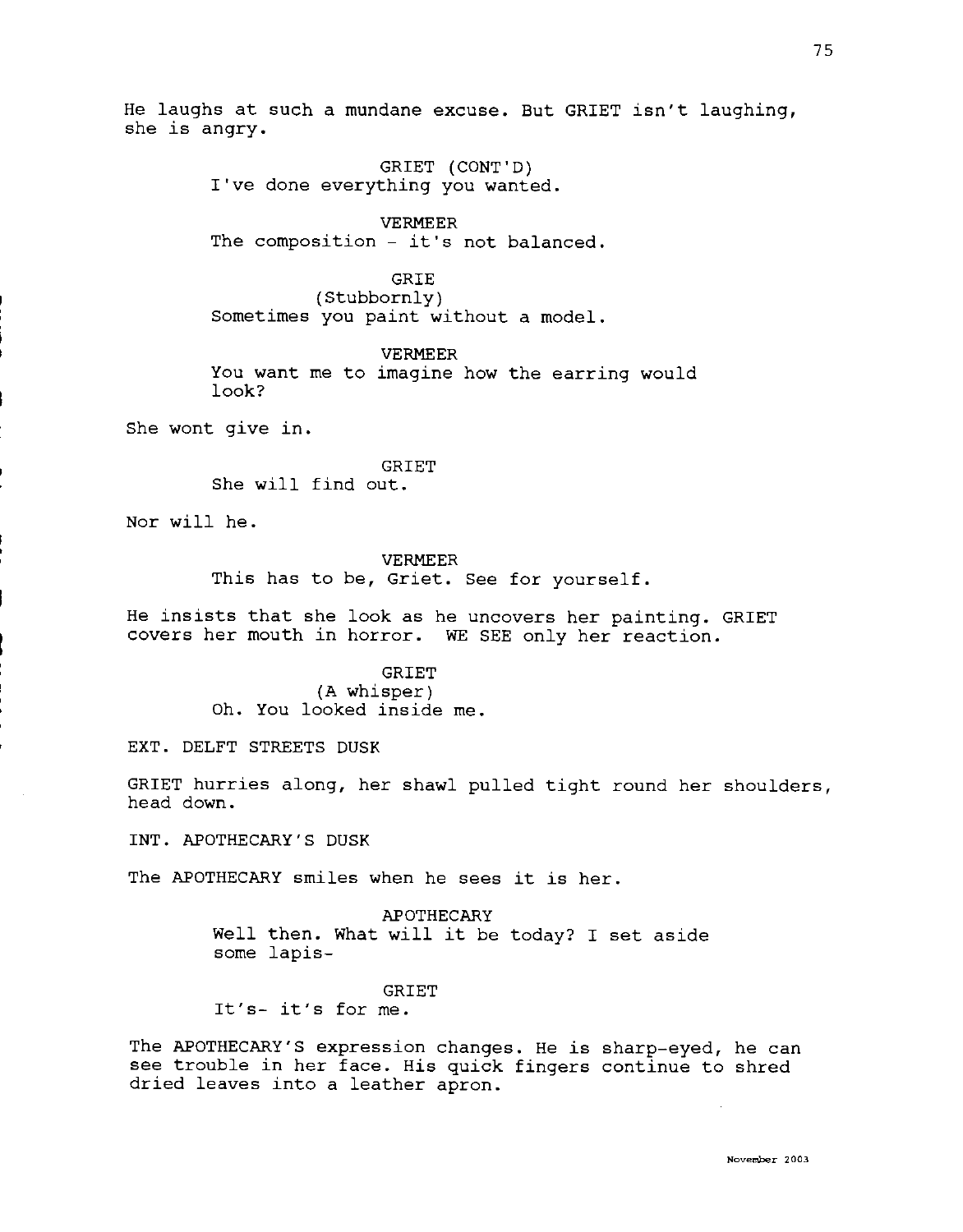#### APOTHECARY

Oh, it's that way, is it? (Reluctant) I have a draught if you want to bring it off.

There is more disappointment in his eyes than disapproval. GRIET takes his meaning.

**GRIET** 

Oh no. No. I need something to numb the skin. I have money.

She pulls coins from her pocket. The OLD MAN scans her face again, goes off grumbling, knowing something's wrong.

GRIET goes to pull her cap forward, her finger tip touches her ear and stops there.

INT. ATTIC NIGHT

GRIET looks at the tiny vial of oil, tips some onto a handkerchief and rubs it onto her earlobe.

She heats a needle in the candle flame.

Clutching the needle in trembling fingers she stares into the mirror from downstairs. Her frightened face reflected in the candlelight.

FOOTSTEPS on the stairs. Into the STUDIO below. GRIET hides the needle and vial. MARIA THINS comes up through the trap door, breathing hard. She gives GRIET a long searching look.

> MARIA THINS Well, girl? What's to be done?

GRIET says nothing.

**MARIA** THINS (CONT'D) You may fool the men with your downcast eyes. Master Van Ruijven wants his paintings and he will bear no more delay.

MARIA THINS' bony hand on the black cane trembles, for the first time she seems vulnerable, frightened even.

> MARIA THINS (CONT'D) I've protected you, for his sake and yours but if he crosses Van Ruijven over this he will lose him. Then what?

It makes her angry to be so helpless, begging a maid for help. She glares at GRIET.

> MARIA THINS (CONT'D) Flood water seeps under the door and the house comes down. I won't let that happen here.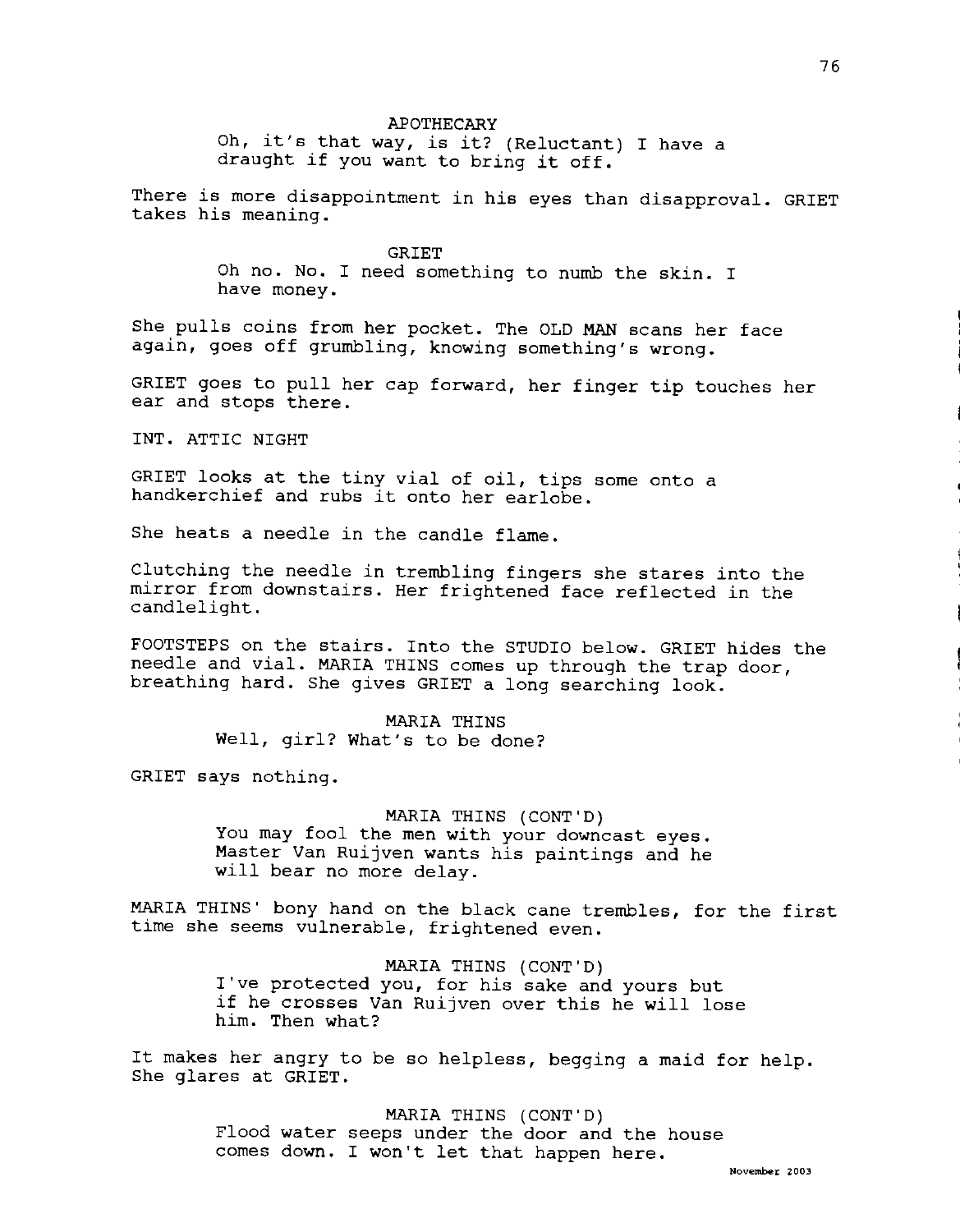GRIET hangs up sheets in the courtyard. Strong arms grab her from behind, pinning her arms by her side. A voice whispers thick and hot in her ear:

VAN RUIJVEN

Got you!

GRIET struggles silently, terrified, but VAN RUIJVEN is far stronger.

> VAN RUIJVEN (CONT'D) Hold still. I want to look at you.

GRIET writhes to get free, scared and angry.

He turns her round to face him, swathed in sheets.

VAN RUIJVEN (CONT'D) Tell me, girl, how do you get on up there? Has he found his composition? Do you inspire him? Do you move him? Does the Master's brush unlock the secrets of your heart?

His tone is leering but his sharp eyes miss nothing. He can read Griet's face exactly.

> VAN RUIJVEN (CONT'D) No! Ripe as a plum and still unplucked.

VAN RUIJVEN is disconcerted, angry, he did not expect this.

VAN RUIJVEN (CONT'D) What is he playing at?

She looks away, face hidden by her cap. He pulls is back roughly. A grunt of satisfaction as his hand tangles in her hair.

> VAN RUIJVEN (CONT'D) He made a bargain you know, he paints you at my pleasure.

He is right up against her again. She pushes him away, he grabs her wrists. GRIET writhes to get free, scared and angry. He holds both her wrists with one hand, yanks the chemise of her shoulder with the other.

> VAN RUIJVEN (CONT'D) I have waited long enough. What a great fool he is.

He paws at her skirts, her legs give way and she starts to fall. He twists one arm behind her back, forcing her up again.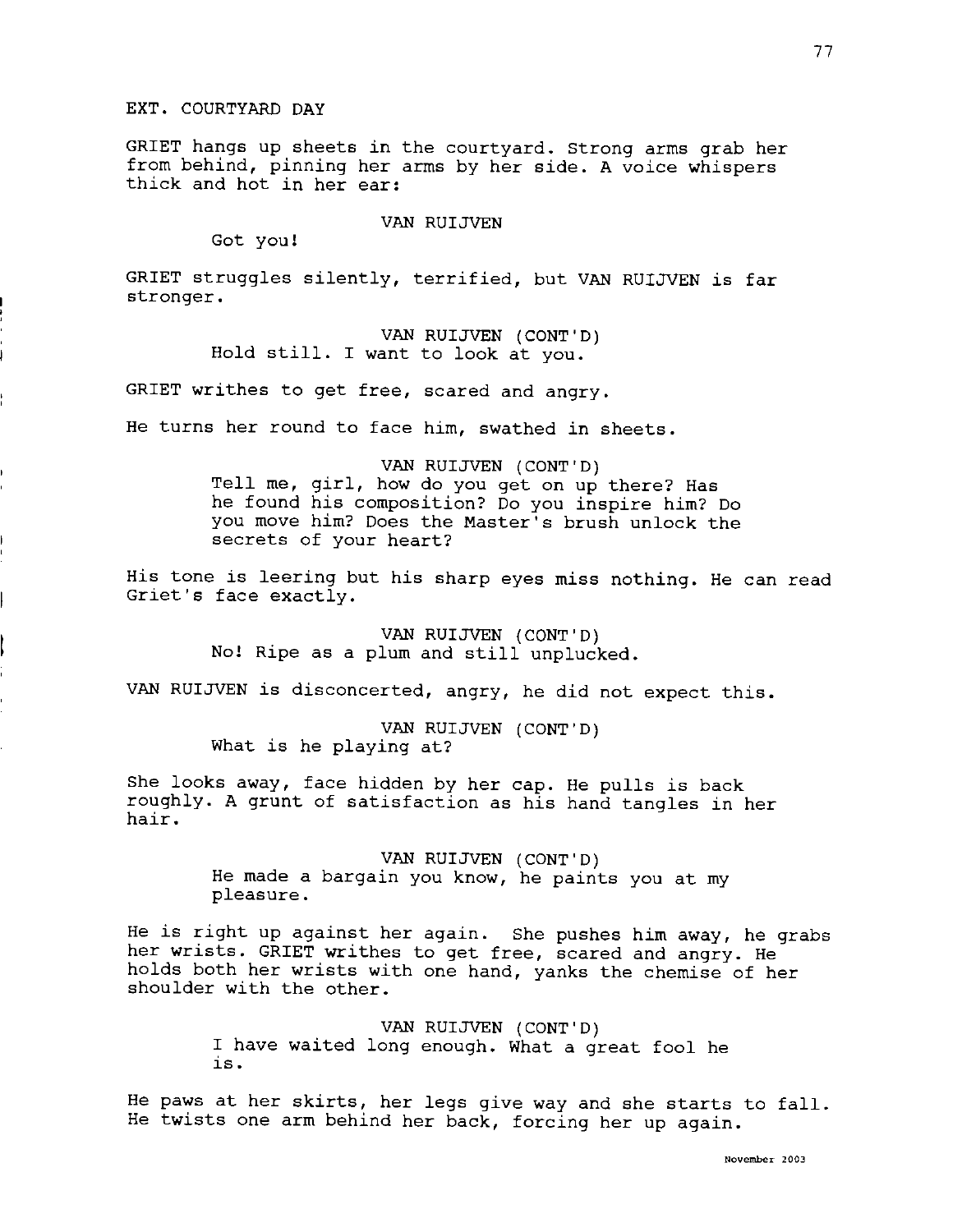GRIET'S eyes search desperately for something to stop him. In the shadow of the passage she sees someone watching.

CORNELIA. GRIET pleads with her eyes. CORNELIA returns her look, her face cat-like, impenetrable. She turns away slowly, deliberately, disappears. GRIET wants to cry.

VAN RUIJVEN is unbuckling himself, GRIET struggles harder, manages to free one arm, claw at his face. He snarls. They wrestle till he has both arms pinned again.

> VAN RUIJVEN (CONT'D) Don't fight me, girl.

Breathing hard he crushes her against the copper, grotesque reflections swim in front of her.

> CATHARINA(O/S) (Petulant) Griet. Griet!

She is coming along the corridor towards the back of the house. VAN RUIJVEN lets GRIET go, quickly straightens his clothing.

> VAN RUIJVEN Not a word. You'll lose your place. He'd never look at you again.

He steps out to meet CATHARINA, all smiles.

VAN RUIJVEN (CONT'D) Ah, my dear. There you are. Your maid kept me with some cock and bull story.

INT. ATTIC DAWN

Cold dawn light. GRIET slides her finger through fine-ground rose madder, a red streak across the stone table. Her torn chemise waits to be mended.

EXT. COURTYARD DAY

GRIET pours water into the copper, every movement an effort, arms like lead. Someone grabs her from behind.

## MAERTGE

Surprise!

GRIET spins round, ready to fight - to find MAERTGE and the other CHILDREN all smiling at her. MAERTGE has a package which she hands over shyly.

> MAERTGE (CONT'D) For your name day. I made it.

CORNELIA I thought of the surprise.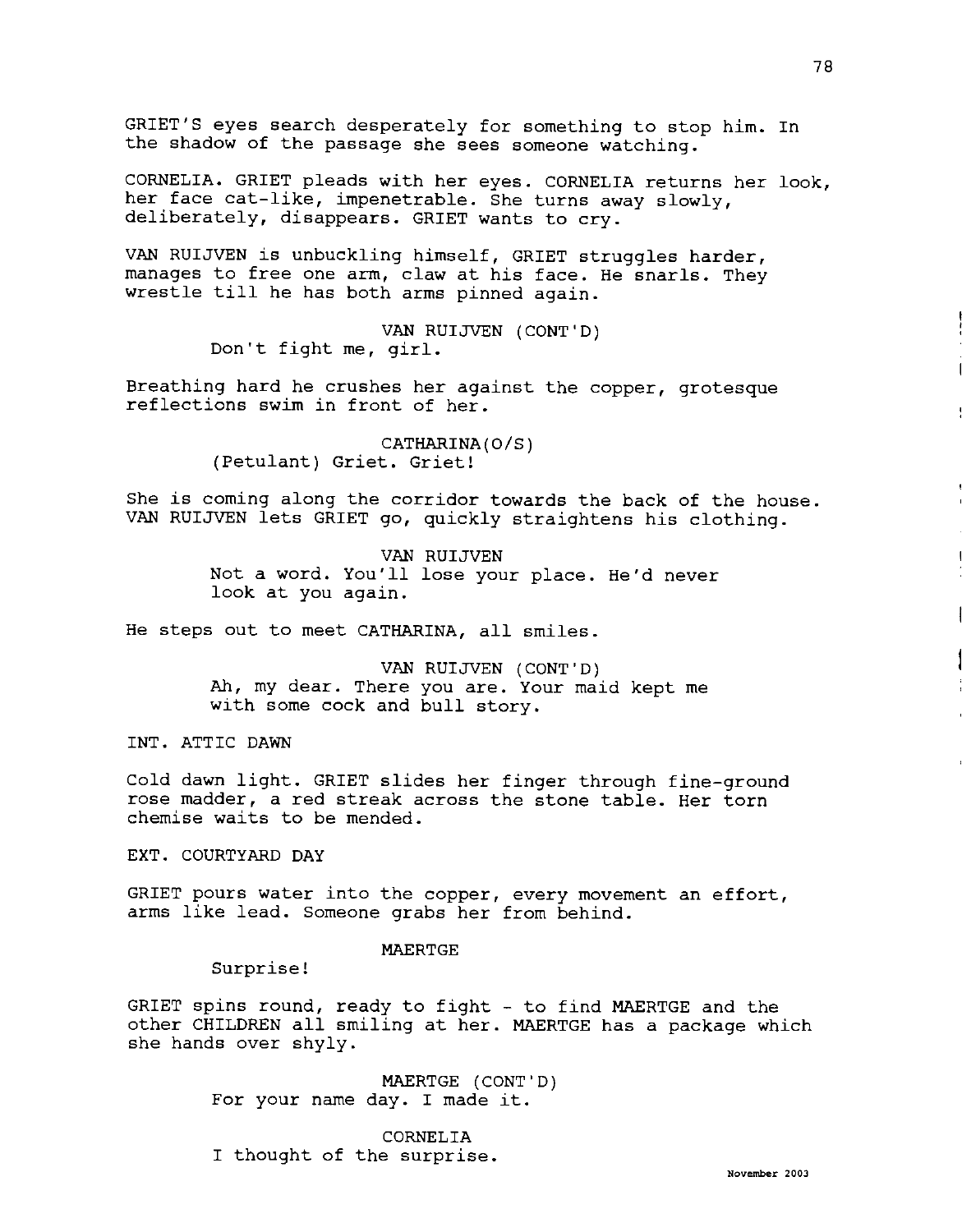79

A perfectly innocent smile. With trembling hands GRIET unwraps her present: a child-made lace collar.

GRIET

Thank you.

The CHILDREN clamour for her to put it on. She holds it up to her neck - there are bruises from where VAN RUIJVEN held her and they admire her.

#### MAERTGE

You're beautiful.

## CORNELIA

Take off your cap. Then you'll look like a lady.

That tell-tale smirk. GRIET pulls off the collar.

## GRIET

I've work to do.

INT. GREAT HALL DAY

GRIET is on her hands and knees clearing the grate. MARIA THINS comes in hurriedly.

> MARIA THINS My daughter is out for the day.

She unlocks CATHARINA'S jewel box.

MARIA THINS (CONT'D)

Do it now.

She thrusts the open box towards GRIET, who is still wiping the smuts from her hands. Reluctantly she takes the pearl earrings out of their velvet nest. The seconds seem to crawl.

INT. STUDIO DAY

VERMEER watches GRIET, her partner in this slow dance. She takes off her cap, puts on the turban. Rubs the oil of cloves onto her ear lobe. Heats the needle in a candle flame.

She holds out the earrings.

GRIET

You do it.

Her eyes widen at her own boldness. He opens his mouth to speak then says nothing.

He steps up to the chair and takes the pearls.

Mixing oil into lead-white, oozing creamily under the sharp knife.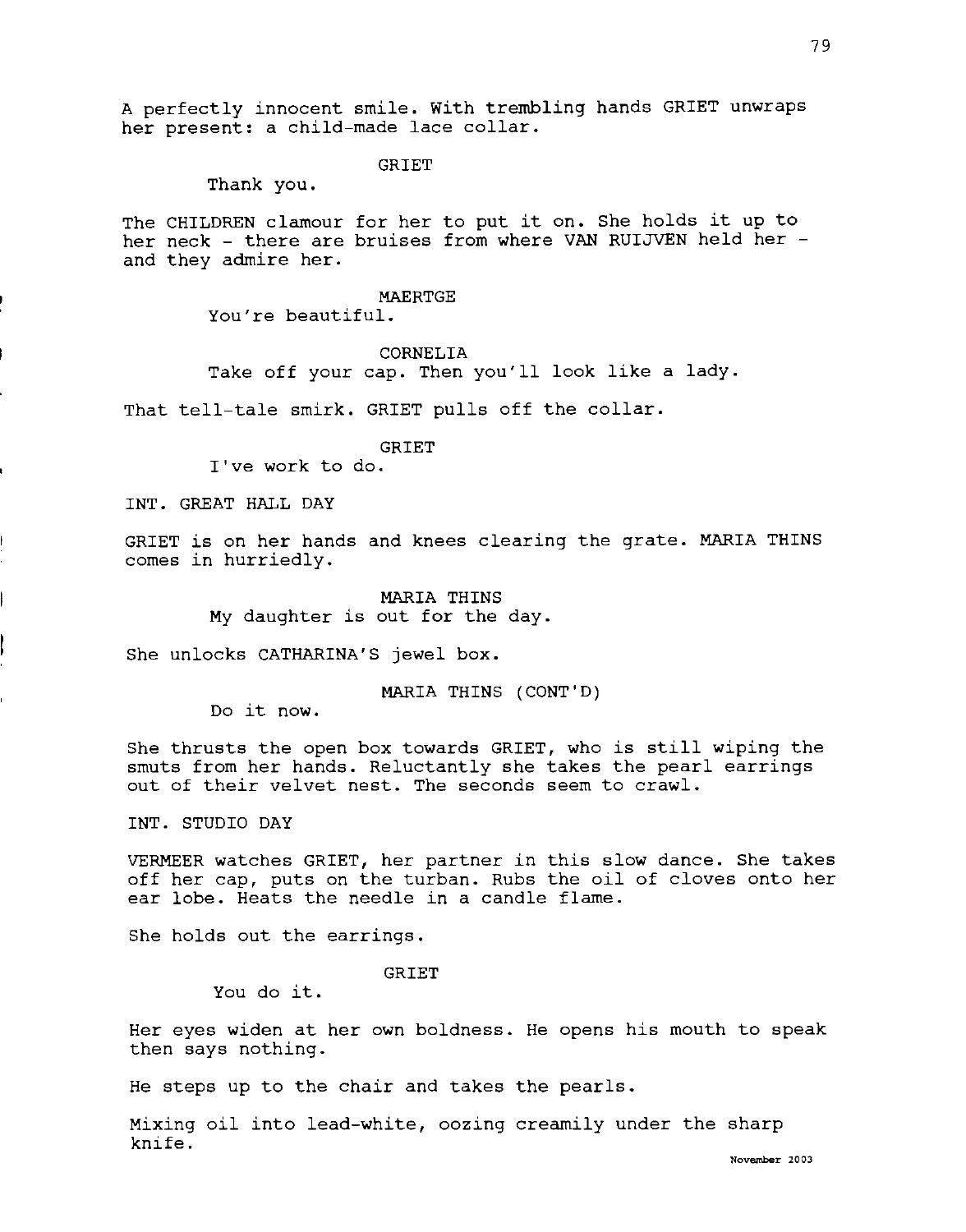He touches her earlobe, she gasps. He rubs the soft flesh between his forefinger and thumb then pulls it taut and with his other hand pierces her skin with the needle. A scarlet globe of blood glistens on the white skin. He takes a breath, forces the twisted silver wire of the earring through the hole.

The pain is excruciating, her eyes brim with tears.

Laying on a grey ghost of paint among shadows, the under-layer of the pearl.

His fingers brush her jaw, gently trace the bruises on her neck. She closes her eyes, inhaling his smell.

A thick white clot of paint twisted off the brush in a moment for the highlight.

He blots the tears that spill down her cheek and rubs his wet thumb slowly along her lips, her open mouth.

Pale sable hairs across the crimson of her lips, a trail of white.

EXT. DELFT STREETS - NIGHT

GRIET pushes her way through busy streets.

INT. TAVERN NIGHT

The benches are crowded, a jostling, careless press. Admiring catcalls and whistles follow GRIET as she makes her way through the DRINKERS.

PIETER'S back is turned, he doesn't see her approach. His FRIEND nudges him and moves away. PIETER stares in frank astonishment.

Griet!

PIETER

She takes him by the hand and leads him out.

EXT. ALLEY DAY

A narrow alley behind the BEAST MARKET, the bellowing of CATTLE mixes into the background clatter. GRIET tugs PIETER after her, presses him against the wall. Pulls his face down to hers and kisses him passionately. He responds, bewildered but thrilled. She moves his hand to her backside, turning till she is against the wall. She closes her eyes. PIETER doesn't question his good fortune.

LATER:

PIETER watches as GRIET carefully adjusts her clothes, smoothes her hair under her white cap. He pulls out a long wavy strand ner hair under her white cap. He pulls out a long wavy strand<br>and kisses it, joyfully intimate.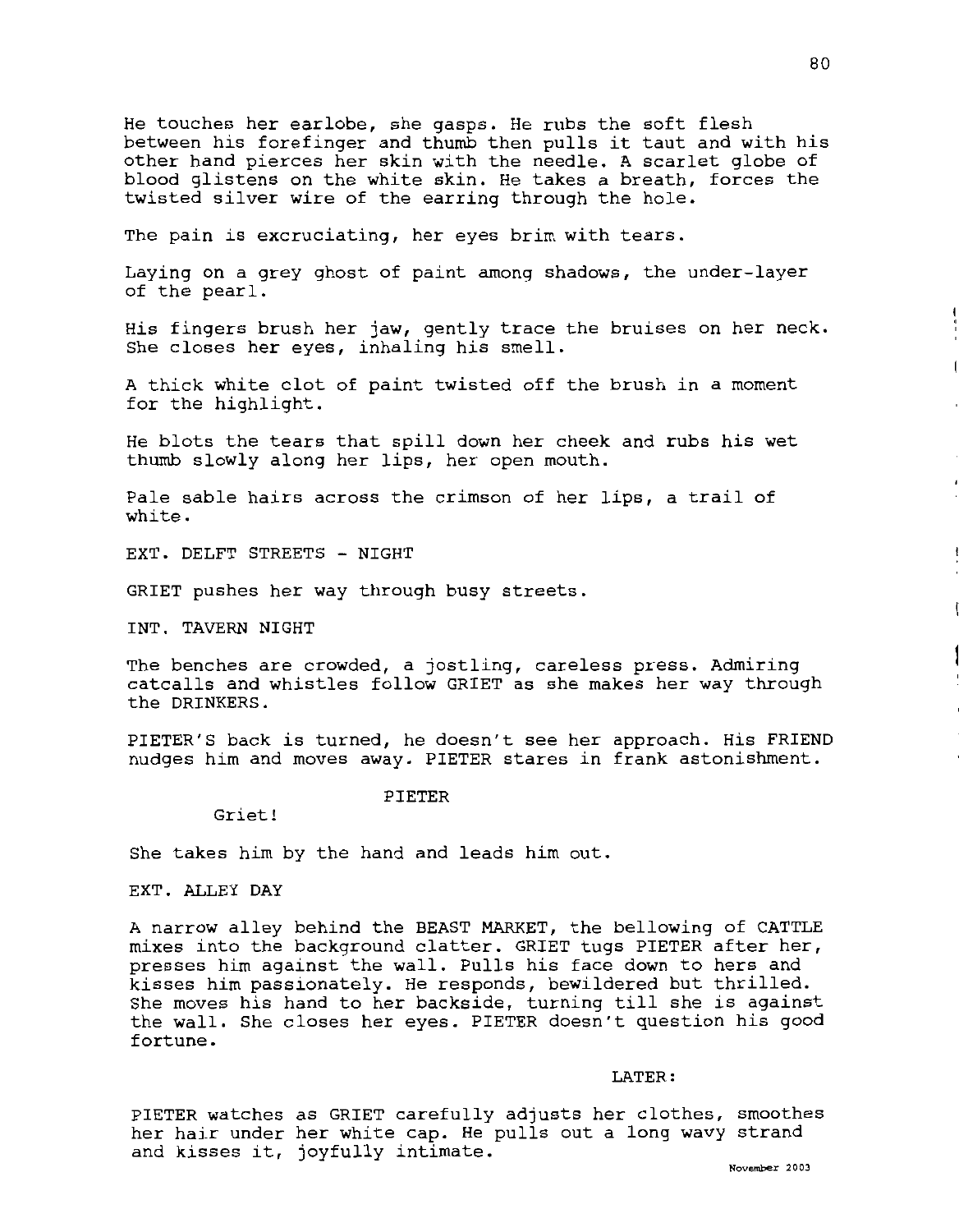PIETER

Sweet Griet.

She reties her cap. Her ear is bleeding a little.

PIETER (CONT'D)

Griet, don't rush away. Where are you going?

He grabs her by the shoulders so she must face him.

PIETER (CONT'D) Leave that house, join me and Paul at the Market.

She meets his eyes levelly, very still.

GRIET I have to go back

PIETER I'll fetch your things. We'll send someone.

GRIET

No.

PIETER Griet. Our own life. Answering to no one. Don't go. Marry me.

She puts a hand on his cheek, kisses him. Walks away.

He leans against the wall, head down.

INT. GREAT HALL DAY

GRIET drops the earrings in MARIA THINS' wrinkled hand. A whore and her madam.

CORNELIA watches from the bed, her cat-like eyes unblinking.

INT. STUDIO DAY

CLOSE ON: the raised lid of the harpsichord. GRIET cleans the studio, alone and silent. The Concert painting is on the easel, almost finished. The other - her painting - is propped against the wall, covered. She avoids them both.

VOICES are raised downstairs; an almighty row is brewing.

INT. STAIRS OUTSIDE STUDIO DAY

Feet tumbling up the stairs: CORNELIA'S little shoes leading, **MARIA** THINS' stick, CATHARINA slow and heavy.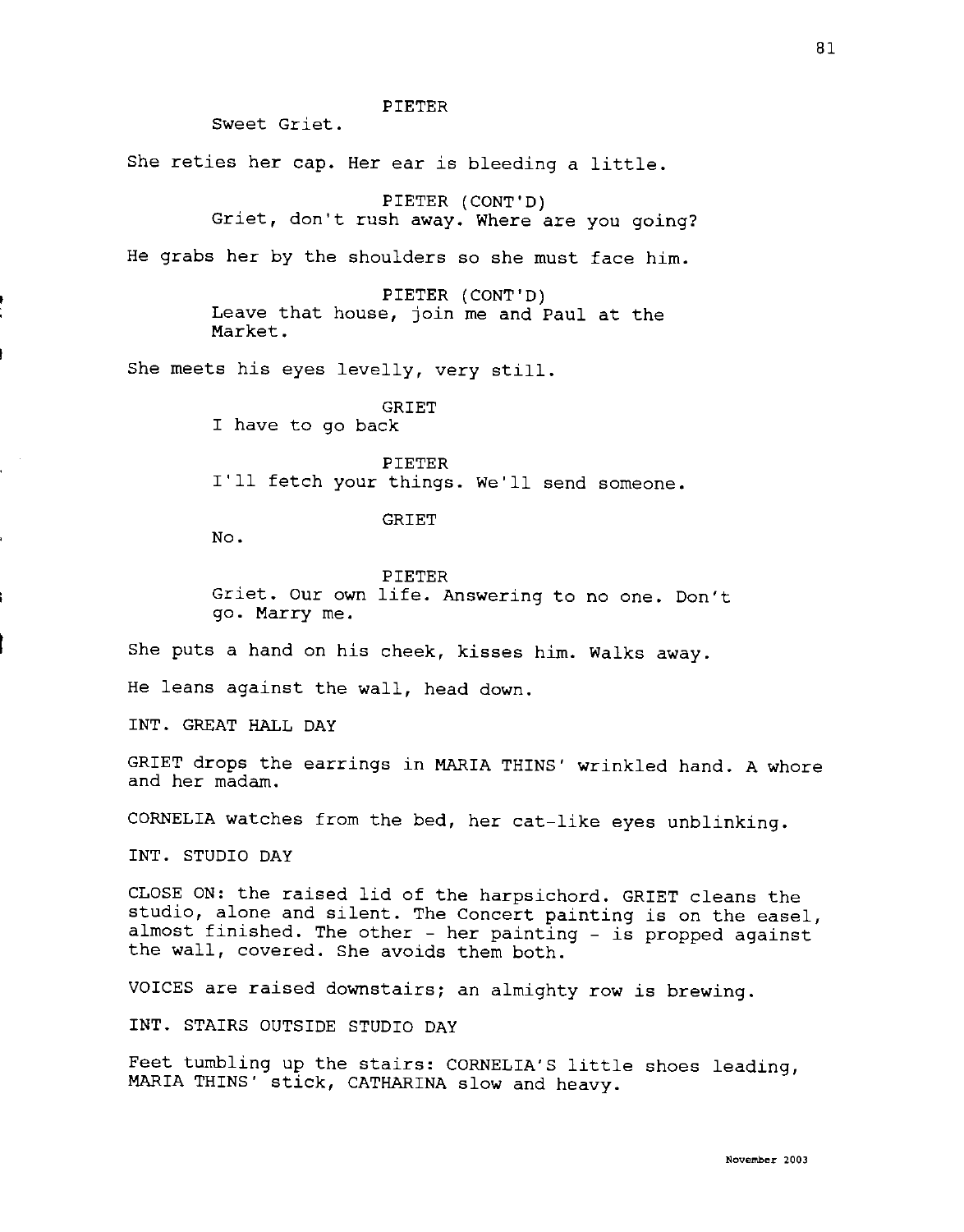INT. STUDIO DAY

GRIET braces herself. The door crashes open, a tidal wave of anger and distress.

> CATHARINA No, I will not be calm. Am I a child? Does no one speak the truth to me in my own house?

CORNELIA is snivelling, frightened by her MOTHER'S passion.

**MARIA** THINS

By all the Saints, if you would stop screaming for a moment I can expl-

CATHARINA More lies. I don't want to hear any more of your lies, Mother. I have a right to know.

But, finding herself at last in the forbidden room, CATHARINA falls silent, afraid.

VERMEER is the last to enter, quietly, the eye of the storm. He meets GRIET'S eyes across the room.

CATHARINA recovers herself a little.

CATHARINA (CONT'D) So. No more hiding now. Here I am. I want to see this painting.

VERMEER makes a weary gesture.

#### VERMEER

There's no point.

CATHARINA flares up again.

CATHARINA No point! I am too stupid to look at a painting now.

A savage finger at GRIET.

CATHARINA {CONT'D) She can't read! You know that?

MARIA THINS pulls forward a chair.

MARIA THINS Sit down, you'll exhaust yourself.

CATHARINA ignores her.

CATHARINA Why can't I look? What have you done?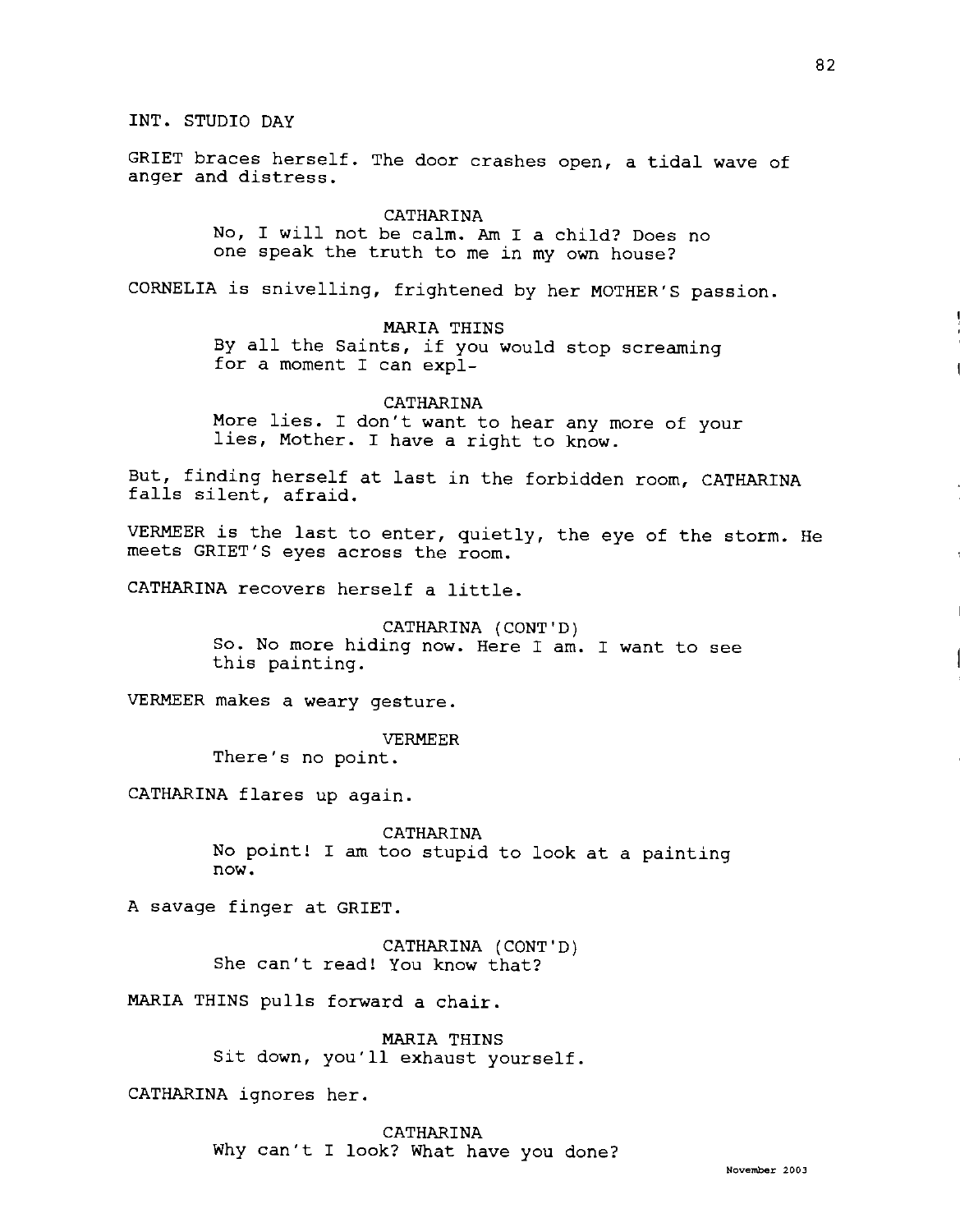VERMEER is by the easel, his accustomed place.

VERMEER

It's a commission. Gone in a few days. You need never see.

CATHARINA is laughing and crying. Sinks onto the chair in the middle of the room.

MARIA THINS

They're just paintings. Pictures for money. They mean nothing.

**CATHARINA** (Desperate) Is it true she wore my pearls?

VERMEER cannot answer. CATHARINA groans in anguish.

CATHARINA (CONT'D) How could you? How could you?

She heaves herself up and stands in front of The Concert painting, breathing heavily, staring. Then she bursts out laughing.

> CATHARINA (CONT'D) He's backwards. Backwards. Look at him - fat arse spilling off the chair. **My** God, I'm not the only one that's been had.

MARIA THINS laughs too, her dry, cracked laugh.

MARIA THINS That's right. He wanted a portrait and he got one.

CATHARINA And there's yours, Mother.

She points at the old hag in the Procuress painting.

CATHARINA (CONT'D) I always hated that picture and now I know why. My mother the whore-monger.

VERMEER

Catharina! Enough.

CATHARINA blinks, turns round slowly to him. A wide, dangerous smile.

> CATHARINA Why? Was painting enough for him? Was it enough for you? {A beat) Show me the other.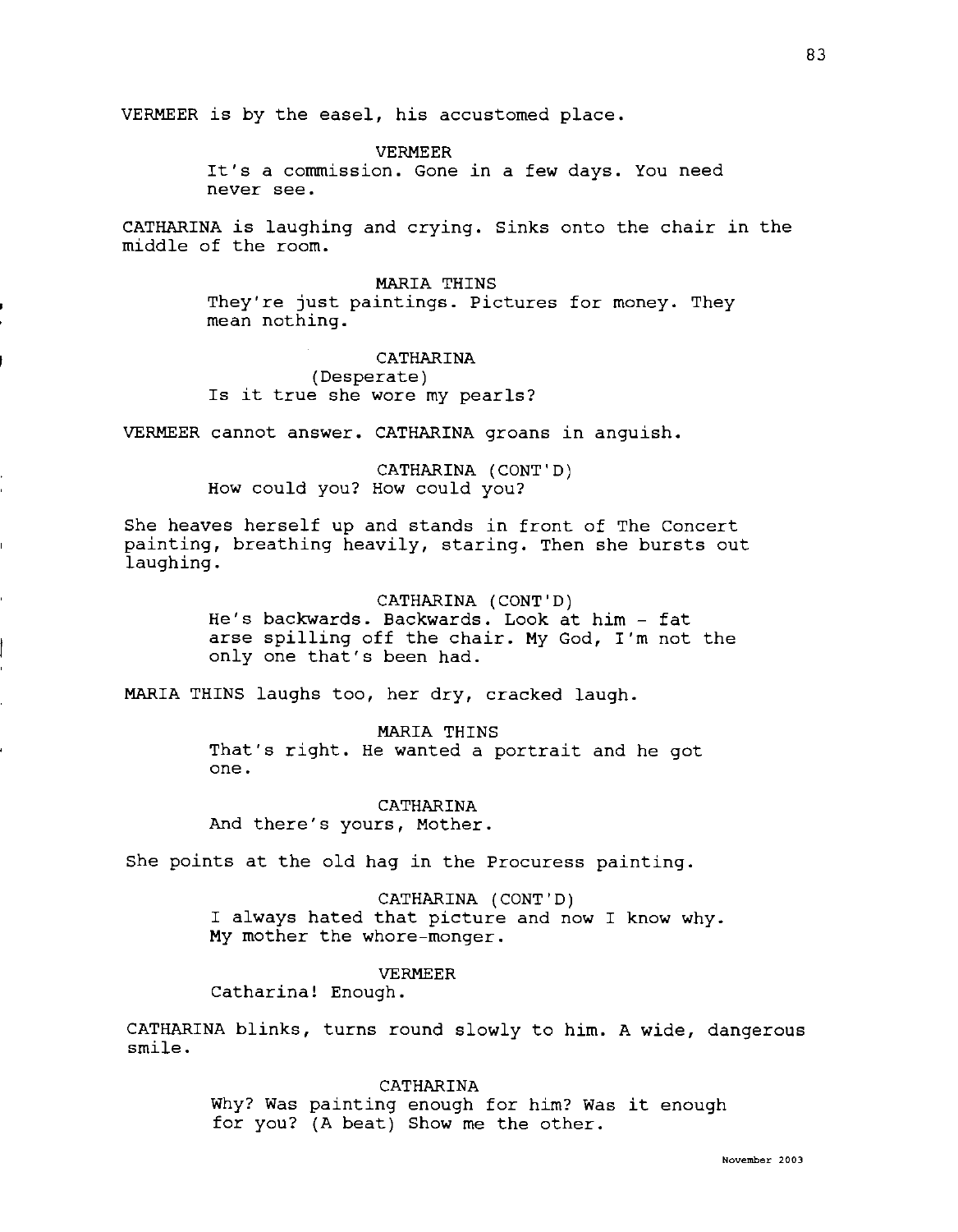#### VERMEER

You'll make yourself ill.

VERMEER moves towards her slowly, cautiously. She stares at him with shining eyes, then quick as a snake, grabs a palette knife from the work table.

# CATHARINA

Show me.

VERMEER faces her, arms wide, palms out.

# VERMEER

Very well.

Never taking his eyes from her he lifts down the Concert painting and puts the other on the easel. Tenderly lifts the cover. Everyone cranes to look. GRIET, behind the easel, can see only their reactions.

VERMEER looks oddly peaceful, a work achieved. **MARIA** THINS glances at GRIET, her lips a thin, bitter line, her eyes warning silence. CATHARINA'S face sags, mouth agape.

> CATHARINA (A whisper) It's obscene. Everyone will see your... sin...

She gasps for breath. The words are torn from her.

CATHARINA (CONT'D) (Anguished) Why don't you paint me?

VERMEER Because you don't understand.

CATHARINA

And she does!

Her words hang in the air: the truth.

Suddenly she lunges at the painting with the knife. But VERMEER is too quick for her, grabs her wrist so hard it hurts, she cries out.

He is blazing, his fury all the more terrifying for its quietness. She goes limp in his grasp and he lets her go.

CATHARINA backs away, finds CORNELIA to cling to. A single glance of hatred at GRIET.

> CATHARINA (CONT'D) Get her out of here. Get out of my house.

GRIET has been waiting for this but even so it falls like a whiplash.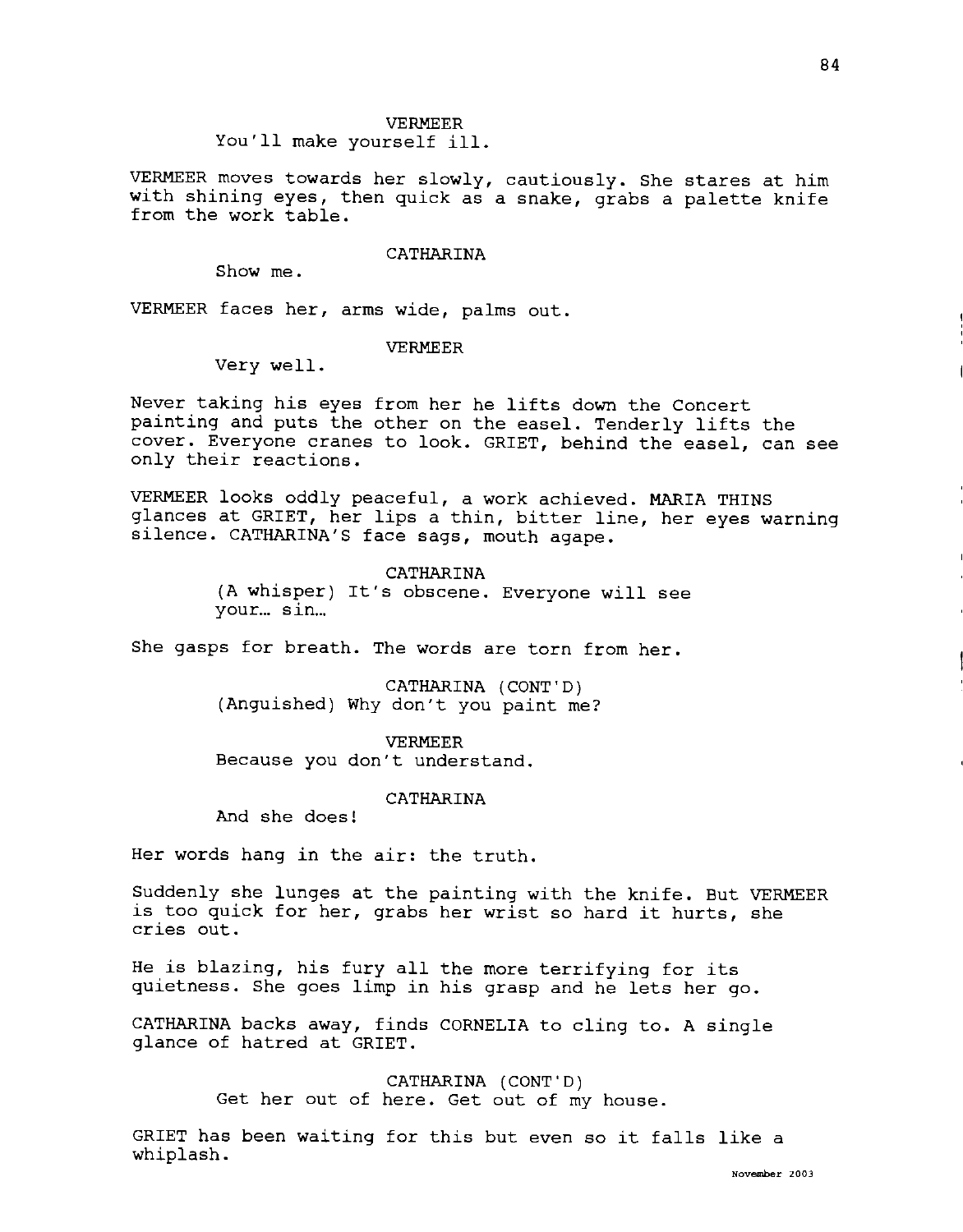Her eyes seek out VERMEER, although she can hear CATHARINA'S indrawn hiss of fury. He is infinitely sad, infinitely distant.

INT. GREAT HALL DAY

Wearing her Sunday best clothes, GRIET takes her aprons and caps from the linen cupboard. CATHARINA'S yellow mantle hangs there, silky smooth and glowing.

GRIET'S hand runs along the rim of the silver bowl, a last glimpse of its multi-fractured reflections.

INT. VERMEER HOUSE DAY

Carrying her small bundle, GRIET walks through the series of rooms. TANNEKE stands framed in the Cooking Kitchen doorway, arms folded. Left to manage alone again.

INT. CORRIDOR OUTSIDE STUDIO DAY

GRIET goes up the stairs and along the corridor to the STUDIO. The door is shut fast. She stands outside listening. Silence.

INT. STUDIO DAY

VERMEER sits on his painting stool, every nerve strained to listen, wanting her to come in but unable to call her. His painting hand is balled tight as a fist.

He hears GRIET'S footsteps leaving.

VERMEER is left alone in the studio, a blank canvas waiting on the easel behind him.

EXT. VERMEER HOUSE DAY

GRIET walks away from the house, her bundle under her arm. She wont look back.

INT. VAN RUIJVEN'S CABINET - DAY

VAN RUIJVEN sits alone in his cabinet with the painting of GRIET. It gives him no pleasure, after all. He draws a curtain over it.

EXT. DELFT MARKET SQUARE - DAY

GRIET walks across the great Market Square. Other people carry on with their everyday lives but the sound is muffled and distant; she is lost in her own world.

She stops on the brick star at the centre of the square.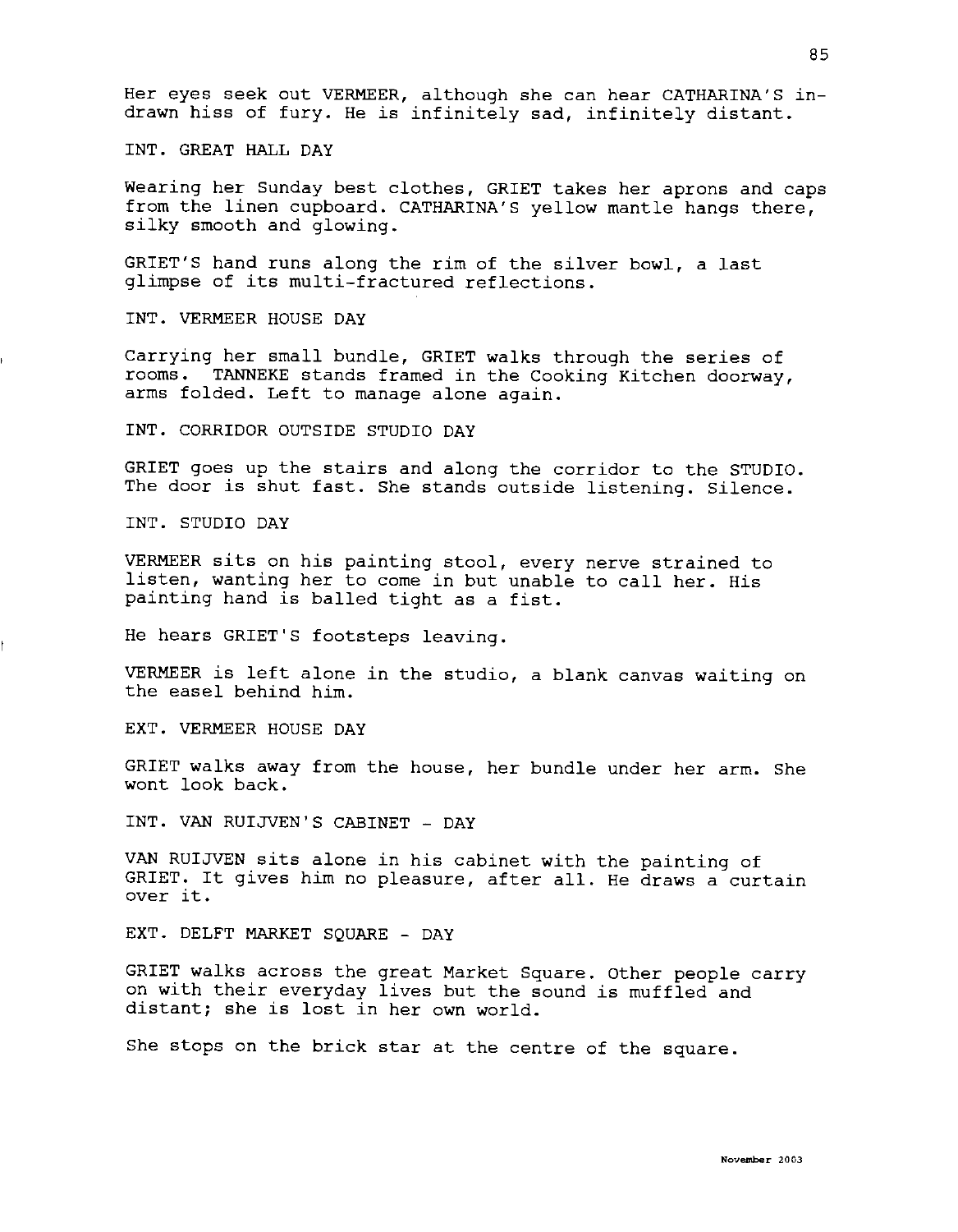INT. GRIET'S HOUSE DAY

GRIET sits in the late afternoon sun near the back doorway, finishing her headdress. Her wedding dress is laid out on the bed, other wedding preparations visible in the background.

TANNEKE appears at the door, out of breath.

A moment's silence as they size each other up.

TANNEKE I've come to the right place then.

GRIET Good Day, Tanneke.

TANNEKE So it's true, you're to be married.

GRIET

Yes.

TANNEKE nods, taking it in.

TANNEKE We use another butcher nowadays.

She searches in her apron pocket and brings out a small cloth wrapped package. She hands it to GRIET.

> TANNEKE (CONT'D) For you. I had to bring it myself - never mind that the dinner's left to spoil. Men!

She stops abruptly. GRIET holds the package gingerly, not daring to look at it.

> TANNEKE {CONT'D) Best be off then.

GRIET I'll see you to the bridge.

TANNEKE

No need for that.

She turns away, her face working.

GRIET

Thank you, Tanneke.

Left alone GRIET uncurls the hand gripping the package. She takes a deep breath then undoes the layers of cloth, the familiar blue of the turban. And there, nestled in the folds of fabric, lie the pearl earrings.